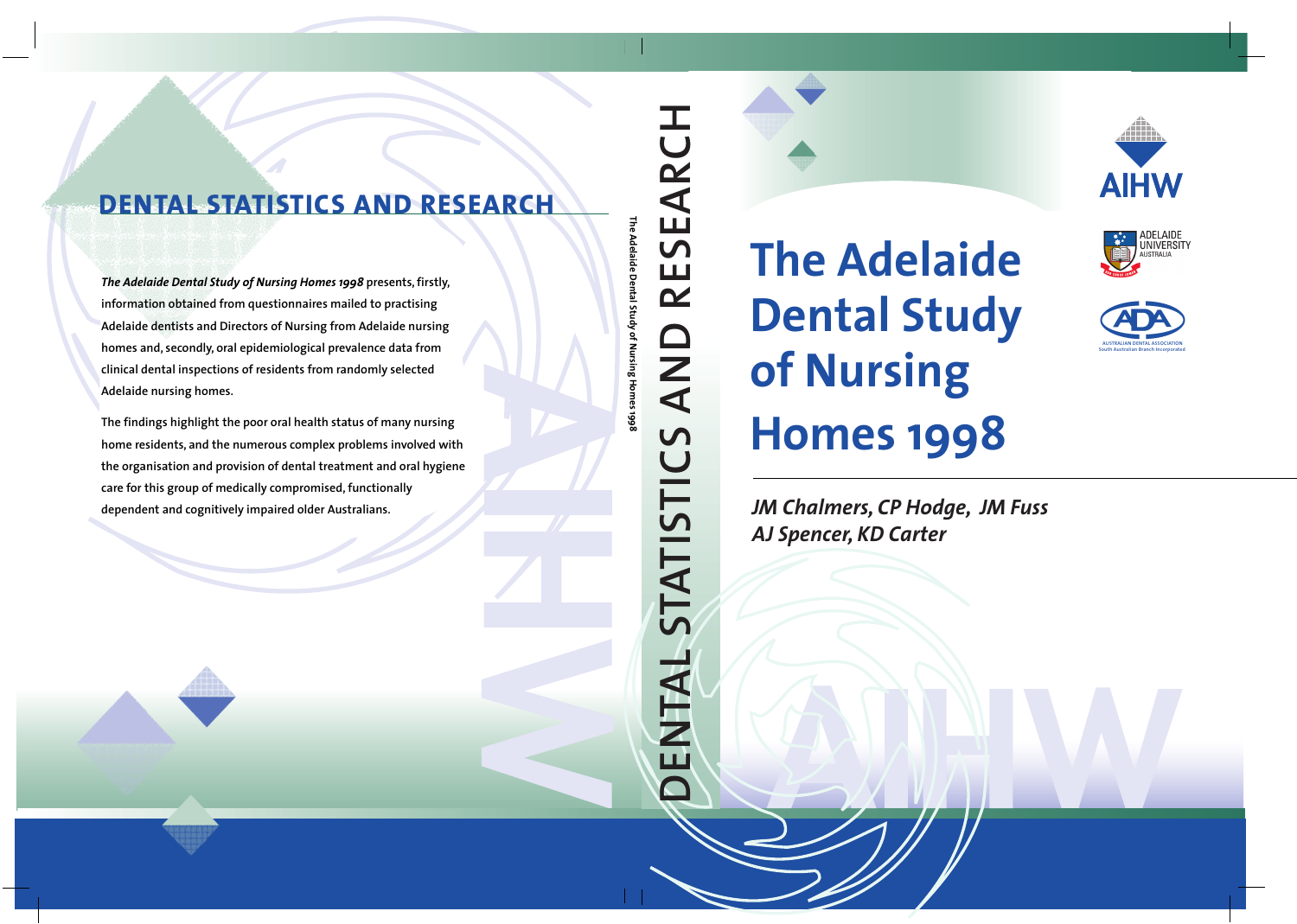The Australian Institute of Health and Welfare (AIHW) is an independent health and welfare statistics and information agency in the Commonwealth Health and Family Services portfolio. The Institute's mission is to inform community discussion and decision making through national leadership in the development and provision of authoritative and timely information on the health and welfare of Australians.

The AIHW Dental Statistics and Research Unit (DSRU) is a collaborative unit of the AIHW established in 1988 at The University of Adelaide. The DSRU aims to improve the oral health of Australians through the collection, analysis and reporting of dental statistics and research on dental health status, dental practices and the use of dental services, and the dental labour force.

#### **DSRU Staff:**

| Director:                 | Professor A John Spencer                       |
|---------------------------|------------------------------------------------|
| Deputy Director:          | Dr Kaye F Roberts-Thomson                      |
| Senior Research Fellow:   | Dr David S Brennan                             |
| <b>Research Fellow:</b>   | Dr Jane M Chalmers                             |
| <b>Research Officers:</b> | Mr Jason M Armfield                            |
|                           | Mr Knute D Carter                              |
|                           | Ms Kendall L Goldsmith                         |
|                           | Ms Liana Luzzi                                 |
|                           | Mrs Judy F Stewart                             |
|                           | Ms Dana N Teusner                              |
| Research Associate:       | Ms Kelly Jones                                 |
| <b>General Staff:</b>     | Mrs Leonie F Jeffery                           |
|                           | Mrs Lorna Lucas                                |
|                           | Mrs D Ruth Wass                                |
| Consultants:              | Dr Peter Arrow (Adelaide University)           |
|                           | Dr Mike Morgan (University of Melbourne)       |
|                           | Dr Gary D Slade (University of North Carolina) |

Any comments or information relevant to the subject matter of this report would be welcome. Correspondence should be directed to:

Dr Jane Chalmers Research Fellow AIHW Dental Statistics and Research Unit Dental School Adelaide University SOUTH AUSTRALIA 5005

Tel: (08) 8303 4051 Fax: (08) 8303 4858 E-mail: aihw.dsru@adelaide.edu.au Website: http://www.adelaide.edu.au/socprev-dent/dsru

#### **Australian Institute of Health and Welfare**

Board Chair Professor Janice Reid

**Director** Dr Richard Madden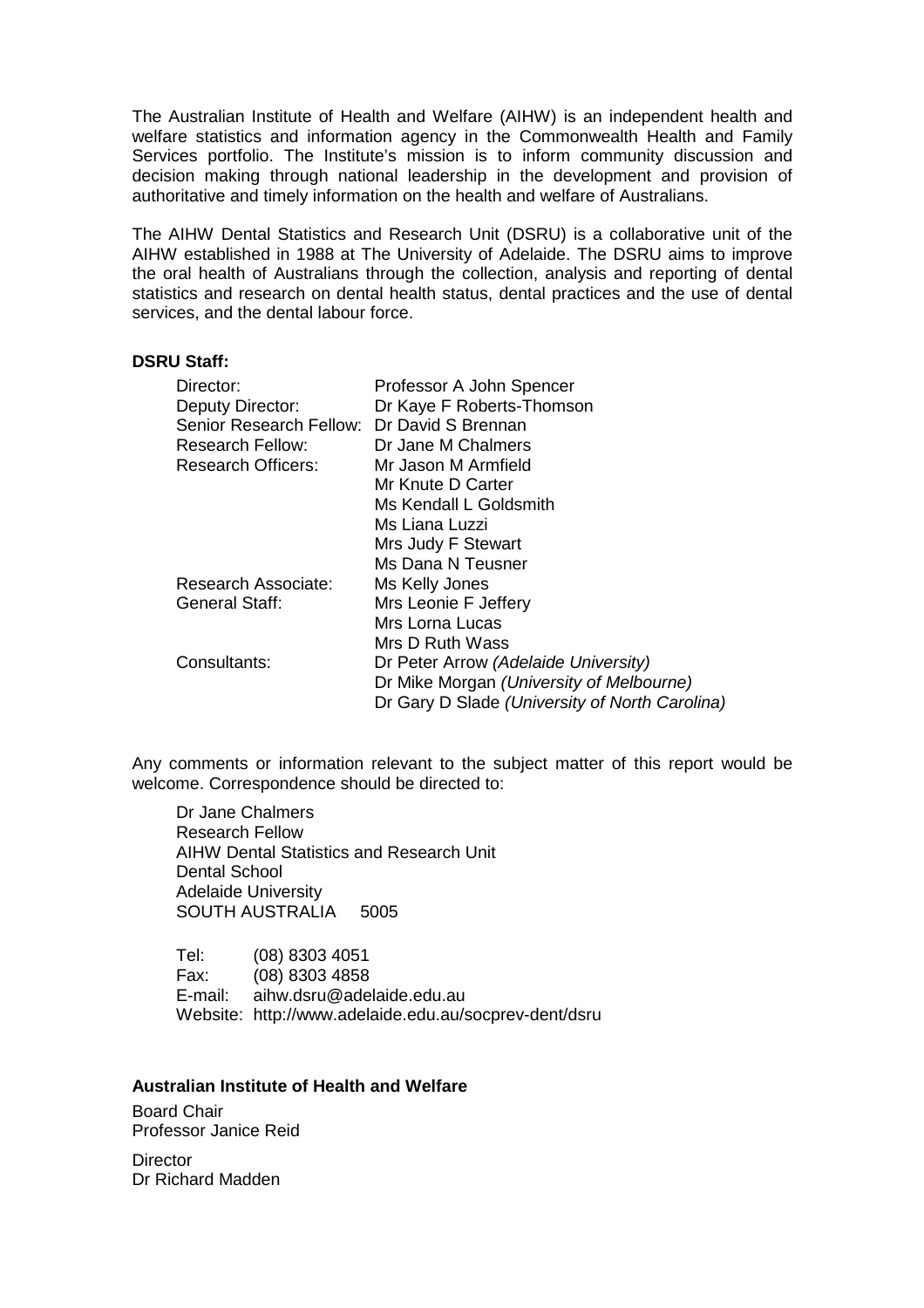DENTAL STATISTICS AND RESEARCH SERIES

Number 22

# **The Adelaide Dental Study of Nursing Homes 1998**

### **Dr Jane Chalmers**

Research Fellow AIHW Dental Statistics and Research Unit Adelaide University

### **Dr Chris Hodge**

Australian Dental Association South Australian Branch Incorporated

### **Dr Janet Fuss**

Senior Lecturer Dental School Adelaide University

### **Professor A John Spencer**

**Director** AIHW Dental Statistics and Research Unit Adelaide University

### **Mr Knute Carter**

Research Officer AIHW Dental Statistics and Research Unit Adelaide University

AIHW catalogue no. DEN 83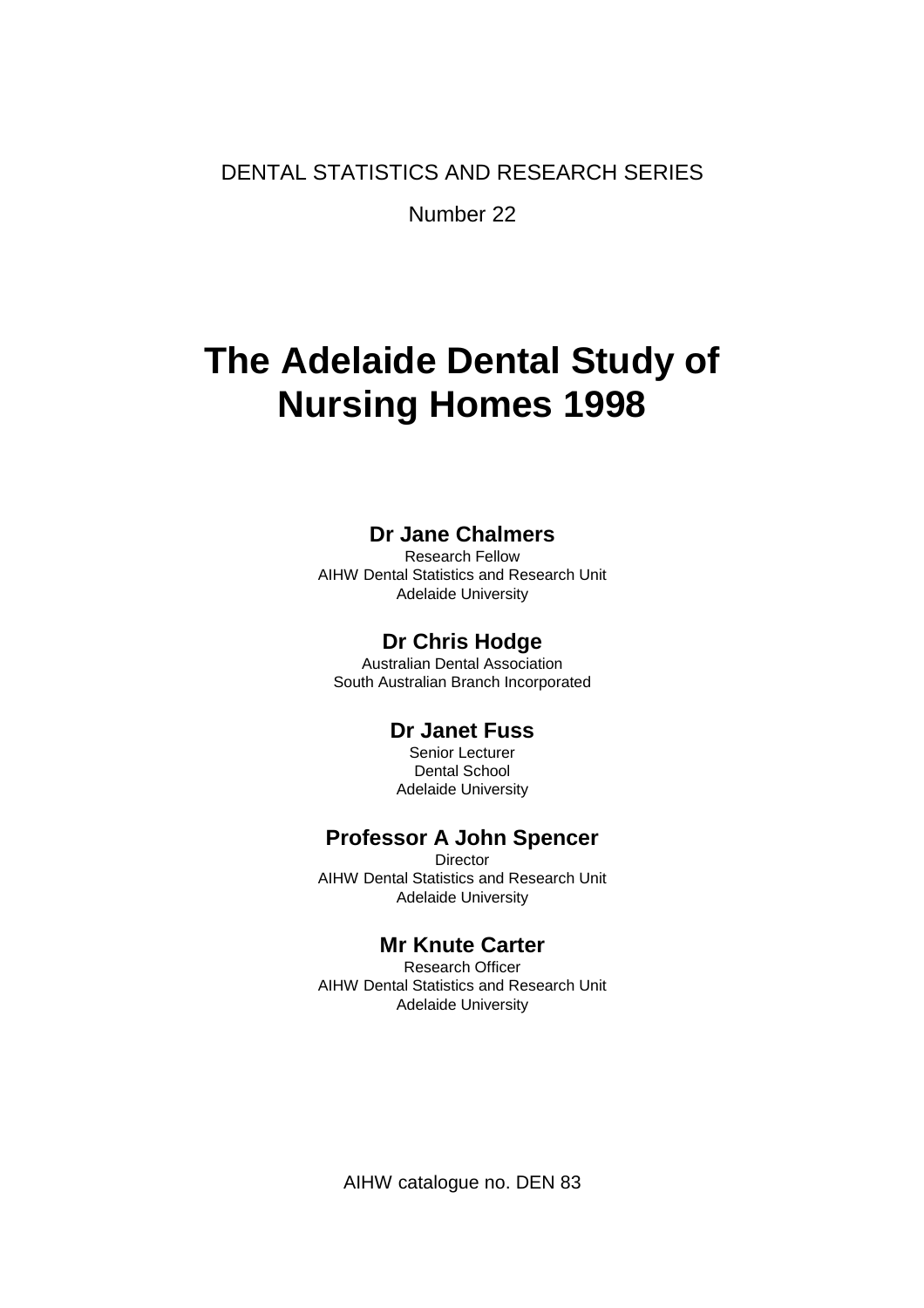© Australian Institute of Health and Welfare 2000

This work is copyright. Apart from any use as permitted under the *Copyright Act 1968*, no part may be reproduced by any process without written permission from The University of Adelaide. Requests and inquiries concerning reproduction and rights should be directed to the Director, AIHW Dental Statistics and Research Unit, Dental School, Adelaide University, South Australia 5005.

This is the twenty-second publication in the Australian Institute of Health and Welfare's Dental Statistics and Research Series. A complete list of the Institute's publications is available from the Publications Unit, Australian Institute of Health and Welfare, GPO Box 570, Canberra ACT 2601.

ISSN 1321-0254

ISBN 1 74024 128 2

#### **Suggested citation**

Chalmers JM, Hodge CP, Fuss JM, Spencer AJ & Carter KD 2000. *The Adelaide Dental Study of Nursing Homes 1998*. AIHW cat. no. DEN 83. Adelaide: AIHW Dental Statistics and Research Unit (Dental Statistics and Research Series No. 22).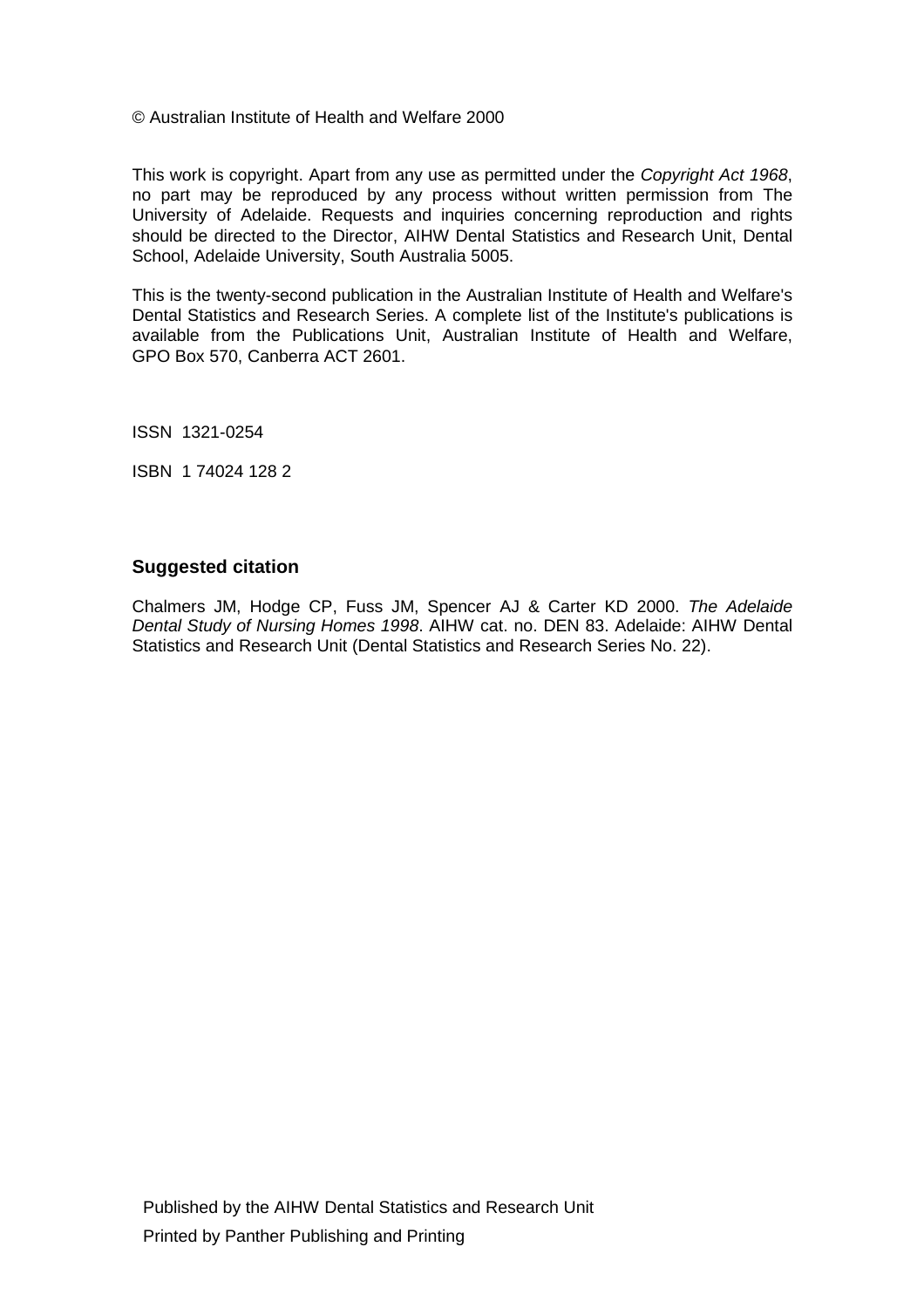# **Table of contents**

| 1            |     |                                                                                |  |
|--------------|-----|--------------------------------------------------------------------------------|--|
|              |     |                                                                                |  |
|              | 1.1 |                                                                                |  |
|              | 1.2 |                                                                                |  |
|              | 1.3 |                                                                                |  |
| $\mathbf{2}$ |     | Questionnaires to all practising Adelaide dentists and all Adelaide            |  |
|              |     |                                                                                |  |
|              | 2.1 |                                                                                |  |
|              | 2.2 |                                                                                |  |
|              |     |                                                                                |  |
|              |     |                                                                                |  |
|              |     | Measurement of variables, instruments of measurement and collection of data 14 |  |
|              |     |                                                                                |  |
|              | 2.3 |                                                                                |  |
|              | 2.4 |                                                                                |  |
|              |     |                                                                                |  |
|              |     |                                                                                |  |
|              |     |                                                                                |  |
|              |     |                                                                                |  |
|              |     | Problems with the organisation and provision of dental care for nursing        |  |
|              |     |                                                                                |  |
|              |     |                                                                                |  |
|              |     |                                                                                |  |
|              | 2.5 |                                                                                |  |
|              |     |                                                                                |  |
|              |     |                                                                                |  |
|              |     | Problems encountered with the organisation and provision of dental care        |  |
|              |     |                                                                                |  |
|              |     |                                                                                |  |
|              |     | 3 Clinical dental inspections of residents from randomly selected Adelaide     |  |
|              | 3.1 |                                                                                |  |
|              |     | Ethical implications of the clinical dental inspection component  40           |  |
|              |     |                                                                                |  |
|              |     | Measurement of variables, instruments of measurement and collection of data 42 |  |
|              |     |                                                                                |  |
|              | 3.2 |                                                                                |  |
|              |     |                                                                                |  |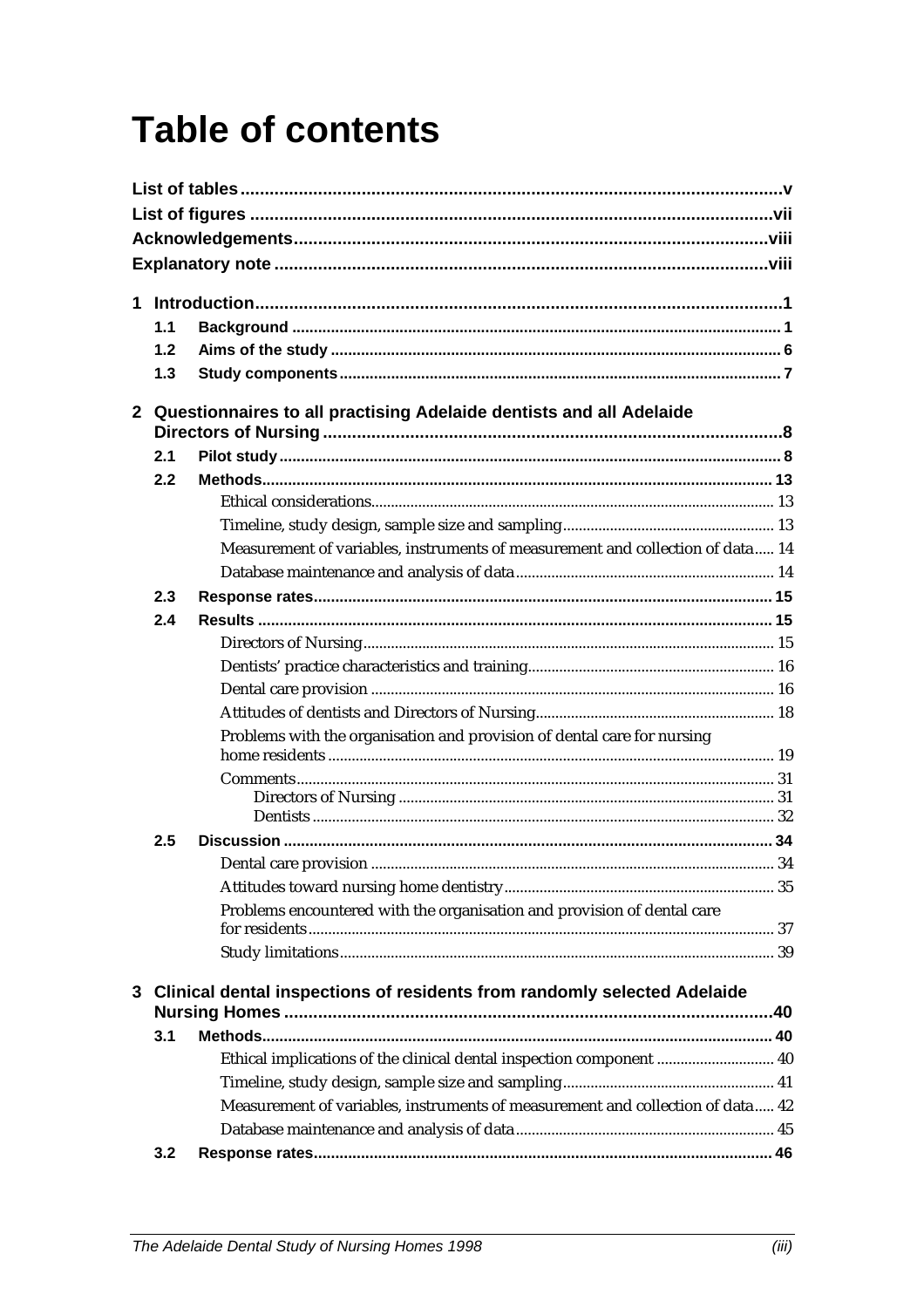|   | 3.3        |                                                                                                                                                                               |  |
|---|------------|-------------------------------------------------------------------------------------------------------------------------------------------------------------------------------|--|
|   |            |                                                                                                                                                                               |  |
|   |            | Dental history and oral hygiene characteristics associated with more severe<br>levels of cognitive impairment and higher functional dependency55                              |  |
|   |            |                                                                                                                                                                               |  |
|   |            |                                                                                                                                                                               |  |
|   |            |                                                                                                                                                                               |  |
|   |            |                                                                                                                                                                               |  |
|   |            |                                                                                                                                                                               |  |
|   |            |                                                                                                                                                                               |  |
|   |            |                                                                                                                                                                               |  |
|   |            |                                                                                                                                                                               |  |
|   |            |                                                                                                                                                                               |  |
|   |            |                                                                                                                                                                               |  |
|   |            |                                                                                                                                                                               |  |
|   |            | Characteristics of medical status, functional status and cognitive status                                                                                                     |  |
|   |            |                                                                                                                                                                               |  |
|   |            |                                                                                                                                                                               |  |
|   |            |                                                                                                                                                                               |  |
|   |            |                                                                                                                                                                               |  |
|   |            |                                                                                                                                                                               |  |
|   | 3.4        | Specialised epidemiological dental inspection procedures for nursing                                                                                                          |  |
|   | 3.5        |                                                                                                                                                                               |  |
|   |            |                                                                                                                                                                               |  |
|   |            |                                                                                                                                                                               |  |
| 4 |            |                                                                                                                                                                               |  |
|   | 4.1        | Questionnaires to all practising Adelaide dentists and all Adelaide                                                                                                           |  |
|   |            |                                                                                                                                                                               |  |
|   |            |                                                                                                                                                                               |  |
|   |            | Problems encountered with the organisation and provision of dental care                                                                                                       |  |
|   | 4.2        | Clinical dental inspections of residents from randomly selected                                                                                                               |  |
|   |            |                                                                                                                                                                               |  |
|   |            | Oral health status of more cognitively impaired and functionally dependent                                                                                                    |  |
|   |            | Prevalence and experience of oral diseases and conditions (dentate residents)                                                                                                 |  |
|   |            |                                                                                                                                                                               |  |
|   |            |                                                                                                                                                                               |  |
|   |            | Specialised epidemiological dental inspection procedures for nursing home                                                                                                     |  |
|   | 4.3        |                                                                                                                                                                               |  |
|   |            |                                                                                                                                                                               |  |
|   |            |                                                                                                                                                                               |  |
|   | Appendix 1 | Commonwealth Department of Health and Family Services Standards for Aged Care<br>Facilities - Standard 2: Health and Personal Care - Standard 2.15: Oral and Dental Care  104 |  |
|   | Appendix 2 |                                                                                                                                                                               |  |
|   |            |                                                                                                                                                                               |  |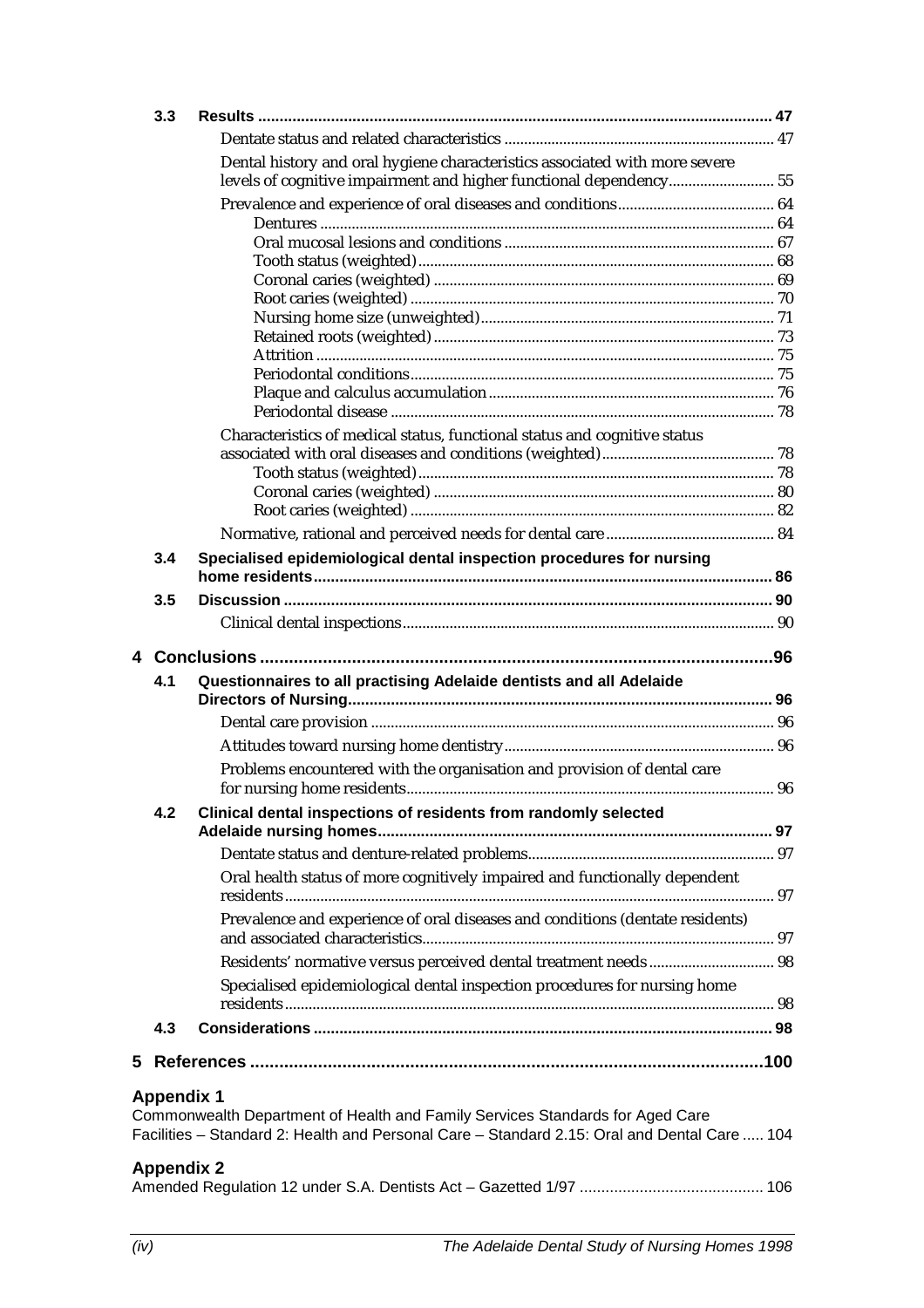# **List of tables**

| Table 1:  |                                                                                                                                                |    |
|-----------|------------------------------------------------------------------------------------------------------------------------------------------------|----|
| Table 2:  | Pilot Study-dental service provision in South Australian country                                                                               |    |
|           |                                                                                                                                                |    |
| Table 3:  | Pilot Study-respondents' ratings of barriers to providing adequate                                                                             |    |
| Table 4:  | Pilot Study-respondents' selection of the most important barriers to                                                                           |    |
|           |                                                                                                                                                |    |
| Table 5:  |                                                                                                                                                |    |
| Table 6:  |                                                                                                                                                |    |
| Table 7:  | Dentists' practice characteristics and provision of dental care for                                                                            |    |
| Table 8:  | Dental service provision in nursing homes as reported by dentists and                                                                          |    |
| Table 9:  | Attitudes toward nursing home dentistry as reported by dentists and                                                                            |    |
| Table 10: | Respondents' ratings of frequency of problems encountered with the                                                                             |    |
| Table 11: | Respondents' selection of the three most frequent problems<br>encountered with the organisation and provision of dental care for               | 28 |
| Table 12: | Differences in standardised mean scores from ratings of problems by                                                                            |    |
|           | Table 13(a): Logistic regression-Dentists' and DONs' ratings of problems<br>encountered with the organisation and provision of dental care for |    |
|           | Table 13(b): Logistic regressions-Dentists who provided care at nursing homes                                                                  |    |
| Table 14: | Participation and response rates for individual nursing homes 46                                                                               |    |
| Table 15: |                                                                                                                                                |    |
| Table 16: | Demographic and medical characteristics by dentate status 50                                                                                   |    |
| Table 17: |                                                                                                                                                |    |
| Table 18: |                                                                                                                                                |    |
| Table 19: |                                                                                                                                                |    |
| Table 20: |                                                                                                                                                |    |
| Table 21: |                                                                                                                                                |    |
| Table 22: |                                                                                                                                                |    |
| Table 23: | Difficulties staff encountered with oral hygiene care by MMSE score  59                                                                        |    |
| Table 24: |                                                                                                                                                |    |
| Table 25: |                                                                                                                                                |    |
| Table 26: | Difficulties staff encountered with oral hygiene care by ADL score 63                                                                          |    |
| Table 27: |                                                                                                                                                |    |
| Table 28: |                                                                                                                                                |    |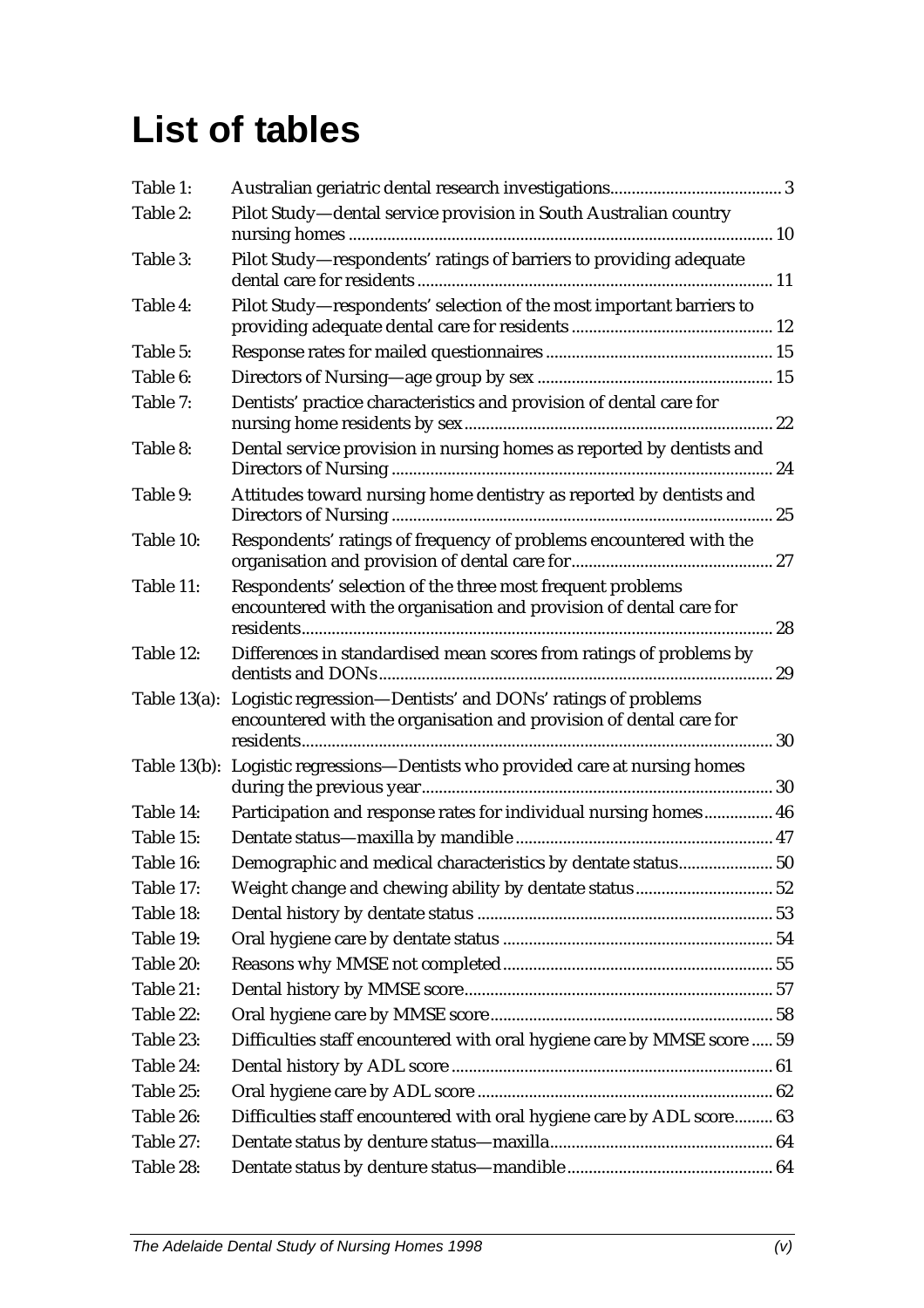| Denture treatment needed and wanted-upper denture  84                   |  |
|-------------------------------------------------------------------------|--|
| Denture treatment needed and wanted-lower denture 84                    |  |
| Participants' perceived dental need by dentate status from interview 85 |  |
|                                                                         |  |
|                                                                         |  |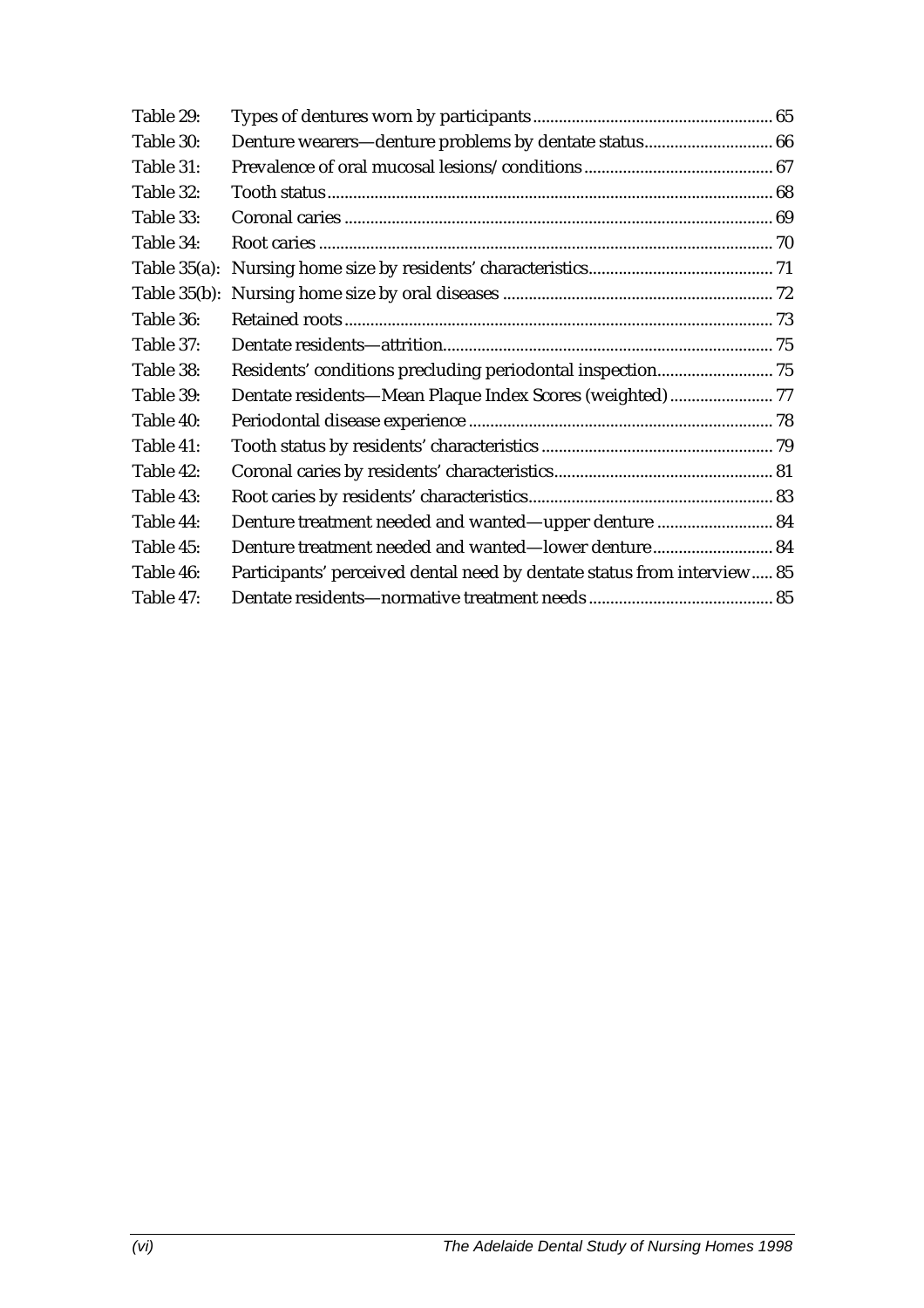# **List of figures**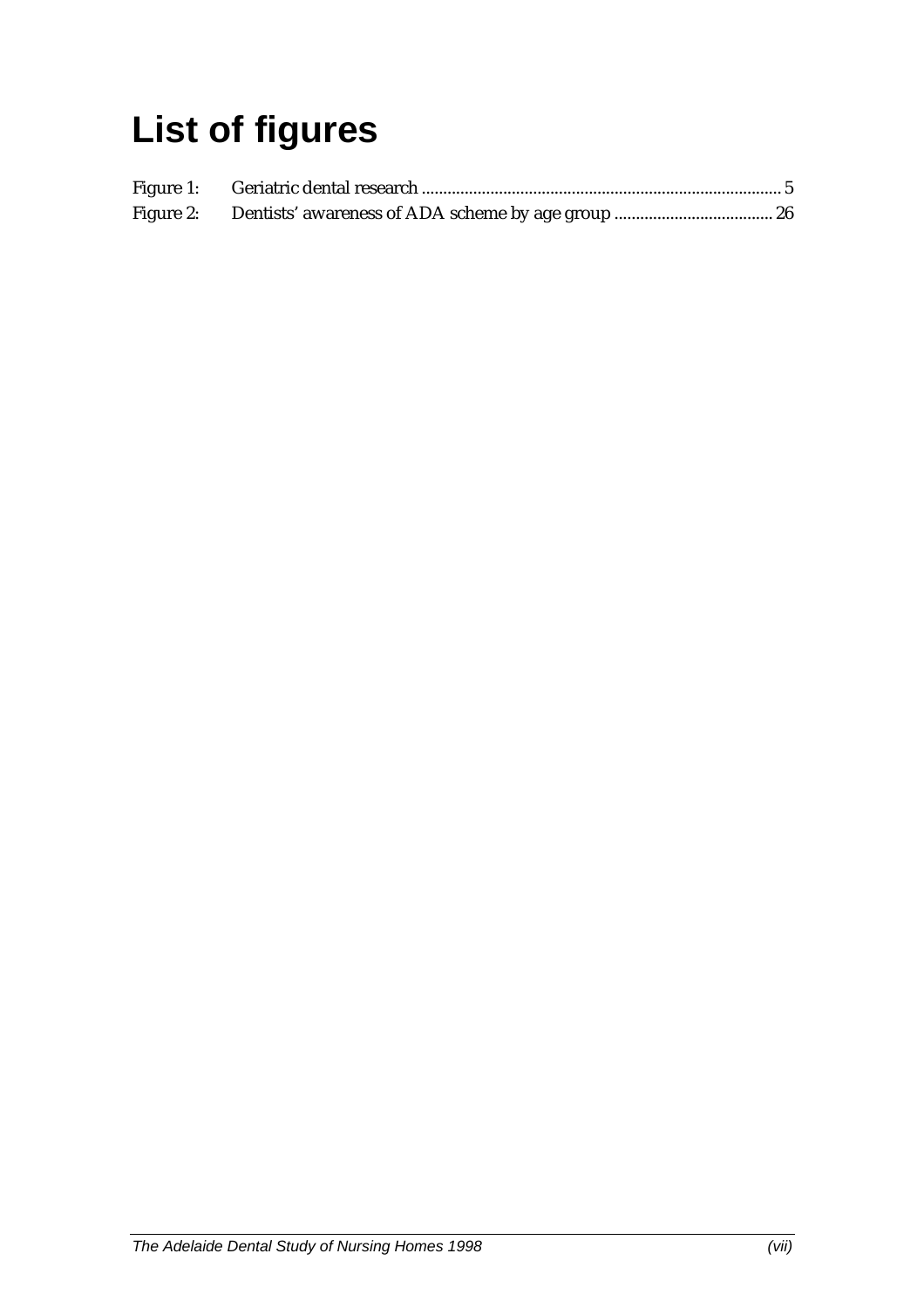# **Acknowledgements**

The baseline data collection for the Adelaide Dental Study of Nursing Homes was funded by the Australian Dental Association (South Australian Branch) and the AIHW Dental Statistics and Research Unit (DSRU). The assistance provided by the interviewers/recorders—Ms Marilyn Jolly and Dr Rachael Mathew—the collection of data is acknowledged and greatly appreciated. The assistance of Mrs Judy Stewart from the AIHW DSRU with computing support was invaluable, as was the administrative and publication assistance provided by Mrs Lorna Lucas of the AIHW DSRU.

Many thanks also to the dentists, Directors of Nursing and nursing home staff who assisted so enthusiastically with this study, and to the nursing home residents and their families/guardians who kindly participated.

The contributions of dental products from the Colgate and Auspharm companies are acknowledged and these products were greatly appreciated by the nursing home residents and their carers.

## **Explanatory note**

At the commencement of this study in 1997, participants were sampled from aged care nursing homes. Residents in aged care hostels were not included. In 1997–98, nursing homes were amalgamated with aged care hostels and they are now known as 'aged care homes'.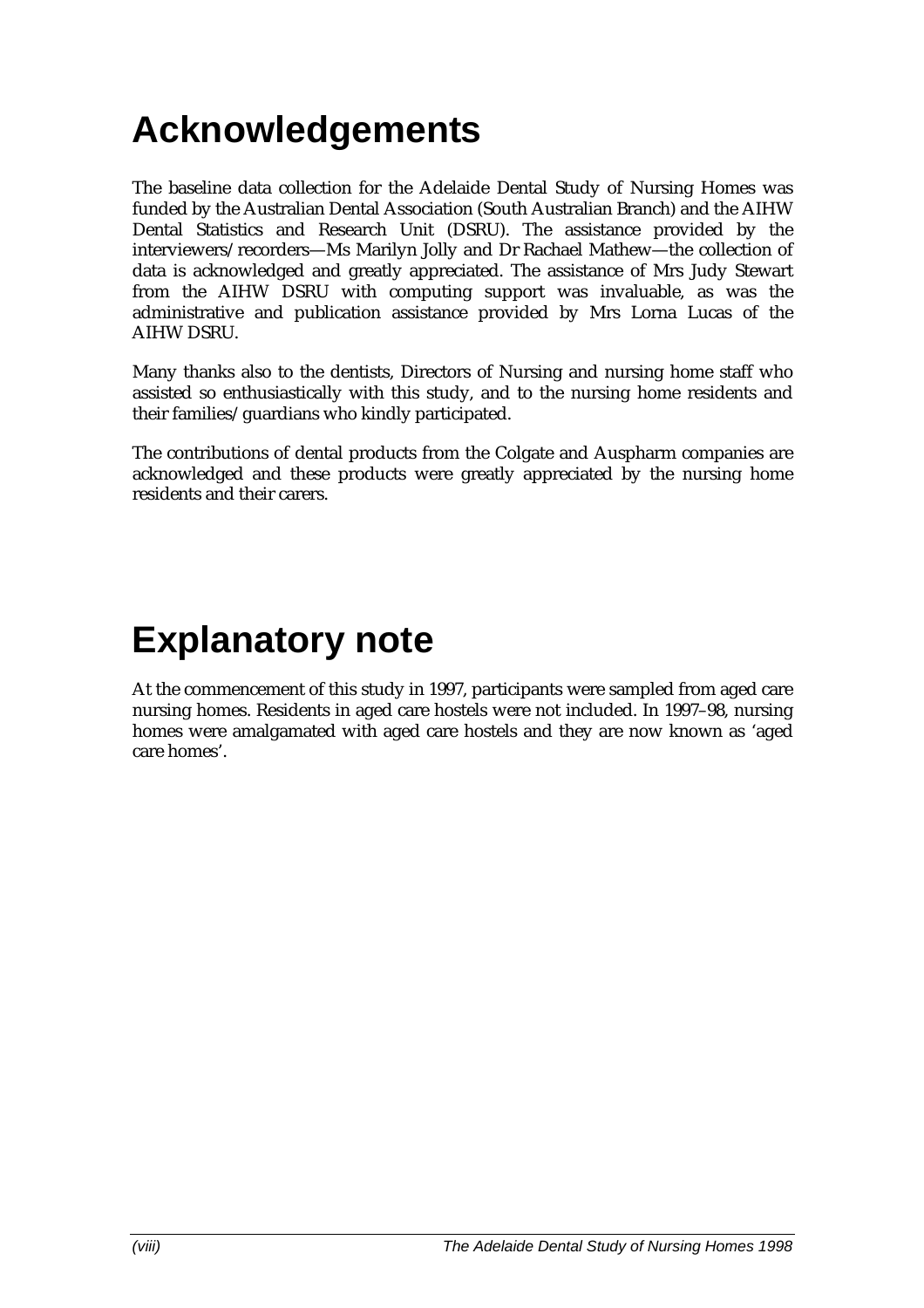# **1 Introduction**

### **1.1 Background**

Along with the increase in size and changing composition of older adult populations in industrialised countries, there has been a recent growth in the amount of research focusing on the oral health of these older adult populations (Berkey 1990; Dolan & Atchison 1993; Warren et al. 1997). This growth in research has also occurred in Australia (Vowles et al. 1979; Crack et al. 1980; Walker 1984; Widdop 1986; Stockwell 1987; Homan et al. 1988; Kirk 1988a and 1988b; ADA 1991; Bergman et al. 1991; Chapman 1991; Vinczer & Spencer 1991; Slade et al. 1993; NHMRC 1994; Slade & Spencer 1994; Slade & Spencer 1995; Thomson et al. 1995; Slade et al. 1996; Slade & Spencer 1997; Chalmers & Kingsford Smith 1998b), where the decreasing prevalence of edentulism and the increasing numbers of functionally dependent and disabled older adults are producing a population of dentate older Australians with dental needs that are very different from those of older adults in past years (AIHW 1995; Carter 1997*).* However, the magnitude of oral health problems in older Australians is yet to be accurately researched and quantified (Kirk 1988a; NHMRC 1994).

In the field of Geriatric Dentistry, the most useful way to describe older adults entails using their residential location and the status of their functional abilities (Chalmers 1998a). Compared with using residential location alone, the additional use of functional status in geriatric medical and aging research makes it possible to more accurately quantify the abilities, needs and health status of sub-groups of older adults. Functional status is measured using scales to assess the Activities of Daily Living (ADLs) (Katz et al. 1963) and the Instrumental Activities of Daily Living (IADLs) (Lawton & Brody 1969) that an older adult is able to complete, such as feeding, toileting, dressing and managing medication, shopping and handling finances. Older adults can then be described (Ettinger & Beck 1984) as being:

- functionally independent (they do not require assistance with ADLs or IADLs);
- frail (they require assistance with some ADLs and/or IADLs);
- functionally dependent (they require assistance with most or all ADLs and IADLs).

Also, it should be noted that these functional status designations are not static; an individual's functional status may change, for example, with their rehabilitation, further illness or change in carer status (Ettinger & Beck 1984).

The importance of assessing functional status in older adults is highlighted by recent data concerning nursing home residents, as reported by the Australian Institute of Health and Welfare (AIHW), in which the heterogeneity and diversity among nursing home residents, including their functional abilities, is described (AIHW 1998). Functional dependence was found to be one of the main indicators of need for care for nursing home residents, with variation evident in the levels of residents' functional dependence (AIHW 1998).

The bulk of Australian geriatric dental research has generally been conducted with two sub-groups of older adults, who were chosen solely on the basis of their residential location: the community-dwelling older adults, and institutionalised older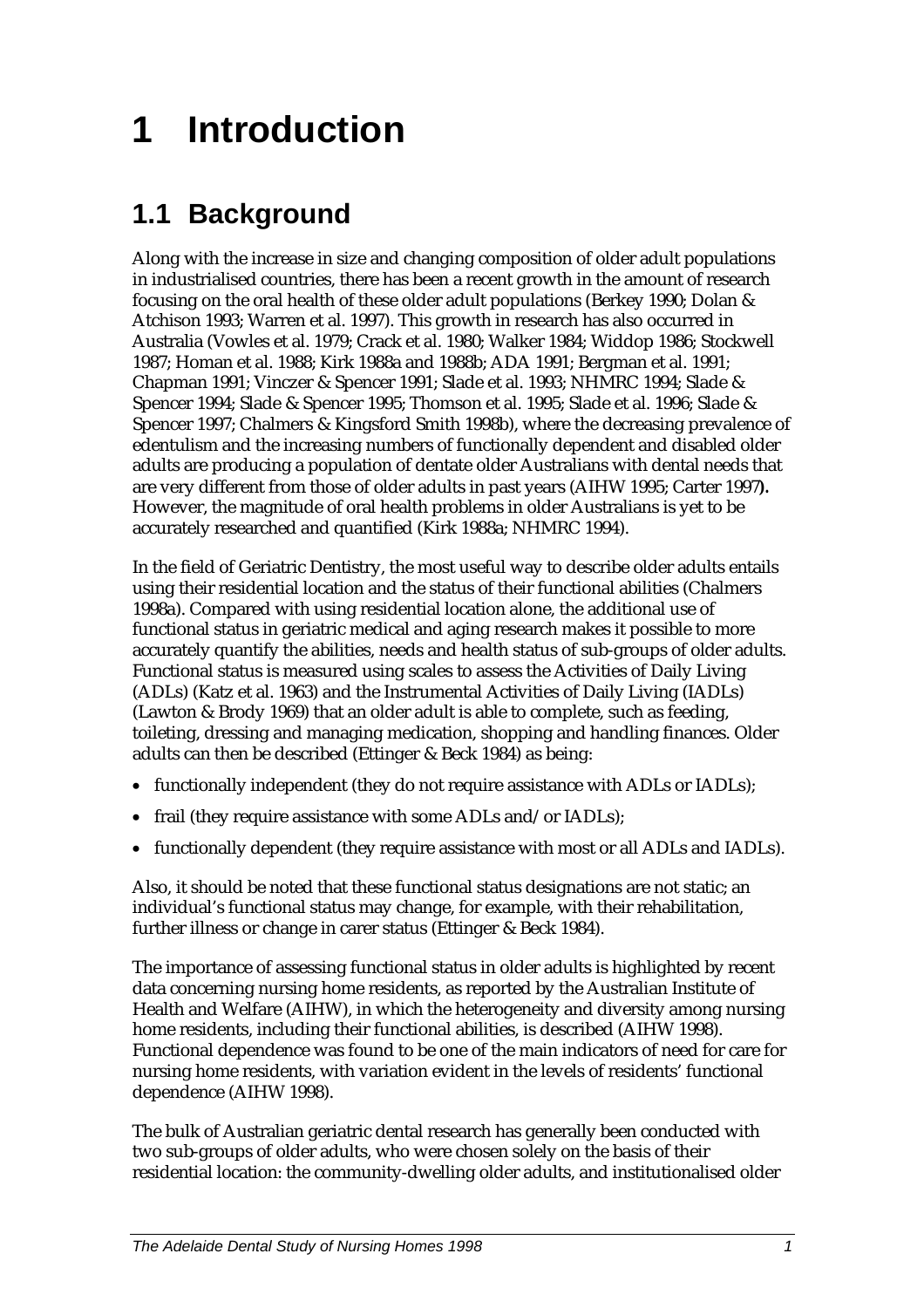adults residing in nursing homes, hospitals and hostels (Table 1). Indeed, there has often been an inaccurate assumption made in this dental research that these groups have an associated static functional classification. For example, that all 'nursing home, hospital and hostel residents were functionally dependent' and that all 'communitydwelling older adults were functionally independent', without any comprehensive assessment being made of participants' functional abilities.

Only one of the Australian dental investigations presented in Table 1 used a comprehensive assessment of participants' functional status (Gibson et al. 1984). However, no clinical dental inspection was completed for participants in that study, with self-reported dentate status the only oral health data collected (Gibson et al. 1984). Several studies did ask one or two questions related to functional status (Table 1). These questions included investigating participants' use of transport (to travel to receive dental treatment), their degree of 'dependency' (partial or total), their mobility (ability to walk, and capacity to be treated in a dental chair, wheelchair, or bed), their use of home-help services and their ability to do shopping (Vowles et al. 1979; Stockwell 1987; Homan et al. 1988; Slade et al. 1993). It is essential that more comprehensive assessments of functional status, in addition to medical, cognitive, social and financial status, are included in geriatric dental research investigations to accurately describe and quantify the oral health status and needs of older Australians.

Traditionally, Australian geriatric dental research has been cross-sectional in nature and has focused on the assessment of oral health status using dental indicators of oral diseases and conditions, and general demographic characteristics (Table 1; Figure 1). All studies have collected general demographic information using an interview combined with an audit of records and/or consultation with carers. In addition, many of the studies asked questions concerning participants' dental pain, dental treatment needs and general dental history. A few studies did collect information concerning medical history, medications and length of time in institution (nursing home). No studies completed cognitive testing procedures for participants. Several studies made an assessment of participants' 'treatability' for dental care, including urgency of care required, type of care and location of care. Several studies used non-dental personnel to conduct the dental inspections, or completed them only for dentate residents. Nearly all assessed oral hygiene status, dentate status, and dental needs, but did not complete a comprehensive dental charting of teeth, dentures and oral soft tissues. Only recently have Australian geriatric investigations collected surface level caries data for dentate participants, and used epidemiological criteria to assess dentures and oral soft tissues (Slade 1992; Chalmers 1998b). The collection of longitudinal oral health data concerning the incidence of dental conditions and diseases in specific groups of older Australians has been limited to the South Australian Dental Longitudinal Study of community-dwelling older adults (Slade et al. 1993, 1995, 1997), and a study of a population of cognitively and mentally impaired older adults in Central Sydney (Chalmers 1998a).

To target dental services and programs appropriately and effectively, more comprehensive longitudinal data is needed concerning the onset and progression of oral diseases and conditions, so that those older adults at highest risk can be identified. Also, more information is needed concerning Australian geriatric dental service provision and utilisation, as well as barriers and problems accessing geriatric dental services, and the influence of these on older adults' oral health status (Gibson et al. 1984; NHMRC 1994). Figure 1 illustrates the relationships among these areas involved in geriatric dental research.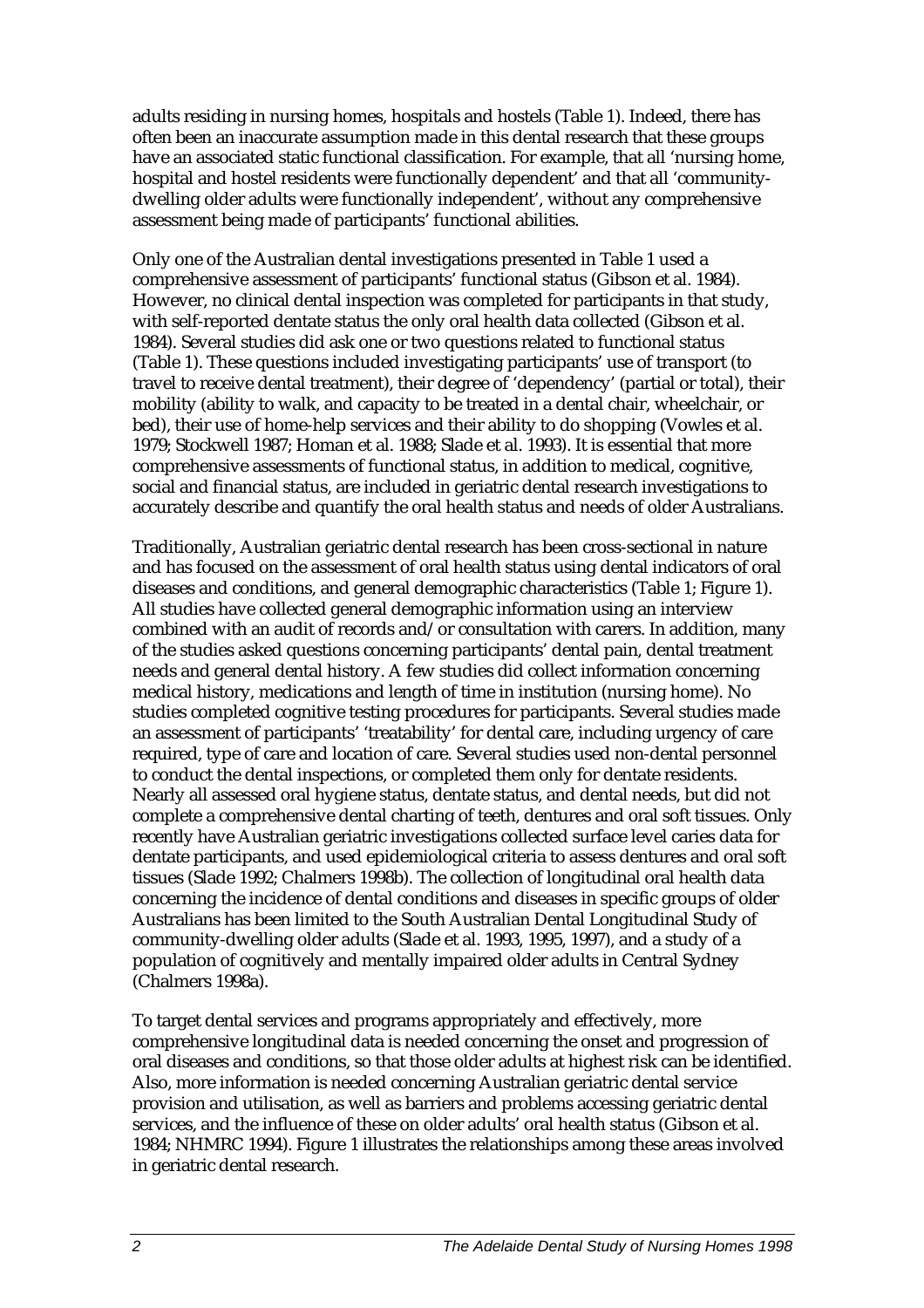|                                                  |                           |                 | Information collected       | <b>Functional status</b><br>assessment |                             |                        |           | Participant sub-groups of older adults |        |                 |                  |                                                   |
|--------------------------------------------------|---------------------------|-----------------|-----------------------------|----------------------------------------|-----------------------------|------------------------|-----------|----------------------------------------|--------|-----------------|------------------|---------------------------------------------------|
| Author and year                                  | <b>State</b>              | Interview       | inspection<br><b>Dental</b> | used<br><b>ADL/IADL</b><br>scales      | questions<br>asked<br>No.of | Community-<br>dwelling | Homebound | Hospital                               | Hostel | Nursing<br>home | capped<br>Handi- | neurological<br>disorders<br>Cognitive/<br>mental |
| Vowles et al. 1979                               | $\mathsf{S} \mathsf{A}$   | Yes             | $\frac{1}{2}$               | $\frac{1}{2}$                          | $\mathbf{\Omega}$           |                        |           |                                        |        |                 |                  |                                                   |
| Crack et al. 1980                                | Vic                       | Yes             | Yes                         | ş                                      | ω                           |                        |           |                                        | ٠      | ٠               | $\bullet$        | ٠                                                 |
| Gibson et al. 1984                               | NSW                       | Yes             | $\frac{1}{2}$               | $\frac{Yes}{(MDL)}$                    | 7                           |                        |           |                                        |        |                 |                  |                                                   |
| Walker 1984                                      | ≲                         | Yes             | Yes#                        | ş                                      | $\circ$                     |                        |           | ٠                                      |        | $\bullet$       |                  |                                                   |
| Homan et al. 1986                                | $\overline{a}$            | Yes             | Yes                         | $\epsilon$                             | $\overline{ }$              |                        |           |                                        |        |                 |                  |                                                   |
| Stockwell 1987                                   | $\leq$                    | Yes             | Yes                         | ş                                      | ᡪ                           |                        |           |                                        |        | c               |                  |                                                   |
| Bergman et al.<br>1991                           | Vic                       | Yes             | (dentate)<br>Yes            | ş                                      | $\circ$                     |                        |           |                                        |        |                 |                  |                                                   |
| Chapman 1991                                     | $\overline{a}$            | (carers)<br>Yes | ş                           | ş                                      | $\circ$                     |                        |           |                                        |        |                 |                  |                                                   |
| <b>King 1992</b>                                 | NSW                       | (carers)<br>Yes | $\frac{1}{2}$               | $\frac{1}{2}$                          | $\circ$                     |                        |           |                                        |        |                 |                  |                                                   |
| Slade 1992*                                      | $\mathbb{S}^{\mathbb{C}}$ | Yes             | Yes**                       | ş                                      | Ν                           |                        |           |                                        |        |                 |                  |                                                   |
| Lau & Barnard<br>1994                            | NSW                       | Yes             | $\frac{\circ}{\mathsf{Z}}$  | $\epsilon$                             | $\circ$                     |                        |           |                                        |        |                 |                  |                                                   |
| Kingsford Smith<br>Chalmers &<br>1998b*          | NSW                       | Yes             | Yes**                       | ş                                      | ᡪ                           |                        |           |                                        |        |                 |                  |                                                   |
| communication,<br>King, personal<br>1998         | NSW                       | Yes             | $\frac{1}{2}$               | $\frac{1}{2}$                          | ٢                           |                        |           |                                        |        |                 |                  |                                                   |
| communication,<br>Chalmers,<br>personal<br>1999* | $\mathfrak{F}$            | Yes             | Yes**                       | Yes<br>(ADL/IADL)                      | 12                          |                        |           |                                        |        |                 |                  |                                                   |

**Table 1: Australian geriatric dental research investigations**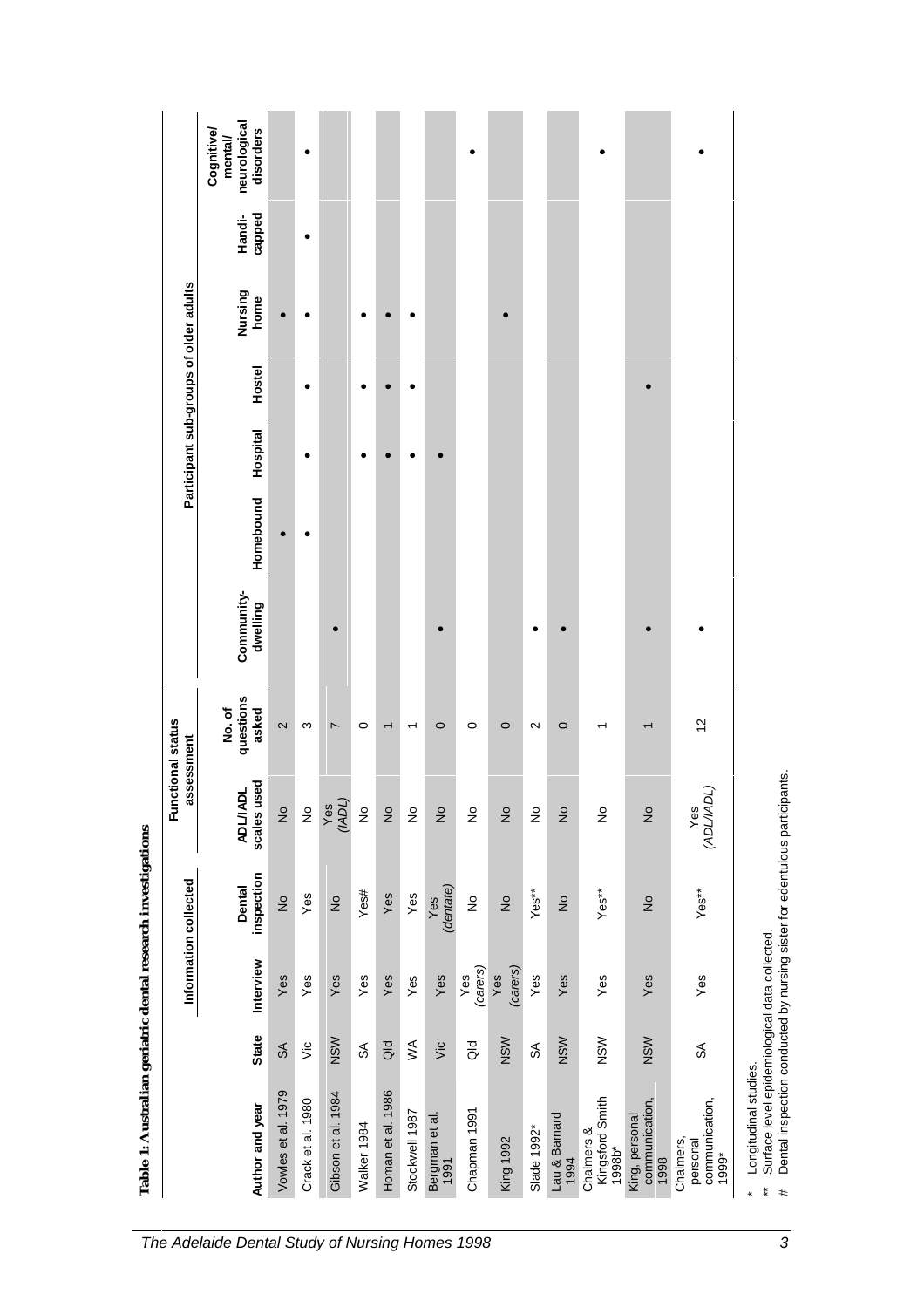The Adelaide Dental Study of Nursing Homes was instigated by the Australian Dental Association (ADA) (South Australian Branch) and the AIHW Dental Statistics and Research Unit in 1997 to provide comprehensive information concerning the incidence of oral diseases and conditions in those older South Australians who reside in nursing homes. This information will assist the ADA (SA Branch) with the evaluation and improvement of its Nursing Home Dental Scheme linking private dentists with local nursing homes. The study was also needed to provide current information concerning dental service provision to Adelaide nursing homes, and the attitudes of dentists and Directors of Nursing toward nursing home dentistry. There are nearly 7,000 nursing home residents in South Australia and approximately 5,000 in Adelaide (AIHW 1998). With the substantial changes to the Australian aged care system in recent years, the need to update and expand the information obtained in two previous cross-sectional investigations of South Australian nursing home residents was apparent (Vowles et al. 1979; Walker 1984). To improve the comprehensiveness and usefulness of the information available, the Adelaide Dental Study of Nursing Homes collected data concerning residents' medical, functional, cognitive, social and financial status as well as general demographic and oral health data. Data from this study, together with similar comprehensive incidence data from the South Australian Dental Longitudinal Study and a study of community-dwelling older adults with dementia, will assist with the quantification of oral health problems and the onset and progression of oral diseases in older adults, as well as the identification of groups of older Australians at high risk for developing oral diseases.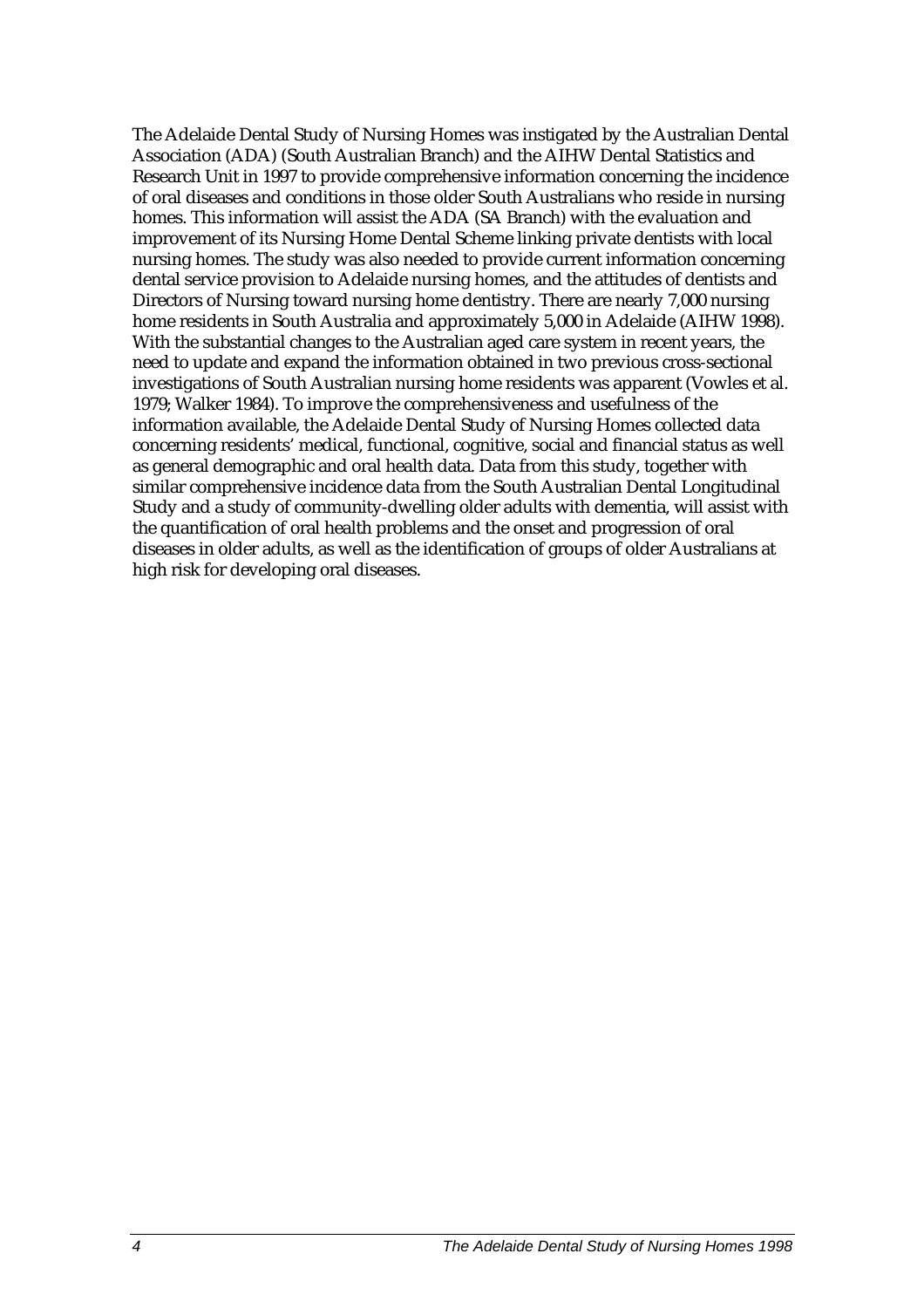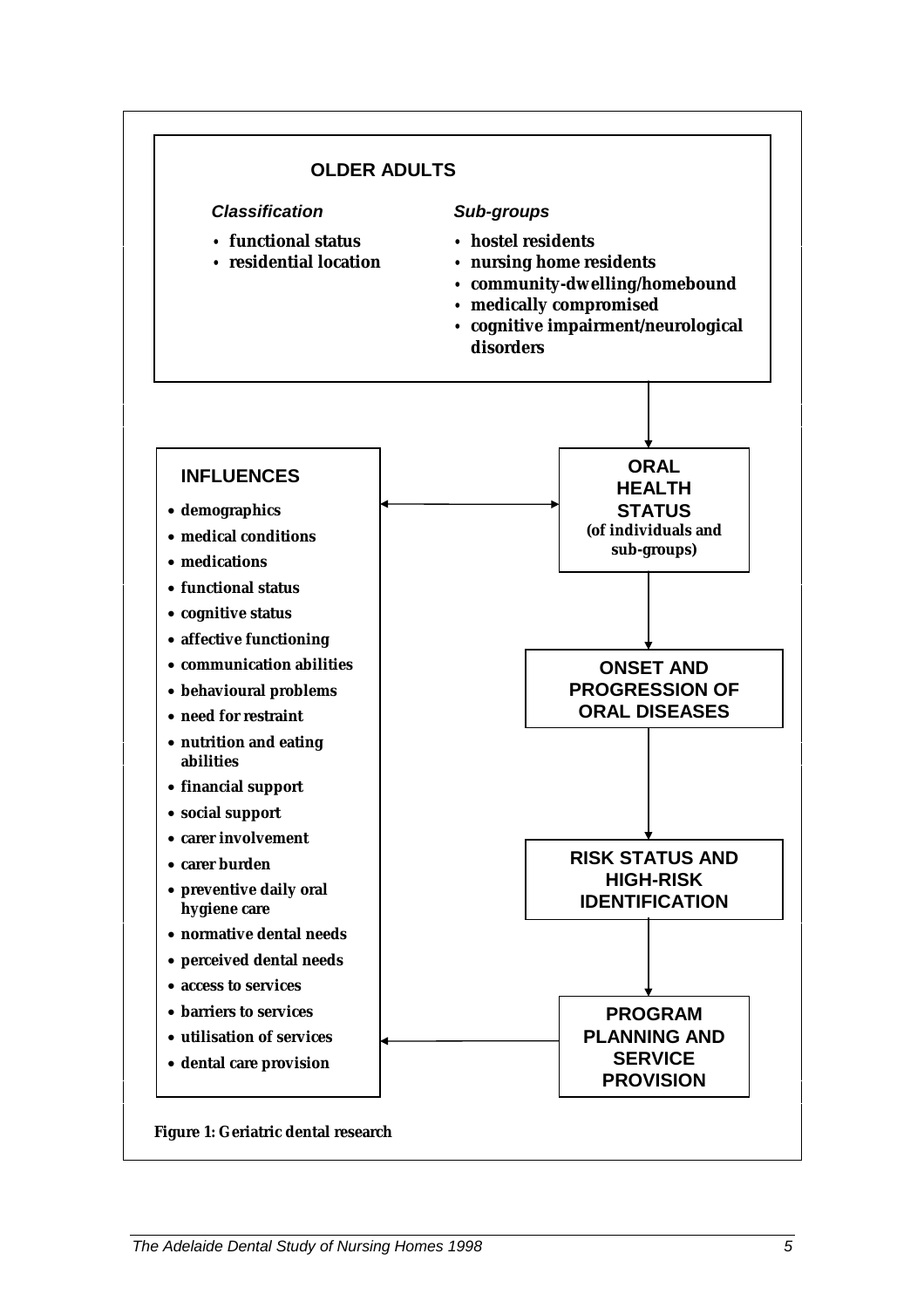### **1.2 Aims of the study**

The purpose of this longitudinal study, the Adelaide Dental Study of Nursing Homes, is to investigate the oral health status of a randomly selected sample of institutionalised older adults residing in nursing homes in Adelaide, South Australia.

The study aims to:

- 1. quantify the dental care provided for Adelaide nursing home residents by Adelaide dental professionals in the 12 months prior to baseline data collection;
- 2. investigate the attitudes of Adelaide dentists and Directors of Nursing toward dental care for nursing home residents;
- 3. identify the problems most frequently encountered with the organisation and provision of dental care for residents of nursing homes, as reported by dentists and Directors of Nursing;
- 4. determine the dentate status of Adelaide nursing home residents and to identify demographic, medical, functional, cognitive, weight change, chewing ability, dental history or oral hygiene care characteristics of both dentate and edentulous residents;
- 5. identify dental history and oral hygiene care characteristics that are associated with more severe cognitive impairment and higher functional dependency;
- 6. determine the prevalence and experience of oral diseases and conditions (e.g. coronal caries, root caries, periodontal diseases, attrition, oral mucosal lesions, and denture problems) in residents of Adelaide nursing homes;
- 7. identify characteristics of medical status, functional status, cognitive status, weight change, and chewing ability that are associated with oral diseases and conditions in Adelaide nursing home residents;
- 8. compare normative and perceived needs for dental treatment among Adelaide nursing home residents;
- 9. develop specialised epidemiological dental inspection procedures for nursing home residents; and
- 10. determine the incidence and increments of oral diseases and conditions (e.g. coronal caries, root caries, periodontal diseases, attrition, oral mucosal lesions, and denture problems) in residents of Adelaide nursing homes one year after the baseline dental inspections.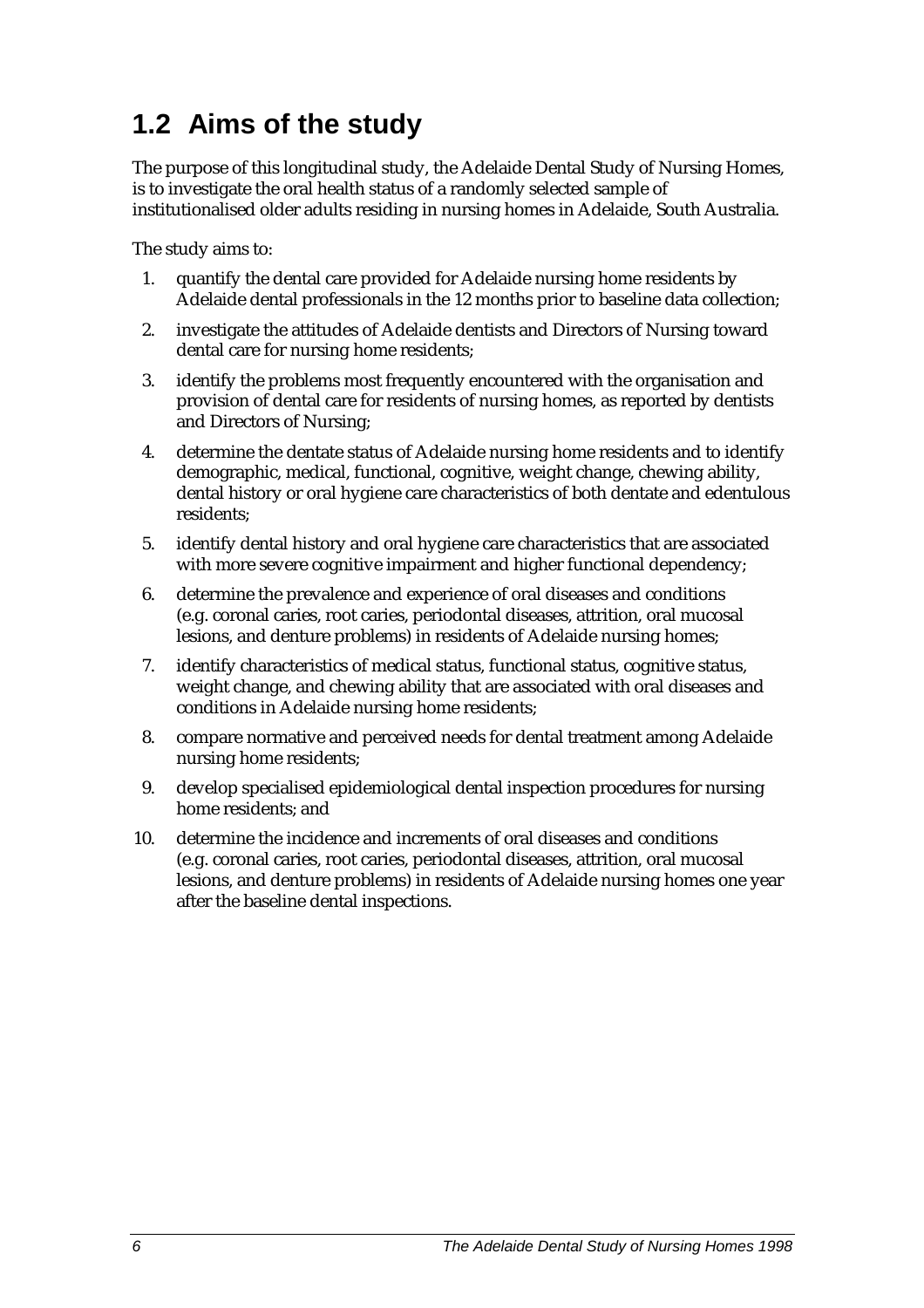### **1.3 Study components**

This report will present the study methods, results and discussion for each of the following two components of the baseline data collection for the Adelaide Dental Study of Nursing Homes:

- questionnaires to all practising Adelaide dentists and all Adelaide Directors of Nursing (Aims 1–3); and
- clinical dental inspections of residents of randomly selected Adelaide nursing homes (Aims 4–9).

Conclusions and recommendations from each of these components will be presented at the end of the report.

Aim 10 will be addressed in 1999 by the collection of data at one year from baseline. This one year follow-up data collection will be funded by an Australian Dental Research Fund Grant and by the ADA (SA Branch) and AIHW DSRU.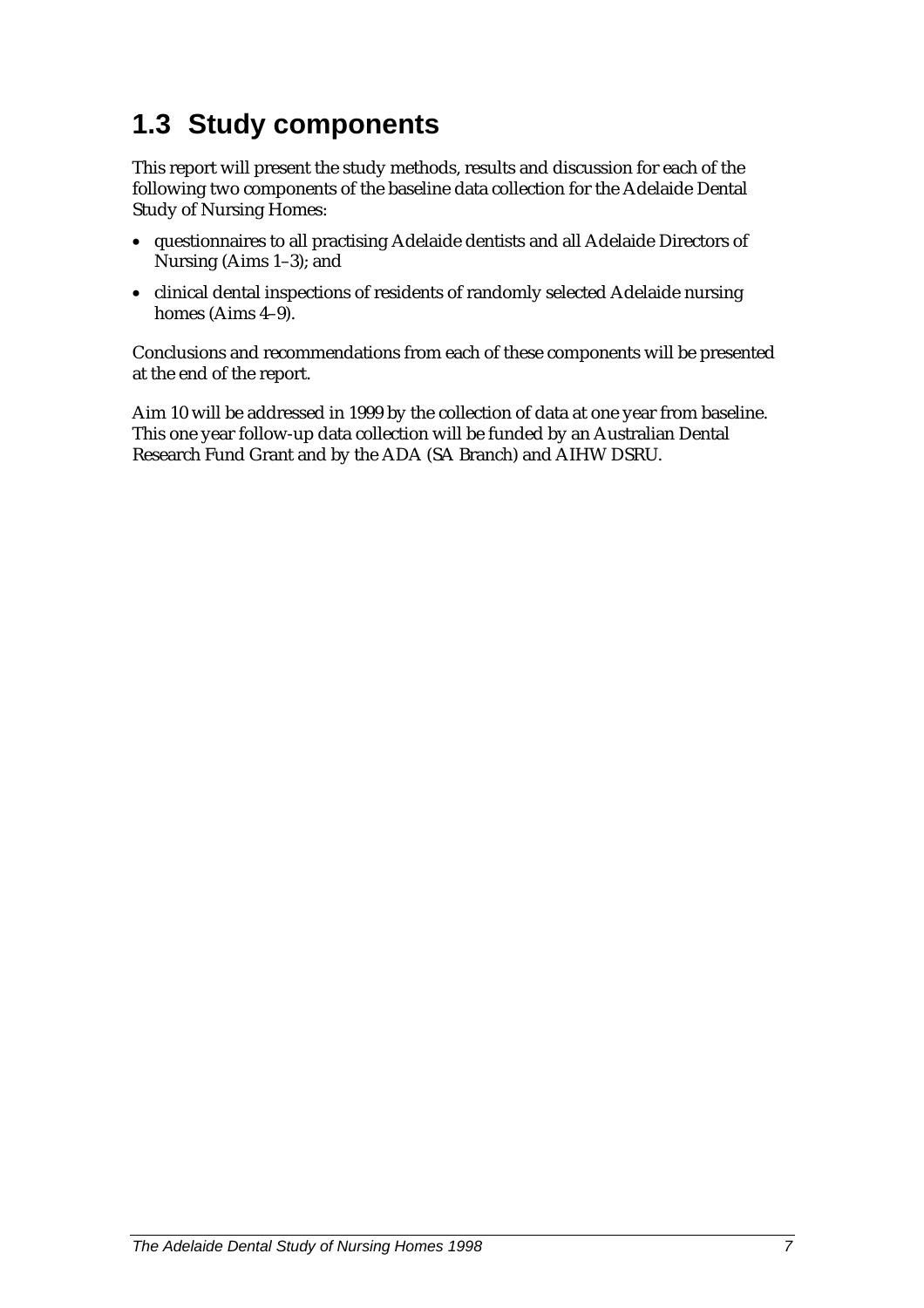# **2 Questionnaires to all practising Adelaide dentists and all Adelaide Directors of Nursing**

### **2.1 Pilot study**

A pilot study was conducted in late 1997, involving all 24 South Australian country dentists registered with the ADA (SA Branch) Nursing Home Scheme, and the Directors of Nursing (DONs) and Administrators of the 31 South Australian country nursing homes listed with the Aged Care Division of the Commonwealth Department of Health and Family Services.

Questions included in the pilot questionnaire covered the following topics:

- dental services that had been provided by dental staff for nursing home residents in the previous 12 months;
- attitudes toward dental care for nursing home residents;
- awareness of changes to hygienist regulations;
- awareness of the ADA Nursing Home Dental Scheme;
- age and sex of the respondent; and
- barriers to providing adequate dental care for nursing home residents.

A group of 19 randomly ordered questions concerning barriers to providing adequate dental care for nursing home residents were developed from:

- a review of literature concerning the topic (especially focusing on the studies by Berkey et al. 1988; MacEntee et al. 1991, 1992; Weiss et al. 1993; and Chalmers et al. 1996);
- consultation with and experiences of Directors of Nursing and nursing home staff in Australia and the USA; and
- consultation with several Australian dentists who have extensive clinical and research experience in the fields of Special Care and Geriatric Dentistry.

Questionnaires were mailed with a cover letter and a reply-paid envelope enclosed. One follow-up questionnaire was mailed at two weeks to non-respondents. A thank-you note was mailed to all participants who completed and returned questionnaires. All 24 dentists completed and returned the questionnaires. Thirty-one questionnaires were completed and returned out of the 62 mailed to DONs and Administrators (DONs/Administrators), with all but five nursing homes returning at least one questionnaire. The pilot study provided valuable information concerning dental services for nursing home residents in rural areas, and therefore the results are presented.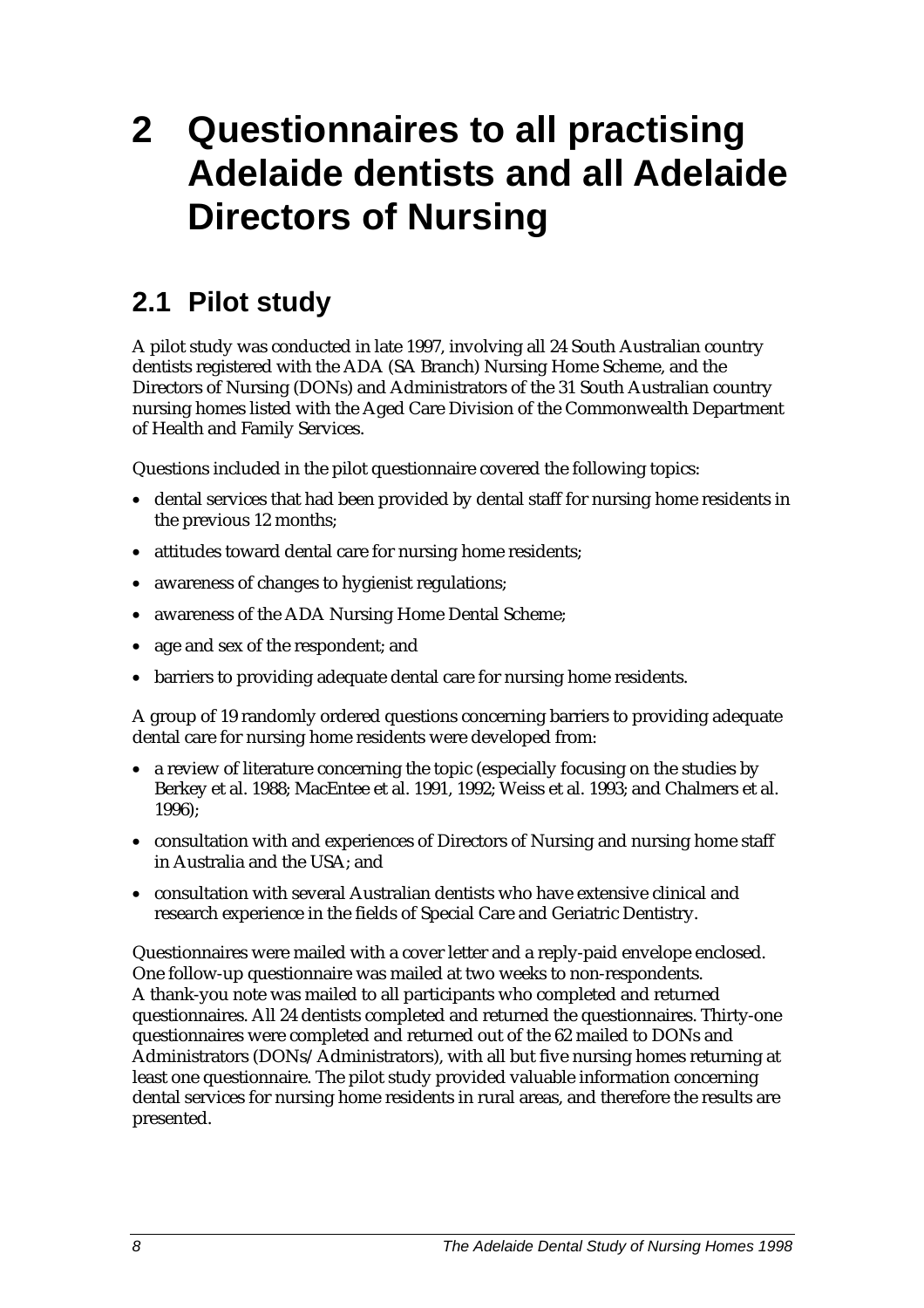Table 2 presents responses concerning dental service provision in country South Australia. All dentists that participated were male, with the great majority of DONs/Administrators being female. The mean age of both dentists and DONs/Administrators was similar, in the mid-forties. Over three-quarters of these country South Australian dentists were providing dental care for nursing home residents, mainly at their private practice location. Dentists were providing care for a mean of 1.8 nursing homes, but were spending little time at nursing home premises (mean=1.0 hour per month). This finding was supported by the DONs/Administrators' responses. There were no dental practices with a dental hygienist providing care at nursing home premises, and only one-fifth of the dentists were aware of the change to the hygienist legislation permitting hygienists to work unsupervised in nursing homes. Few of the DONs/Administrators were aware of the legislative change concerning hygienists.

Although these dentists were accessed for the pilot study via their listing on the ADA Nursing Home Scheme, not all indicated their awareness of the scheme. Only 29% of DONs/Administrators were aware of the scheme. The majority of respondents indicated that residents required a regular dental examination; approximately one-third of both dentist and DON/Administrator respondents felt that residents should be examined when admitted to the nursing home. The majority of respondents indicated that an additional annual dental examination was required. Few dental practices were assisting the nursing homes with the education of their staff concerning dental issues.

Tables 3 and 4 present the data relating to 'barriers' to providing and obtaining adequate dental care for residents. Dentists and DONs/Administrators both reported that the most important barriers were residents' medical problems, residents' financial constraints, dentists' lack of portable equipment and dentists' preference to treat residents at their dental practices. Other notable barriers reported by dentists were related to care provision issues, such as low financial reimbursement, lack of priority given to dental care by nursing home administrative staff, and no suitable area for dental treatment at the nursing home. DONs/Administrators reported barriers that were related more to residents' disabilities, such as difficulty arranging transport and residents' behavioural and cognitive problems. Neither dentists nor DONs/Administrators indicated that the nursing home staff's dislike of oral care provision was an important barrier. The comments provided by respondents overwhelmingly indicated difficulty with the provision of care for eligible public dental patients, and problems with reimbursement procedures for country dentists.

From comments written on the returned questionnaires and from telephone discussions with participants, it was discovered that in many South Australian nursing homes the Director of Nursing and the Administrator are often the same individual. Thus, after further consultation, it was decided that questionnaires would only be sent to Directors of Nursing in the Adelaide study. Further feedback also resulted in the modification of the phrase 'barriers to providing and obtaining adequate dental care' to 'problems encountered with the organisation and provision of dental care for residents'.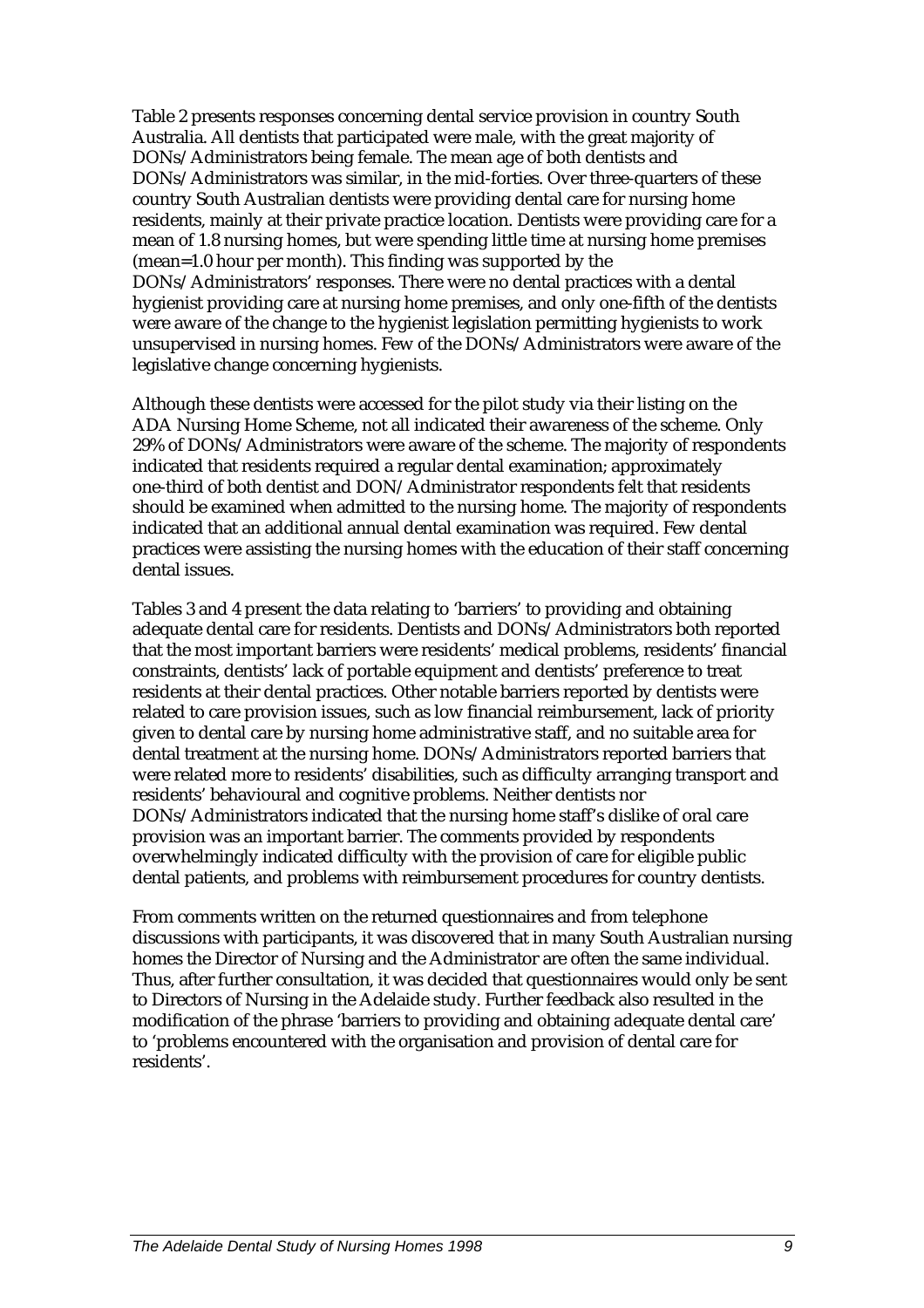|                                                                        | <b>Dentists</b><br>(n=24) | <b>DONs/Administrators</b><br>$(n=31)$ |
|------------------------------------------------------------------------|---------------------------|----------------------------------------|
| Age (mean years)                                                       | 47.4                      | 45.9                                   |
| Sex (%)                                                                |                           |                                        |
| Female                                                                 | 0.0                       | 83.9                                   |
| Male                                                                   | 100.0                     | 16.1                                   |
| Provided dental care for nursing home residents in last 12 months (%)  | 78.3                      | $\sim$ $\sim$                          |
| Can obtain the quality of dental care needed for residents (%)         | $\ddot{\phantom{0}}$      | 76.7                                   |
| Dental staff providing dental care at nursing homes <sup>(a)</sup> (%) |                           |                                        |
| Technician                                                             | . .                       | 36.7                                   |
| Hygienist                                                              | $\ddot{\phantom{0}}$      | 3.3                                    |
| Dentist-private                                                        | . .                       | 70.0                                   |
| Dentist-public                                                         | $\ddot{\phantom{0}}$      | 36.7                                   |
| Dental services provided at nursing home (%)                           |                           |                                        |
| 0%                                                                     | 27.8                      | 26.7                                   |
| $1 - 50%$                                                              | 33.3                      | 33.3                                   |
| 51-90%                                                                 | 33.3                      | 33.3                                   |
| 91-100%                                                                | 5.6                       | 6.7                                    |
| Dental services provided at dental surgery/clinic (%)                  |                           |                                        |
| 0%                                                                     | 5.6                       | 6.7                                    |
| $1 - 50%$                                                              | 44.4                      | 39.9                                   |
| 51-90%                                                                 | 22.2                      | 26.7                                   |
| 91-100%                                                                | 27.8                      | 26.7                                   |
| Number of nursing homes provided dental services for (mean)            | 1.8                       | $\ddotsc$                              |
| Hours per month spent providing care at nursing homes (mean)           | 1.0                       | $\ddot{\phantom{0}}$                   |
| Practices with a dental hygienist providing care at nursing homes (%)  | 0.0                       | . .                                    |
| Awareness of change to dental hygienist regulations (%)                | 21.7                      | 16.1                                   |
| Awareness of ADA nursing home dental scheme (%)                        | 87.5                      | 29.0                                   |
| Residents do need a regular dental examination (%)                     | 83.3                      | 67.7                                   |
| Frequency needed for regular dental examination <sup>(a)</sup> (%)     |                           |                                        |
| When admitted                                                          | 31.8                      | 35.0                                   |
| Every 3 months                                                         | 13.6                      | 10.0                                   |
| Every 6 months                                                         | 4.5                       | 45.0                                   |
| Every 12 months                                                        | 81.8                      | 40.0                                   |
| Dental practice assists nursing homes with staff dental education (%)  | 17.4                      | 12.9                                   |

#### **Table 2: Pilot Study—dental service provision in South Australian country nursing homes**

. . not applicable

(a) Respondents can answer more than one category, therefore percentages may sum to greater than 100%.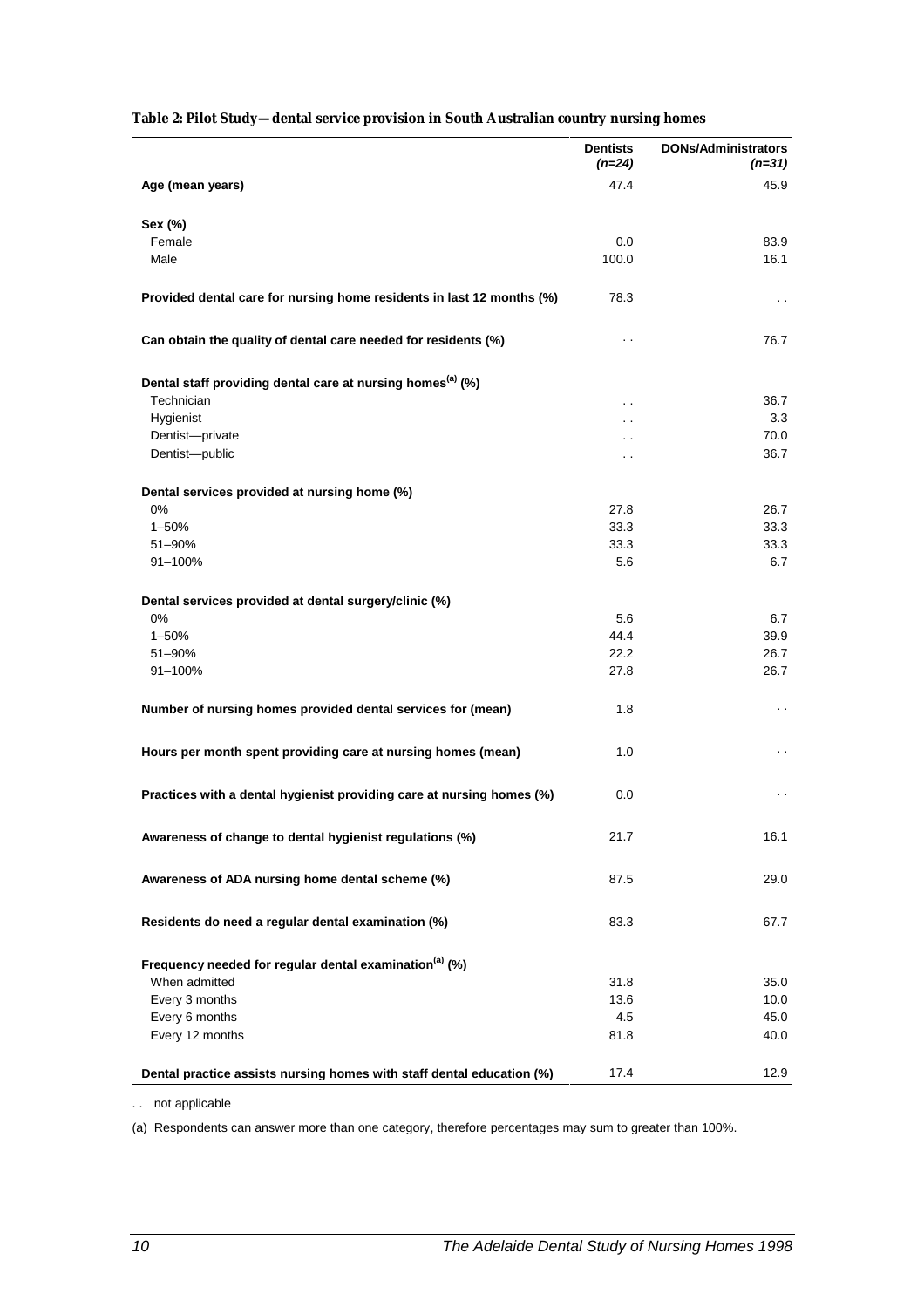|                                        |                 | <b>Strongly</b> |          | <b>Neither</b><br>agree nor |       | <b>Strongly</b> |
|----------------------------------------|-----------------|-----------------|----------|-----------------------------|-------|-----------------|
|                                        |                 | disagree        | Disagree | disagree                    | Agree | agree           |
| Financial constraints of               | <b>Dentists</b> | 0.0             | 16.7     | 29.2                        | 37.5  | 16.7            |
| residents                              | DONs            | 12.9            | 29.0     | 3.2                         | 41.9  | 12.9            |
| Time for organisation of               | Dentists        | 8.3             | 12.5     | 33.3                        | 37.5  | 8.3             |
| residents' consent and<br>finances     | <b>DONs</b>     | 12.9            | 22.6     | 16.1                        | 35.5  | 12.9            |
| Residents' lack of interest            | Dentists        | 0.0             | 20.8     | 12.5                        | 50.0  | 16.7            |
| about their dental care                | <b>DONs</b>     | 6.5             | 19.4     | 25.8                        | 38.7  | 9.7             |
| Dentists prefer to treat               | Dentists        | 0.0             | 12.5     | 8.3                         | 37.5  | 41.7            |
| residents at their dental<br>practice  | <b>DONs</b>     | 6.5             | 16.1     | 6.5                         | 32.3  | 38.7            |
| Dental care not given priority         | Dentists        | 0.0             | 8.3      | 20.8                        | 45.8  | 25.0            |
| by nursing home administration         | DONs            | 22.6            | 41.9     | 25.8                        | 9.7   | 0.0             |
| Nursing home staffing and time         | Dentists        | 0.0             | 25.0     | 20.8                        | 41.7  | 12.5            |
| constraints                            | <b>DONs</b>     | 9.7             | 64.5     | 3.2                         | 19.4  | 3.2             |
| Residents' behavioural                 | Dentists        | 0.0             | 12.5     | 20.8                        | 54.2  | 12.5            |
| problems                               | <b>DONs</b>     | 0.0             | 6.5      | 16.1                        | 35.5  | 41.9            |
| Nursing home staff are not             | Dentists        | 0.0             | 0.0      | 33.3                        | 54.2  | 12.5            |
| educated about dental care             | DONs            | 3.2             | 35.5     | 29.0                        | 25.8  | 6.5             |
| Difficulty arranging                   | Dentists        | 0.0             | 29.2     | 25.0                        | 37.5  | 8.3             |
| transportation for residents           | DONs            | 6.5             | 19.4     | 9.7                         | 38.7  | 25.8            |
| Lack of portable dental                | Dentists        | 0.0             | 8.3      | 4.2                         | 75.0  | 12.5            |
| equipment                              | DONs            | 3.2             | 3.2      | 22.6                        | 41.9  | 29.0            |
| Dentists are not willing to come       | Dentists        | 8.3             | 33.3     | 29.2                        | 25.0  | 4.2             |
| to nursing homes                       | <b>DONs</b>     | 9.7             | 12.9     | 38.7                        | 29.0  | 9.7             |
| Residents' cognitive status            | Dentists        | 0.0             | 8.3      | 29.2                        | 50.0  | 12.5            |
|                                        | DONs            | 6.5             | 3.2      | 3.2                         | 61.3  | 25.8            |
| No suitable area for dentistry in      | Dentists        | 0.0             | 8.3      | 16.7                        | 37.5  | 37.5            |
| nursing home                           | DONs            | 9.7             | 29.0     | 19.4                        | 29.0  | 12.9            |
| Families' lack of interest about       | Dentists        | 4.2             | 25.0     | 25.0                        | 37.5  | 8.3             |
| dental care                            | <b>DONs</b>     | 9.7             | 29.0     | 25.8                        | 29.0  | 6.5             |
| Nursing home staff dislike             | Dentists        | 8.3             | 29.2     | 41.7                        | 12.5  | 8.3             |
| providing dental care for<br>residents | <b>DONs</b>     | 35.5            | 45.2     | 12.9                        | 6.5   | 0.0             |
| Residents' medical problems            | Dentists        | 0.0             | 12.5     | 37.5                        | 41.7  | 8.3             |
|                                        | <b>DONs</b>     | 6.5             | 22.6     | 12.9                        | 48.4  | 9.7             |
| Dentists do not have adequate          | Dentists        | 8.3             | 20.8     | 20.8                        | 45.8  | 4.2             |
| training in geriatric dentistry        | DONs            | 6.5             | 22.6     | 48.4                        | 16.1  | 6.5             |
| Low financial reimbursement            | Dentists        | 0.0             | 12.5     | 25.0                        | 37.5  | 25.0            |
| for nursing home dentistry             | DONs            | 3.2             | 16.1     | 54.8                        | 12.9  | 12.9            |

#### **Table 3: Pilot Study—respondents' ratings of barriers to providing adequate dental care for residents (%) (n=24 dentists; n=31 DONs/Administrators)**

 $\ddot{\phantom{a}}$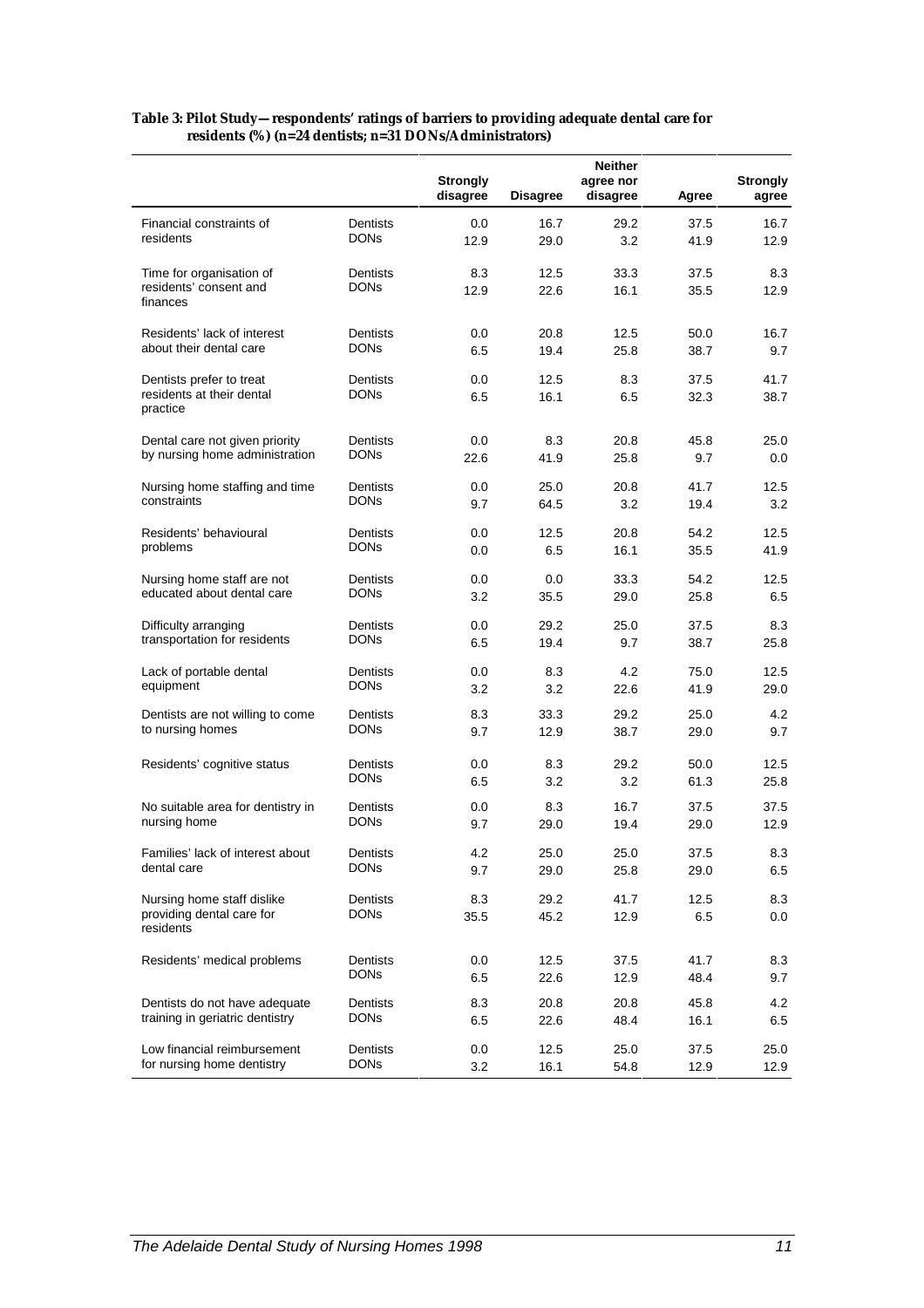| Table 4: Pilot Study—respondents' selection of the most important barriers to providing adequate |  |
|--------------------------------------------------------------------------------------------------|--|
| dental care for residents $(\%)$ (n=24 dentists; n=31 DONs/Administrators)                       |  |

|                                                                  | <b>Dentists</b> | <b>DONs/Administrators</b> |
|------------------------------------------------------------------|-----------------|----------------------------|
| Financial constraints of residents                               | 12.5            | 25.8                       |
| Dentists prefer to treat residents at their dental practice      | 41.7            | 32.3                       |
| Dental care is not given priority by nursing home administration | 33.3            | 3.2                        |
| Residents' behavioural problems                                  | 25.0            | 45.2                       |
| Difficulty arranging transport for residents                     | 0.0             | 32.3                       |
| Lack of portable dental equipment                                | 37.5            | 25.8                       |
| Residents' cognitive status                                      | 12.5            | 35.5                       |
| Lack of suitable area for dental work in nursing home            | 33.3            | 19.4                       |
| Low financial reimbursement for nursing home dentistry           | 25.0            | 6.5                        |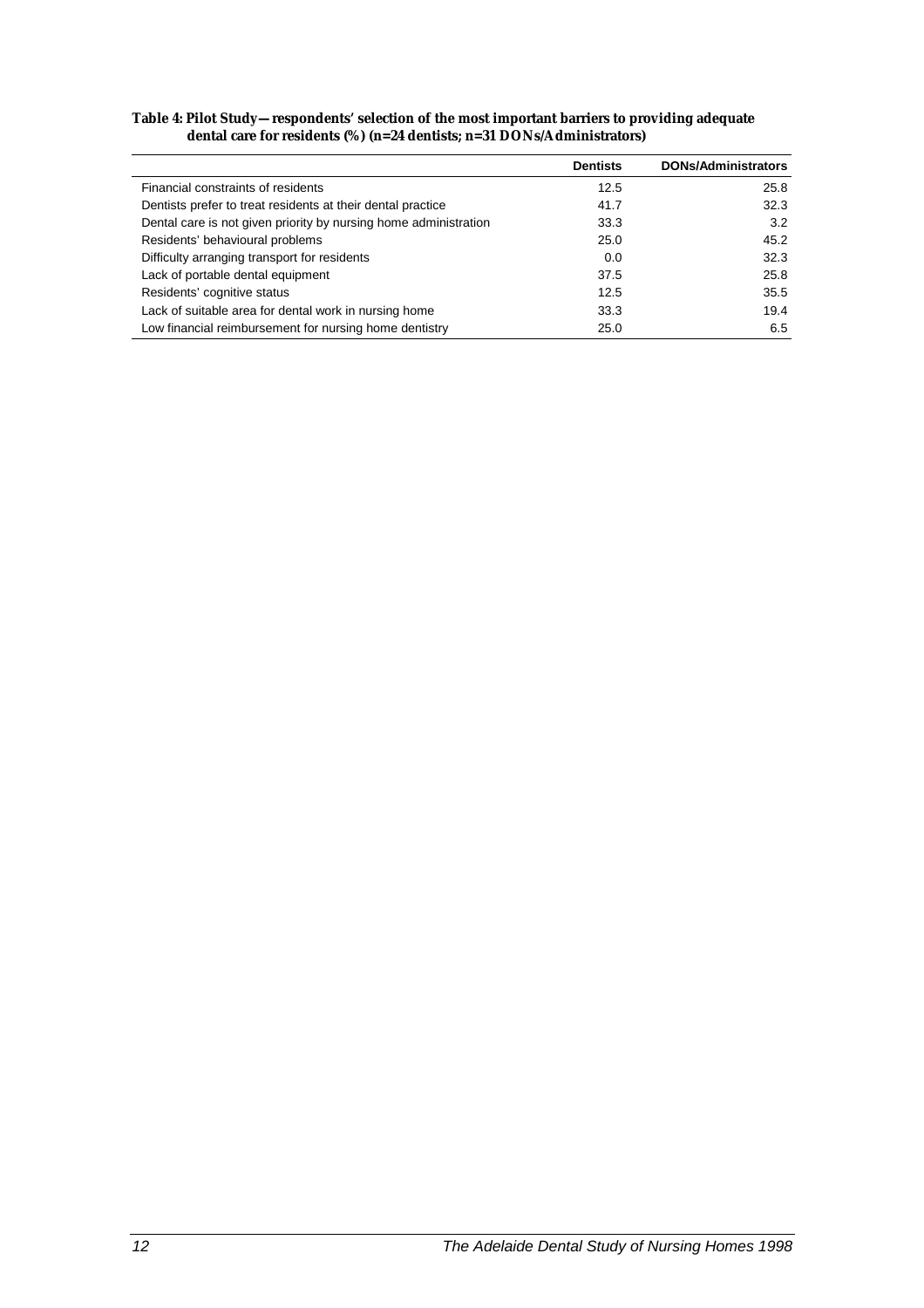### **2.2 Methods**

### **Ethical considerations**

Approval for the study was obtained from The University of Adelaide Human Ethics Committee. A cover letter explaining the study was included with each questionnaire. Completion and return of the questionnaire was deemed adequate consent for participation. Confidentiality was maintained using a 4-digit identification number. Dr Chalmers discussed the ethical implications of the study, in addition to the study content and design, with representatives of the ADA (SA Branch), Social and Preventive Dentistry, The University of Adelaide, and the three Adelaide Director of Nursing Groups. As a result of these discussions, DONs were reassured that no individuals or nursing homes would be identified in the study reports and that no media releases concerning the study findings would be made without further consultation with the above-named groups.

### **Timeline, study design, sample size and sampling**

The Dentist and DON questionnaire data was collected over a two-month period in early 1998. A list was obtained from the Dental Board of South Australia of all practising dentists, excluding registered specialists. All 531 dentists listed as currently practising were included in the initial questionnaire mailing. A list of all Adelaide nursing homes was obtained from the Aged Care Division of the Commonwealth Department of Health and Family Services, and questionnaires were addressed and mailed to the 'Director of Nursing' at each of the 114 listed nursing homes.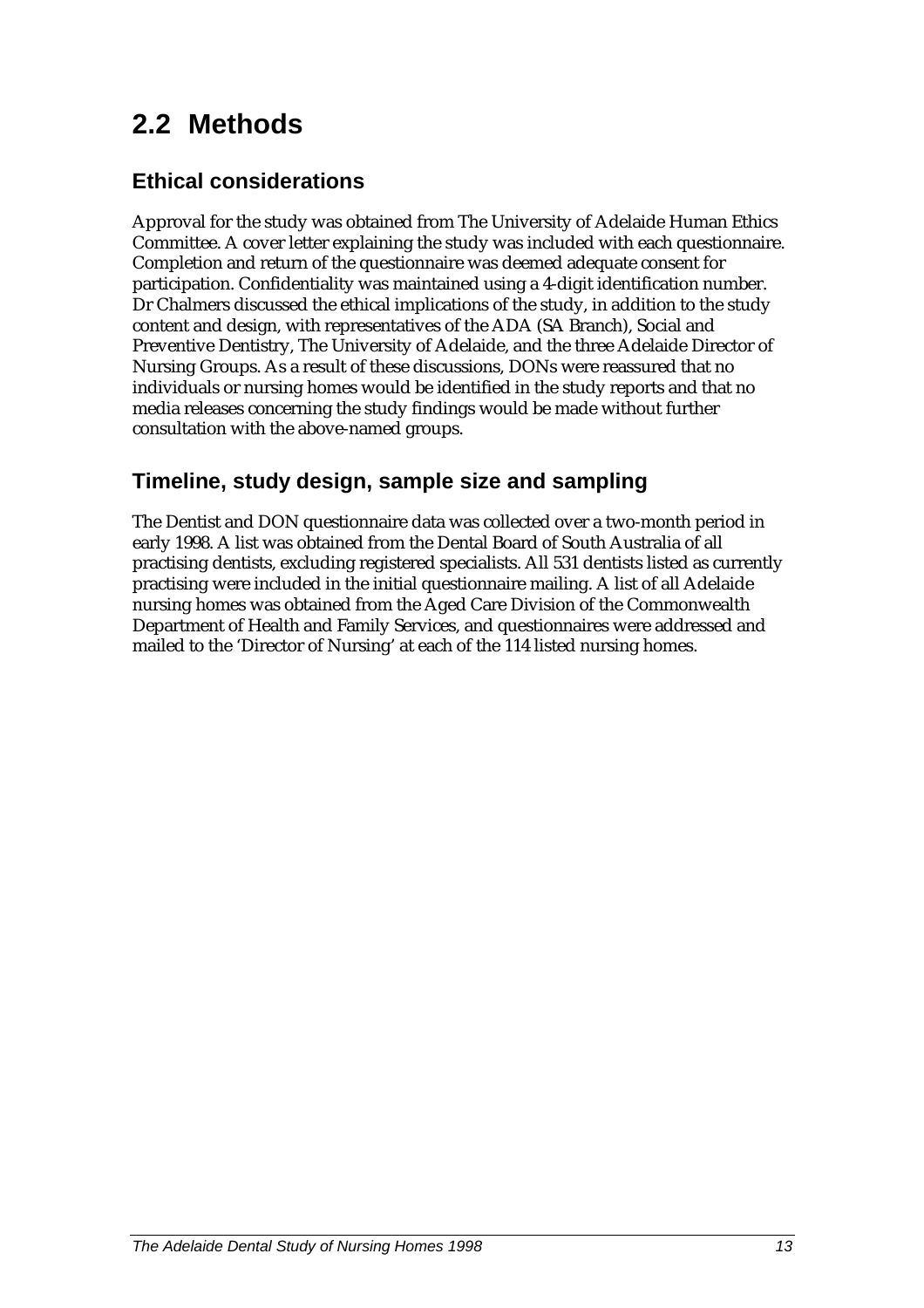### **Measurement of variables, instruments of measurement and collection of data**

Both dentist and Director of Nursing questionnaires had the same basic structure and content, and contained close-ended questions concerning:

- dental service provision for nursing home residents by dentists, dental hygienists and dental technicians;
- attitudes of dentists and DONs toward nursing home dentistry:
	- residents' need for regular dental examinations
	- dentists' interest in nursing home dentistry
	- awareness of South Australian dental hygienist regulations (Appendix 2)
	- awareness of ADA (SA Branch) Nursing Home Scheme
	- dentists and their training in geriatric dentistry (only asked of dentists);
- a block of 19 randomly ordered questions concerning problems encountered with the organisation and provision of dental care for nursing home residents; and
- participants' age and sex, and dentists' number of years in practice and type of practice.

An open-ended question for comments was also included. In early 1998 the finalised questionnaires, together with a cover letter and reply-paid envelope, were mailed to:

- 1. all 531 practising Adelaide dentists registered with the SA Dental Board; and
- 2. all 114 Adelaide nursing home Directors of Nursing.

Two weeks after the first mailing, a reminder letter was sent to non-respondents and three weeks after this a second reminder with a replacement questionnaire was mailed. All responding Directors of Nursing were sent a personalised thank-you note. Dentists were thanked via an article placed in the ADA (SA Branch) newsletter.

### **Database maintenance and analysis of data**

Maintenance of the participant database, epidemiological data collection and statistical analyses were conducted using SPSS for Windows (Versions 6.1 and 8.0). Univariate statistics were computed to describe the demographic characteristics of the participants and the responses of dentists and DONs concerning residents' need for regular dental examinations, dentists' interest in nursing home dentistry, awareness of South Australian dental hygienist regulations, use of dental hygienists in nursing homes, and awareness of the ADA (SA Branch) Nursing Home Scheme. Tests of significance (Pearson's chi-square statistic) were used to assess the differences among demographic characteristics with dentists' practice characteristics, dental service provision for nursing homes, and dentists' awareness of the ADA (SA Branch) Nursing Home Scheme.

Univariate statistics and tests of significance (t-test) were also used to describe the problems encountered with the organisation and provision of dental care as reported by dentists and DONs. Logistic regression analysis was used to model these problems. Logistic regression analysis was also used to model the characteristics of dentists who had provided dental care for residents at nursing homes during the previous 12 months.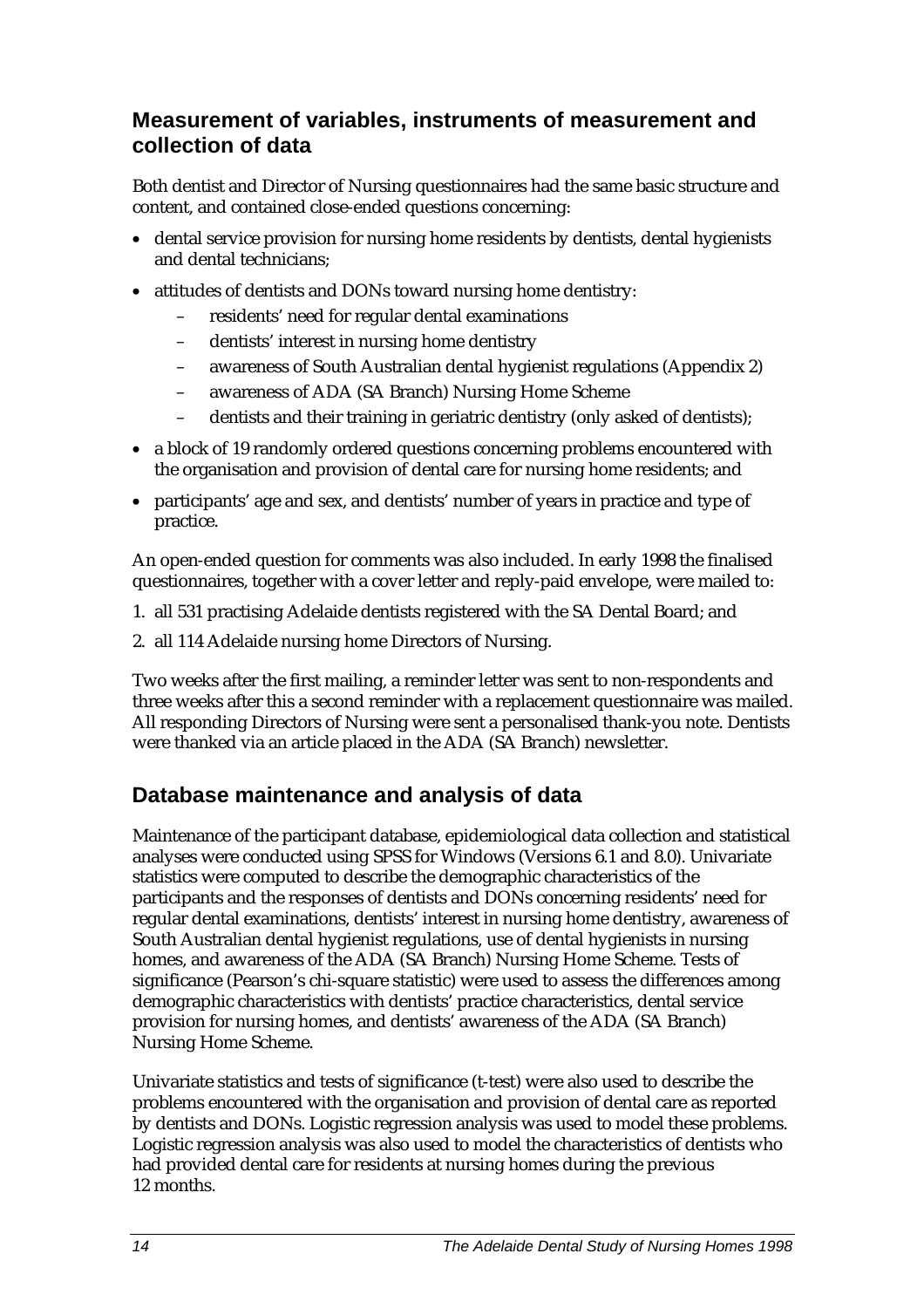All data collected remain the joint possession of the ADA (SA Branch) and the AIHW DSRU, and databases are securely stored, to maintain confidentiality for all subjects, by Dr Chalmers at the AIHW DSRU.

### **2.3 Response rates**

**Table 5: Response rates for mailed questionnaires**

|                                       | <b>Dentists</b> | <b>Directors of Nursing</b> |
|---------------------------------------|-----------------|-----------------------------|
| Questionnaires mailed                 | 531             | 114                         |
| Questionnaires completed and returned | 413             | 97                          |
| Response rate (%)                     | 77 7            | 85.1                        |

Table 5 presents the response rates for the mailed questionnaires to dentists and Directors of Nursing (DONs). The response rate for DONs was higher than that of dentists. However, overall a very good response was achieved with more than three-quarters of subjects in both groups returning their completed questionnaires. The analyses presented in this report were based on the responses of 413 dentists and 97 DONs.

### **2.4 Results**

### **Directors of Nursing**

Of the 97 DONs who completed and returned questionnaires, only 8 were male. Four participants refused to give their age and sex. Seventy-five participants were female, and seven of these refused to give their age. As seen in Table 6, all eight males were aged 25–44 years, and the majority of females (62.8%) were aged 45–64 years.

|                   | <b>Total</b> |       | <b>Male</b> |       | Female |       |
|-------------------|--------------|-------|-------------|-------|--------|-------|
|                   | n            | %     | n           | %     | n      | %     |
| Age group (years) |              |       |             |       |        |       |
| $\leq$ 24         | 0            | 0.0   | 0           | 0.0   | 0      | 0.0   |
| $25 - 44$         | 36           | 41.9  | 8           | 100.0 | 28     | 35.9  |
| $45 - 64$         | 49           | 57.0  | 0           | 0.0   | 49     | 62.8  |
| $65+$             | 4            | 1.1   | 0           | 0.0   |        | 1.3   |
| <b>Total</b>      | 86           | 100.0 | 8           | 100.0 | 78     | 100.0 |

**Table 6: Directors of Nursing—age group by sex (n=86)**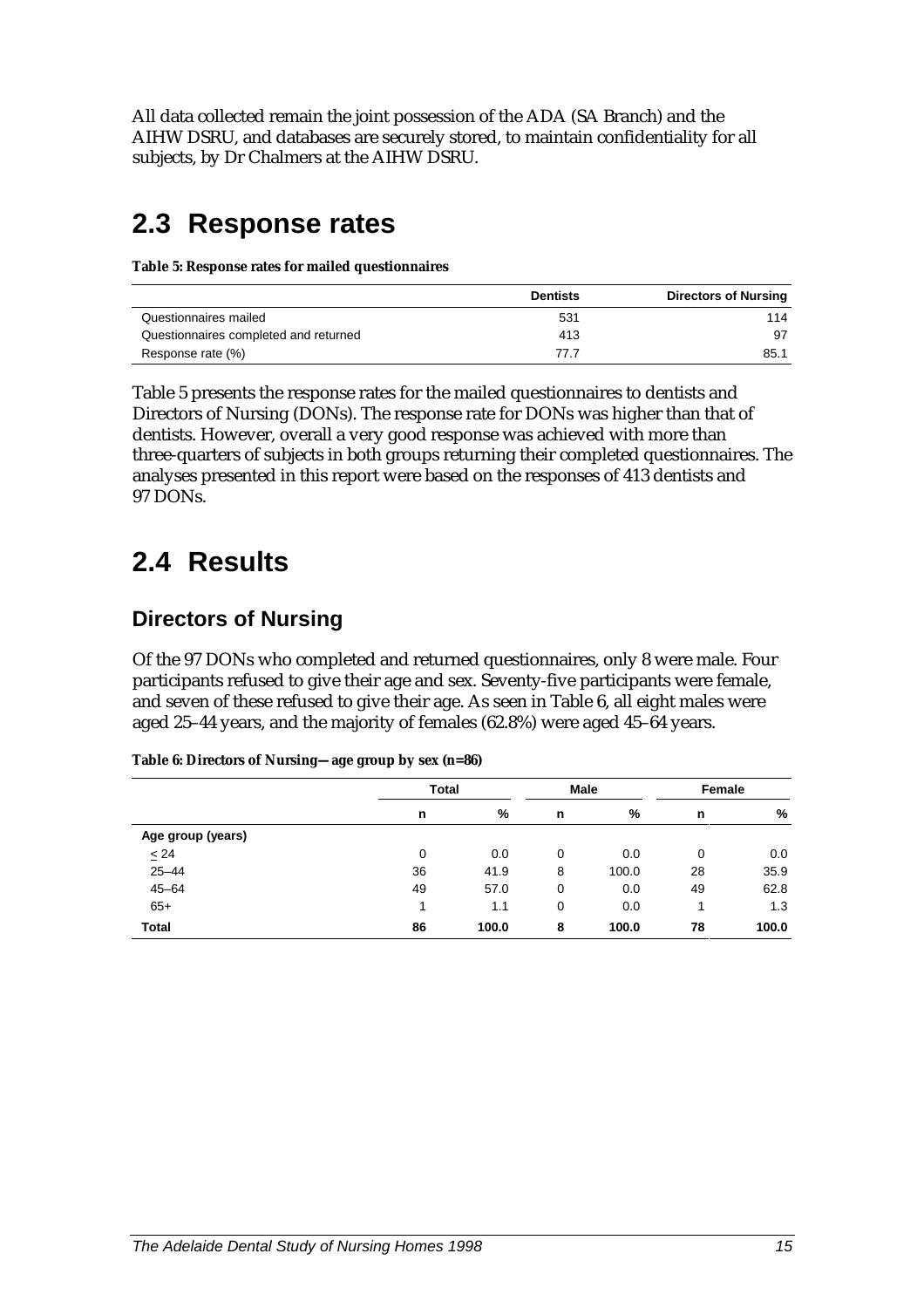### **Dentists' practice characteristics and training**

Table 7 presents dentists' practice characteristics and provision of dental care for nursing home residents, by sex. The overwhelming majority of dentists who participated were male and were evenly distributed among the age groups 25–44 years and  $45-64$  years (chi-square test, sig.  $p<0.01$ ). Three-quarters of the female dentists were aged 25–44 years. This age–sex distribution reflects that presented for practising South Australian dentists in the publication *Dental Practitioner Statistics Australia, 1994* (Szuster & Spencer 1997). The majority of dentists practised in the private sector only  $\alpha$  (chi-square test, sig. p<0.01), although 29.3% of females compared with 8.3% of males practised in the public sector only. Eleven per cent of females and 5.2% of males practised in both the private and public sector. The 7% of dentists who indicated that they practised in an area other than private or public dentistry included those who were undertaking postgraduate studies, those in academic positions, and those in the armed forces. Male dentists had been in dental practice longer than had females; approximately 85% of males had been in practice for 11 or more years, while nearly  $50\%$  of females had been in practice for 10 years or less (chi-square test, sig. p<0.01).

Variation in dentists' adequacy of training in several areas of geriatric dentistry is evident in Table 7. Dentists were asked if they had received adequate training in the following three areas of geriatric dentistry:

- 1. undergraduate theory/lectures in geriatric dentistry;
- 2. clinical care of medically compromised older adults; and
- 3. clinical care of nursing home residents.

Overall, 40% or more of dentists did not believe that they had adequate training in each of the three areas. Approximately 60% of dentists indicated they had adequate training in clinical care of medically compromised older adults. However, the dentists reportedly had less adequate training concerning the clinical care of nursing home residents. In total, 70% of females compared with 60% of males did not have adequate training in the clinical care of nursing home residents (chi-square test, sig.  $p<0.01$ ). Although there has been very little undergraduate theory specifically taught in the field of geriatric dentistry in Australia, nearly half of both male and female dentists reported they had received adequate undergraduate theory/lectures in geriatric dentistry.

### **Dental care provision**

Just under 50% of dentists had provided dental treatment for residents of nursing homes (at any location) in the previous 12 months. However, the quantity of care actually provided was small, especially at nursing home premises. It is interesting to note that many of the dentists who did not provide dental care for residents of nursing homes indicated on the questionnaire that they did not have the experience to answer many of the questions.

Of those 191 dentists who reported that they had provided care for nursing home residents, 49.7% had provided care for one nursing home, 36.1% for two–three nursing homes, and 14.2% had provided care for more than four nursing homes (Table 7). Only the public domiciliary service dentists had provided care for a large number (>20) of nursing homes. Males provided care for a greater number of nursing homes than did females (chi-square test, p<0.05). There were no significant differences between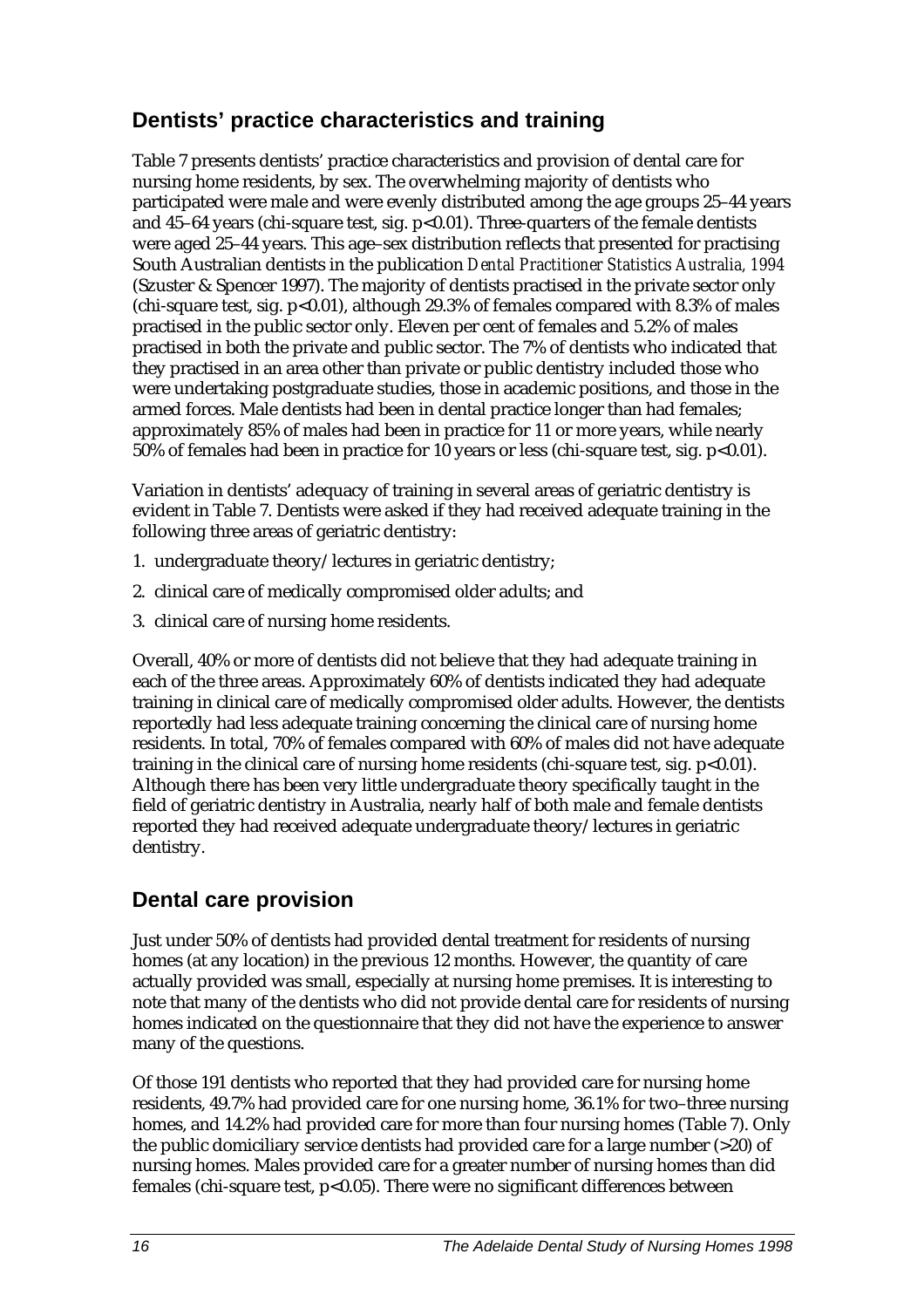different age groups of dentists in terms of dentists' provision of care for residents or number of nursing homes care was provided for.

Overall, 122 dentists (29.5%) had provided care for residents at nursing home premises. As seen in Table 7, of the 191 dentists who had provided care for residents, just over one-third of male dentists and 50% of female dentists had not provided care at nursing home premises. Of those who had visited nursing homes to provide treatment, approximately one-third had spent less than half-an-hour per month doing so. Another 29% of males and 9% of females spent 1–5 hours/month, with only 3% of males and 6% of females spending 6–10 hours/month providing treatment at nursing home premises.

Results presented in Table 8 from DONs responses indicated that most dental services were provided for residents at a combination of locations, and not solely at nursing homes. DONs reported frequent use of public dental services in addition to private sector services. In terms of provision of treatment for residents at nursing homes in the previous 12 months, 58.8% of DONs reported treatment from the public dental domiciliary service, and 21.6% reported treatment by dentists from public dental clinics.

Directors of Nursing were asked if they could obtain the quality of dental services needed for their dentate and edentulous residents (Table 8). Responses were 70% answering yes for dentate residents and 78.4% answering yes for edentulous residents.

The use of dental hygienists to provide care for residents of nursing homes was extremely low. As seen in Table 7, only 25 dentists reported that their dental practice had a hygienist who had provided care for nursing home residents during the previous 12 months. The eight hygienists who had provided care at nursing homes generally spent two hours or less per month doing so. Only two hygienists spent 30 hours per month at nursing homes. Twelve per cent of DONs reported that a dental hygienist had attended their nursing homes during the past 12 months to provide treatment; this was lower than the 23% who reported a dental technician attending the nursing home (Table 8). There was a low level of knowledge concerning the 1997 change to South Australian dental hygienist regulations allowing hygienists to work unsupervised to a dentist's prescribed treatment plan for a resident at nursing home premises (Table 9): 60% of dentists and 76% of DONs were not aware of this regulatory change. There were no significant differences among dentists or DONs by age group or sex concerning their awareness of the change to the hygienist regulation. Many respondents commented that they were interested in obtaining more information about this regulation.

A minority of nursing homes received assistance from dental professionals with the education of their staff about oral care for residents (Table 8): 18% of dentists reported that they did provide this assistance to nursing homes, and 31% of DONs reported that their nursing home received educational assistance from dentists or dental hygienists.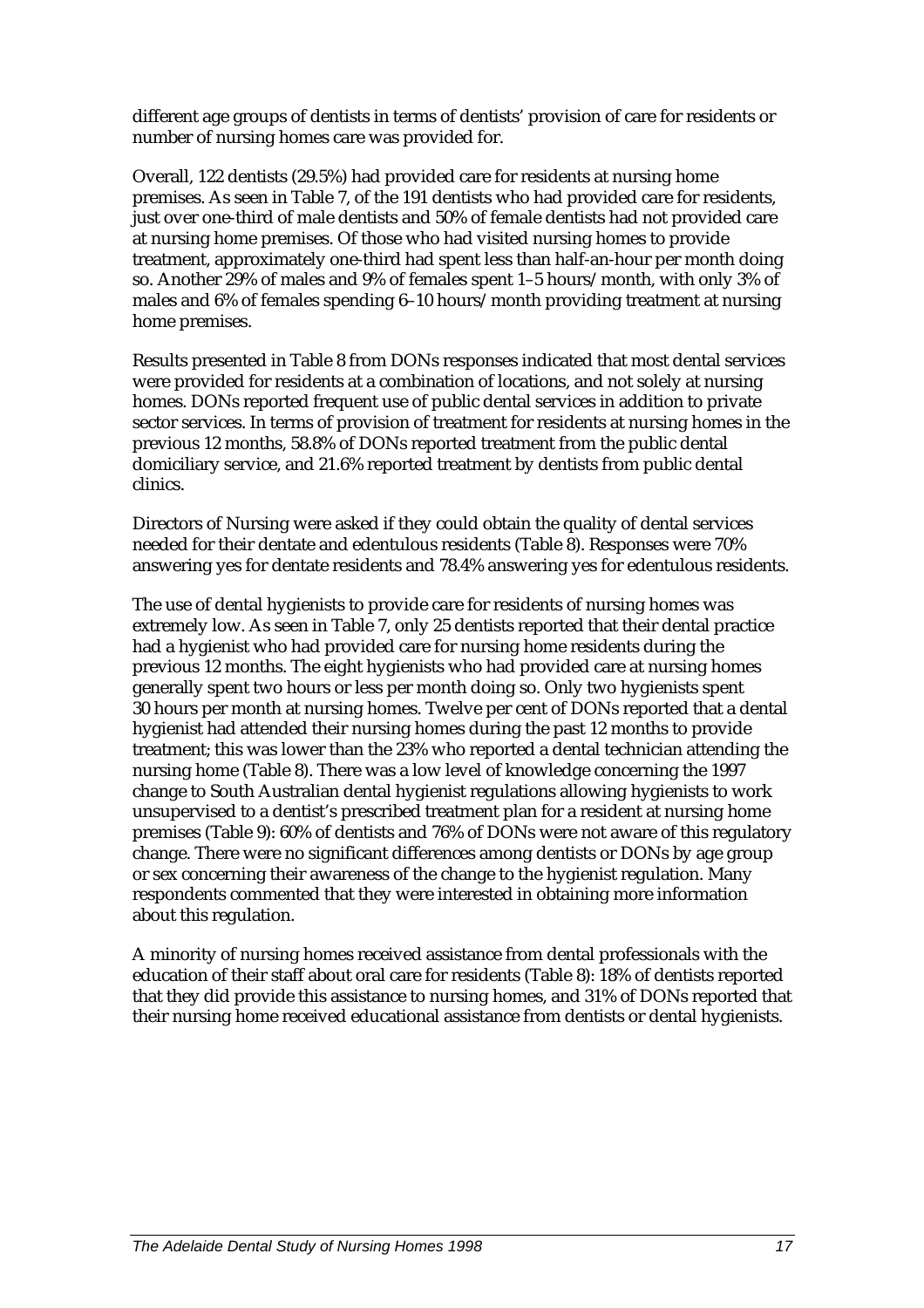### **Attitudes of dentists and Directors of Nursing**

Nearly two-thirds of dentists and DONs were not aware of the existence of the ADA Nursing Home Scheme linking private dentists with specific nursing homes (Table 9). There were no significant differences among DONs by age group or sex concerning their awareness of the ADA Nursing Home Scheme. Figure 2 presents dentists' awareness of the ADA scheme by age group. Older dentists were significantly more aware of the scheme than were younger dentists (chi-square test,  $p<0.01$ ).

The distribution of responses to the question concerning the interest of dentists in providing nursing home dentistry was similar for both dentists and DONs. Few indicated that dentists were very interested or extremely interested in providing dental care for residents. One-quarter of dentists and one-fifth of DONs responded that dentists were not interested in providing care for residents, with another 50–60% answering that dentists were somewhat interested or interested. There were no significant differences among dentists or DONs by age group or sex concerning dentists' interest in nursing home dentistry. Dentists' interest in nursing home dentistry did not differ significantly by (or according to) years in practice (chi-square test, sig. p<0.01). Dentists who had provided care for nursing home residents during the past year were more interested in nursing home dentistry (chi-square test, sig. p<0.01).

Table 9 also presents the responses to a question asking about the frequency of dental examinations needed for dentate and edentulous nursing home residents. Both dentists and DONs indicated that edentulous residents did not require dental examinations as frequently as did dentate residents: 11% of DONs did not think that edentulous residents needed a dentist to conduct a regular dental examination, and nearly one-third of DONs answered that edentulous residents needed an examination only as required and not on a regular basis. By comparison, over 90% of dentists indicated that edentulous residents required a regular dental examination, including an examination at the time of admission. Dentists' and DONs' opinions were more consistent concerning dental examinations for dentate residents. Approximately half of both the dentists and DONs responded that dentate residents require a regular examination, including when the resident is admitted to the nursing home.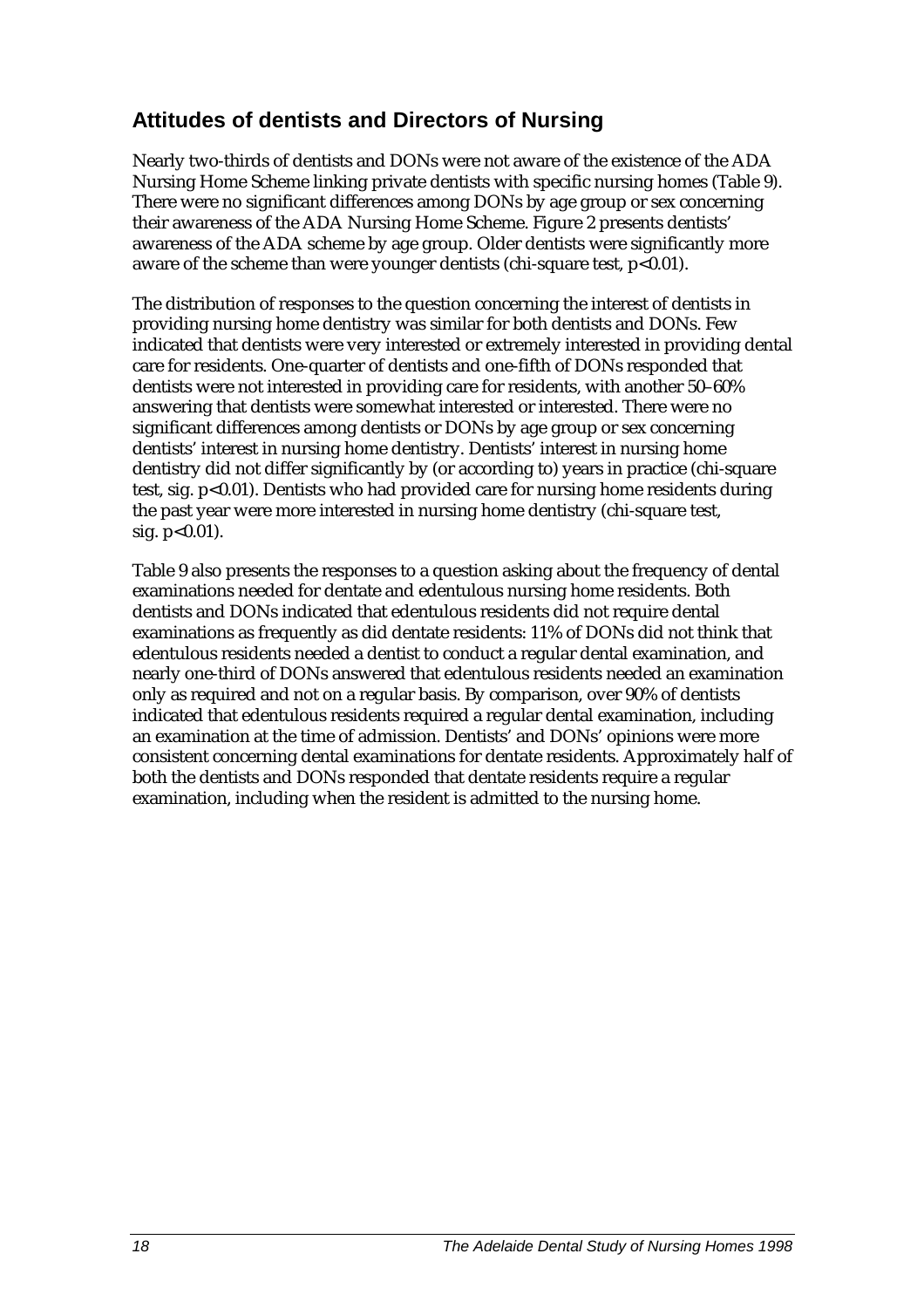### **Problems with the organisation and provision of dental care for nursing home residents**

Responses to the 19 questions concerning problems with the organisation and provision of dental care for nursing home residents varied greatly between the dentists and the DONs (Tables 10 and 11). Of the dentists, 23% had written on the questionnaire that they did not feel they had sufficient experience or knowledge to answer this section of the questionnaire. The percentages presented in Tables 10 and 11 and the following text do not include this 23% of dentists with insufficient experience.

More than 70% of dentists responded that the following problems were encountered always or frequently (in descending order):

- no portable dental equipment for use in nursing homes;
- increased time needed to provide dental treatment at nursing homes;
- no suitable area for dentistry in nursing home; and
- low financial reimbursement for nursing home dentistry.

Between 50 and 70% of dentists responded that the following problems were encountered always or frequently (in descending order):

- low priority given to dental care by nursing home staff;
- insufficient knowledge about dental care by nursing home staff;
- dentists prefer to treat residents at their dental practice/clinic;
- disinterest of residents about their dental health:
- transportation of residents to a dental practice/clinic;
- dislike of providing regular oral hygiene care for residents by nursing home staff;
- financial constraints of residents;
- disinterest of dentists in nursing home dentistry; and
- residents' medical problems.

More than 50% of DONs responded that the following problems were encountered always or frequently (in descending order):

- residents' cognitive status;
- residents' behavioural problems; and
- no portable dental equipment for use in nursing homes.

Between 30% and 50% of DONs responded that the following problems were encountered always or frequently (in descending order):

- transportation of residents to a dental practice/clinic:
- financial constraints of residents:
- no suitable area for dentistry in nursing home;
- low financial reimbursement for nursing home dentistry;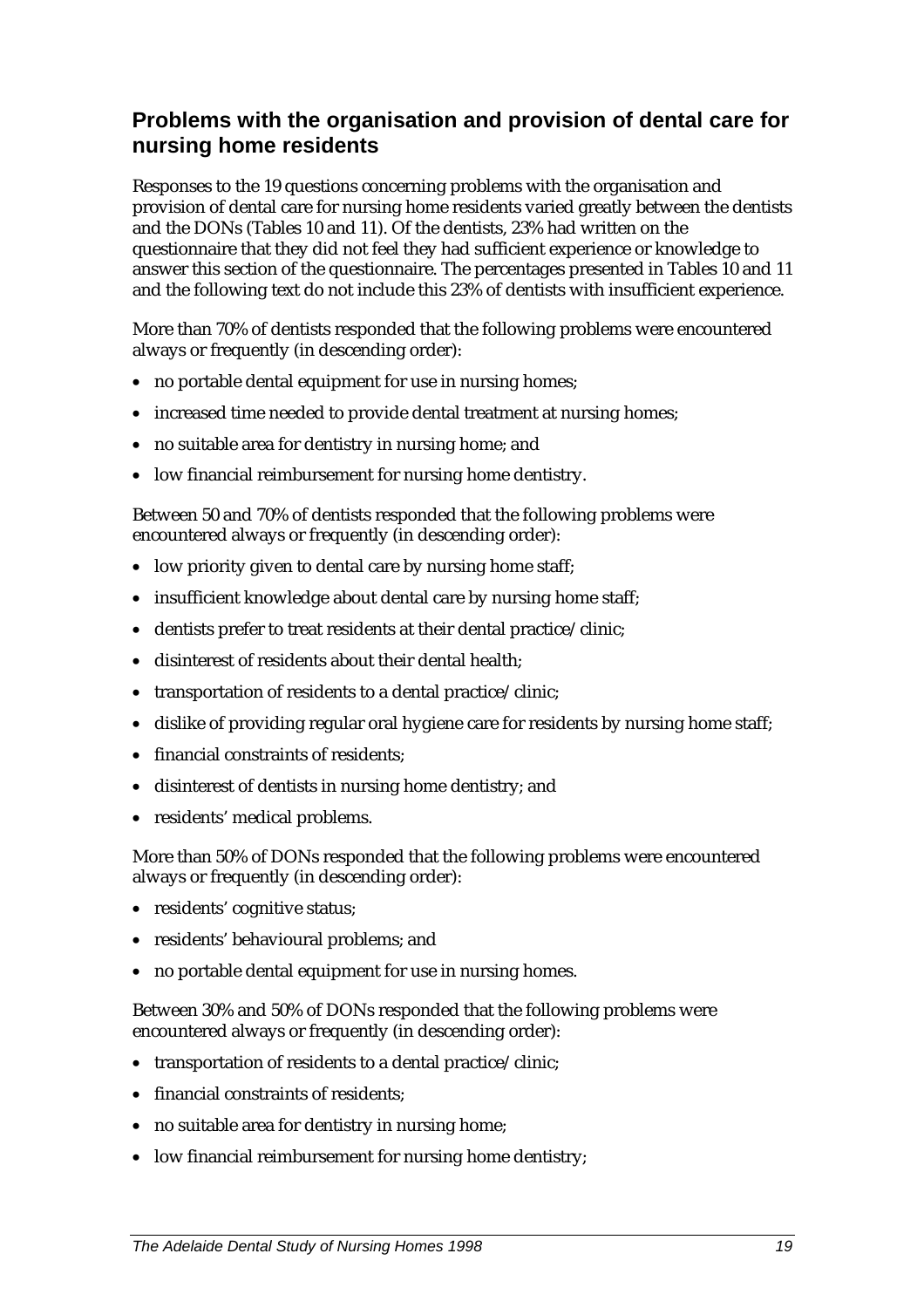- dentists prefer to treat residents at their dental practice/clinic:
- nursing home staffing and time constraints;
- disinterest of residents about their dental health;
- increased time needed to provide dental treatment at nursing homes;
- insufficient training for dentists in geriatric dentistry; and
- disinterest of dentists in nursing home dentistry.

Table 11 presents the respondents' selection of the three most frequently encountered problems with the organisation and provision of dental care for residents.

Problems most frequently reported for dentists were:

- no portable dental equipment for use in nursing homes;
- increased time needed to provide dental treatment at nursing homes;
- no suitable area for dentistry in nursing home;
- low financial reimbursement for nursing home dentistry;
- low priority given to dental care by nursing home staff;
- dentists prefer to treat residents at their dental practice/clinic; and
- transportation of residents to a dental practice/clinic.

Problems most frequently reported for DONs were:

- residents' cognitive status;
- residents' behavioural problems;
- financial constraints of residents:
- transportation of residents to a dental practice/clinic;
- increased time needed to provide dental treatment at nursing homes;
- no portable dental equipment for use in nursing homes; and
- disinterest of dentists in nursing home dentistry.

In Table 12, the bivariate analyses presented used dentists' and DONs' standardised mean scores for responses to the individual problems. The dentists rated problems consistently more frequently than did DONs, thus scores were standardised to allow for more accurate comparison between dentists and DONs. Significant differences (t-test, p<0.01) in standardised mean scores were evident for eight of the problems. DONs rated the following problems more frequently: residents' cognitive status, residents' behavioural problems, residents' financial constraints and obtaining consent for residents' dental care. Dentists rated the following problems more frequently: dislike of providing regular oral hygiene care for residents by nursing home staff, low priority given to dental care by nursing home staff, increased time needed to provide dental treatment at nursing homes and no suitable area available for dental treatment at nursing homes. The magnitude of the standardised mean scores for the remaining 11 problems rated similarly by dentists and DONs provided an indication of their ranking. Dentists and DONs both responded that no portable dental equipment for use in nursing homes, dentists preferring to treat residents at their dental practice/clinic,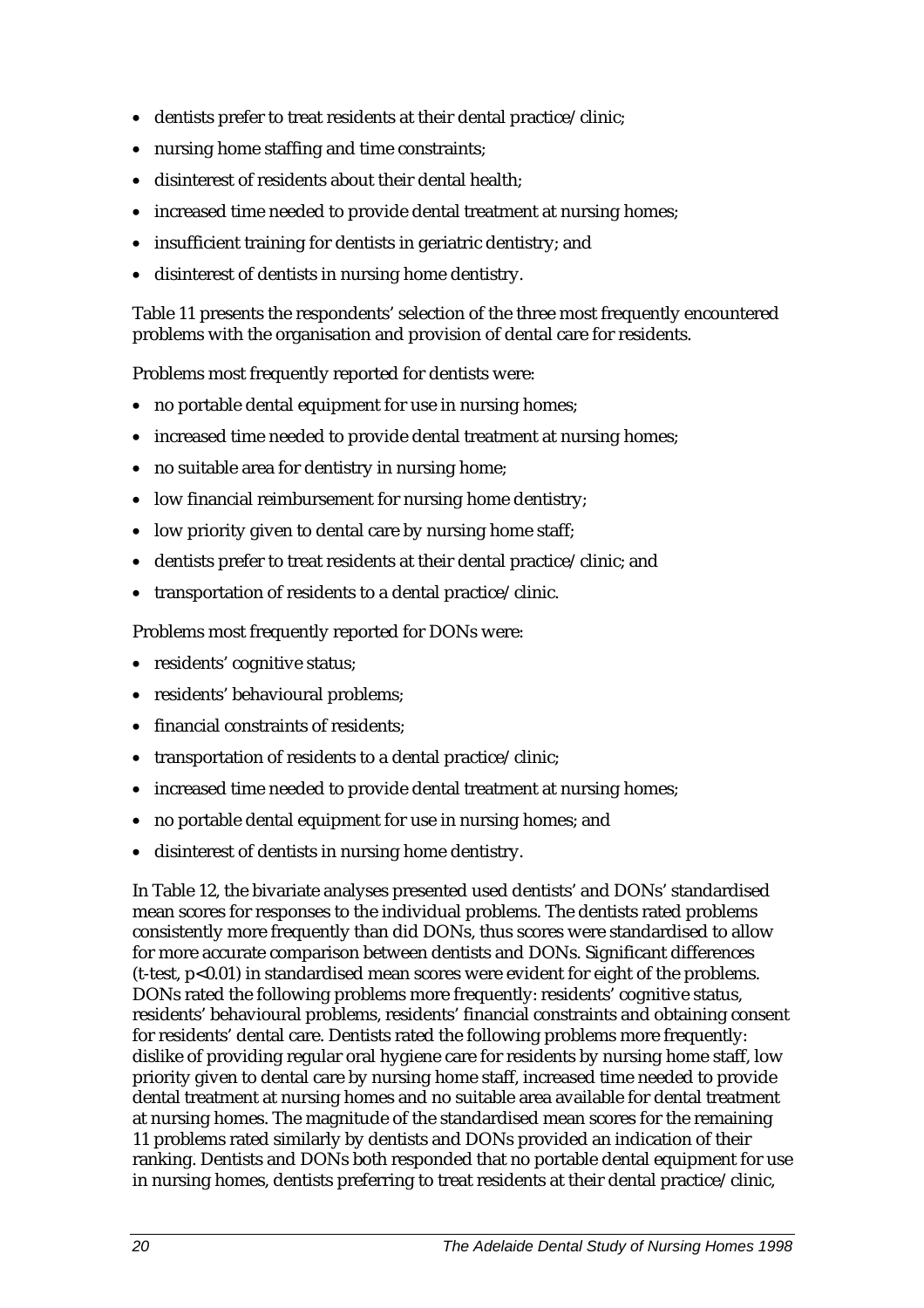transportation of residents to a dental practice/clinic, nursing home staffing and time constraints, and low financial reimbursement for nursing home dentistry were the most frequent of the remaining problems.

Table 13(a) presents a logistic regression model (backward elimination) for dentists' and DONs' ratings of problems encountered with the organisation and provision of dental care for residents. Responses were dichotomised into always/frequently a problem and occasionally/seldom/never a problem. Responses to all 19 questions concerning problems were initially entered into the model. Only those presented in Table 13(a) remained in the model at a significance level of  $p<0.05$ . Participants who answered that nursing home staffing and time constraints (odds ratio (OR)=2.57), behavioural problems of residents ( $OR=3.15$ ), and/or cognitive status of residents (OR=4.23) were always/frequently a problem were more likely to have been DONs. Participants who answered that increased time needed to provide dental treatment at nursing homes, low priority given to dental care by nursing home staff, no suitable area for dentistry in nursing home, dislike of providing regular oral hygiene care for residents by nursing home staff and/or medical problems of residents were always/frequently a problem were more likely to have been dentists.

Table 13(b) presents two logistic regression models (backward elimination) for dentists who provided dental care for residents at nursing homes in the previous 12 months. The first model includes all dentists (n=407) with the exception of six dentists who did not provide their sex. Responses concerning dentists' age, sex, interest in nursing home dentistry, awareness of ADA Nursing Home Scheme and awareness of hygiene regulations were entered into the model. Only those characteristics presented in Table 13(b)(i) remained in the model at a significance level of p<0.05. Male participants (OR=1.84), those who were very/extremely interested in nursing home dentistry  $(OR=1.72)$  and those who were aware of the ADA scheme  $(OR=2.82)$  were more likely to have provided care at nursing homes.

When a group of responses to the 19 questions concerning problems (n=313; dentists who stated they could not answer these 19 questions because of a lack of experience were not included) were also entered into a logistic regression model, males (OR=1.98), those who were aware of the ADA scheme (OR=2.30), those who were aware of the hygienist regulation (OR=1.77) and dentists who occasionally/seldom/never found that nursing home staff giving low priority to dental care was a problem were more likely to have provided care at nursing homes. Only those characteristics/problems presented in Table 13(b)(ii) remained in the model at a significance level of  $p<0.05$ .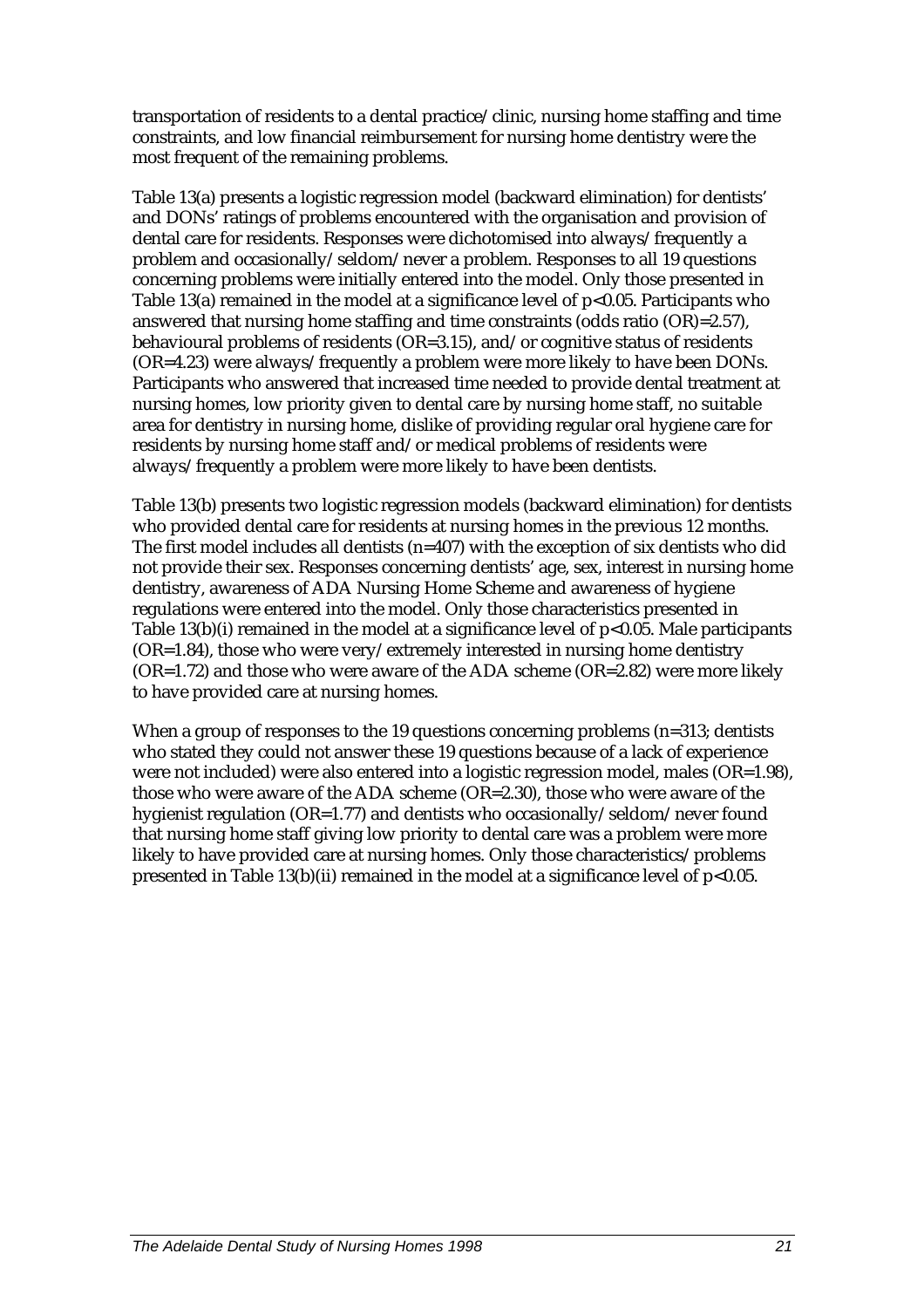|                                          | Total     | Male      | Female   |
|------------------------------------------|-----------|-----------|----------|
| Age group (years)*                       | $n = 400$ | $n = 321$ | n=79     |
| < 24                                     | 1.3       | 1.3       | 1.3      |
| $25 - 44$                                | 52.0      | 45.8      | 77.2     |
| $45 - 64$                                | 42.5      | 48.0      | 20.2     |
| $65+$                                    | 4.2       | 4.9       | 1.3      |
|                                          |           |           |          |
| Practice type*                           | n=407     | $n = 325$ | n=82     |
| Private only                             | 74.2      | 79.4      | 53.7     |
| Public only                              | 12.5      | 8.3       | 29.3     |
| Public and private                       | 6.4       | 5.2       | 11.0     |
| Other                                    | 6.9       | 7.1       | 6.0      |
| Years in practice*                       | $n = 402$ | $n = 321$ | n=81     |
| $1 - 5$                                  | 9.5       | 6.9       | 19.7     |
| $6 - 10$                                 | 11.7      | 7.8       | 27.2     |
| $11 - 20$                                | 35.6      | 34.9      | 38.3     |
| $21 - 30$                                | 32.3      | 37.0      | 13.6     |
| $30+$                                    | 10.9      | 13.4      | 1.2      |
|                                          |           |           |          |
| Received adequate training in            |           |           |          |
| 1. Undergraduate theory/ lectures in     | n=384     | $n = 306$ | n=78     |
| geriatric dentistry                      | 47.9      | 49.3      | 42.3     |
| 2. Clinical care of medically            | $n = 389$ | $n = 310$ | n=79     |
| compromised older adults                 | 58.9      | 58.1      | 62.0     |
| 3. Clinical care of nursing home         | $n = 382$ | $n = 304$ | n=78     |
| residents**                              | 38.2      | 40.5      | 29.5     |
|                                          |           |           |          |
| Provided dental care for residents of a  | $n = 407$ | $n = 325$ | n=82     |
| nursing home during past 12 months       | 46.9      | 48.9      | 39.0     |
| Number of nursing homes dental care      |           |           |          |
| provided for during past 12 months*      | n=191     | $n = 159$ | $n = 32$ |
| $\mathbf{1}$                             | 49.7      | 45.9      | 68.7     |
| $\overline{2}$                           | 22.5      | 25.8      | 6.3      |
| 3                                        | 13.6      | 15.7      | 3.1      |
| 4                                        | 5.2       | 5.0       | 6.3      |
| 5                                        | 2.1       | 1.9       | 3.1      |
| $6 - 10$                                 | 4.7       | 5.0       | 3.1      |
| $11 - 20$                                | 1.1       | 0.7       | 3.1      |
| $20+$                                    | 1.1       | 0.0       | 6.3      |
| Hours per month, during past             |           |           |          |
| 12 months, spent at nursing homes        |           |           |          |
| providing dental treatment for residents | n=191     | $n = 159$ | $n = 32$ |
| 0                                        | 36.7      | 34.0      | 50.0     |
| $0.1 - 0.5$                              | 32.5      | 33.3      | 28.0     |
| $0.6 - 1.0$                              | 0.0       | 0.0       | 0.0      |
| $1.1 - 2.0$                              | 14.1      | 15.7      | 6.3      |
| $2.1 - 5.0$                              | 11.5      | 13.2      | 3.1      |
| $6 - 10$                                 | 3.7       | 3.2       | 6.3      |
| $11 +$                                   | 1.5       | 0.6       | 6.3      |

#### **Table 7: Dentists' practice characteristics and provision of dental care for nursing home residents by sex (%)**

\* chi-square test sig. p<0.01

\*\* chi-square test sig. p<0.05

*(continued)*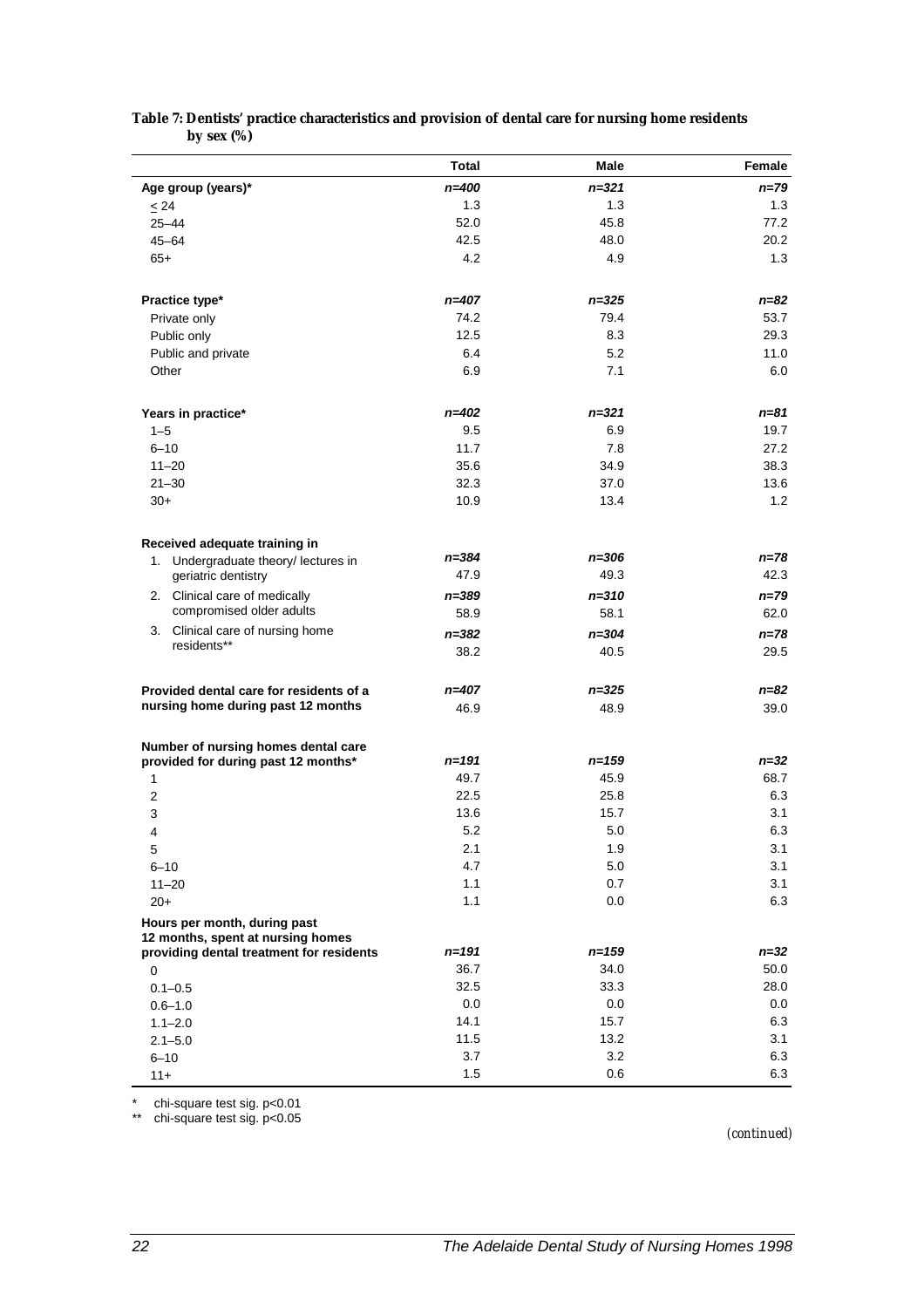| Table 7 (continued): Dentists' practice characteristics and provision of dental care for nursing home |
|-------------------------------------------------------------------------------------------------------|
| residents by sex (%)                                                                                  |

|                                                                                                                            | Total     | Male      | Female   |
|----------------------------------------------------------------------------------------------------------------------------|-----------|-----------|----------|
| Practice has a hygienist who provides                                                                                      | $n = 407$ | $n = 325$ | $n = 82$ |
| care for nursing home residents**                                                                                          | 6.1       | 7.1       | 2.4      |
| Hours per month, during past 12 months,<br>spent by hygienist at nursing homes<br>providing dental treatment for residents | $n = 25$  | $n = 23$  | $n=2$    |
| 0                                                                                                                          | 68.0      | 69.6      | 50.0     |
| 0.5                                                                                                                        | 4.0       | 4.3       | 0.0      |
| 1                                                                                                                          | 8.0       | 8.7       | 0.0      |
| 2                                                                                                                          | 12.0      | 8.7       | 50.0     |
| 30                                                                                                                         | 8.0       | 8.7       | 0.0      |

\* chi-square test sig. p<0.01

\*\* chi-square test sig. p<0.05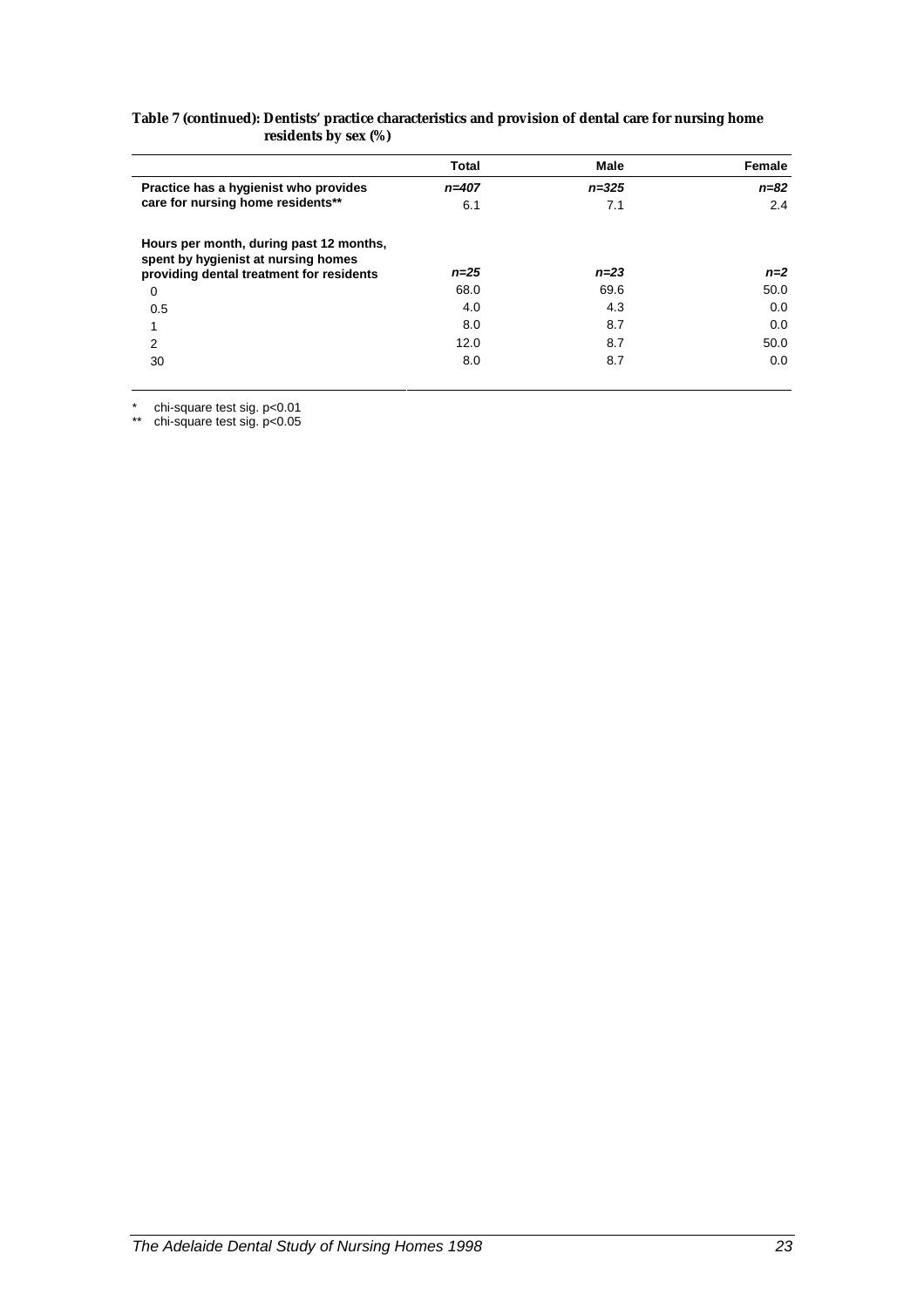|                                                                                | <b>Dentists</b><br>$(n=413)$ | Directors of<br><b>Nursing</b><br>$(n=97)$ |
|--------------------------------------------------------------------------------|------------------------------|--------------------------------------------|
| Dental practice assists nursing home/s with staff dental education             | 18.4                         | 30.9                                       |
|                                                                                |                              |                                            |
| Nursing home can obtain quality of dental services needed for their            |                              |                                            |
| Dentate residents                                                              | . .                          | 70.1                                       |
| Edentulous residents                                                           | . .                          | 78.4                                       |
| Dental staff who provided treatment at nursing homes during the past 12 months |                              |                                            |
| Dental technician                                                              | . .                          | 22.7                                       |
| Dental hygienist                                                               | $\ddot{\phantom{0}}$         | 12.4                                       |
| Dentist-private practice                                                       | $\ddot{\phantom{0}}$         | 57.7                                       |
| Dentist-public domiciliary service                                             | $\overline{\phantom{a}}$     | 58.8                                       |
| Dentist-public dental clinic                                                   | . .                          | 21.6                                       |
| Location where dental care was provided for residents                          |                              |                                            |
| Nursing home only                                                              | 8.7                          | 15.5                                       |
| Private dental practice only                                                   | 15.3                         | 2.1                                        |
| Public dental clinic only                                                      | 1.5                          | 1.0                                        |
| Hospital only                                                                  | 1.0                          | 0.0                                        |
| Nursing home, private dental practice and public dental clinic                 | 0.0                          | 29.9                                       |
| Nursing home, private dental practice and hospital                             | 1.5                          | 3.1                                        |
| Nursing home, public dental clinic and hospital                                | 0.0                          | 5.2                                        |
| Private dental practice and public dental clinic                               | 0.0                          | 3.1                                        |
| Private dental practice and hospital                                           | 0.5                          | 0.0                                        |
| Nursing home and public dental clinic                                          | 0.0                          | 10.3                                       |
| Nursing home and hospital                                                      | 1.0                          | 2.1                                        |
| Nursing home and private dental practice                                       | 17.2                         | 26.8                                       |
| No dental care was provided for any nursing home residents                     | 53.5                         | 1.0                                        |

#### **Table 8: Dental service provision in nursing homes as reported by dentists and Directors of Nursing (%)**

. . not applicable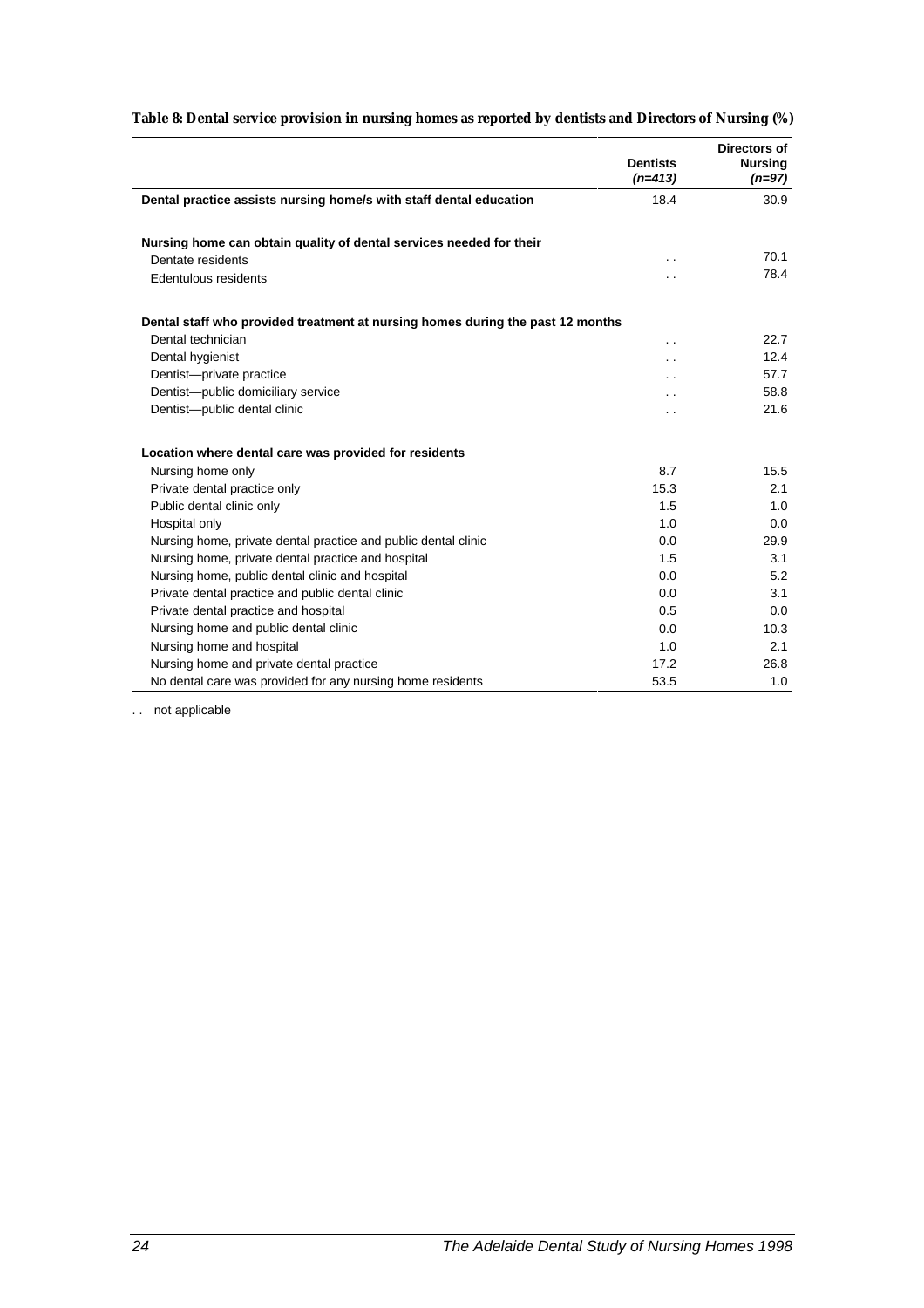|                                                                                      | <b>Dentists</b><br>$(n=413)$ | Directors of<br><b>Nursing</b><br>$(n=97)$ |
|--------------------------------------------------------------------------------------|------------------------------|--------------------------------------------|
| Interest of dentists in providing dental care for nursing home residents             |                              |                                            |
| <b>Extremely interested</b>                                                          | 5.6                          | 2.0                                        |
| Very interested                                                                      | 10.9                         | 10.3                                       |
| Interested                                                                           | 26.8                         | 28.9                                       |
| Somewhat interested                                                                  | 30.8                         | 39.2                                       |
| Not interested                                                                       | 25.9                         | 19.6                                       |
| Were aware of change to dental hygienist regulations                                 | 39.9                         | 24.0                                       |
| Were aware of ADA nursing home dental scheme                                         | 38.7                         | 38.1                                       |
| Frequency needed for regular dental examination required<br>for edentulous residents |                              |                                            |
| When resident admitted to nursing home                                               | 7.6                          | 3.1                                        |
| Every 3 months                                                                       | 0.0                          | 1.0                                        |
| Every 6 months                                                                       | 3.7                          | 3.1                                        |
| Every 12 months                                                                      | 36.2                         | 15.5                                       |
| Every 24 months                                                                      | 4.4                          | 0.0                                        |
| When admitted $+$ regular interval (3-12 months or as required)                      | 38.8                         | 37.1                                       |
| As required only                                                                     | 6.8                          | 28.9                                       |
| Exam by dentist not needed                                                           | 2.5                          | 11.3                                       |
| Frequency needed for regular dental examination required<br>for dentate residents    |                              |                                            |
| When resident admitted to nursing home                                               | 3.9                          | 4.1                                        |
| Every 3 months                                                                       | 4.1                          | 1.0                                        |
| Every 6 months                                                                       | 28.2                         | 10.3                                       |
| Every 12 months                                                                      | 10.6                         | 25.8                                       |
| When admitted + regular interval (3-12 months or as required)                        | 48.8                         | 50.5                                       |
| As required only                                                                     | 4.4                          | 7.3                                        |
| Exam by dentist not needed                                                           | 0.0                          | 1.0                                        |

### **Table 9: Attitudes toward nursing home dentistry as reported by dentists and Directors of Nursing (%)**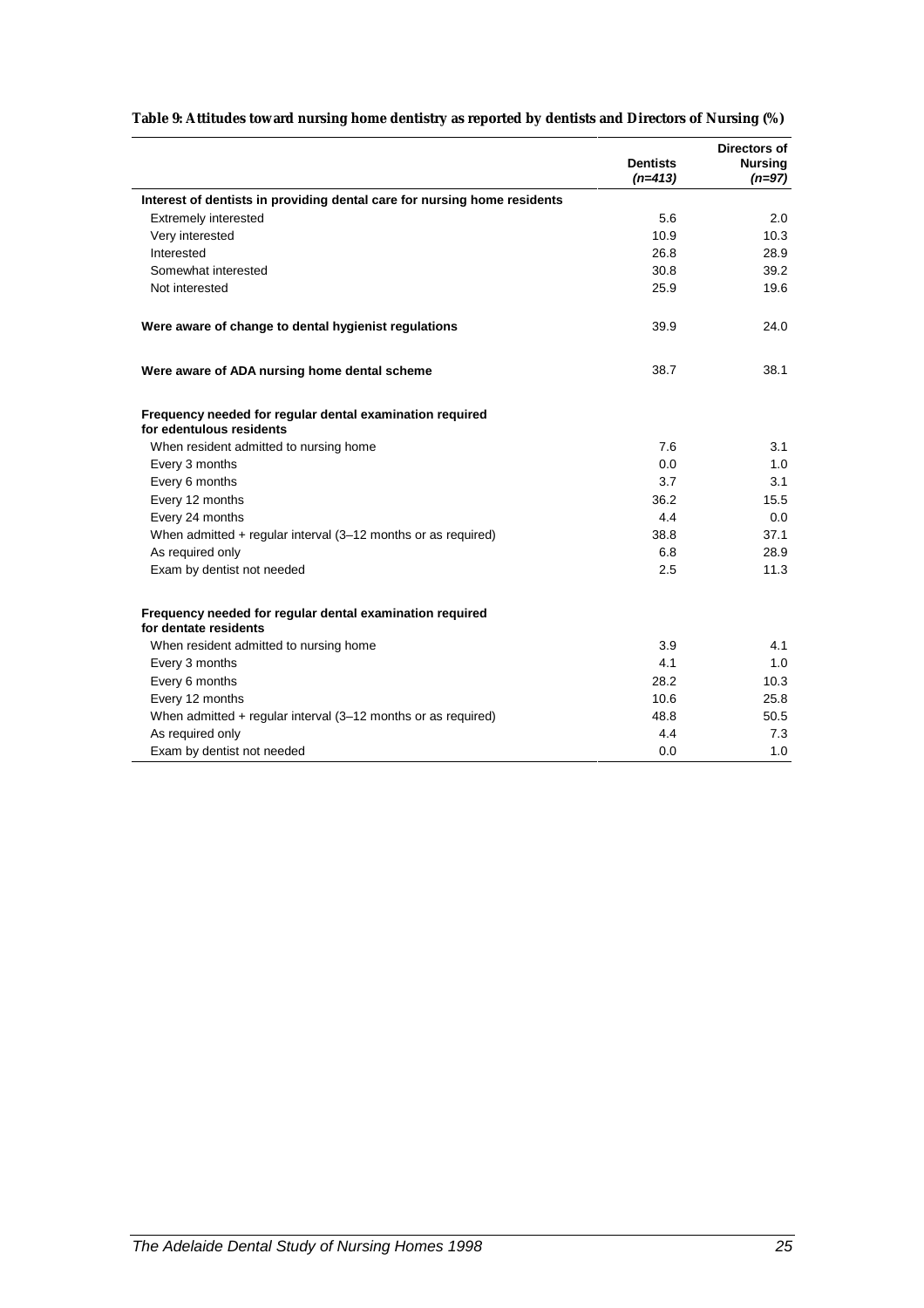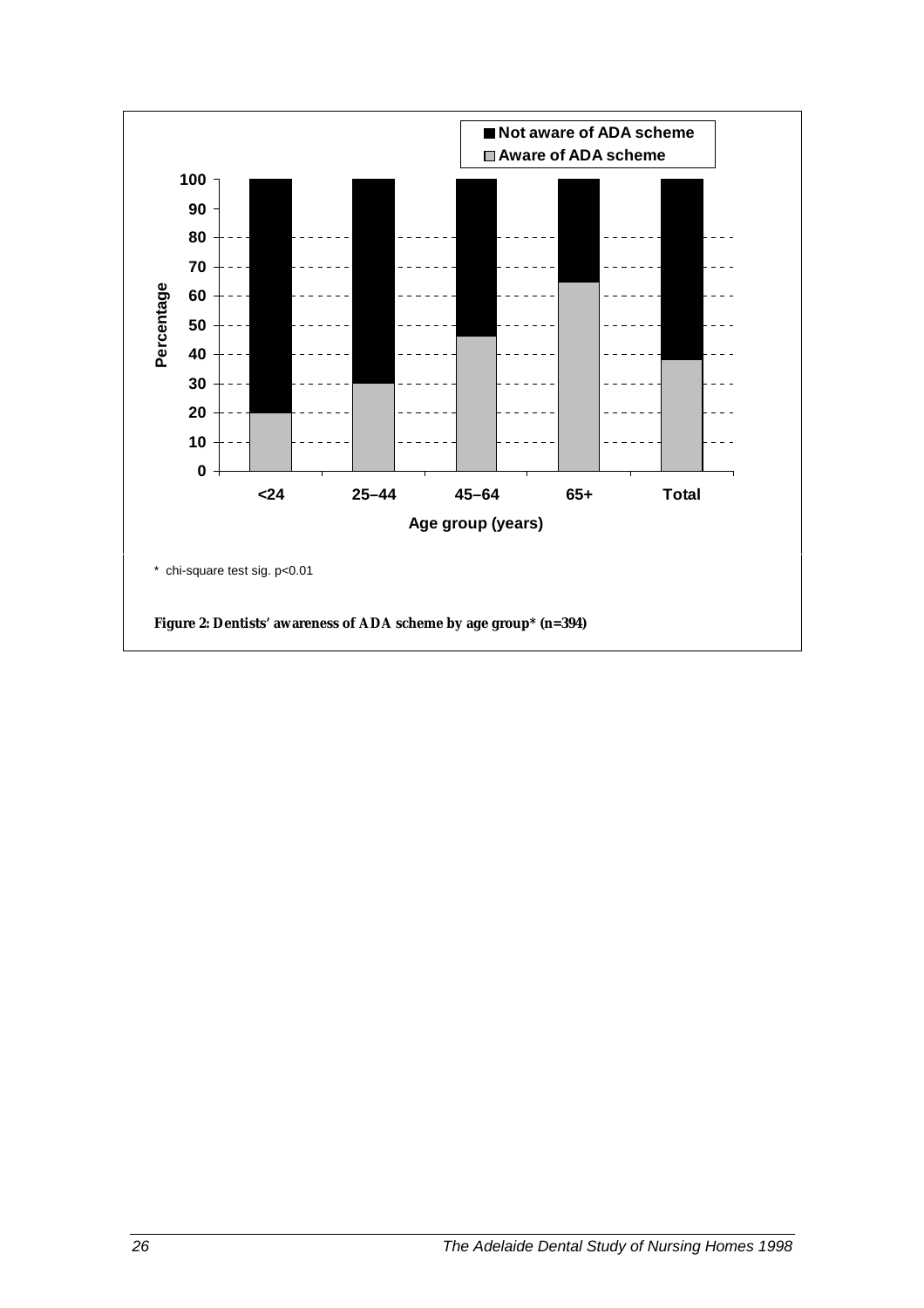|                                                                   |                                | <b>Frequency of problem</b> |              |                     |              |               |
|-------------------------------------------------------------------|--------------------------------|-----------------------------|--------------|---------------------|--------------|---------------|
|                                                                   |                                | <b>Always</b>               | Frequently   | <b>Occasionally</b> | Seldom       | Never         |
| Financial constraints of residents                                | Dentists                       | 9.1                         | 42.5         | 29.9                | 10.4         | 8.2           |
|                                                                   | <b>DONs</b>                    | 13.7                        | 32.6         | 33.7                | 17.9         | 2.1           |
| Disinterest of dentists in nursing                                | Dentists                       | 8.7                         | 42.4         | 31.4                | 11.0         | 6.5           |
| home dentistry                                                    | <b>DONs</b>                    | 7.3                         | 22.9         | 32.3                | 21.9         | 15.6          |
| Nursing home staffing and time                                    | Dentists                       | 10.2                        | 33.0         | 36.6                | 16.5         | 3.6           |
| constraints                                                       | <b>DONs</b>                    | 11.7                        | 28.7         | 25.5                | 18.1         | 16.0          |
| Dentists prefer to treat residents at                             | Dentists                       | 16.9                        | 38.7         | 31.3                | 10.5         | 2.6           |
| their dental practice/clinic                                      | <b>DONs</b>                    | 13.5                        | 27.1         | 34.4                | 16.7         | 8.3           |
|                                                                   |                                |                             |              |                     |              |               |
| Obtaining consent for dental care                                 | <b>Dentists</b><br><b>DONs</b> | 1.3<br>0.0                  | 11.7<br>11.3 | 43.8<br>38.1        | 30.5<br>37.1 | 12.7<br>13.4  |
|                                                                   |                                |                             |              |                     |              |               |
| Increased time needed to provide                                  | Dentists                       | 31.3                        | 41.9         | 17.3                | 7.3          | $2.2\,$       |
| dental treatment at nursing homes                                 | <b>DONs</b>                    | 12.6                        | 21.1         | 32.6                | 18.9         | 14.7          |
| Residents' behavioural problems                                   | Dentists                       | 5.1                         | 35.7         | 46.6                | 10.9         | 1.6           |
|                                                                   | <b>DONs</b>                    | 9.3                         | 51.5         | 29.9                | 7.2          | 2.1           |
|                                                                   |                                |                             |              |                     |              |               |
| Insufficient knowledge about dental<br>care by nursing home staff | Dentists                       | 16.3<br>8.2                 | 42.2         | 33.2                | 7.7          | 0.6           |
|                                                                   | <b>DONs</b>                    |                             | 17.7         | 46.4                | 24.7         | 3.1           |
| Transportation of residents to a                                  | Dentists                       | 10.3                        | 43.6         | 33.9                | 10.7         | 1.6           |
| dental practice/clinic                                            | <b>DONs</b>                    | 14.4                        | 32.0         | 30.9                | 17.5         | 5.2           |
| No portable dental equipment for                                  | Dentists                       | 41.2                        | 36.7         | 13.6                | 5.5          | 2.9           |
| use in nursing homes                                              | <b>DONs</b>                    | 32.3                        | 22.6         | 23.7                | 11.8         | 9.7           |
| Low priority given to dental care by                              | Dentists                       | 18.5                        | 43.8         | 31.6                | 5.1          | 1.0           |
| nursing home staff                                                | <b>DONs</b>                    | 4.2                         | 18.9         | 34.7                | 23.2         | 18.9          |
| Residents' cognitive status                                       | Dentists                       | 3.2                         | 42.9         | 48.7                | 4.5          | 0.6           |
|                                                                   | <b>DONs</b>                    | 14.4                        | 54.6         | 25.8                | 4.1          | 1.0           |
| No suitable area for dentistry in                                 | Dentists                       | 26.1                        | 46.3         | 19.5                | 6.5          | 1.6           |
| nursing home                                                      | <b>DONs</b>                    | 23.7                        | 17.5         | 25.8                | 11.3         | 21.6          |
|                                                                   |                                |                             |              |                     |              |               |
| Families' disinterest about<br>residents' dental care             | Dentists<br><b>DONs</b>        | 2.2                         | 27.1<br>13.4 | 44.6                | 21.3         | 4.8           |
|                                                                   |                                | 1.0                         |              | 46.4                | 32.0         | $\frac{1}{2}$ |
| Dislike of providing regular oral                                 | <b>Dentists</b>                | 15.7                        | 38.7         | 35.7                | 7.9          | 2.0           |
| hygiene care for residents by<br>nursing home staff               | <b>DONs</b>                    | 0.0                         | 6.2          | 39.2                | 34.0         | 20.6          |
| Residents' medical problems                                       | Dentists                       | 3.8                         | 47.4         | 40.4                | 7.1          | 1.3           |
|                                                                   | <b>DONs</b>                    | 3.1                         | 19.6         | 52.6                | 21.6         | 3.1           |
|                                                                   |                                |                             |              |                     |              |               |
| Insufficient training for dentists in<br>geriatric dentistry      | Dentists                       | 6.5                         | 35.0         | 38.8                | 16.8         | 2.9           |
|                                                                   | <b>DONs</b>                    | 6.9                         | 26.4         | 29.9                | 23.0         | 13.8          |
| Low financial reimbursement for                                   | Dentists                       | 24.8                        | 45.2         | 21.3                | 5.8          | 2.9           |
| nursing home dentistry                                            | <b>DONs</b>                    | 22.1                        | 20.6         | 29.4                | 19.1         | 8.8           |
| Disinterest of residents about their                              | Dentists                       | 7.0                         | 47.8         | 37.9                | 7.0          | 0.3           |
| dental health                                                     | <b>DONs</b>                    | 6.3                         | 33.7         | 38.9                | 17.9         | 3.2           |

#### **Table 10: Respondents' ratings of frequency of problems encountered with the organisation and provision of dental care for residents (%) (n=318 dentists\*; n=97 Directors of Nursing)**

\* 23% of the 413 participating dentists stated that they had insufficient knowledge about nursing home dentistry and so could not complete this question; these dentists have not been included in this table.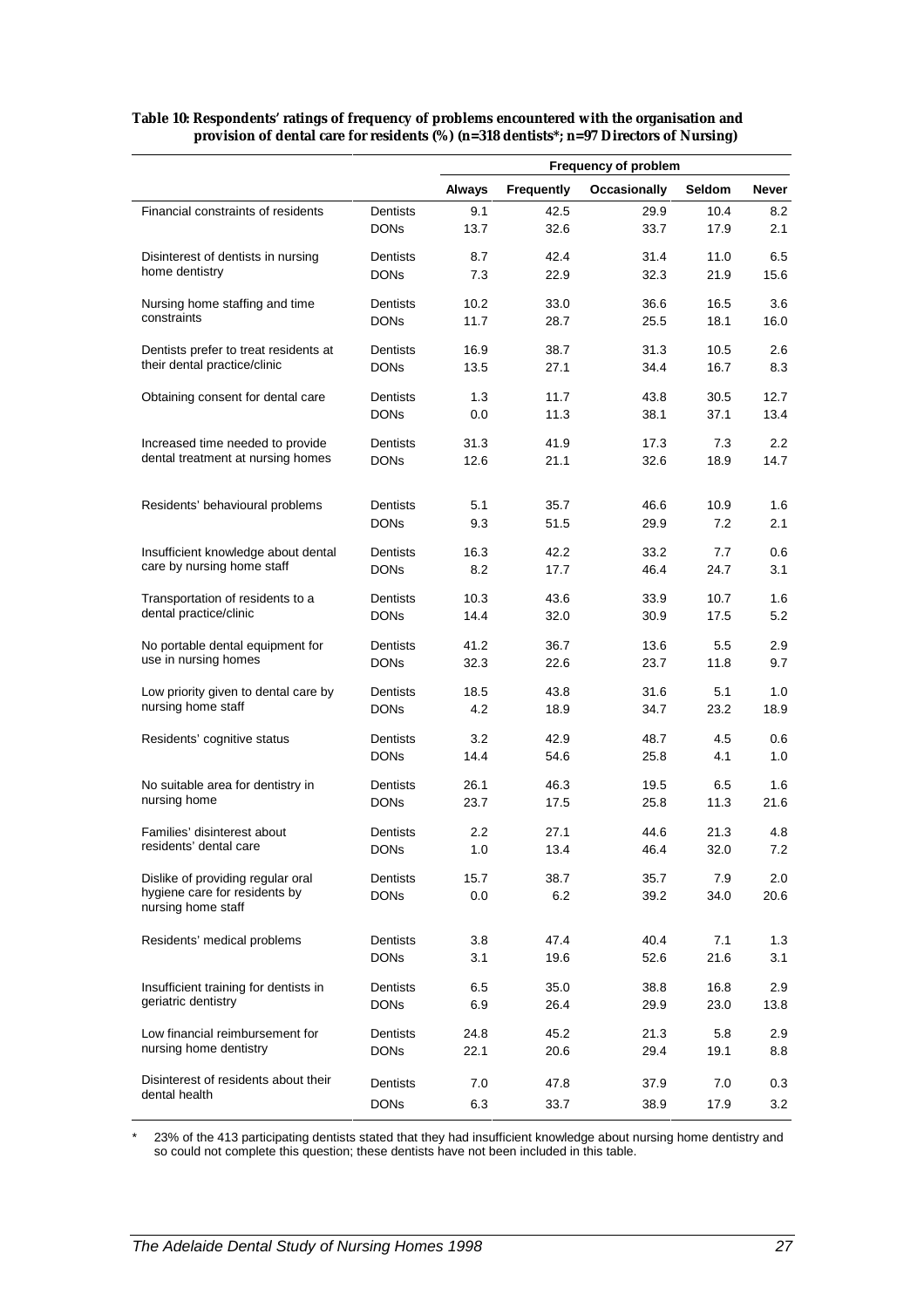#### **Table 11: Respondents' selection of the three most frequent problems encountered with the organisation and provision of dental care for residents (%) (n=318 dentists\*; n=97 Directors of Nursing)**

|                                                                    | <b>Dentists</b> | <b>Directors of Nursing</b> |
|--------------------------------------------------------------------|-----------------|-----------------------------|
| Preference of dentists to treat residents at their dental practice | 16.3            | 21.6                        |
| Increased time needed to provide dental treatment at nursing homes | 29.9            | 17.5                        |
| Transportation of residents to a dental practice/clinic            | 14.5            | 19.6                        |
| No portable dental equipment for use in nursing homes              | 36.0            | 15.5                        |
| Low priority given to dental care by nursing home staff            | 21.8            | 7.2                         |
| No suitable area for dental treatment at nursing homes             | 29.6            | 12.4                        |
| Low financial reimbursement for nursing home dentistry             | 26.1            | 7.2                         |
| Financial constraints of residents                                 | 19.4            | 30.9                        |
| Behavioural problems of residents                                  | 13.2            | 39.2                        |
| Cognitive status of residents                                      | 7.7             | 37.1                        |

\* 23% of the 413 participating dentists stated that they had insufficient knowledge about nursing home dentistry and so could not complete this question; these dentists have not been included in this table.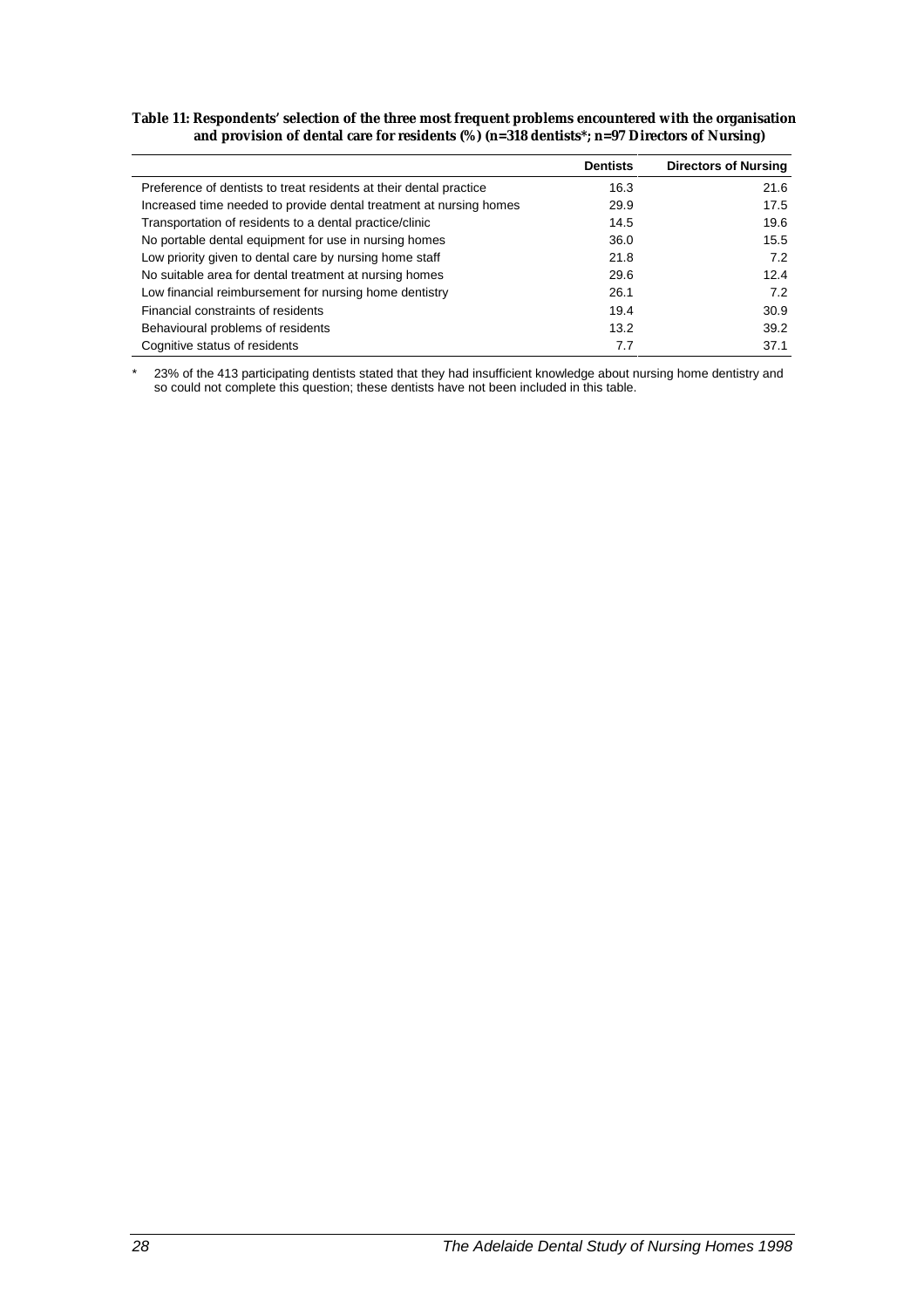| Problem encountered with the organisation and<br>provision of dental care for nursing home residents | <b>Standardised mean</b><br>score for dentists<br>(1=always a problem;<br>5=never a problem) | <b>Standardised mean</b><br>score for DONs<br>(1=always a problem;<br>5=never a problem) |
|------------------------------------------------------------------------------------------------------|----------------------------------------------------------------------------------------------|------------------------------------------------------------------------------------------|
| Problems rated more frequently by DONs                                                               |                                                                                              |                                                                                          |
| <b>Resident-related problems</b>                                                                     |                                                                                              |                                                                                          |
| Cognitive status of residents*                                                                       | 2.67                                                                                         | 1.89                                                                                     |
| Behavioural problems of residents*                                                                   | 2.78                                                                                         | 2.08                                                                                     |
| Financial constraints of residents*                                                                  | 2.76                                                                                         | 2.29                                                                                     |
| Obtaining consent for residents' dental care*                                                        | 3.52                                                                                         | 3.19                                                                                     |
| Problems rated more frequently by dentists                                                           |                                                                                              |                                                                                          |
| Nursing home/dental practice-related problems                                                        |                                                                                              |                                                                                          |
| Dislike of providing regular oral hygiene care for<br>residents by nursing home staff*               | 2.52                                                                                         | 3.36                                                                                     |
| Low priority given to dental care by nursing home staff*                                             | 2.36                                                                                         | 3.00                                                                                     |
| Increased time needed to provide dental treatment<br>at nursing homes*                               | 2.17                                                                                         | 2.69                                                                                     |
| No suitable area available for dental treatment at<br>nursing homes*                                 | 2.21                                                                                         | 2.56                                                                                     |
| Problems rated similarly by dentists and DONs                                                        |                                                                                              |                                                                                          |
| Nursing home/dental practice-related problems                                                        |                                                                                              |                                                                                          |
| Nursing home staffing and time constraints                                                           | 2.80                                                                                         | 2.64                                                                                     |
| Insufficient knowledge about dental care by nursing<br>home staff                                    | 2.44                                                                                         | 2.63                                                                                     |
| Transportation of residents to a dental<br>practice/clinic                                           | 2.59                                                                                         | 2.34                                                                                     |
| Preference of dentists to treat residents at their                                                   |                                                                                              |                                                                                          |
| dental practice/clinic                                                                               | 2.53                                                                                         | 2.46                                                                                     |
| No portable dental equipment for use in nursing homes                                                | 2.02                                                                                         | 2.11                                                                                     |
| <b>Resident-related problems</b>                                                                     |                                                                                              |                                                                                          |
| Families' disinterest about residents' dental care                                                   | 3.09                                                                                         | 2.97                                                                                     |
| Medical problems of residents                                                                        | 2.64                                                                                         | 2.67                                                                                     |
| Disinterest of residents about their dental health                                                   | 2.56                                                                                         | 2.44                                                                                     |
| Problems related to professional dental issues                                                       |                                                                                              |                                                                                          |
| Disinterest of dentists in nursing home dentistry                                                    | 2.74                                                                                         | 2.82                                                                                     |
| Insufficient training for dentists in geriatric dentistry                                            | 2.85                                                                                         | 2.77                                                                                     |
| Low financial reimbursement for dentists who<br>provide dental treatment in nursing homes            | 2.27                                                                                         | 2.39                                                                                     |

#### **Table 12: Differences in standardised mean scores from ratings of problems by dentists and DONs (n=318 dentists; n=97 DONs)**

\* t-test sig. p<0.01

*Note:* Mean scores were standardised for dentists and DONs prior to analysis.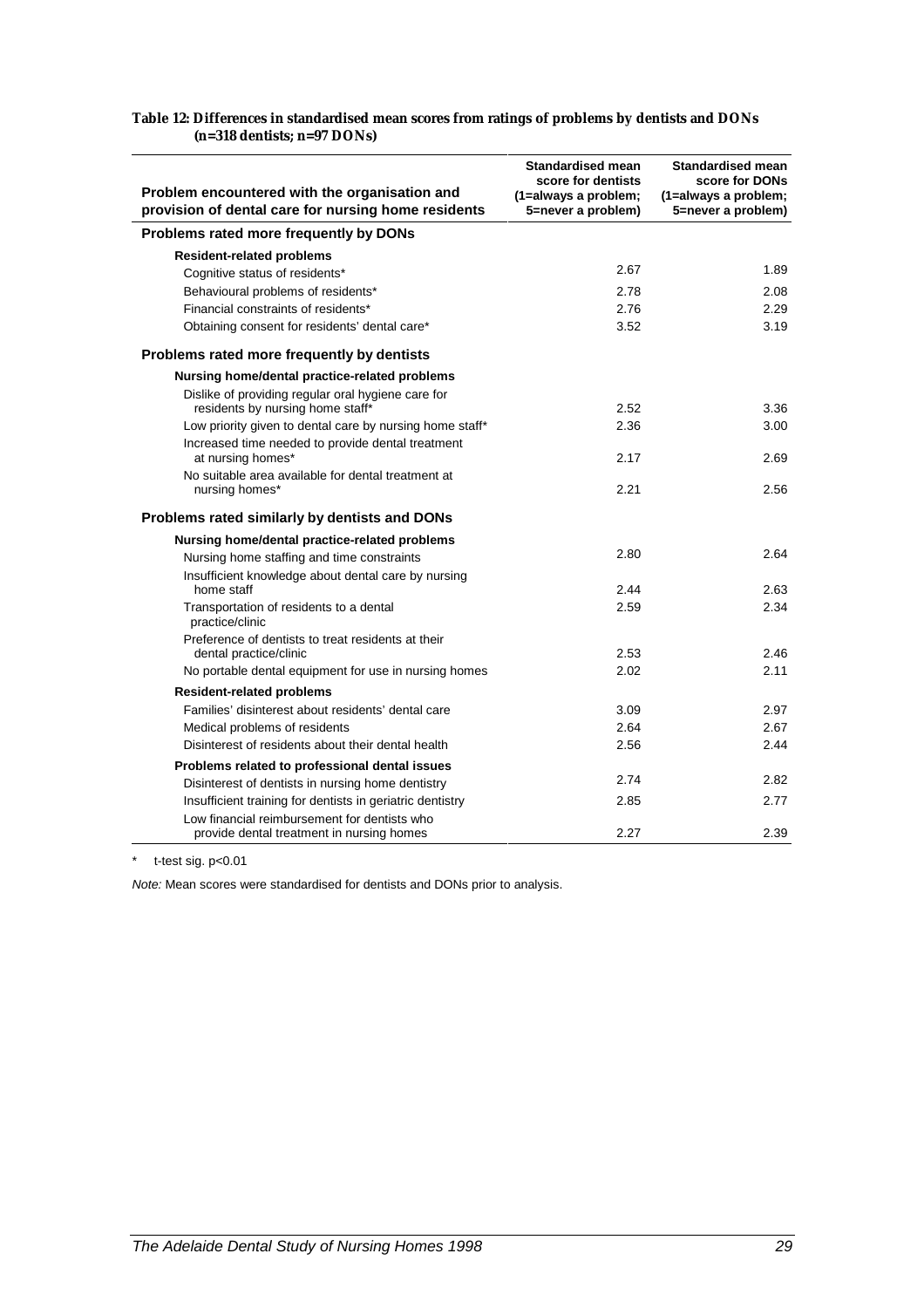#### **Table 13(a): Logistic regression—Dentists' and DONs' ratings of problems encountered with the organisation and provision of dental care for residents**

|                                                                                     | P-value | Odds ratio |
|-------------------------------------------------------------------------------------|---------|------------|
| Nursing home staffing and time constraints**                                        | 0.015   | 2.57       |
| Increased time needed to provide dental treatment at nursing homes*                 | 0.000   | 0.23       |
| Behavioural problems of residents*                                                  | 0.004   | 3.15       |
| Low priority given to dental care by nursing home staff**                           | 0.040   | 0.42       |
| Cognitive status of residents*                                                      | 0.000   | 4.23       |
| No suitable area available for dental treatment at nursing homes**                  | 0.013   | 0.41       |
| Dislike of providing regular oral hygiene care for residents by nursing home staff* | 0.000   | 0.10       |
| Medical problems of residents*                                                      | 0.000   | 0.21       |

 $*$  sig. p<0.01

\*\* sig.  $p < 0.05$ 

 $\overline{a}$ 

#### **Table 13(b): Logistic regressions—Dentists who provided care at nursing homes during the previous year**

|                   |                                                             | P-value | Odds ratio |
|-------------------|-------------------------------------------------------------|---------|------------|
| $\left( 1\right)$ | <b>Dentist characteristics</b>                              |         |            |
|                   | Very/extremely interested in nursing home dentistry**       | 0.017   | 1.72       |
|                   | Aware of ADA scheme*                                        | 0.000   | 2.82       |
|                   | Male**                                                      | 0.051   | 1.84       |
| (ii)              | Dentist characteristics and problems                        |         |            |
|                   | Aware of hygienist regulation**                             | 0.031   | 1.77       |
|                   | Aware of ADA scheme*                                        | 0.001   | 2.30       |
|                   | Male**                                                      | 0.049   | 1.98       |
|                   | Low priority is given to dental care by nursing home staff* | 0.005   | 0.48       |

\* sig. p<0.01

\*\* sig. p<0.05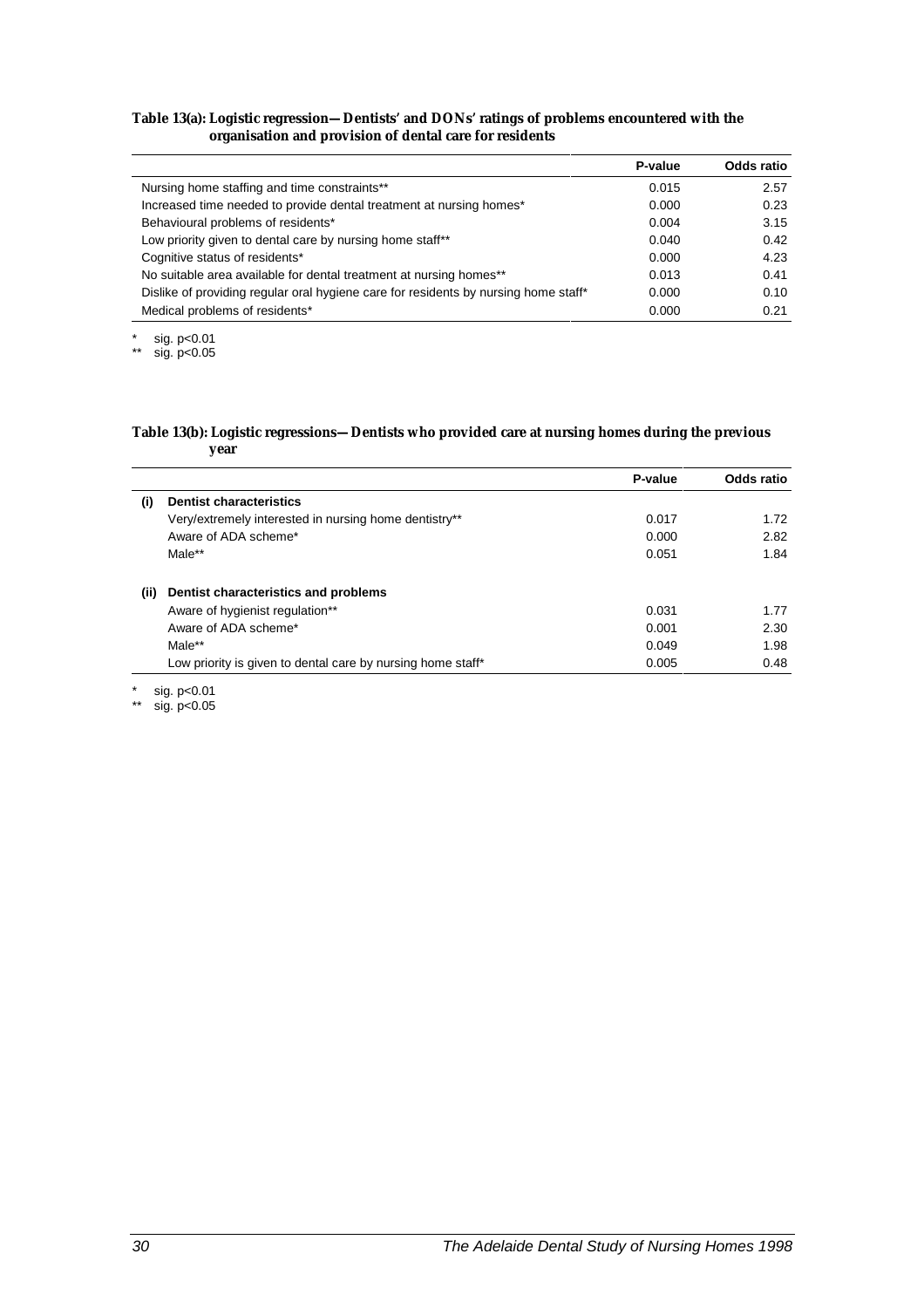## **Comments**

The majority of participants made one or more comments concerning nursing home dentistry. Comments made by participants are italicised in the following text.

### **Directors of Nursing**

DONs made several comments concerning the public dental domiciliary service. Twenty-eight DONs emphasised their appreciation for the domiciliary dental service and how *'caring, good and helpful'* the domiciliary dentists were. However, they indicated that waiting times for the dental domiciliary service were too long and were increasing. They felt that it was difficult to obtain urgent appointments and there were some who expressed problems contacting the domiciliaries *'as it was a part-time service'*. Two of the DONs were unaware of the service and asked if such a public dental service existed. Others stated that the domiciliary services required more promotion in Adelaide nursing homes.

*'The dom dentists are very helpful and effective.'*

*'We have a motivated and cooperative public domiciliary dentist, but with more elderly retaining teeth I don't think that the current service will be adequate in the future.'*

*'The public domiciliary dentists are extremely kind, gentle and caring for residents, but they have to be realistic about what they can cope with.'*

*'The dentist and staff from the public domiciliary provide excellent services and caring treatment, however their waiting times are greatly increasing.'*

*'The public dental domiciliary services are excellent support, so please don't reduce this service as we have just established yearly visits and would not survive without them.'*

*'Some residents consume large amounts of analgesics while waiting for doms.'*

*'Dom care is given only when requested.'*

DONs also made many comments concerning private dentists. Some DONs felt that private dentists were not prepared to come to the nursing home and that it was difficult to find dentists who would come to see residents at the nursing home. Many DONs wanted to know how they could find dentists who would come to nursing homes. They emphasised the difficulties involved with transporting residents to private dental surgeries. The financial difficulties involved with the use of private dentists were a problem for residents and their families. DONs commented that dentists needed specialised skills to care for residents with dementia and behavioural problems, especially kindness, compassion and patience. They felt that many dentists did not have these skills. Most comments made concerned residents with dementia, behavioural problems and/or resistive behaviour and the many difficulties involved with their dental care.

*'Dentists now seem to want residents to come to their surgeries which is not always possible.'*

*'Transport to facilities outside the nursing home is difficult because of residents' extreme frailty (mentally and physically).'*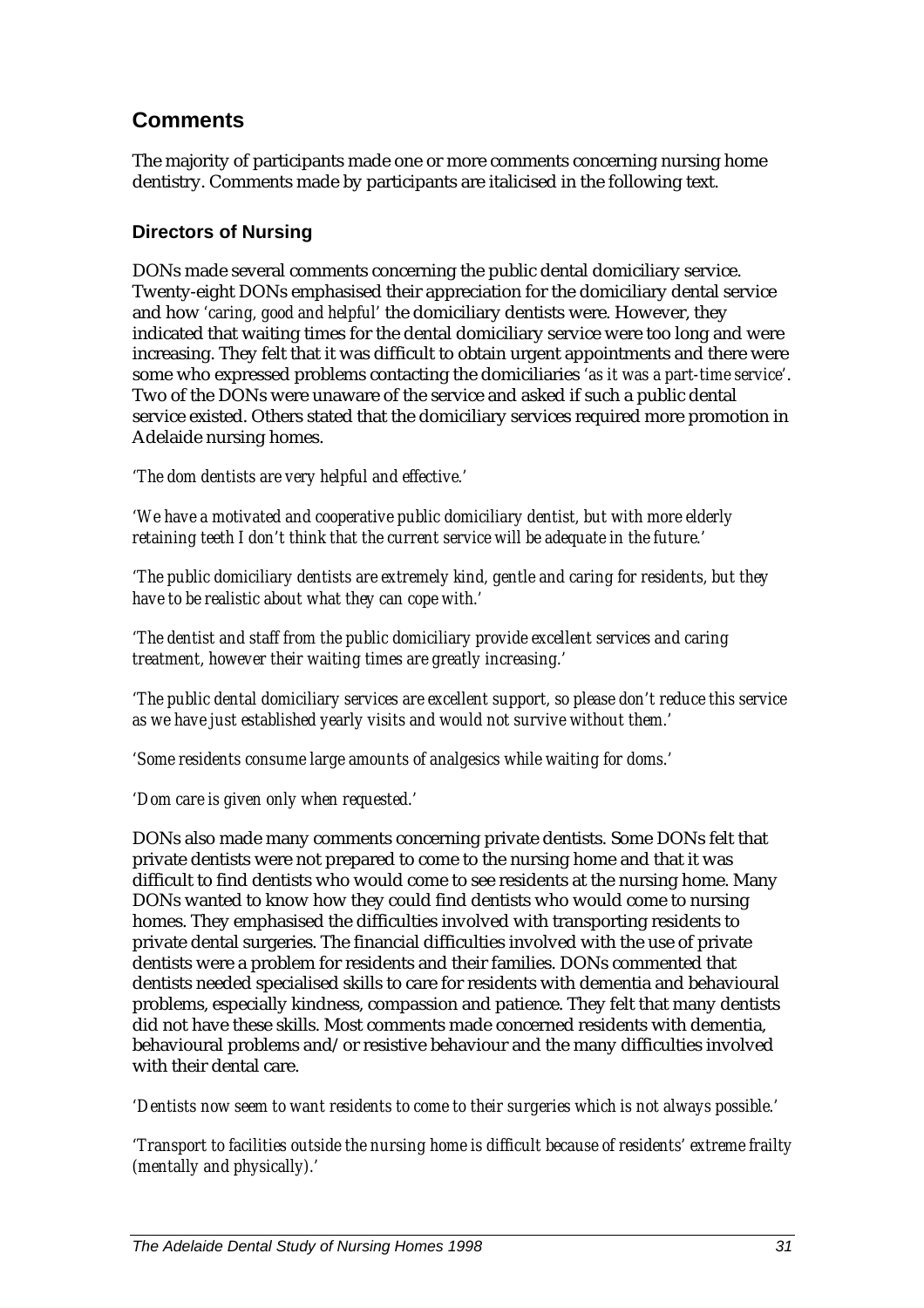*'Private dental care is too expensive for most residents.'*

*'Dentists have a lack of insight and high expectations of nursing home residents and staff.'*

*'We never receive any information about dental services.'*

*'Dentists won't see residents that are very dependent.'*

*'Would like more dentists to visit nursing homes.'*

*'When you persuade private dentists to come, they don't have equipment.'*

*'Dentists are unfamiliar with residents with dementia.'*

*'To care for debilitated patients takes specific skills – patience and kindness and ability to cope with confused/dementia patients; these patients can't be placed in a dental chair or be expected to sit.'*

### **Dentists**

Dentists commented that the increasing numbers of dentate older adults and nursing home residents was *'a potential time bomb if not addressed in a timely manner'* and *'one of the biggest problems/challenges for dentistry'.* The most frequently made comment by dentists concerned the need for a coordinated, centralised plan/approach to dental care for nursing home residents, with regular dental examinations and government funding to all nursing homes. Suggestions included:

*'Nursing homes should be responsible for the cost of regular dental screenings and residents then pay only for treatment'* and

*'A certification of dental health and specific preventive care instructions should be issued upon admittance to the nursing home.'*

Other issues frequently commented upon are noted below.

- Working conditions in nursing homes, the lack of availability of portable equipment, and the lack of availability of dental chairs/clinics in nursing homes: *'Performing dentistry in a non-clinical treatment room is unsatisfactory' 'It is a time-wasting exercise to treat patients at the nursing home – I gave it up years ago' 'Restorative treatment at nursing homes is impossible' 'Usually can only do extractions and denture repairs at the nursing home' 'Would help if we could hire portable equipment (from the ADA)' 'Wheelchair headrests work well'.*
- Difficulties involved with the transportation of residents to dental practices/clinics, the preference of dentists to treat residents at their practices, the difficulty finding the time needed for nursing home dentistry, the financial loss to dentists for nursing home dentistry, the problems associated with Pensioner Denture Scheme and Department of Veterans' Affairs rebates, and the attitude that nursing home dentistry was 'community work':

*'If they organise transport to my surgery it isn't a problem'*

*'Where patients are unable to be transported the ability to provide any realistic treatment at the nursing home is severely limited and unrealistic'*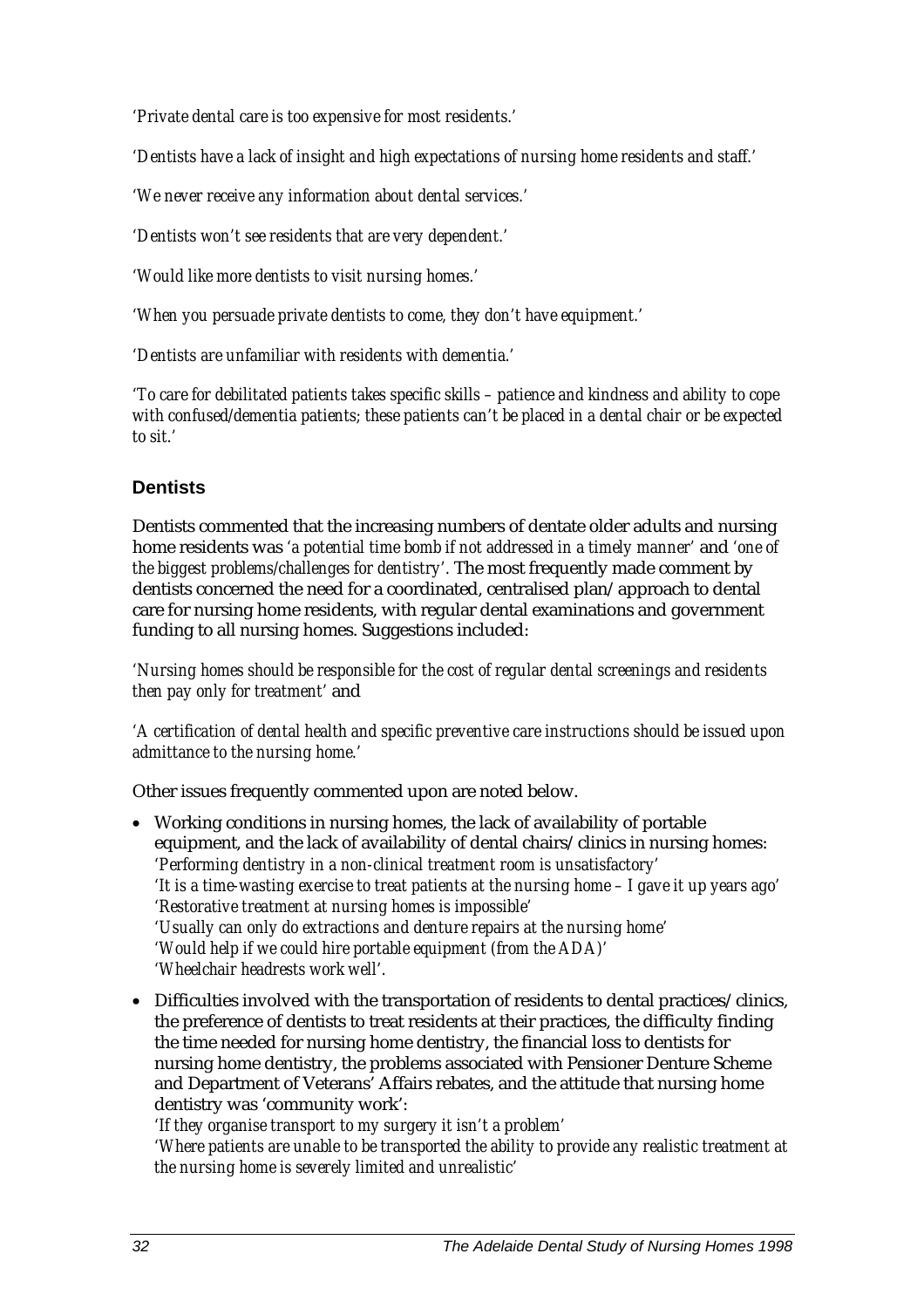*'Nursing home dentistry should be promoted as a practice builder' 'Better remuneration is needed' 'An equity problem exists among the different residents and care they are eligible for' 'I do this out of a sense of duty at little or no fee' 'It is a labour of love' 'It is a favour to old patients mostly'.*

- Problems with instituting preventive care procedures in nursing homes, the very poor oral hygiene of many residents, and the lack of knowledge of nursing home staff about preventive oral care: *'Dental staff need to train nursing home staff about oral care' 'Poor oral hygiene in the nursing home makes our dental treatment useless' 'I have shifted my treatment for geriatric patients from "saving and filling teeth" to "preventive care"; fluoride is very important'.*
- Need to increase the use of dental auxiliaries in nursing home dentistry: *'Need regular visits from a pool of hygienists' 'Hygienists are the key and could do simple ART and preventive care'.*
- Dentists' lack of training in nursing home dentistry needs to be addressed and there is a need to increase dentists' interest in nursing home dentistry: *'Undergraduate course had minimal instruction on how to handle patients outside the dental surgery, for demented, terminally-ill, immobile and elderly patients' 'I have problems accessing the oral cavity in many residents' 'How do I treat bed-ridden and wheelchair patients without causing myself a back injury?' 'Dentures for nursing home residents are very difficult' 'The treatment of rampant root caries is difficult in nursing homes'.*
- Unreasonable expectations from families, carers and residents: *'I am often called to the nursing home for no reason which leaves me having taken time off, travelled to the nursing home, and I get no remuneration'.*
- Need to improve the ADA Nursing Home Scheme: *'Many dentists do not know about it'.*

Other interesting and significant comments made by dentists included:

- *'Nursing home staff are usually very cooperative'*
- *'Dental is placed in the too-hard basket'*
- *'It would be useful to find out from nursing homes what they believe they require'*
- *'Most nursing home staff are already too busy and stressed'*
- *'More liaison is needed between hygienists, dentists, administrators and nursing staff'*
- *'Each nursing home needs to appoint one person to coordinate and manage dental needs and treatment'*
- *'A thankless job; training gained by experience only'.*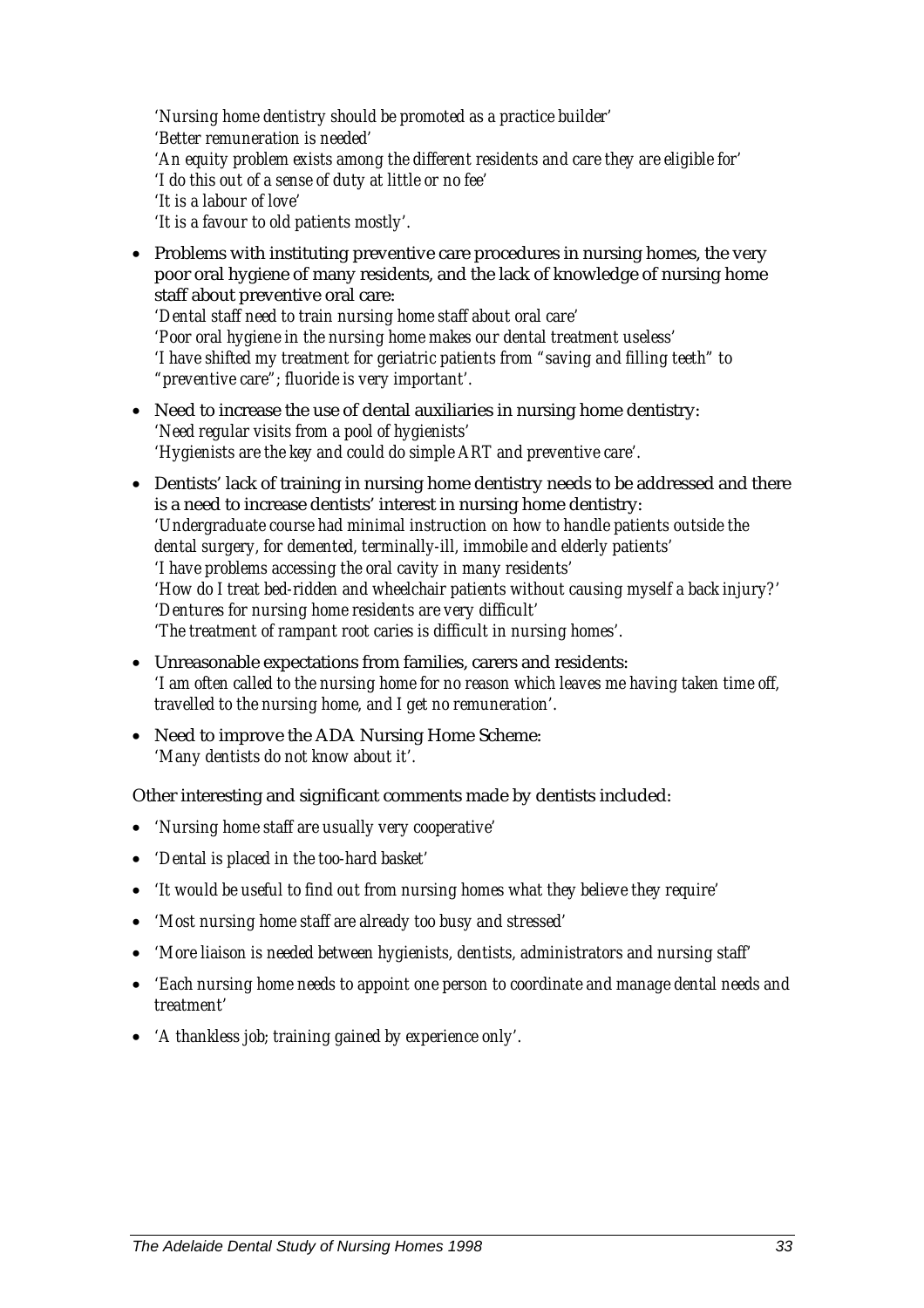## **2.5 Discussion**

The good response rates achieved in this study send a positive message that there is some interest in and acknowledgement of the importance of dental care for Adelaide nursing home residents. These good response rates may also have been attributable to the team efforts of both the dental professionals and researchers in liaison with Adelaide Directors of Nursing.

## **Dental care provision**

Dental care provision for Adelaide nursing home residents, as reported by dentists and DONs in this study, was very low. Although it appeared that many dentists did have some links with one or more nursing homes, they were spending very little time providing care for nursing home residents. When dentists did provide care, a clear pattern emerged from the study results, with a distinct preference by dentists to treat nursing home residents at their dental practices/clinics and not in nursing homes. The small amount of time spent by dentists at nursing home premises suggests that either few residents were cared for and/or comprehensive dental treatment was not provided on-site. In the 0.5–2 hours per month spent on-site by the majority of dentists providing care, it seems likely that only screening and emergency type procedures were performed. The type of services provided at nursing homes were not investigated but would be valuable information to obtain in future investigations.

From the questionnaire results it is apparent that both the public and private dental sectors are needed to provide dental services for Adelaide nursing home residents; the public domiciliary services are an important source of dental care for residents, as are private dentists. With DONs from nearly all Adelaide nursing homes returning completed questionnaires, the information provided revealed that there are many (just over 40%) nursing homes that either do not have access to, or are not aware of, the public dental domiciliary services. The favourable comments made by many DONs supporting the dental domiciliary service staff are very encouraging. However, their concerns about the domiciliary waiting times and care availability need to be addressed. Increased administrative and financial support for the dental domiciliaries is required to upgrade the current services. Public dental clinic staff were also reported to be an important source of dental care for residents, and further investigation of their service provision would be helpful for future service planning and provision.

Also, in just over 40% of Adelaide nursing homes a private dentist had visited the nursing home to provide dental care for residents during the previous 12 months. DONs' comments highlight their concerns with the difficulty of finding private dentists who will come to their nursing homes, and they requested assistance to find dentists who would do so. DONs also recognised a trend of private dentists preferring to treat residents at their dental practices/clinics and discussed the associated difficulties. With residents requiring a combination of private and public sector care in most nursing homes, the increased involvement of both sectors in nursing home dentistry is urgently needed, with an improved focus on treatment provision at nursing home premises.

Of concern is the low number of hygienists reportedly involved in nursing home dentistry. The dental profession recognised the need to involve hygienists in nursing home dentistry by changing the South Australian hygienist regulations in January 1997, to allow hygienists to work unsupervised to a dentists' prescribed treatment plan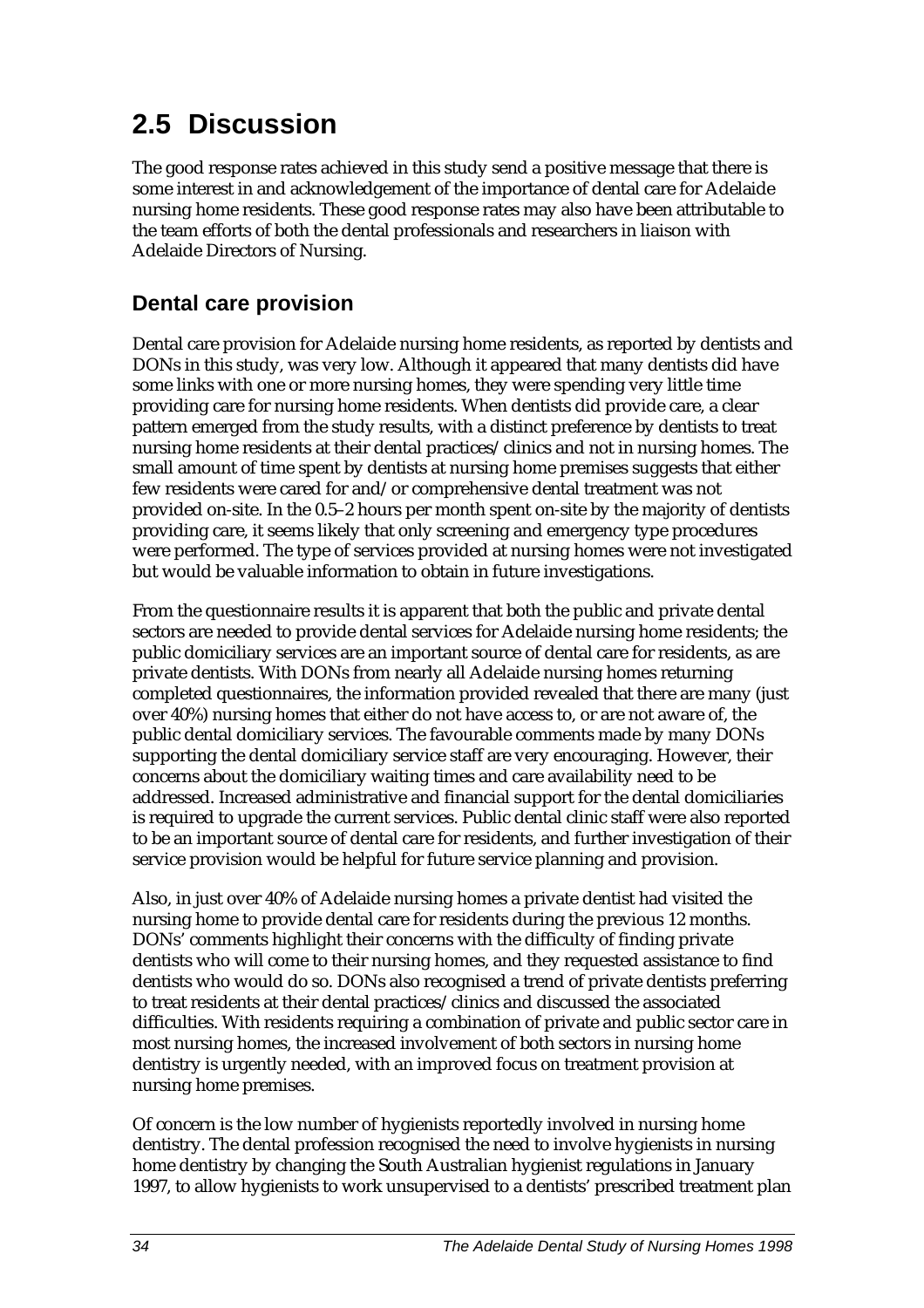in nursing homes (SA Dental Board 1997). However, the results of this study suggest that there has been little impact of this legislation on service provision.

Research conducted in nursing homes has emphasised the importance of ongoing, 'hands-on' educational interventions with nursing home staff to assist them to overcome the difficulties encountered when providing daily oral care for residents, especially residents with cognitive and behavioural difficulties (Chalmers et al. 1996). DONs in this study made many requests for increased educational support from dental professionals. Dental hygienists play an important role in the delivery of this educational assistance to nursing home staff. They currently receive appropriate training in South Australia to provide this educational assistance (Chalmers 1998d). Also, in South Australia, ongoing support for qualified dental professionals interested in delivering educational programs to nursing homes is provided by the Alzheimer's Association of South Australia Dental Group (Chalmers et al. 1997). From the information collected in this study, Adelaide nursing home staff are clearly receiving minimal educational assistance from either Adelaide dentists or dental hygienists. One major source of assistance was the annual carer workshops in oral care held by the Alzheimer's Association Dental Group.

Of interest is the high percentage of DONs who indicated that they could obtain adequate dental services for their dentate and edentulous residents. It may be that DONs do feel that the dental profession provide adequate access to dental services for their residents, although DON's seemingly contrary responses to other questions make this response somewhat difficult to interpret. However, it is possible that this question may have been misinterpreted as it was not made clear in the question who the provider of the dental services was—dental professionals or nursing home staff.

## **Attitudes toward nursing home dentistry**

Research conducted into US geriatric dental educational programs has revealed the importance of comprehensive undergraduate theoretical and clinical experiences in nursing home dentistry to improve both the attitudes of dentists toward nursing home dentistry and the dental services provided to residents (Ettinger & Beck 1994; Ettinger 1997).

Traditionally, the education of Australian dentists in the field of geriatric dentistry has not received a continuous or high profile, with very few clinical or theoretical courses being available to undergraduates or postgraduates (Chalmers et al. 1998c). The University of Adelaide undergraduate dental course has in previous years included some geriatric dental subjects and is currently being reviewed and upgraded (Chalmers et al. 1998c). The results from dentists' questionnaire responses in this study indicated that there are a great many practising Adelaide dentists with inadequate training in geriatric dental theory and the clinical care of geriatric dental patients. Specifically, 70% of female dentists and 60% of male dentists reportedly did not have adequate training in the clinical care of nursing home residents. Dentists' low levels of interest in nursing home dentistry—one-quarter of dentists were not interested and another 30% were only somewhat interested—reflect dentists' perceptions about the inadequacy of their training in the field. These results, in combination with the low levels of dental services being provided by Adelaide dentists for nursing home residents, illustrate the urgency and importance of upgrading undergraduate, postgraduate and continuing geriatric dental education for current and future dental professionals.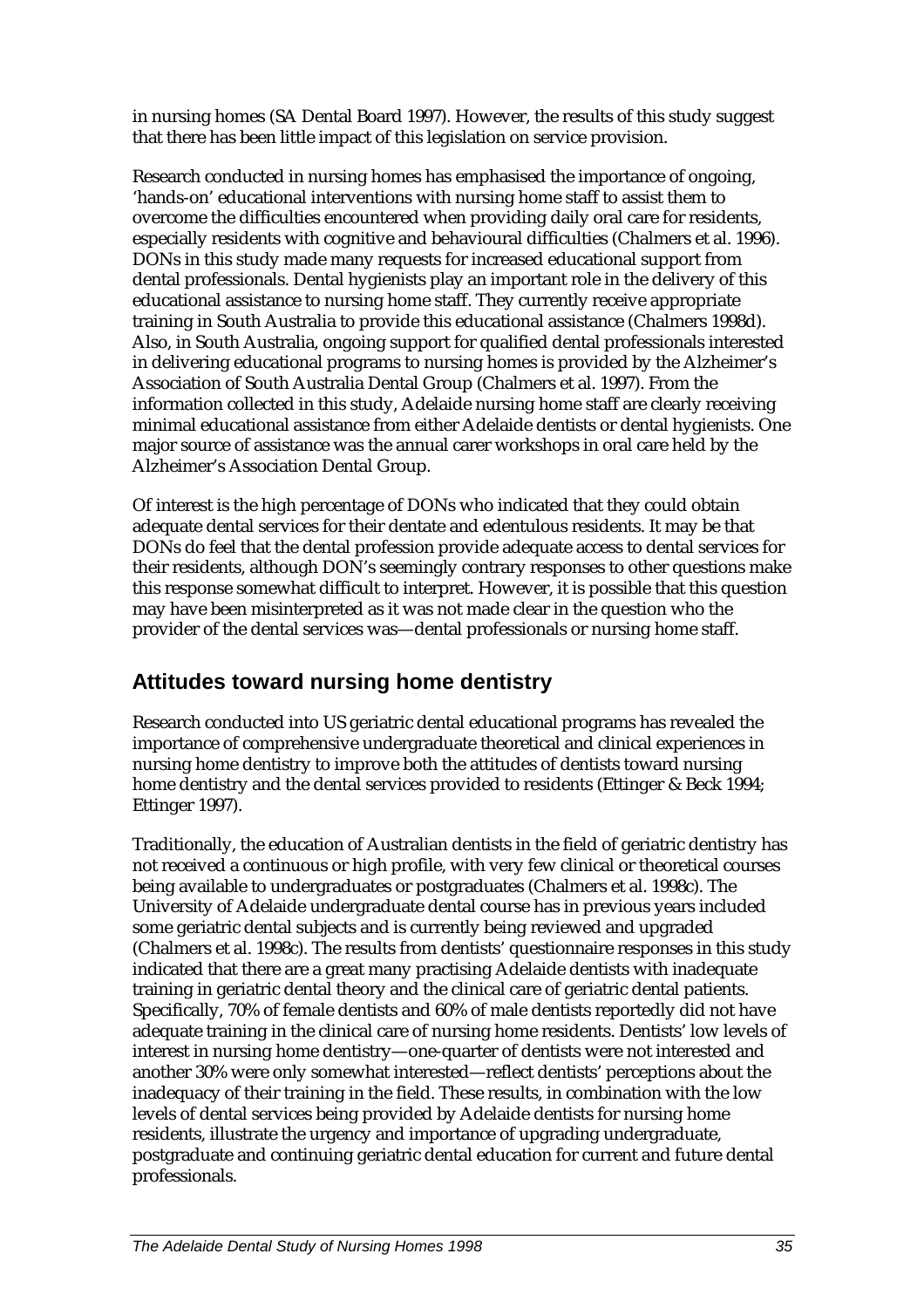Several dedicated South Australian dental professionals have attempted in past years to improve their colleagues' attitudes toward and involvement in nursing home dentistry, via the development of the ADA (SA Branch) Nursing Home/Hostel Scheme and via the recent changes to South Australian dental hygienist regulations (Appendix 2). It was disheartening to find that the participants from both the dental profession and from nursing homes had such low levels of awareness of the ADA scheme and hygienist regulations. Indeed, comments made by dentists and DONs indicated a degree of confusion about the ADA scheme; dentists were waiting for nursing homes to initiate contact and nursing homes were waiting for dentists to initiate contact. Dentists also commented that they felt many of their colleagues were unaware of the ADA scheme. Thus, it appears that urgent publicity and discussion among dental professionals and nursing home staff is needed to reduce this confusion. The implementation and distribution of brochures or information sheets could be useful, as could the publication of items in professional dental groups' and nursing home staff groups' newsletters. Very few younger dentists were aware of the ADA scheme, and encouragement of their participation is needed. Perhaps a mentorshiptype program linking younger dentists with colleagues with more experience in nursing home dentistry may provide better support for dentists.

Recent changes to the Australian aged care system included the introduction of standards and guidelines for residential facilities. One of the standards involves 'oral and dental care' for residents. Thus, the attitudes of dentists and DONs concerning dental examinations for residents is a topical issue (Commonwealth Department of Health and Family Services 1998) (Appendix 1). The dental profession has long recognised the need for regular dental examinations for residents of nursing homes. In most industrialised countries the dental profession has been working toward the inclusion of regular dental examinations by dental professionals into nursing home protocols (Special Care in Dentistry 1996). For example, the US OBRA 87 nursing home reform law introduced the requirement for a dental assessment to be conducted by a registered nurse on admission to the nursing home and annually. Specific triggers are set in place in the Minimum Data Set to then involve dental professionals for intervention (US Congress 1987). However, US dental professionals are continuing to advocate that the dental assessment be conducted by a dentist (Special Care in Dentistry 1996; Ettinger 1997).

In late 1997, a working group of Australian and international dental professionals, coordinated by the federal ADA, assisted the Commonwealth with the development of the nursing home dental standard and guidelines. This working group recommended that one of the important issues to be included in the dental standard was the need for a dental examination upon admission to an aged care facility and regular dental examinations to be conducted by a dental professional. However, this recommendation was not incorporated into the 1998 Aged Care Standards by the Commonwealth Government (Commonwealth Department of Health and Family Services 1998) (Appendix 1)*.* It would be valuable for policy makers to be aware of the concerns and attitudes of the main professionals involved with the provision of dental care for residents—dentists and DONs. This study provides information about such attitudes and concerns. The most frequent comments made by dentists related to the need for a coordinated, centralised approach for nursing home dentistry, with financial support from government. The majority of Adelaide dentists and DONs supported the examination of a resident by a dental professional when the resident is admitted to the nursing home as well as on a regular basis.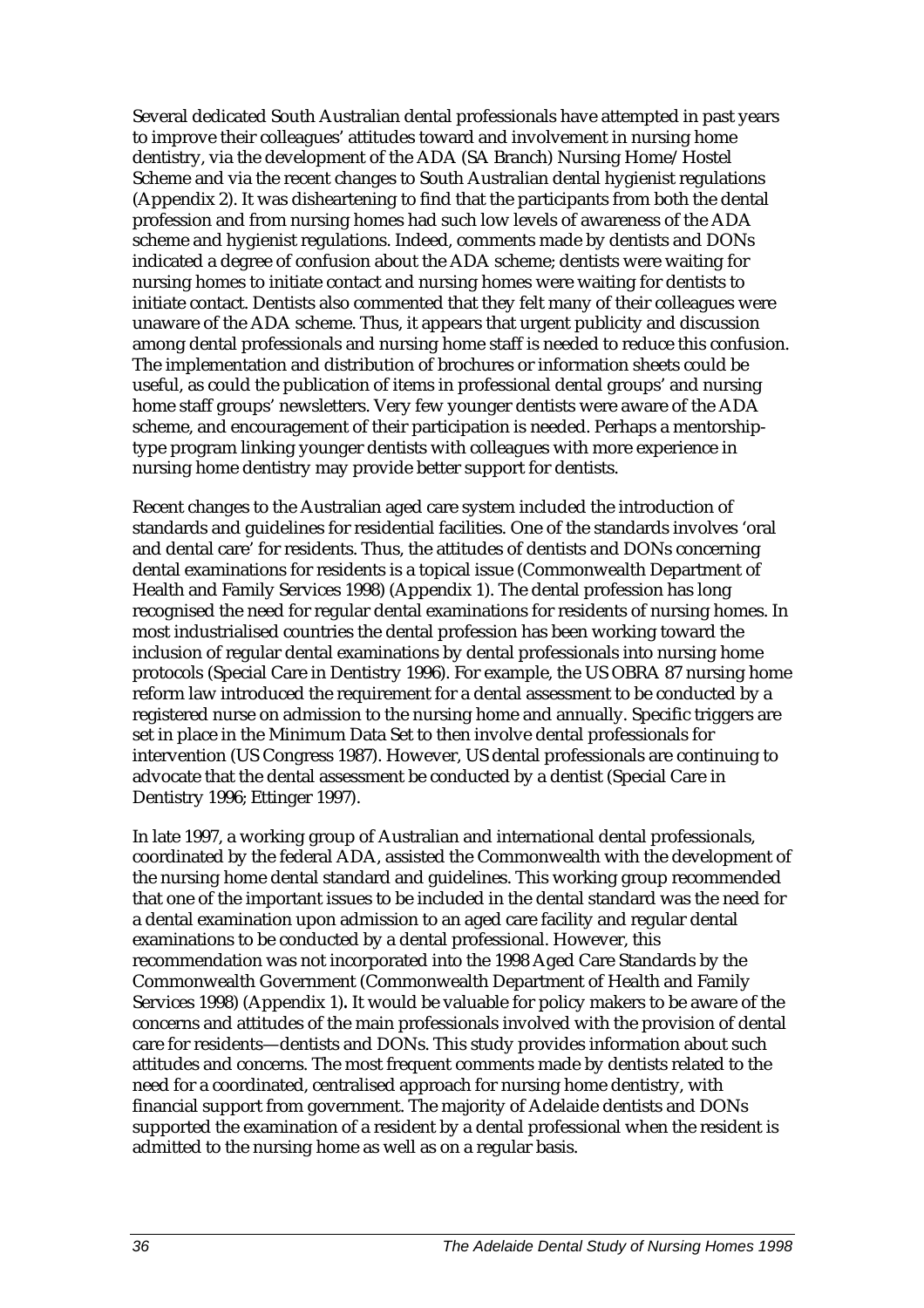There were some differing attitudes for edentulous versus dentate residents that may need to be considered further. The reported need for regular examinations was not as high for edentulous residents, with 11% of DONs responding that dentists should not be required to perform the dental examination for edentulous residents. DONs commented on the questionnaire that medical practitioners or registered nurses were thought to be suitable to conduct the dental examinations for edentulous residents. It is of concern that nearly 30% of DONs thought that edentulous residents should only have a dental examination when required and not at a regular interval. There are many acute oral conditions, various types of oral mucosal lesions, and denture problems occurring in edentulous older adults that may affect a resident's speech, eating abilities and quality of life. Dental professionals recommend regular examinations for all edentulous adults to ensure that these conditions and problems are treated and monitored. It appears that dental professionals need to implement educational strategies for nursing home staff concerning the dental care of edentulous residents.

## **Problems encountered with the organisation and provision of dental care for residents**

Experiences in clinical care and previous geriatric dental research (Berkey et al. 1988, 1990; Berkey & Atchison 1990; Dolan et al. 1993; Weiss 1993) have elucidated many of the 'barriers' or 'problems' encountered with the provision of dental care for nursing home residents. Knowledge of barriers/problems is essential for dentists and administrators in order for them to develop and implement effective strategies to improve residents' utilisation of dental services. Berkey, in his landmark 1988 study, identified barriers that inhibited satisfactory dental care for nursing home residents in Colorado, USA. That study established that nursing home staff and dentists held some common but many differing perceptions concerning barriers.

Further investigation of these barriers/problems was undertaken in this Adelaide Dental Study of Nursing Homes. Again dentists and DONs were found to have some common perceptions but also distinctive and differing perceptions concerning these barriers/problems. In bivariate and multivariate analyses, DONs identified more resident-related issues as the most frequently occurring problems: residents' cognitive and behavioural problems, residents' financial constraints and obtaining consent for dental care were by far the most frequent problems. By comparison, the most frequent problems reported by dentists were nursing home/dental practice–related issues such as the increased time needed to provide dental treatment at nursing homes, low financial reimbursement, dislike of providing regular oral hygiene care for residents by nursing home staff, and low priority given to dental care by nursing home staff.

Adelaide dentists and DONs held common perceptions concerning several problems related to providing care at nursing homes: no portable dental equipment for use in nursing homes, no suitable area for dentistry in nursing homes, preference of dentists to treat nursing home residents at their practices/clinics and transportation of residents to a dental practice/clinic. These four problems highlight the key issue to be addressed in nursing home dentistry—the inability of Adelaide dental professionals to provide clinical dental care on-site at nursing homes, resulting in the need for transportation of residents off-site to dental practices/clinics. DONs and dentists made many comments about this issue and identified several solutions, such as the hiring of portable dental equipment by dental professionals, the increased availability and use of portable wheelchair headrests, and the improvement of clinical undergraduate, postgraduate and continuing education for dental professionals.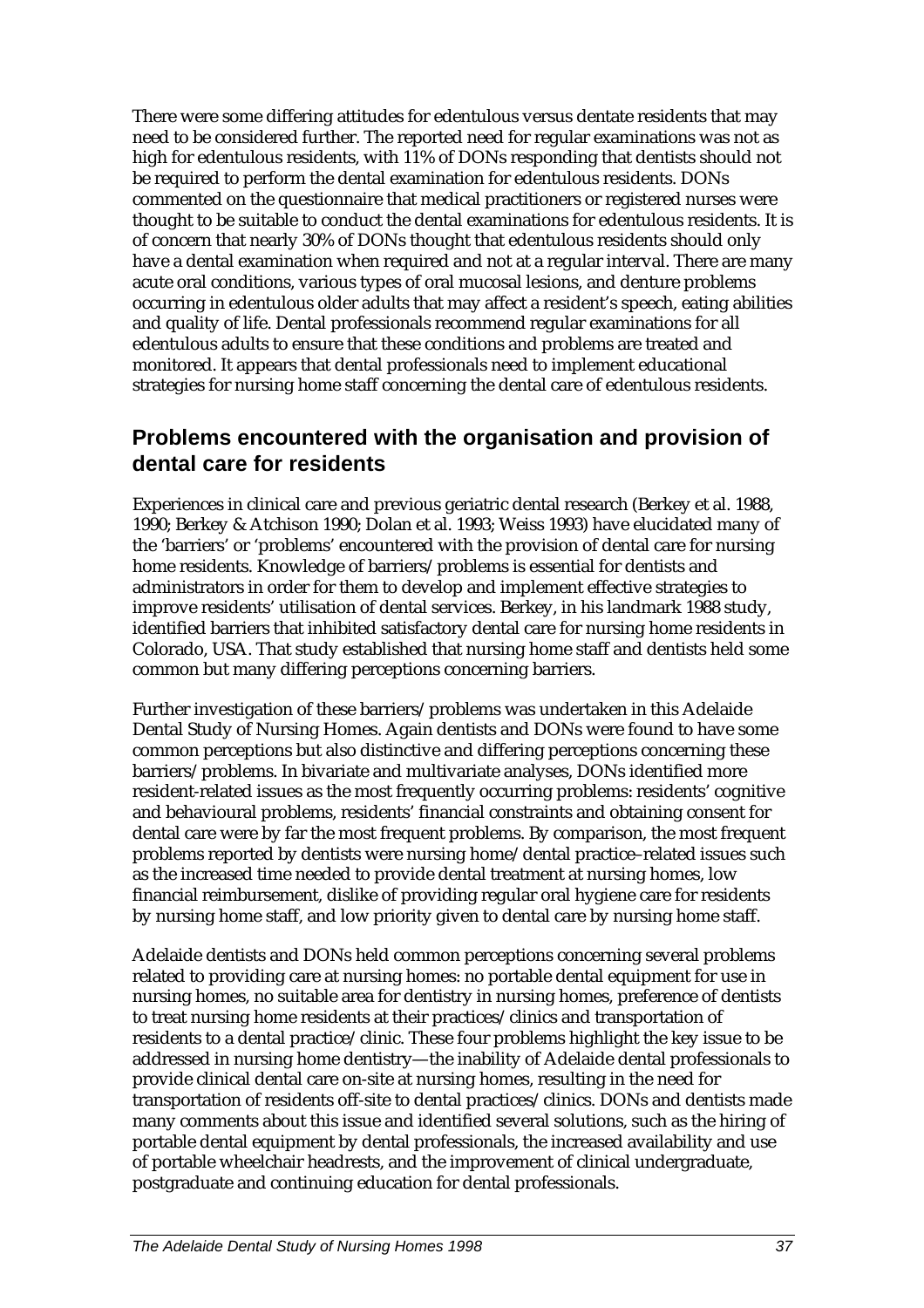DONs' comments highlighted how residents' cognitive and behavioural problems often make the utilisation of off-site dental premises a difficult, if not impossible, task for nursing home staff and residents' relatives. Dentists' inadequate awareness of and training in these resident-related problems complicate the situation even further. As previously discussed, Australian dentists have had little formal training concerning geriatric general and dental issues, such as the management of cognitively impaired and behaviourally difficult older adults. DONs commented frequently about dentists' lack of skills when communicating with and treating cognitively impaired, behaviourally difficult and/or resistive residents. Adelaide dentists themselves indicated in this study that they had inadequate training in nursing home dentistry. Many dentists commented on the general lack of training in nursing home dentistry and had specific questions relating to accessing the oral cavity of difficult residents, management of rampant caries, difficulties with denture construction, and experienced frustration in association with their perception of the treatment of bed-ridden and wheelchair residents.

Dentists were concerned with nursing home/dental practice–related problems and were frustrated by their perception of the low profile of dentistry in nursing homes. This was highlighted in the bivariate and logistic regression analyses (Tables 13(a) and 13(b)) which revealed that dentists were more likely to have answered that increased time needed to provide dental treatment at nursing homes, low priority given to dental care by nursing home staff, no suitable area for dentistry in nursing home, and/or dislike of providing regular oral hygiene care for residents by nursing home staff were always/frequently a problem.

Dentists' concern with nursing home/dental practice–related issues indicated the financial and time-management difficulties associated with their provision of dental care at nursing homes versus practice/clinic locations. Comments made by dentists highlight their concerns: time spent at nursing homes and travelling between locations means less time spent at practices; if dentists are not well organised and are only caring for one or a few residents at a visit, there are productivity and financial ramifications; it is easier and more productive for dentists to treat nursing home residents at their dental practices; many nursing home residents do not wish to pay private dental fees so dentists charge them lower rates and class this care as charitable/community work; and dentists must compromise themselves financially and make a loss to provide this kind of dentistry.

Perhaps the DONs' responses provide clues to resolving the dentists' frustrations associated with their perception of the low prioritisation of dental care by nursing home staff. As commented by one DON, *'Dentists have a lack of insight and high expectations of nursing home residents and staff'.* Also, as already stated, residents' cognitive and behavioural problems are poorly understood by many dental professionals, but as the DONs high rating of these problems indicated, these problems often dictate how residents' needs and care are prioritised in the nursing home. As reported by the DONs, staffing and time constraints also interfere with dental care. Dentists' acknowledgement, better understanding and management of these problems will assist their successful integration into the nursing home environment. In addition, if dental professionals increase the time they spend in the nursing home environment, communication with nursing home staff and the staff's awareness of dental issues should improve.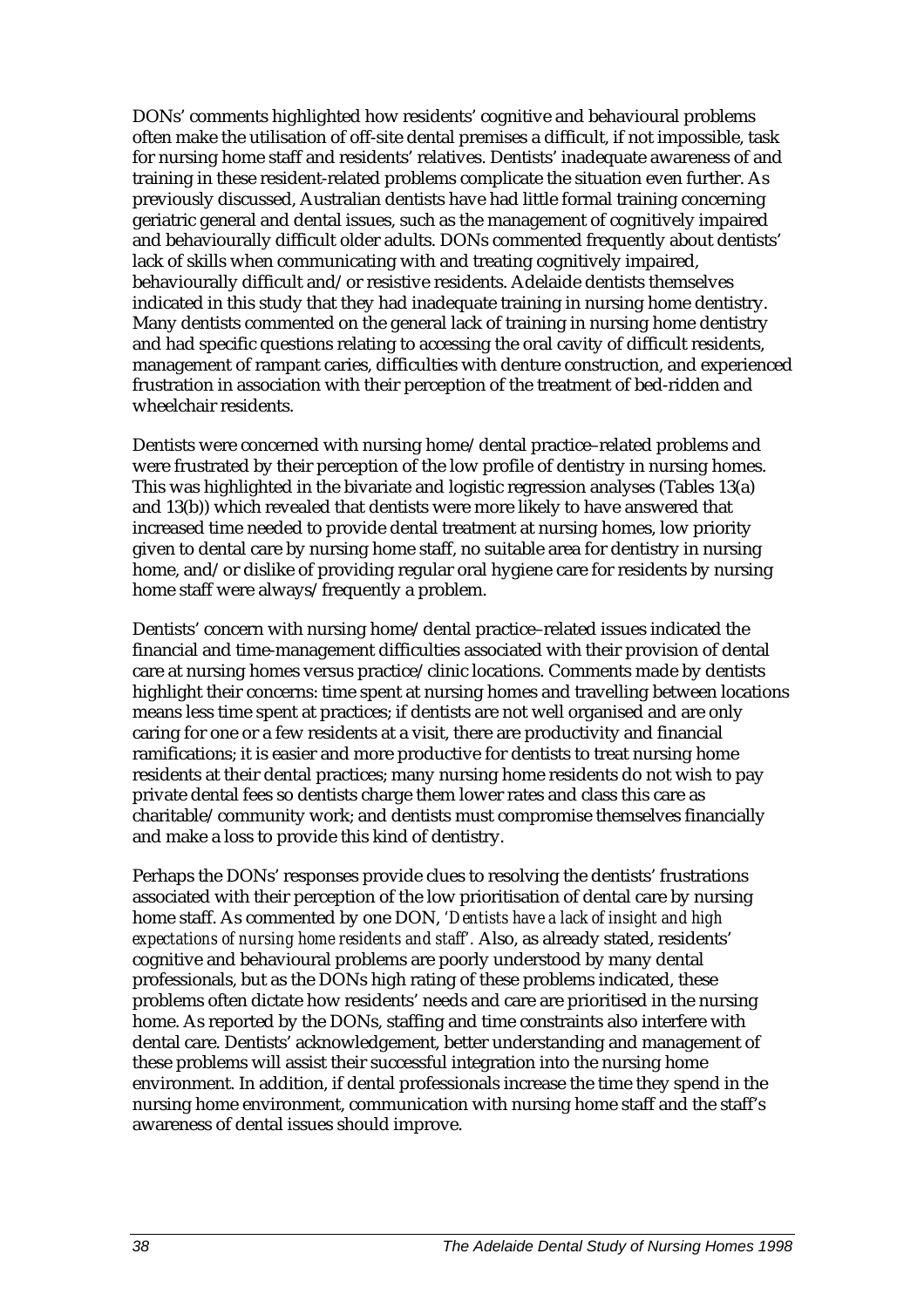Some possible solutions that may increase dentists' interest in nursing home dentistry, and encourage dentists to spend more time in nursing homes, are:

- hiring of dental hygienists to implement ongoing staff educational programs;
- the appointment of a dental coordinator at each nursing home;
- increased availability and use of portable dental equipment;
- better working areas in nursing homes;
- development of clinical undergraduate experiences in geriatric and nursing home dentistry; and
- postgraduation 'hands-on' clinical experience with mentors.

## **Study limitations**

This study questioned only Adelaide DONs and dentists and thus its results cannot be directly extrapolated to other Australian cities or overseas situations. However, there were many similarities found between the Colorado (Berkey et al. 1988), Canadian (Weiss et al. 1993) and Adelaide study results concerning barriers to/problems with dental care provision for nursing home residents; greater awareness of these may assist other dental care providers and nursing home staff to better understand and improve dental care provision for their nursing home residents. This study also provides a study framework for replication with dental and nursing professionals in other areas of Australia.

Several areas of questioning not included in the questionnaire could be addressed in future studies:

- possible arrangements/contracts between dentists and nursing homes;
- types of dental services provided at dental practices versus at nursing home premises;
- types of portable dental equipment used in nursing homes;
- actual numbers of residents cared for at each nursing home; and
- influence and use of the nursing home dental standard and guidelines in nursing homes.

The questionnaire was not sent to dental technicians or dental hygienists. Quantification of their involvement in service provision for nursing home residents and their attitudes toward nursing home dentistry would be useful.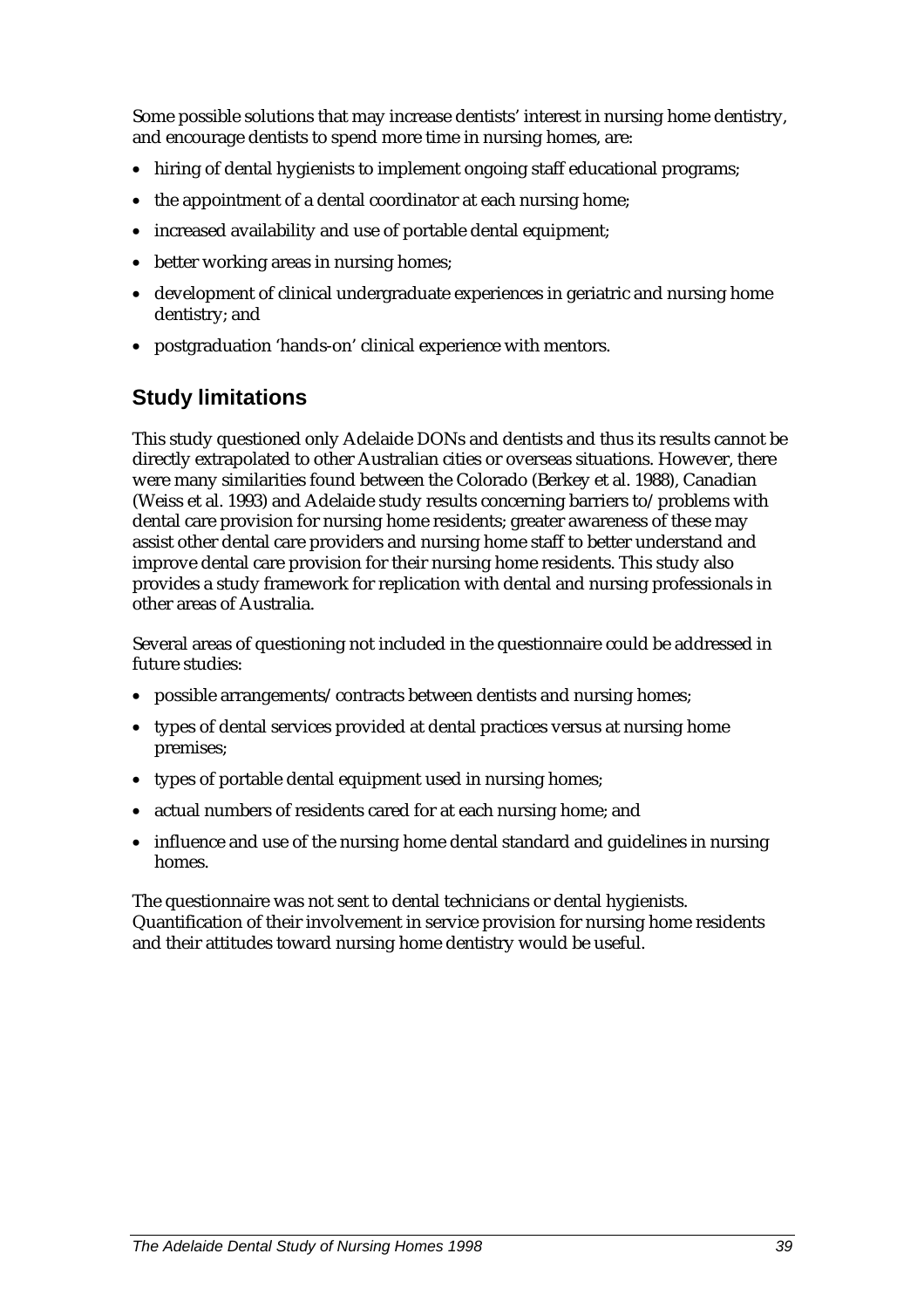# **3 Clinical dental inspections of residents from randomly selected Adelaide Nursing Homes**

## **3.1 Methods**

## **Ethical implications of the clinical dental inspection component**

Approval for the study was obtained from The University of Adelaide Human Ethics Committee. An information summary of the study was given to all nursing home residents/guardians, and a consent form was completed and signed for each participant before the collection of questionnaire information, interview and dental inspection. Confidentiality was maintained in the field, and all paper and electronic documents securely stored using a subject 4-digit identification number. Where appropriate, carers deemed the 'person responsible' or 'guardian' for the participant signed the consent form. The Office of the Public Advocate of South Australia provided advice concerning the procedures to be followed to obtain consent from a third party. To ensure confidentiality was maintained for all nursing home residents, the Directors of Nursing of all nursing homes were contacted and approval was sought for participation of the nursing home before any personal contacts with residents were initiated. All initial contacts with residents/'persons responsible' were coordinated with the assistance of a liaison person from the nursing/administrative staff of each nursing home. Residents' personal information was only given to the researchers after the resident and/or 'person responsible' had agreed to the resident participating in the study. The risks involved in the study's dental inspection were no greater than those associated with a standard dental examination. High quality equipment and procedures for oral inspections and cross-infection control were used in the study. Medical risks involved with periodontal probing were fully assessed and no probing was undertaken for at-risk participants. Written reports of the findings from the dental inspection were given to nursing home staff for placement into residents' records, and staff were advised of any treatment needs or problems. Any participants with life-threatening or serious disorders were referred to the ADA-nominated dentists or the South Australian Dental Service for urgent assessment of their disorder. If required or requested, participants were assisted with referral to the most appropriate public dental clinic or to the ADA-nominated private dentist for that nursing home for any treatment required.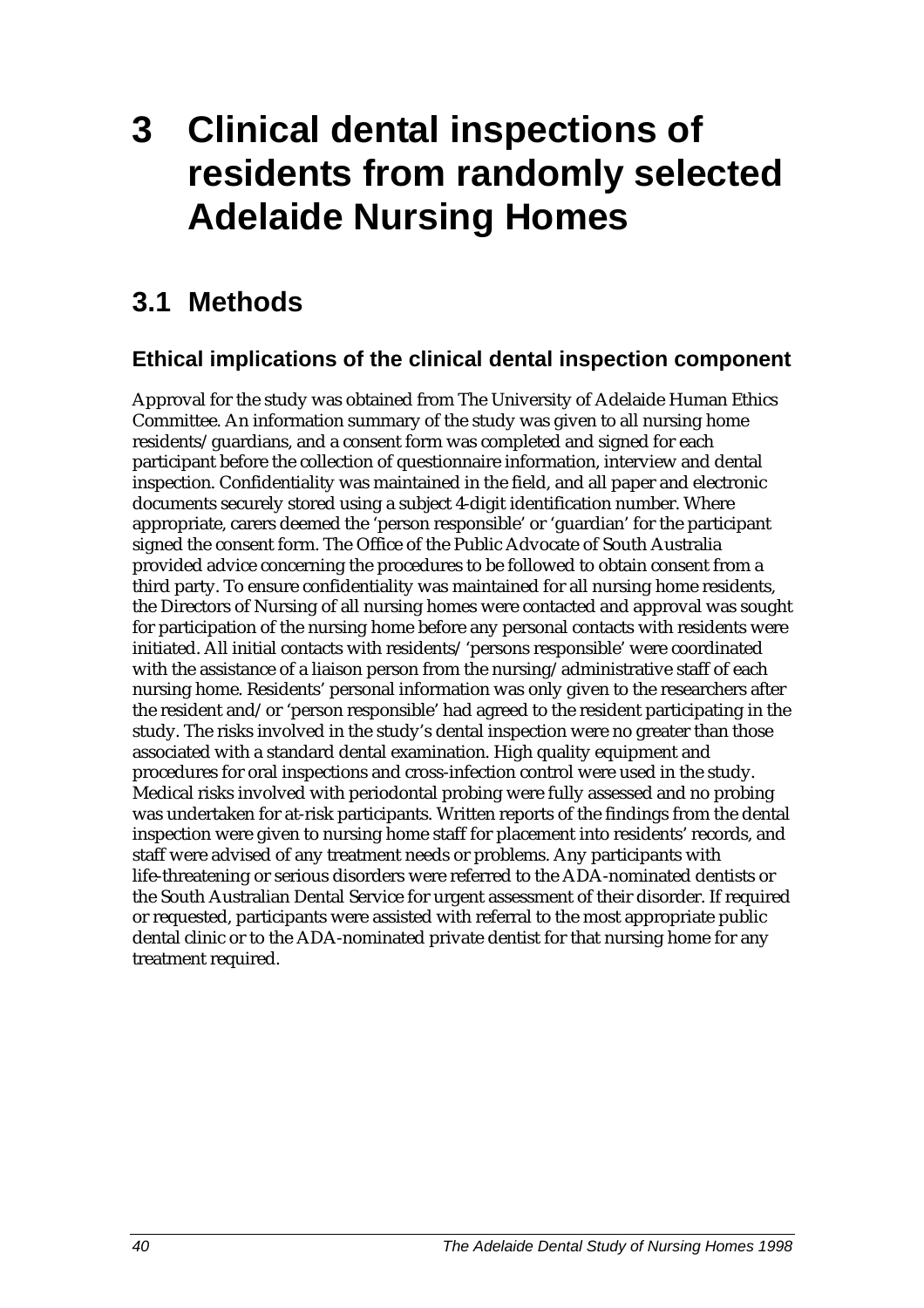## **Timeline, study design, sample size and sampling**

The Adelaide Dental Study of Nursing Homes is a longitudinal study with baseline data collection conducted during 1998 and a one-year follow-up data collection being conducted in 1999. Interviews and dental inspections were conducted at baseline over an eight-month period using a staggered approach between the nursing homes. After consent was obtained, interviewers conducted nursing home record audits and held discussions with nursing home staff, family members and/or residents to complete the questionnaires. The dental inspections were then conducted by a dentist and recorder. For the collection of one-year follow-up data in 1999, all nursing homes will again be approached, and all residents seen at baseline will be invited to participate. For ethical reasons, any residents new to the nursing home will also be offered a dental inspection. Information will also be collected concerning any baseline participants who are no longer resident at the nursing home in 1999.

The study used a random sample from the list of Adelaide nursing homes provided by the Aged Care Division of the Commonwealth Department of Health and Family Services. The 114 Adelaide nursing homes listed with the Commonwealth were grouped by number of beds (small–medium and large), and seven nursing facilities (five small–medium and two large) were randomly selected for participation in the study. The first seven nursing homes approached all agreed to participate in the study. The time and labour intensive approach needed for the study limited the number of nursing homes selected. All residents of the seven nursing facilities were asked to participate in the study. As an incentive for participation, a free dental 'in-service' training session was offered to the staff of each nursing home. This dental 'in-service' was only conducted after the dental inspections were completed at each nursing home. Three nursing homes did not want the dental 'in-service' conducted.

The sampling strategy was based on previous studies conducted in Australia (Vowles et al. 1979; Walker 1984; Stockwell 1987), New Zealand (Thomson et al. 1992a, 1992b) and the US (Weyant et al. 1993). Sample size calculations also took into account the changing pattern of edentulism in older Australians (Carter 1997). In previous Australian studies and from AIHW DSRU data, 1970s–80s edentulism rates in these populations were as high as 74–90%. When planning the study, data indicated that approximately 60% of participants in a 1998 study would be edentulous. Approximating participation rates to those found in the other studies, it was projected that from the initial sample approximately 40% would refuse to participate. As specific strategies would be employed for the examination of cognitively impaired and behaviourally difficult residents, and dentists experienced in caring for nursing home residents would be used, loss of subjects for dental inspections because of 'non-cooperation' would be minimal. Of the dentate subjects, it was projected that approximately 30% would not participate in the periodontal probing section of the examination because of the need for medication adjustment if they were on anticoagulants or long term steroids, and for antibiotic prophylaxis for medical conditions such as joint replacement or rheumatic fever.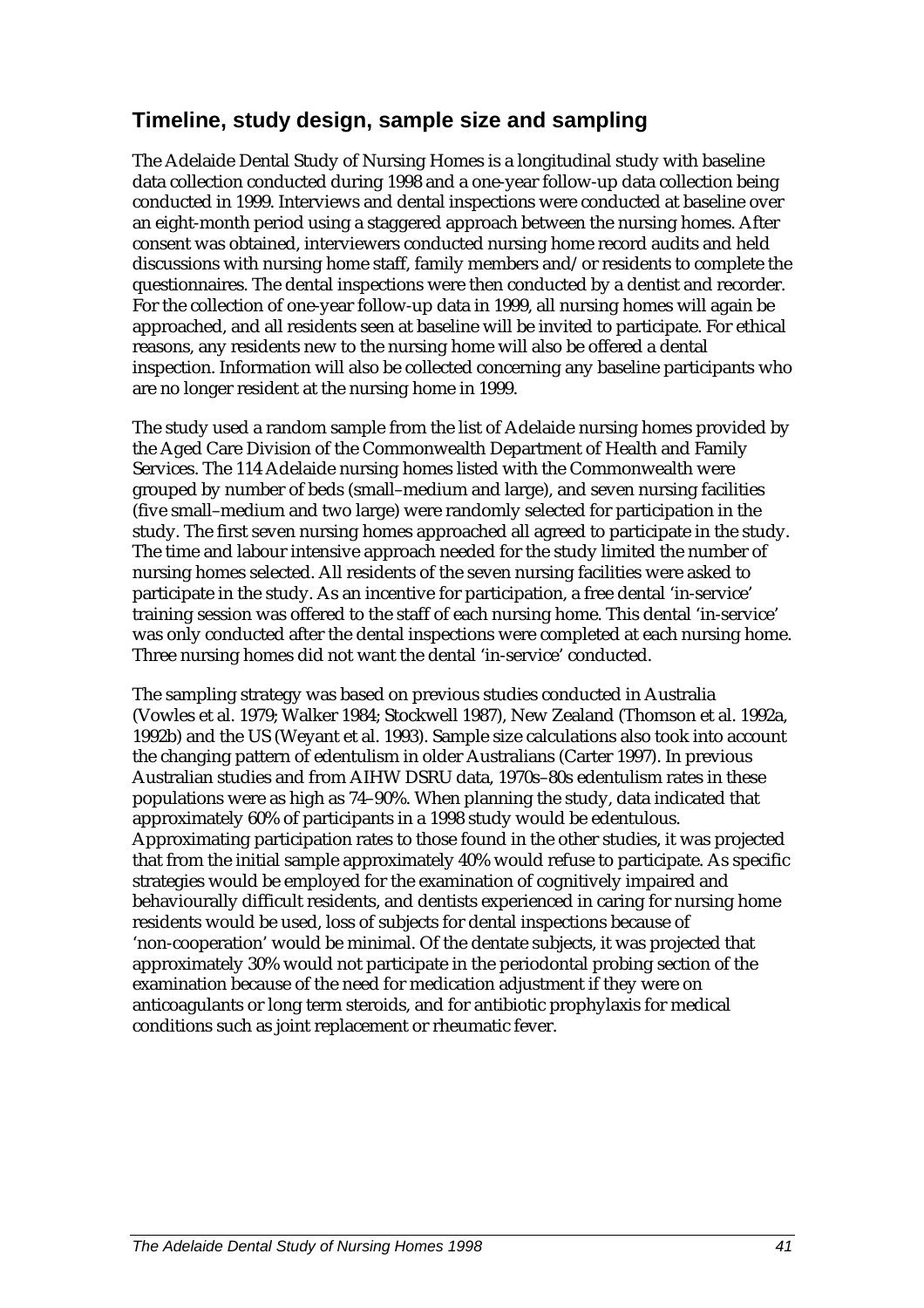## **Measurement of variables, instruments of measurement and collection of data**

To ensure that confidentiality was maintained for all nursing home residents, the Directors of Nursing of all nursing homes were contacted and approval was sought before any contacts with residents were initiated. Dr Chalmers attended each of the three Adelaide meetings for nursing home Directors of Nursing to inform them about the study. All initial contacts with residents/'persons responsible' were coordinated with the assistance of a liaison person from each nursing home, using a primary approach letter. One follow-up 'reminder' mailing was sent and/or a telephone call was made by the interviewer two weeks after the initial mailing. Arrangements were made for residents/'persons responsible' to discuss the study with the liaison person or an interviewer if requested. Each resident's personal information was only given to the researchers after the resident and/or 'person responsible' had agreed to the resident participating in the study.

All questionnaire information was obtained from an audit of the nursing home records and from interviews held with the nursing home staff, family members and residents prior to the dental inspection. The questionnaire used close-ended questions to collect information concerning the resident's oral hygiene practices and assistance required with oral hygiene, problems encountered providing oral care for the resident, time since, reason for, and treatment provided at last dental visit, location of the last dental visit, smoking and alcohol consumption, medical history, current prescription and over-the-counter medications, chewing abilities, and educational and economic status. Many of these interview questions had been developed and used in the South Australian Dental Longitudinal Study (SADLS) of older adults. Assessment of functional status was conducted using the Katz et al. (1963) Index of Activities of Daily Living (ADL) and the Lawton & Brody (1969) Instrumental Activities of Daily Living (IADL) scales. The ADL scale assesses residents' abilities to complete the following activities: bathing, dressing, toileting, transfer, continence and feeding. The IADL scale assesses residents' abilities to complete the following activities: use of the telephone, shopping, transportation, medication responsibility, management of finances, and for females only, food preparation, housekeeping and laundry.

The National Institute of Dental Research (NIDR) (1987) protocol was used for the dental inspections in the study. The calibrated dentists examined subjects under standardised lighting conditions and used visual and tactile criteria to assess tooth status, coronal and root caries experience, tooth attrition, accumulation of debris/plaque, presence of gingivitis, loss of periodontal attachment (recession and probing depths), oral mucosal lesions and dental treatment needs. Tooth status was categorised as one of the following: present, sound, missing-replaced with fixed/removable appliance, missing-no space, missing-not replaced, crown, retained root-sound, or retained root-decayed. A retained root had only one-quarter or less of the crown remaining. Coronal caries data was recorded for five surfaces for molars and premolars and four surfaces for canines and incisors. Four root surfaces were coded for each tooth. Surfaces of tooth crowns and roots were categorised as: sound, decayed, recurrent decay, filled, or filled unsatisfactory. For root surfaces, an additional category of 'not exposed' was available for surfaces with no gingival recession apical to the cemento-enamel junction (CEJ). For root surfaces to be scored as sound, the root surface must have been visible. When a crown or root surface could not be physically or visually accessed, an 'excluded' category was scored. When a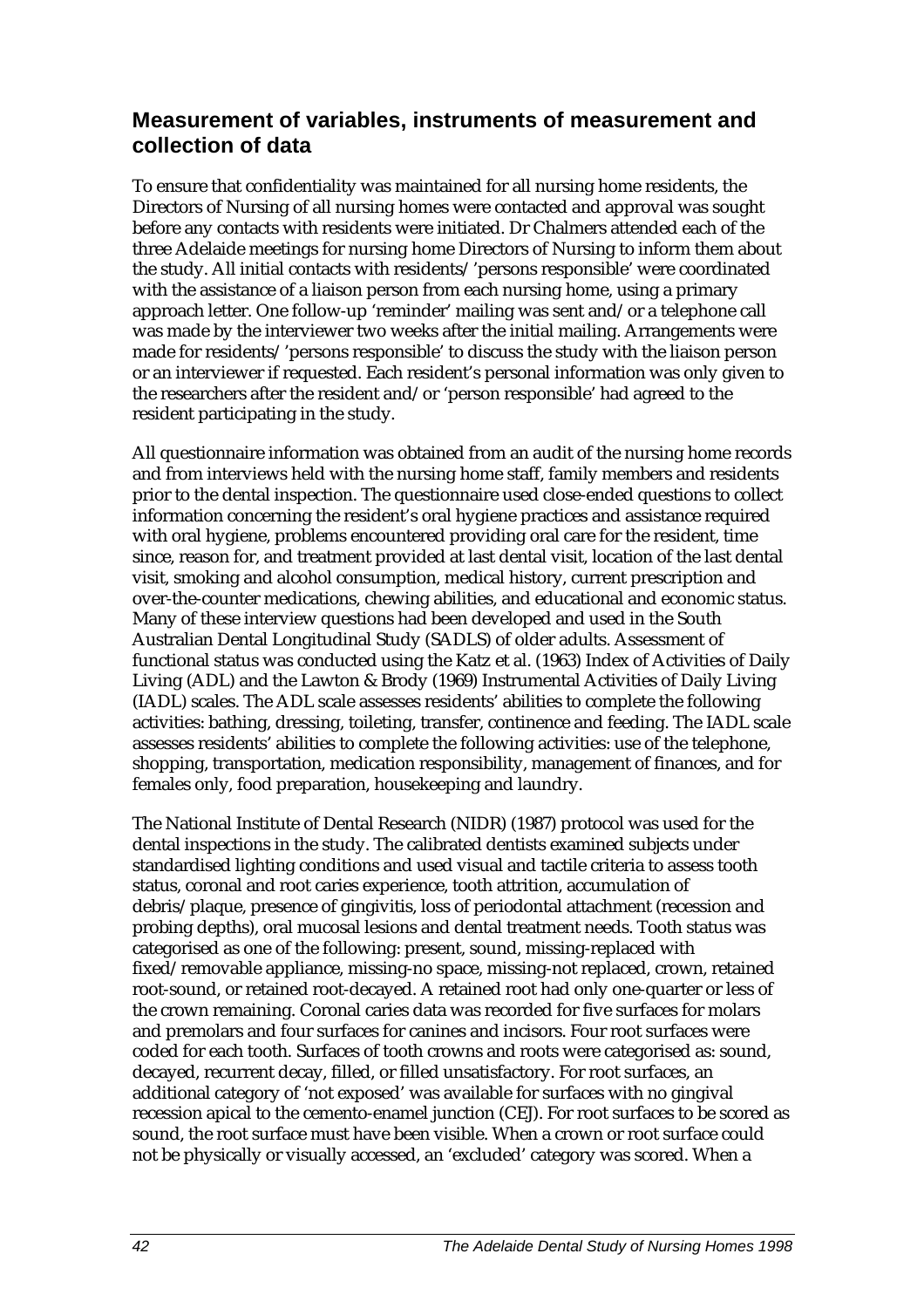crown or root surface could not be accessed because of abundant deposits of debris, calculus and/or plaque, a 'plaque' category was scored.

If both the coronal and root surfaces were affected by caries or a restoration, it was necessary to determine the lesion's origin. If more than half of the lesion was above the CEJ, it was regarded only as a coronal lesion; if more than half of the lesion was below the CEJ it was regarded only as a root surface lesion. When scoring multiple surfaces on crowns or roots, the 'one-third rule' was used for restorations or carious lesions which were continuous over one or more of the mesial, buccal, distal or lingual surfaces. The restoration or lesion must have extended at least one-third of the circumferential distance across the surface. If a restoration or lesion extended less than one-third the circumference around both surfaces, the surface which had the majority of the circumferential distance was selected. For restorations or lesions which extended beyond the occlusal surface (i.e. over the marginal ridge), the other surface(s) were always included. The normatively assessed tooth treatment needed was scored: number of surfaces (1–5, crown) requiring restoration, need for preventive treatment, extraction due to caries, extraction due to periodontal disease, or extraction for prosthetic reasons.

Tooth attrition was scored as one of four categories: *no attrition; enamel,* when the occlusal or incisal enamel was worn so that dentine was exposed; *dentine,* when the entire occlusal or incisal enamel was obliterated, leaving an enamel ring surrounding a central core of dentine; or *severe,* when the tooth had worn to the gingival margin (one-third of crown was present). The World Health Organization (WHO) (1987) *Oral Health Surveys: Basic Methods* was used to assess oral mucosal lesions. Presence, condition and need for replacement of prosthetic appliances were assessed using the criteria developed by Rise (1979).

Presence or absence of plaque was scored using Silness and Loe (1964) criteria:

| Score            | Plaque Index Criteria                                                                                                                                                                                                   |
|------------------|-------------------------------------------------------------------------------------------------------------------------------------------------------------------------------------------------------------------------|
| $\boldsymbol{0}$ | No plaque                                                                                                                                                                                                               |
| 1                | A film of plaque adhering to the free gingival margin and adjacent<br>area of the tooth. The plaque may be seen in situ only after<br>application of disclosing solution or by using the probe on the tooth<br>surface. |
| $\boldsymbol{2}$ | Moderate accumulation of soft deposits within the gingival pocket,<br>or on the tooth and gingival margin which can be seen with the<br>naked eye.                                                                      |
| 3                | Abundance of soft matter within the gingival pocket and/or on the<br>tooth and gingival margin.                                                                                                                         |

Six buccal surfaces were assessed: the buccal surface of the most anterior molar in each quadrant; the buccal surface of 11; and the buccal surface of 31. Hence, the first molar was used or, in its absence, the second molar, or in the absence of both, the third molar. However, there was no substitution for either of the incisors. When an index tooth was not available (missing), the appropriate sextant was scored as 'X'.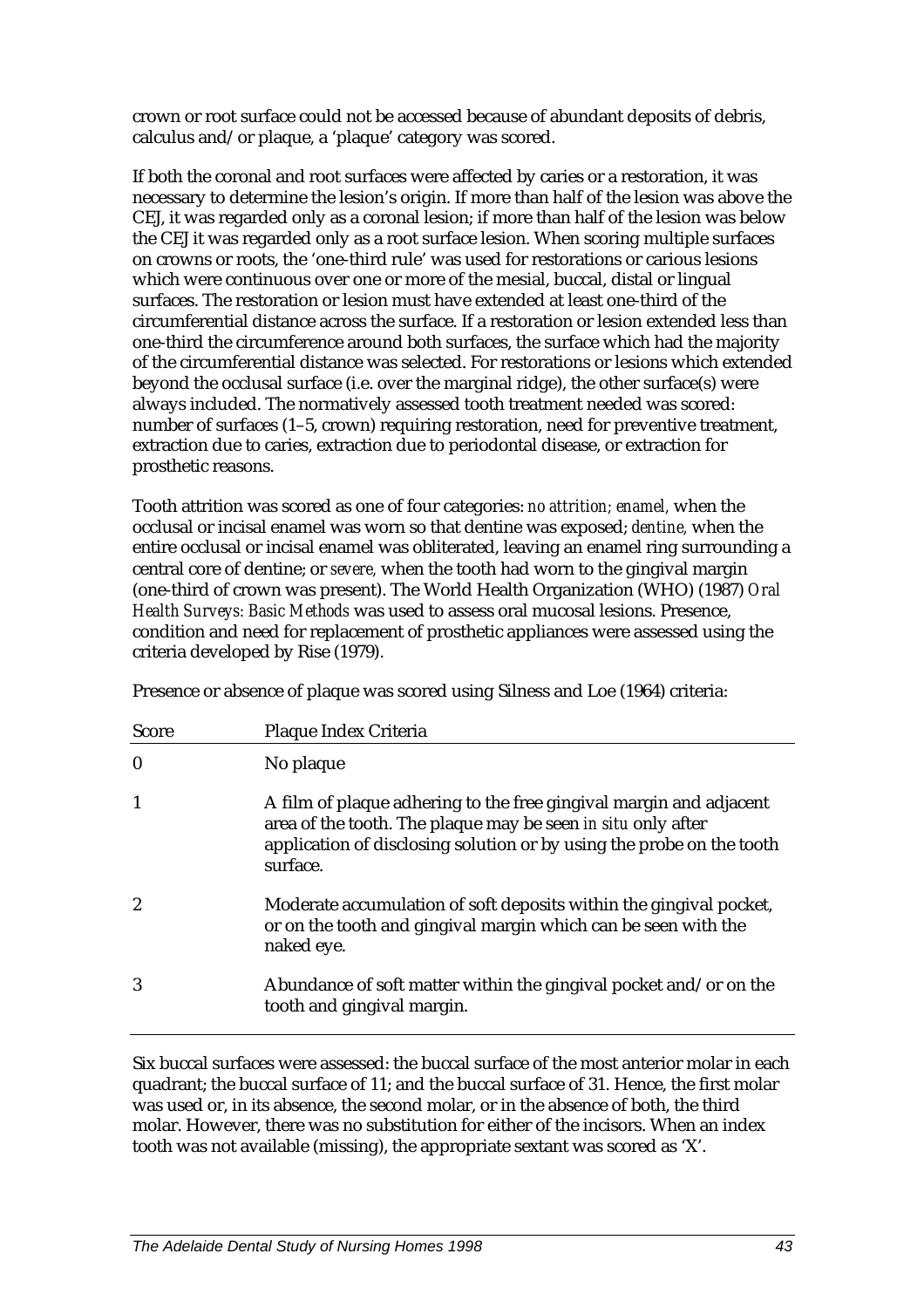Periodontal disease was assessed at three sites per tooth: mesiobuccal, buccal and distolingual. At each site, recession, probing depth, presence of calculus, and presence of bleeding after probing were scored.

No radiographs were taken and no dental treatment was provided for participants. Residents were advised in writing that they should also have a regular dental check-up in addition to the dental inspection provided by the study. The dental inspections were conducted by one of two calibrated dentists (one AIHW DSRU dentist and one ADA dentist) within two weeks of the interview. Duplicate dental inspections were conducted on 10% of the participants during the study to check for reliability. The dental inspections were conducted over several weeks at each nursing home, so that specialised dental inspection procedures could be used. For participants with dementia and behaviourally 'difficult' residents, these procedures allowed for individual variation:

- clinical dental inspections for an individual participant could be conducted over several sessions if required;
- clinical inspections were conducted at times of the day suitable to the resident, any 'persons responsible' and the nursing home staff;
- the presence of a caregiver was sought at clinical inspections to assist with communication;
- 'task-breakdown' strategies were used when conducting the inspections;
- specialised behavioural and communication strategies developed for adults with dementia were used (such as bridging, distraction, chaining, rescuing and hand-over-hand techniques); and
- the interview or inspection was attempted on three separate occasions for each resident, if the resident was absent or involved in another activity at the time when the clinical inspection/interview was to be conducted.

Following the completion of the dental inspection, a Mini Mental State Exam (MMSE) (Folstein et al. 1975) was conducted. If the subject had completed an MMSE test recently, those results were accepted. The dentist or recorder conducted the MMSE, and was trained by Dr Chalmers to administer the MMSE. The MMSE scores were categorised using the system developed by Mungas (1991). Those participants scoring 26 or greater (out of 30) were categorised as within normal cognitive range, those scoring from 21 to 25 had mild dementia, those scoring from 11 to 20 had moderate dementia and those scoring 10 or less had severe dementia.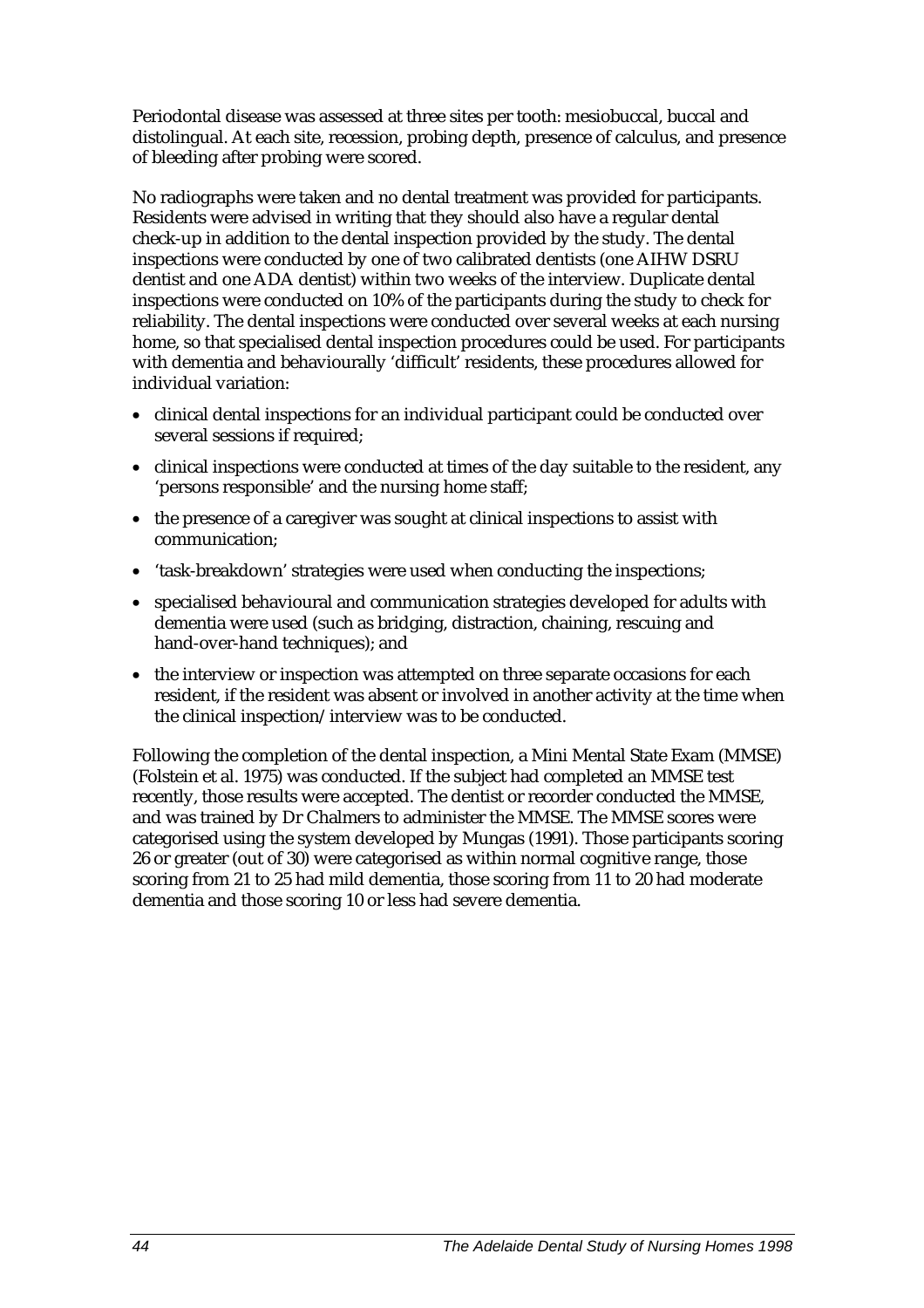## **Database maintenance and analysis of data**

Maintenance of the participant database, epidemiological data collection and entry, and statistical analyses were conducted using SPSS for Windows (Versions 6.1 & 8.0). Univariate statistics were computed to describe:

- residents' participation and response rates;
- participants' dentate status, cognitive status (MMSE score), and functional status (ADL score);
- participants' normative and perceived dental needs; and
- prevalence of oral diseases and conditions (denture status, oral mucosal lesions, and attrition).

Where appropriate, tests of significance (Pearson's chi-square statistic) were used to investigate differences between the dentate, cognitive and functional status variables with demographic, medical, weight change, chewing ability, dental history, and oral hygiene care characteristics.

In order to provide population estimates for the prevalence of oral diseases and conditions (tooth status, coronal and root caries, plaque accumulation, and loss of periodontal attachment), the data were weighted by size of nursing home.

Tests of significance were used to investigate differences in prevalence of these weighted oral diseases and conditions for sub-groups, using residents' medical status, cognitive status (MMSE score), functional status (ADL score), weight change, and chewing ability. Analyses used weighted least squares regression, with a Tukey HSD post hoc test.

Inter-examiner reliability was assessed at baseline and this will be continued throughout the study using the Kappa statistic and intra-class correlation analyses.

All data collected remain the joint possession of the ADA (SA Branch) and the AIHW DSRU, and databases are securely stored, to maintain confidentiality for all subjects, by Dr Chalmers at the AIHW DSRU.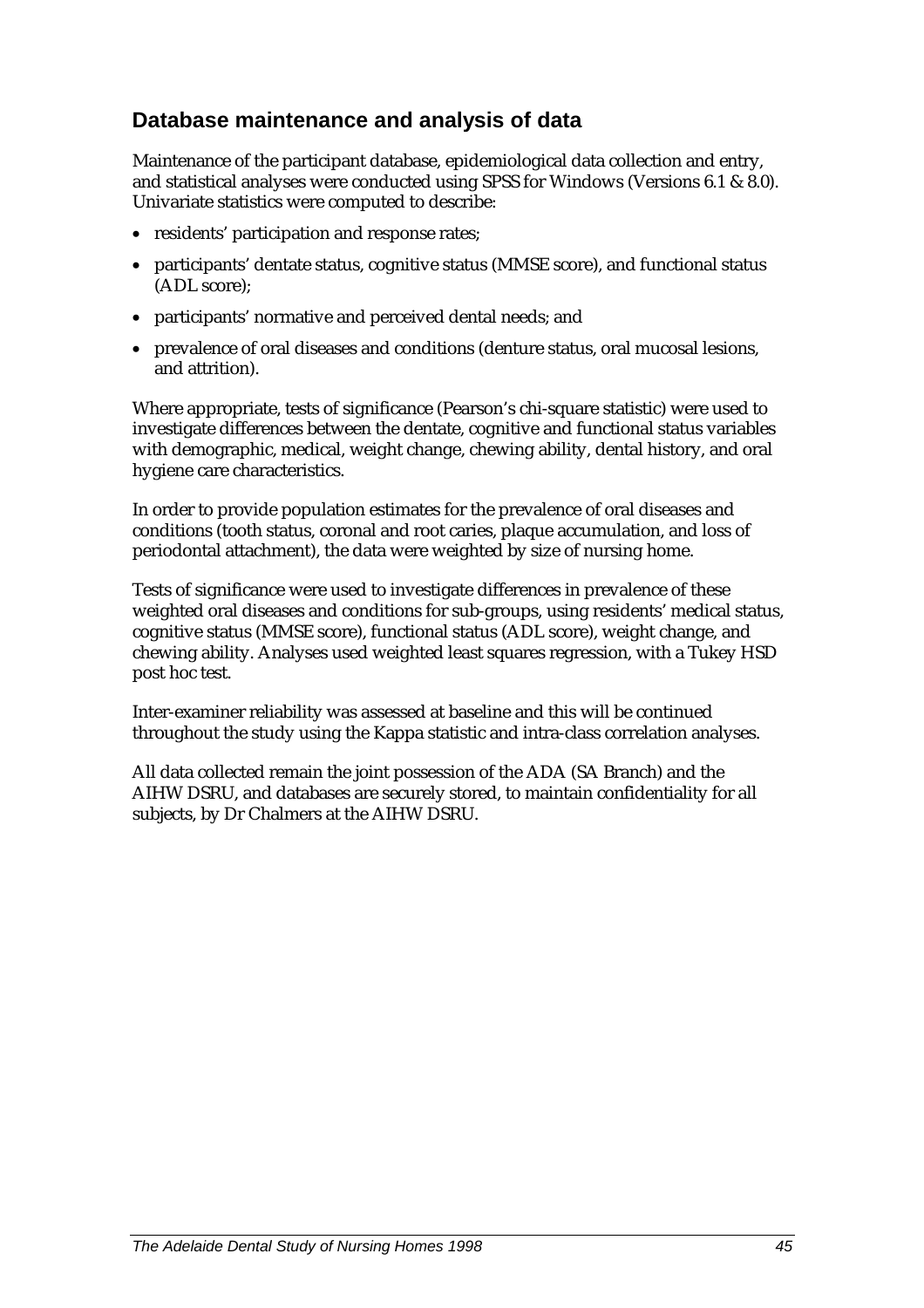## **3.2 Response rates**

| <b>Nursing</b><br>Home | <b>Number</b><br>of<br>residents | Not included<br>(deceased,<br>ill.<br>hospitalised) | Not included<br>(discharged<br>before<br>examination) | <b>Total</b><br>included | No<br>response | No | Yes | Response<br>rate<br>% |
|------------------------|----------------------------------|-----------------------------------------------------|-------------------------------------------------------|--------------------------|----------------|----|-----|-----------------------|
|                        | 70                               | 5                                                   |                                                       | 64                       | 15             | 15 | 34  | 53.1                  |
| 2                      | 41                               | 3                                                   | 0                                                     | 38                       |                | 10 | 21  | 55.3                  |
| 3                      | 21                               | 0                                                   | 0                                                     | 21                       | 0              | 3  | 18  | 85.7                  |
| 4                      | 175                              | 6                                                   | 6                                                     | 163                      | 49             | 24 | 90  | 55.2                  |
| 5                      | 48                               | 5                                                   | 0                                                     | 43                       | 13             | 9  | 21  | 48.8                  |
| 6                      | 49                               | 3                                                   | 0                                                     | 46                       |                | 11 | 28  | 60.9                  |
| 7                      | 22                               | 3                                                   | 0                                                     | 19                       | 2              | 5  | 12  | 63.2                  |
| Total                  | 426                              | 25                                                  |                                                       | 394                      | 93             | 77 | 224 |                       |

**Table 14: Participation and response rates for individual nursing homes**

The first seven nursing homes approached all agreed to participate in the study. The obtaining of consent from residents/guardians and the collection of questionnaire information were time-consuming exercises. This was due to an extensive follow-up of guardians' consent and to the great diversity of nursing home record-keeping systems. The staff of all seven nursing homes were extremely helpful and cooperative with these aspects of the study. The amount of time required to obtain consent, and audit the nursing home records, in combination with the finite resources available to the study, limited the number of nursing homes that could be included. Approximately 4–6 weeks was required to obtain written consent from guardians by mail (depending upon the size of the nursing home). Up to 30 minutes was needed for auditing each resident's nursing home record.

Table 14 presents the participation and response rates for the seven individual nursing homes. The non-participation/refusal rate of 40% predicted from other studies also occurred in this study. However, in approximately half of the nursing homes the nonparticipation/refusal rate was closer to 50%. Of the 426 residents on the lists provided by the seven nursing homes, 25 were either too ill/hospitalised to be contacted or had recently died. Another seven residents were not included as they had been discharged from the nursing home prior to the completion of the dental inspections. The number of residents/guardians approached for participation totalled 394, and 224 completed a dental inspection. Of the 170 who did not participate, 77 residents/guardians refused and 93 guardians failed to respond.

Reasons given by residents and guardians for refusal to participate were mainly associated with residents' behavioural and cognitive problems. Three residents did not want to have the dental inspection when approached in the nursing home, although guardians had consented for them to participate. As the questionnaire had been completed for these residents, it was found that all three had moderate dementia and complex behavioural and depressive problems. Fifteen guardians responded that they were concerned that a dental examination may cause distress to the elderly and severely demented resident. This was especially an issue for the guardians of eight residents with severe combative, aggressive and resistive behaviour. Several residents that did not participate were not able to communicate or were very close to death. Where possible, telephone contact was made with family and guardians to discuss the study and to reassure them that specialised procedures were in place and that experienced dentists would be conducting the dental inspection. Seventeen guardians declined participation as the resident was edentulous and in many cases did not wear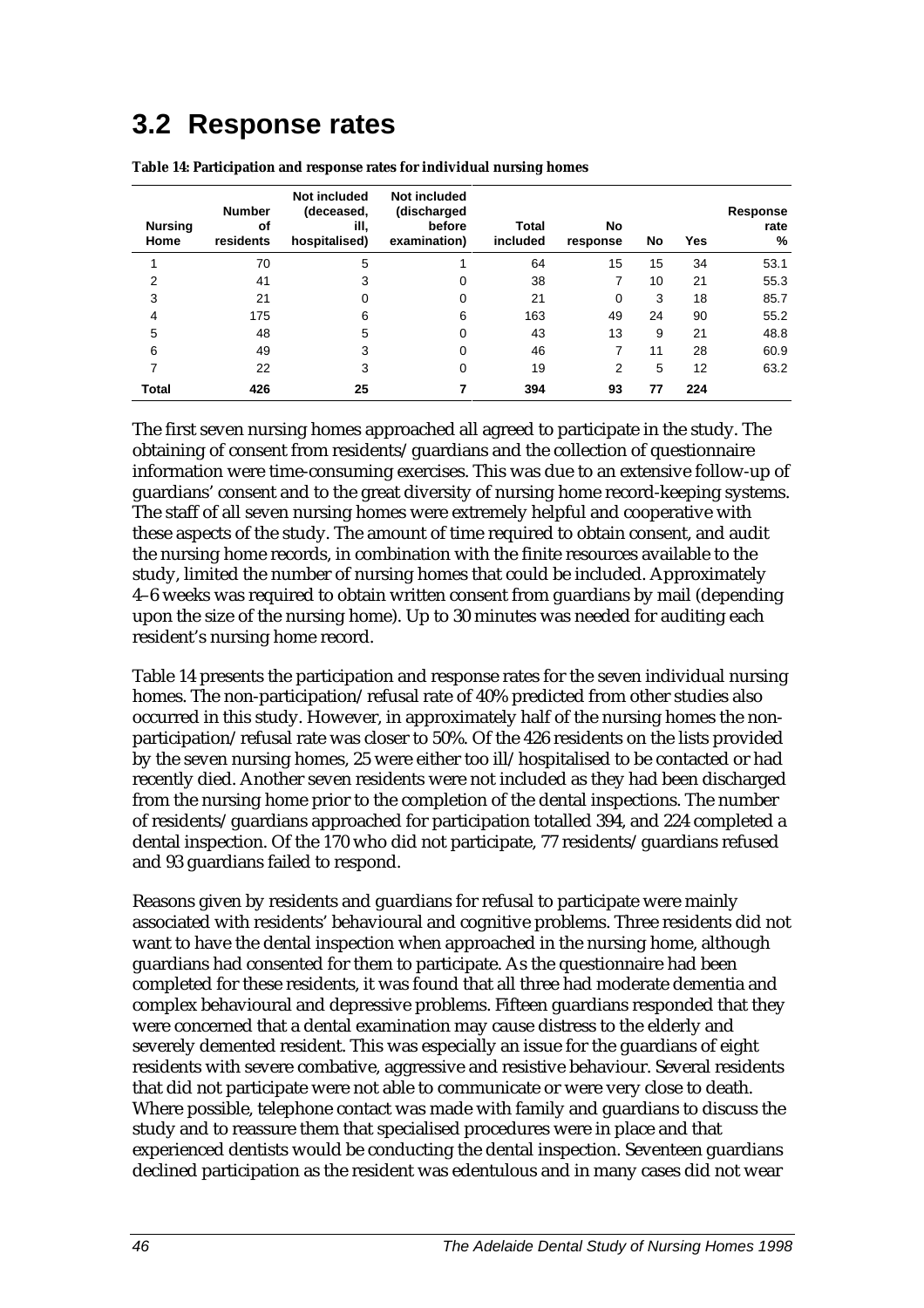dentures. Several residents were seeing their own dentist and so guardians did not wish them to have another dental inspection for the study.

When the distribution of sex and consent characteristics of participants was compared with that of the non-participants, no significant differences were found. Approximately one-third of participants and one-third of non-participants were male. One-quarter of participants and one-quarter of non-participants were noted by the nursing home as able to give consent, the remainder requiring responses from a guardian.

Seventy-three of the residents who were examined gave their own consent, 141 residents required consent from a guardian and 10 required consent from a 'person responsible' such as the Director of Nursing.

## **3.3 Results**

## **Dentate status and related characteristics**

|                        | Dentate status mandible (%) |                   |       |
|------------------------|-----------------------------|-------------------|-------|
|                        | <b>Dentate</b>              | <b>Edentulous</b> | Total |
| Dentate status maxilla |                             |                   |       |
| Dentate                | 21.0                        | 0.9               | 21.9  |
| Edentulous             | 12.1                        | 66.0              | 78.1  |
| Total                  | 33.1                        | 66.9              | 100.0 |

**Table 15: Dentate status—maxilla by mandible (n=224)**

Table 15 presents participants' dentate status—maxilla by mandible. Sixty-six per cent of participants were edentulous in both the maxilla and the mandible. Thirteen per cent were edentulous in one arch only and dentate in the other arch. More were edentulous in the maxilla (78.1%) than in the mandible (66.9%). Twenty-one per cent were dentate in both arches. Dentate status did not significantly differ by nursing home, nor by consent type (whether consent was given by the resident or by a guardian).

Tables 16–19 present various resident characteristics by dentate status. In Table 16, residents' demographic and medical characteristics are presented by dentate status. There was a significantly higher percentage of females residing in the nursing homes; 56.6% of dentate and 71.6% of edentulous participants were female. The age distribution of residents who participated was similar for both dentate and edentulous residents, with the majority aged 75–94 years (mean=83.2 years, SE=2.1). Participants in this study were medically compromised. Over 90% had three or more chronic medical conditions and over 95% were taking three or more medications. The distribution of number of chronic medical conditions was similar for both dentate and edentulous participants, with approximately 50% having 5 or more chronic medical conditions (mean=5.0 chronic medical conditions, SE=0.1). The distribution of number of medications taken was again similar for both dentate and edentulous groups, with 50% taking 7-12 medications (mean=7.4 medications, SE=0.2). All medications, both prescription and over-the-counter (OTC) types, were entered into the nursing home medication records by a medical doctor. A breakdown of medication types indicated that most were those requiring a prescription by a medical doctor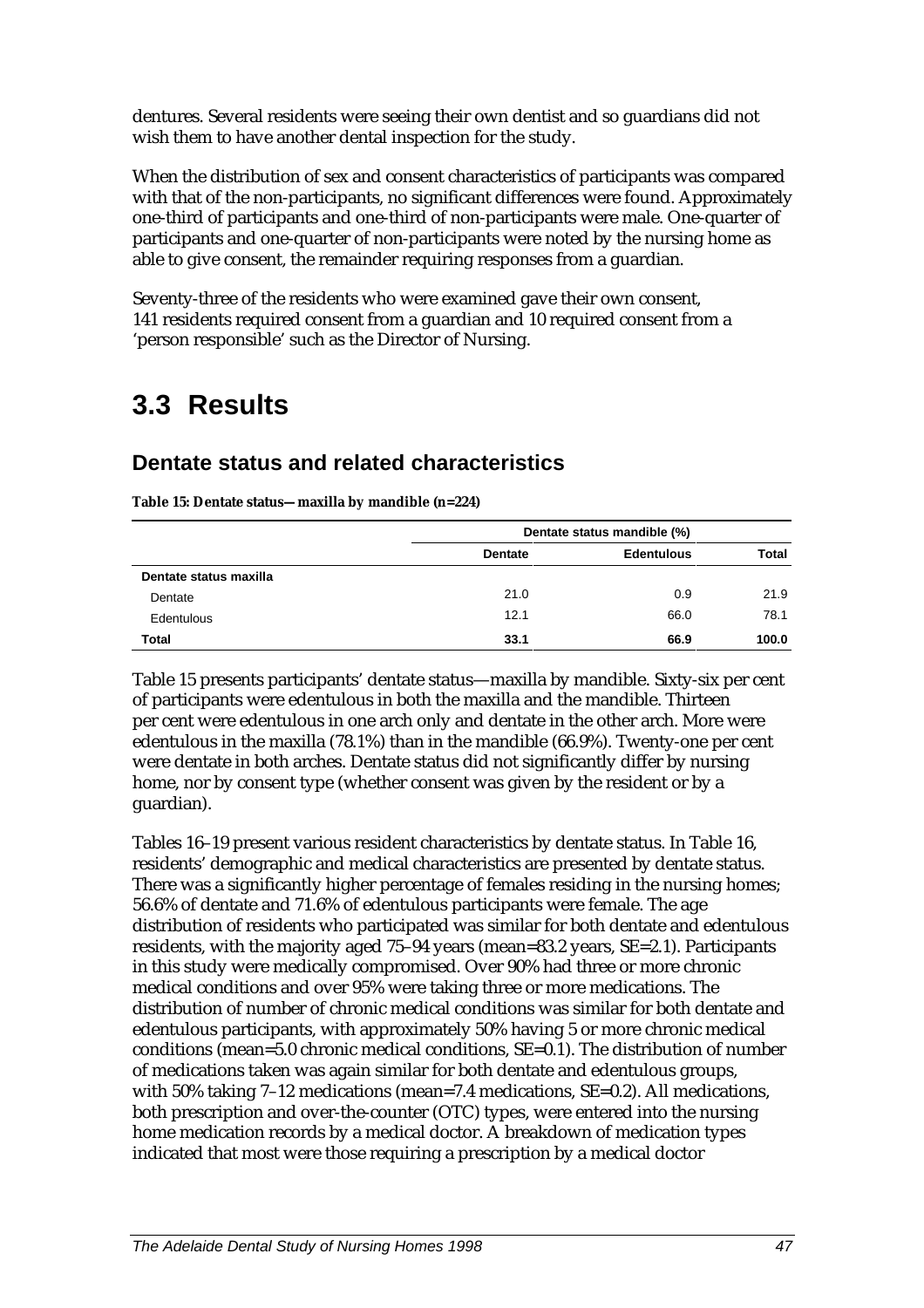$(mean=6.4$  prescription medications,  $SE=0.2$ ) rather than being OTC type medications (mean=1.0 OTC medications, SE=0.1).

A very high percentage of residents participating in this study were cognitively impaired. From residents' medical histories in the nursing home records, just over 60% had a diagnosed dementia**.** Thirteen per cent had a diagnosis of Alzheimer's disease noted in their medical histories. (Note, this may be under-representing the number of residents with Alzheimer's disease, as the general term of 'dementia' was often used by doctors in the nursing home records without any specific diagnoses evident.) In addition, just over 40% had a history of stroke (which may be associated with multi-infarct type dementia). Use of the Mini Mental State Exam (MMSE) further revealed that 81% of participants had an MMSE score indicative of moderate–severe dementia and another 9.5% had scores indicative of mild dementia. Mean MMSE score was 9.1 (SE=0.7), which was in the severe dementia category. The distributions of MMSE scores did not differ by dentate status. Only 14.5% of dentate and 6.8% of edentulous participants had MMSE scores in the normal cognitive range of 26–30.

Functional status abilities of participants were assessed using the Independent Activities of Daily Living (IADL) (Lawton & Brody 1969) and Activities of Daily Living (ADL) (Katz et al. 1963) scales. The IADL scale scores the number of activities that a resident can perform independently. All but 2% of edentulous and 5% of dentate participants were able to perform 0 or 1 independent activities. No residents scored 4–6 IADL activities. The ADL scale scores the number of activities that the resident is dependent upon others for. There was a range of ADL scores among participants, with approximately 50% dependent for all 6 ADLs and only 5% dependent for 0–2 ADLs. The remaining 45% were dependent for 3–5 ADLs (mean=5.1 ADLs, SE=0.9). The pattern of ADL scores did not vary by dentate status. As nearly all participants were able to perform only one or no IADLs, the ADL scores are used as the functional status measure in further analyses.

The prevalence of residents who were currently smoking was low, and did not vary by dentate status. Alcohol consumption was not high—15% of edentulous and 28% of dentate participants.

Time since the resident was admitted to the nursing home was calculated in months using the date of admission and the date of the dental inspection. Just over 25% of dentate and edentulous residents were admitted less than 12 months prior to the dental inspection. Another approximately 45% were admitted between 12 and 48 months and the remaining 30% more than four years prior to the dental inspection (mean=37.1 months, SE=2.1).

Information concerning residents' highest level of education was not available for 40% of participants. This information was not routinely collected in the nursing home records. Edentulous participants were less well educated than were dentate participants. Few dentate or edentulous residents had attended trade school or university.

Government card holder status was obtained from nursing home records. Approximately three-quarters of both dentate and edentulous residents held a Pensioner Concession Card. Thirteen per cent held a Veteran's Affairs Card. Nursing home records also supplied information concerning residents' private health insurance status. General health insurance status only was available; no information was available concerning 'extras' health insurance cover, which often includes dental care.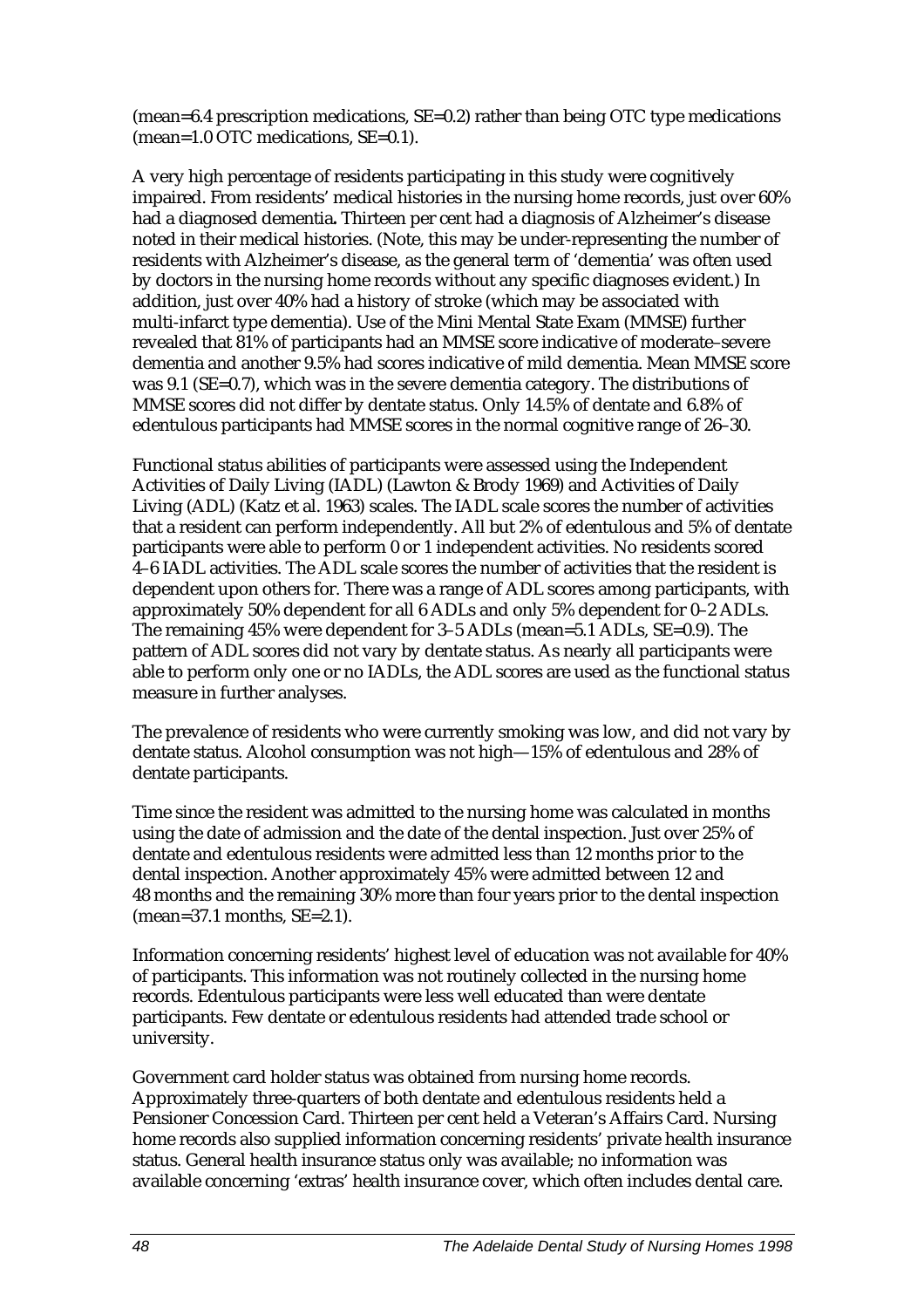Significantly more dentate residents held private health insurance (40.8%) than did edentulous residents (16.9%).

Table 17 presents residents' weight change and chewing ability by dentate status. Weight change was measured as the percentage of body weight change per month. Residents were evenly distributed among the weight change categories. However, edentulous residents lost more percentage body weight than did dentate residents. The majority of dentate and edentulous residents could chew 2–3 of the foods asked about—boiled vegetables, hamburger, meat, carrot, apple (mean=2.3 foods, SE=0.8). Edentulous residents could eat fewer foods than could dentate residents (sig.  $p<0.05$ ). Most dentate and edentulous residents were able to chew boiled vegetables and hamburger. However, very few edentulous participants could chew harder foods (meat, carrot, apple) (sig.  $p<0.05$ ).

Table 18 presents residents' dental history by dentate status. To obtain information concerning residents' dental history, residents and their nursing home carers were interviewed and nursing records were consulted. Sixteen per cent of both dentate and edentulous residents had dental pain or discomfort at the time of the dental inspection. Perceived need for dental treatment was low: 26% of dentate and 18% of edentulous participants indicated a need for dental treatment. Participants were attending the dentist mainly for a dental problem rather than for a regular check-up. More edentulous participants attended for a problem (83.1%) than did dentate participants (75.0%). Very few participants had avoided or delayed visiting the dentist because of the cost. There were no significant differences between dentate and edentulous participants in terms of the above four aspects of dental history.

Reason for last dental visit was determined primarily from nursing home records, but was also discussed with residents and nursing home carers. For approximately one-third of residents, there was no notation in their records of a dental visit. Often carers could not remember a dental visit occurring since the resident had been admitted to the nursing home. Dentate residents had visited the dentist more recently than had edentulous residents; 35.5% of dentate and 19.6% of edentulous participants had visited within the 12 months prior to the dental inspection. Another 10% of dentate and edentulous participants had visited 1–2 years prior to the dental inspection; 25% of edentulous participants had last visited a dentist more than 10 years ago. Mean number of months since last dental visit was 66.9 (SE=7.9). In addition to those residents with no record of a dental visit, there was no record of treatment provided at the last visit for another 7.9% of dentate and 20.9% of edentulous residents. Edentulous residents last attended for new dentures (25.7%) and denture adjustments (11.5%). Dentate residents last attended for a range of procedures. Attendance rates were 15.8% for a check-up and approximately 10% for each of the following: an extraction, a denture adjustment or new dentures. The majority of last dental visits for both dentate and edentulous residents were at a dental surgery/clinic rather than in a nursing home.

Table 19 presents residents' oral hygiene care by dentate status. Frequency of denture cleaning was reported by residents and/or nursing home carers. Of dentate participants who wore dentures, 71.8% had their dentures cleaned once daily. Of edentulous participants who wore dentures, 58.5% had their dentures cleaned once daily and 38.2% twice daily or more. Nearly all residents, dentate and edentulous, required assistance to clean their dentures. Some assistance was required by 20.5% of dentate and 17.7% of edentulous residents. Total assistance was required by 69.2% of dentate and 77.4% of edentulous residents.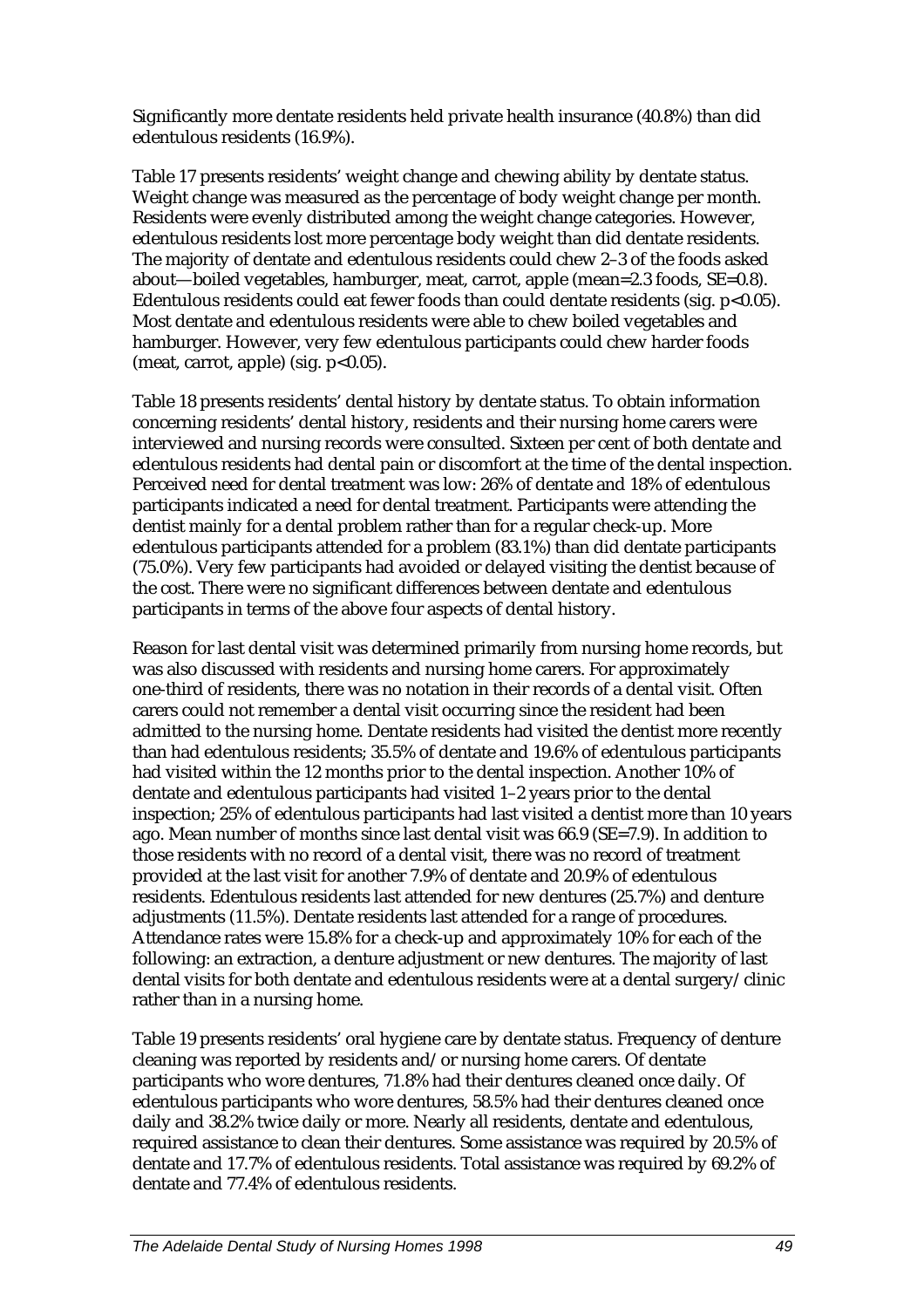Only 42.3% of dentate residents had their natural teeth cleaned twice daily or more; 50.7% had their natural teeth cleaned once daily. Similar percentages (~20%) of dentate residents required some assistance with cleaning of their natural teeth and of their dentures. The majority of dentate subjects required total assistance with oral hygiene. One-quarter required no assistance with cleaning of their natural teeth and 10% required no assistance with cleaning of their dentures.

Nursing home carers were asked if they had any specific difficulties when providing oral care for each resident. Carers had such difficulties with approximately 40% of both dentate and edentulous residents. More difficulties were noted for dentate residents. Carers had 5 or more difficulties with 22.4% of dentate residents compared with 10.1% of edentulous residents.

Nearly all dentate residents used a fluoridated toothpaste when cleaning their natural teeth. However, very few used dental floss or interdental sticks. No residents were reportedly using a therapeutic mouthwash regularly and 21.1% used a cosmetic mouthwash regularly.

|                                      | <b>Dentate status</b> |                   |  |
|--------------------------------------|-----------------------|-------------------|--|
|                                      | <b>Dentate</b>        | <b>Edentulous</b> |  |
|                                      | $(n=76)$              | $(n=148)$         |  |
| Sex**                                |                       |                   |  |
| Male                                 | 43.4                  | 28.4              |  |
| Female                               | 56.6                  | 71.6              |  |
| Age group                            |                       |                   |  |
| $\leq$ 64 years                      | 9.2                   | 3.4               |  |
| 65-74 years                          | 14.5                  | 6.8               |  |
| 75-84 years                          | 31.6                  | 37.2              |  |
| 85-94 years                          | 38.2                  | 45.9              |  |
| 95+ years                            | 6.6                   | 6.8               |  |
| Number of chronic medical conditions |                       |                   |  |
| $1 - 2$                              | 9.2                   | 8.8               |  |
| $3 - 4$                              | 43.4                  | 31.8              |  |
| $5 - 6$                              | 28.9                  | 35.8              |  |
| $7 - 8$                              | 15.8                  | 16.2              |  |
| $9+$                                 | 2.6                   | 7.4               |  |
| <b>Total number of medications</b>   |                       |                   |  |
| $1 - 2$                              | 2.6                   | 4.7               |  |
| $3 - 4$                              | 14.5                  | 14.2              |  |
| $5 - 6$                              | 28.9                  | 19.6              |  |
| $7 - 8$                              | 26.3                  | 28.4              |  |
| $9 - 12$                             | 23.7                  | 22.3              |  |
| $13+$                                | 3.9                   | 10.8              |  |
| <b>MMSE</b> score                    |                       |                   |  |
| $\leq 10$                            | 55.1                  | 60.6              |  |
| $11 - 20$                            | 21.7                  | 22.7              |  |
| $21 - 25$                            | 8.7                   | 9.8               |  |
| $26 - 30$                            | 14.5                  | 6.8               |  |
| A diagnosed dementia                 | 61.8                  | 65.5              |  |

| Table 16: Demographic and medical characteristics by dentate status (%) (n=224) |  |  |
|---------------------------------------------------------------------------------|--|--|
|---------------------------------------------------------------------------------|--|--|

chi-square test sig. p<0.01

\*\* chi-square test sig. p<0.05 *(continued)*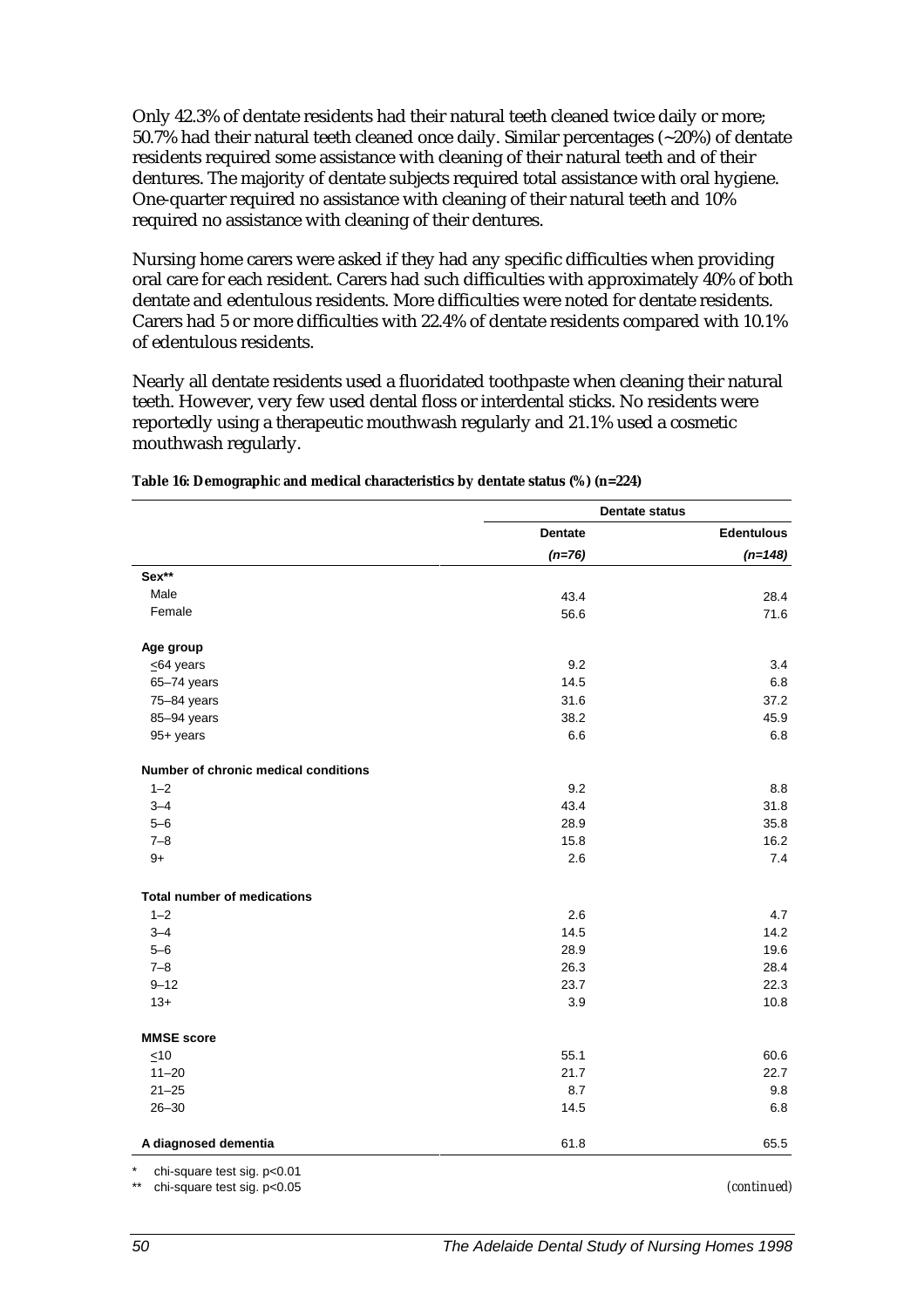|                                                | <b>Dentate status</b> |                   |
|------------------------------------------------|-----------------------|-------------------|
|                                                | <b>Dentate</b>        | <b>Edentulous</b> |
|                                                | $(n=76)$              | $(n=148)$         |
| <b>History of stroke</b>                       | 40.8                  | 43.2              |
| <b>Currently smoking</b>                       | 3.9                   | 5.4               |
| <b>Currently drink alcohol</b>                 | 27.6                  | 14.9              |
| ADL score (number of dependent activities)     |                       |                   |
| $0 - 2$                                        | 5.3                   | 4.1               |
| 3                                              | 11.8                  | 6.8               |
| $\overline{4}$                                 | 6.6                   | 8.1               |
| 5                                              | 23.7                  | 33.1              |
| 6                                              | 52.6                  | 48.0              |
| IADL score (number of independent activities)* |                       |                   |
| 0                                              | 80.3                  | 85.1              |
| $\mathbf{1}$                                   | 14.5                  | 12.8              |
| $\overline{2}$                                 | 5.3                   | 1.4               |
| 3                                              | 0.0                   | 0.7               |
| Time since admitted*                           |                       |                   |
| $\leq$ 12 months                               | 28.9                  | 26.4              |
| 13-24 months                                   | 17.1                  | 17.6              |
| 25-36 months                                   | 11.8                  | 18.2              |
| 37-48 months                                   | 14.5                  | 10.1              |
| 49-60 months                                   | 7.9                   | 9.5               |
| 61-120 months                                  | 14.5                  | 16.9              |
| $121+$ months                                  | 5.3                   | 1.4               |
|                                                |                       |                   |
| <b>Highest educational level</b>               | 18.4                  | 35.1              |
| Primary school                                 | 28.9                  | 19.6              |
| High school                                    | 5.3                   | 3.4               |
| Trade school<br>University                     | 6.6                   | 1.4               |
|                                                | 40.8                  | 40.5              |
| Don't know                                     |                       |                   |
| <b>Pensioner Concession Card</b>               | 73.7                  | 77.7              |
| <b>Veterans Affairs Card</b>                   | 13.2                  | 12.8              |
| Private Health Insurance*                      | 40.8                  | 16.9              |

#### **Table 16 (continued): Demographic and medical characteristics by dentate status (%) (n=224)**

\* chi-square test sig. p<0.01

\*\* chi-square test sig. p<0.05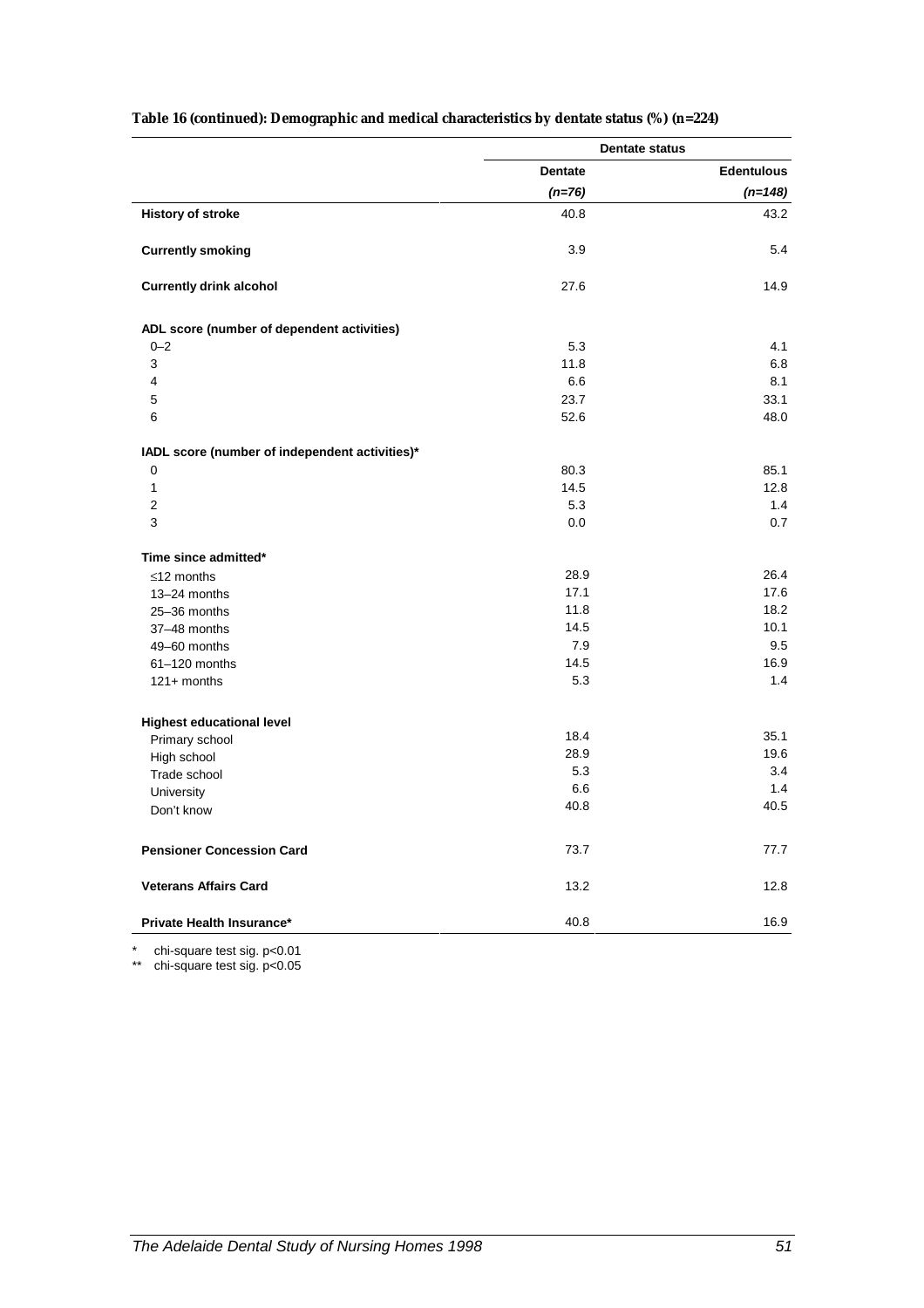#### **Table 17: Weight change and chewing ability by dentate status (%) (n=224)**

|                                                             | <b>Dentate status</b> |                   |  |
|-------------------------------------------------------------|-----------------------|-------------------|--|
|                                                             | <b>Dentate</b>        | <b>Edentulous</b> |  |
| Weight change (% body weight change per month) <sup>#</sup> | $n = 72$              | $n = 135$         |  |
| Loss of more than 0.5%                                      | 22.2                  | 28.9              |  |
| Loss of up to 0.5%                                          | 26.4                  | 25.2              |  |
| Gain of 0.0-0.5%                                            | 25.0                  | 18.5              |  |
| Gain of more than 0.5%                                      | 26.4                  | 27.4              |  |
| Number of foods can eat*                                    | $n = 76$              | $n = 148$         |  |
| $\mathbf 0$                                                 | 7.9                   | 5.4               |  |
| 1                                                           | 9.2                   | 14.9              |  |
| $\overline{2}$                                              | 34.2                  | 49.3              |  |
| 3                                                           | 23.7                  | 21.6              |  |
| 4                                                           | 7.9                   | 5.4               |  |
| 5                                                           | 17.1                  | 3.4               |  |
| Able to chew                                                | $n = 72$              | n=148             |  |
| <b>Boiled vegetables</b>                                    | 92.1                  | 94.6              |  |
| Hamburger                                                   | 81.6                  | 79.7              |  |
| Firm meat**                                                 | 44.7                  | 29.1              |  |
| Piece of fresh carrot*                                      | 25.0                  | 7.4               |  |
| Piece of fresh apple*                                       | 22.4                  | 6.1               |  |

\* chi-square test sig. p<0.01

\*\* chi-square test sig. p<0.05

# Subjects who could not be weighed or who were new admissions and only had one weight recorded are not included in this table.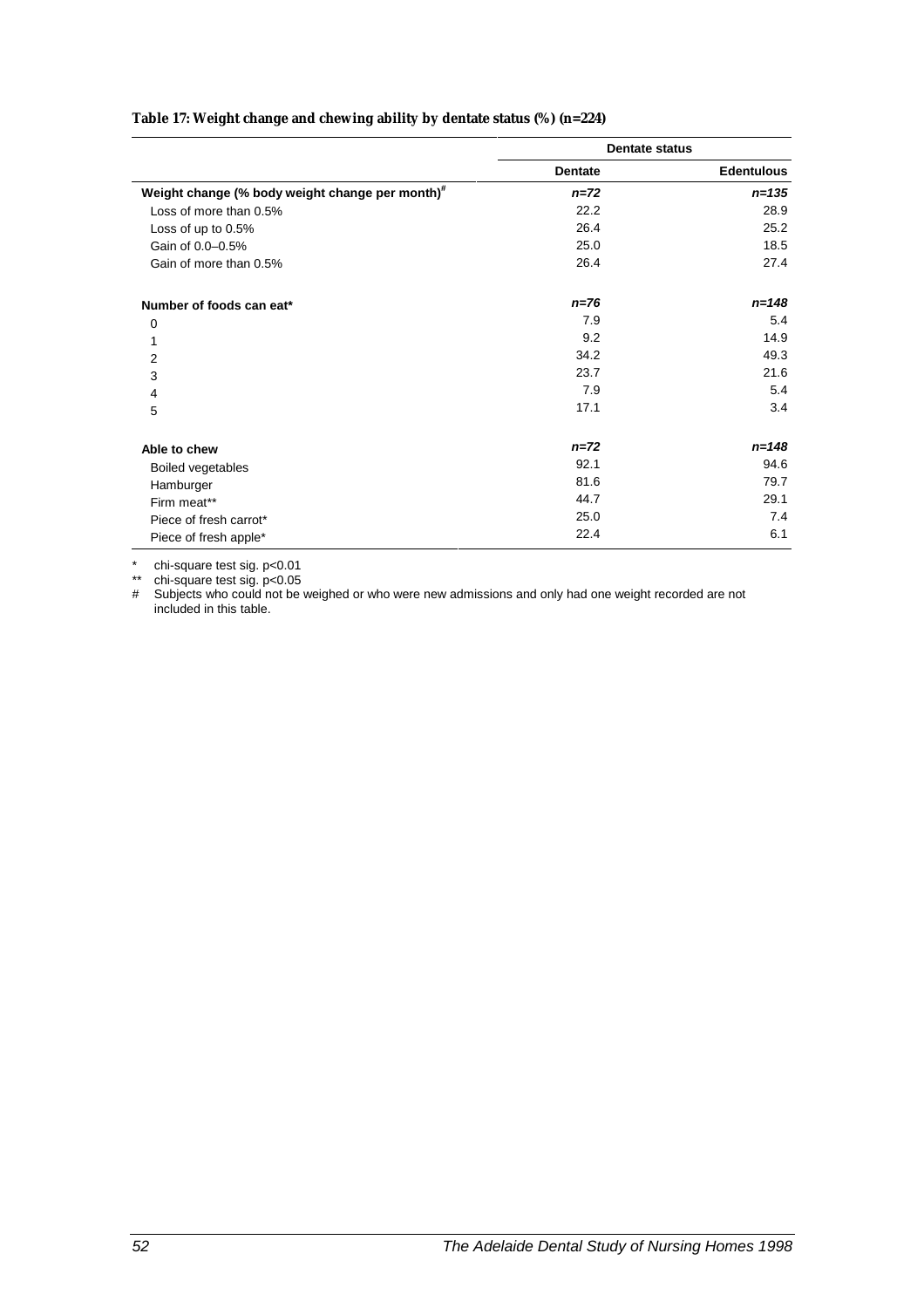#### **Table 18: Dental history by dentate status (%) (n=224)**

|                                                     | <b>Dentate status</b> |                   |
|-----------------------------------------------------|-----------------------|-------------------|
|                                                     | <b>Dentate</b>        | <b>Edentulous</b> |
|                                                     | $(n=76)$              | $(n=148)$         |
| Any dental pain or discomfort currently             |                       |                   |
| Yes                                                 | 15.8                  | 16.9              |
| <b>No</b>                                           | 75.0                  | 77.7              |
| Don't know                                          | 9.2                   | 5.4               |
| Need dental treatment at present                    |                       |                   |
| Yes                                                 | 26.3                  | 17.6              |
| <b>No</b>                                           | 63.2                  | 73.6              |
| Don't know                                          | 10.5                  | 8.8               |
| <b>Attend dentist</b>                               |                       |                   |
| For check-ups                                       | 22.4                  | 11.5              |
| For a dental problem                                | 75.0                  | 83.1              |
| Don't know                                          | 2.6                   | 5.4               |
| Avoided or delayed visiting dentist because of cost |                       |                   |
| Yes                                                 | 3.9                   | 10.8              |
| <b>No</b>                                           | 85.5                  | 76.4              |
| Don't know                                          | 10.5                  | 12.8              |
| <b>Last dental visit</b>                            |                       |                   |
| $\leq$ 12 months                                    | 35.5                  | 19.6              |
| 13-24 months                                        | 11.8                  | 10.8              |
| 25-36 months                                        | 2.6                   | 4.1               |
| 37-48months                                         | 0.0                   | 1.4               |
| 49-60 months                                        | 2.6                   | 4.7               |
| 61-120 months                                       | 5.3                   | 15.5              |
| $121+$ months                                       | 5.3                   | 9.5               |
| Don't know                                          | 36.8                  | 34.5              |
| <b>Reason for last visit</b>                        |                       |                   |
| Check-up                                            | 15.8                  | 4.7               |
| Cleaning                                            | 6.5                   | 0.0               |
| Filling/s                                           | 3.9                   | 0.0               |
| Extraction                                          | 9.2                   | 2.7               |
| Denture adjustment                                  | 9.2                   | 11.5              |
| New dentures                                        | 10.5                  | 25.7              |
| Don't know                                          | 44.7                  | 55.4              |
| <b>Location of last dental visit</b>                |                       |                   |
| Dental surgery/clinic                               | 34.2                  | 29.7              |
| Nursing home                                        | 23.7                  | 24.3              |
| Don't know                                          | 42.1                  | 46.0              |

\* chi-square test sig. p<0.01

\*\* chi-square test sig. p<0.05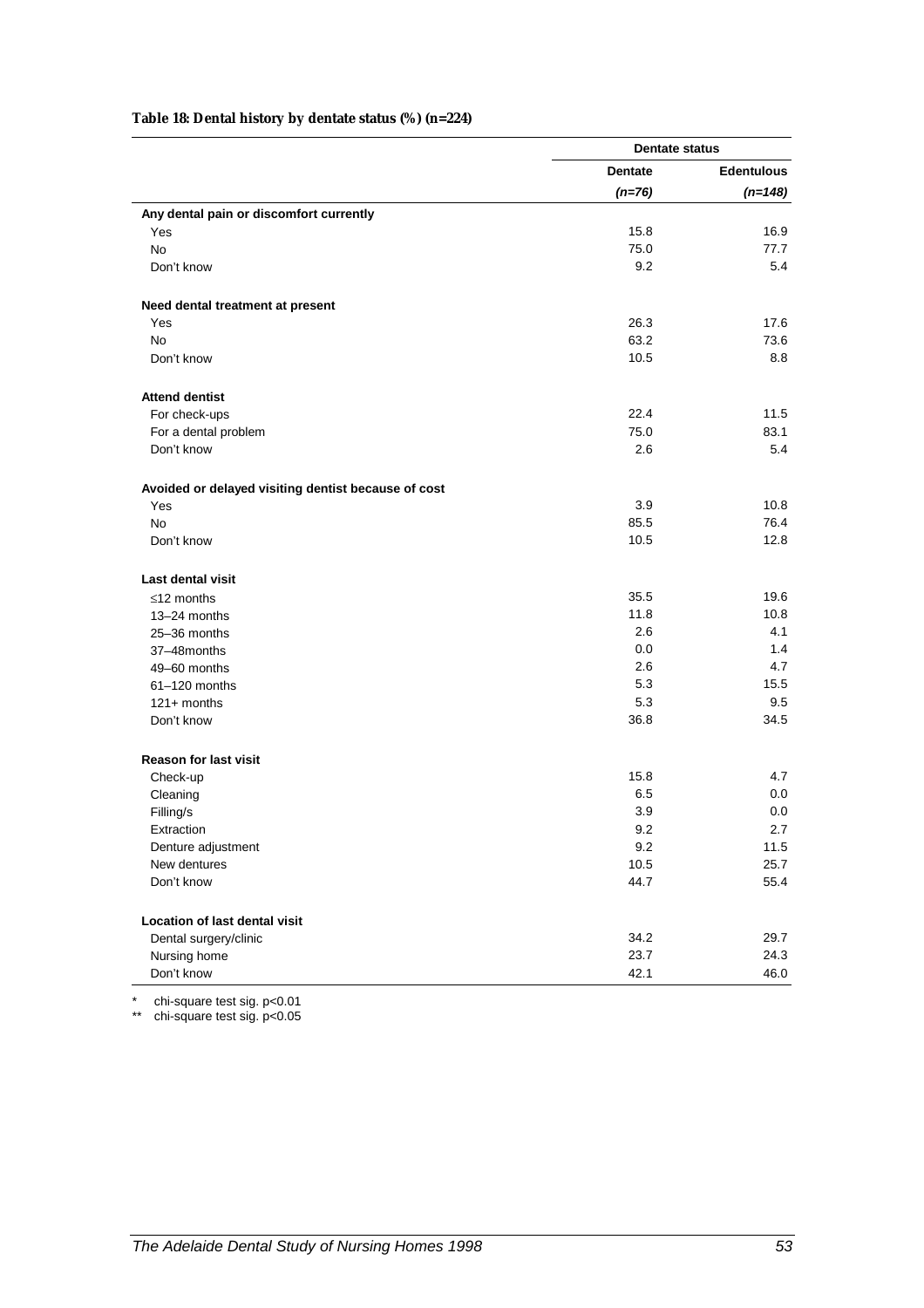#### **Table 19: Oral hygiene care by dentate status (%)**

|                                                      | <b>Dentate status</b> |                      |
|------------------------------------------------------|-----------------------|----------------------|
|                                                      | <b>Dentate</b>        | <b>Edentulous</b>    |
| Frequency of denture cleaning                        | $n = 39$              | $n = 123$            |
| Twice daily or more                                  | 23.1                  | 38.2                 |
| Once daily                                           | 71.8                  | 58.5                 |
| Several times a week                                 | 2.6                   | 1.6                  |
| Less than once a week                                | 0.0                   | $0.0\,$              |
| Hardly ever                                          | 2.6                   | 0.8                  |
| Never                                                | 0.0                   | 0.8                  |
| Assistance needed cleaning dentures                  | $n = 39$              | $n = 124$            |
| Yes-some                                             | 20.5                  | 17.7                 |
| Yes-total                                            | 69.2                  | 77.4                 |
| No                                                   | 10.3                  | 4.8                  |
| Frequency of teeth cleaning                          | $n = 71$              |                      |
| Twice daily or more                                  | 42.3                  | $\ddot{\phantom{0}}$ |
| Once daily                                           | 50.7                  | $\ddot{\phantom{0}}$ |
| Several times a week                                 | 4.2                   | $\ddot{\phantom{0}}$ |
| Less than once a week                                | 1.4                   | $\ddot{\phantom{0}}$ |
| Hardly ever                                          | 0.0                   | . .                  |
| Never                                                | 1.4                   | $\ddot{\phantom{0}}$ |
| Assistance needed cleaning teeth                     | $n = 71$              |                      |
| Yes-some                                             | 19.7                  | . .                  |
| Yes-total                                            | 57.7                  | $\ddotsc$            |
| No                                                   | 22.5                  | $\sim$ $\sim$        |
| Number of difficulties carers have with oral care*   | n=76                  | $n = 148$            |
| $\mathbf 0$                                          | 59.2                  | 64.2                 |
| $1 - 2$                                              | 5.3                   | 16.2                 |
| $3 - 4$                                              | 13.2                  | 9.5                  |
| $5+$                                                 | 22.4                  | 10.1                 |
| Use a fluoride toothpaste when brushing teeth        | n=76                  |                      |
| Yes                                                  | 89.5                  | $\sim$               |
| No                                                   | 10.5                  |                      |
| Use a floss or interdental sticks                    | $n = 76$              |                      |
| Yes                                                  | 5.3                   |                      |
| No                                                   | 94.7                  |                      |
| Use a mouthrinse (cosmetic, not containing fluoride) | n=76                  |                      |
| Yes                                                  | 21.1                  |                      |
| No                                                   | 78.9                  |                      |

. . not applicable

\* chi-square test sig. p<0.01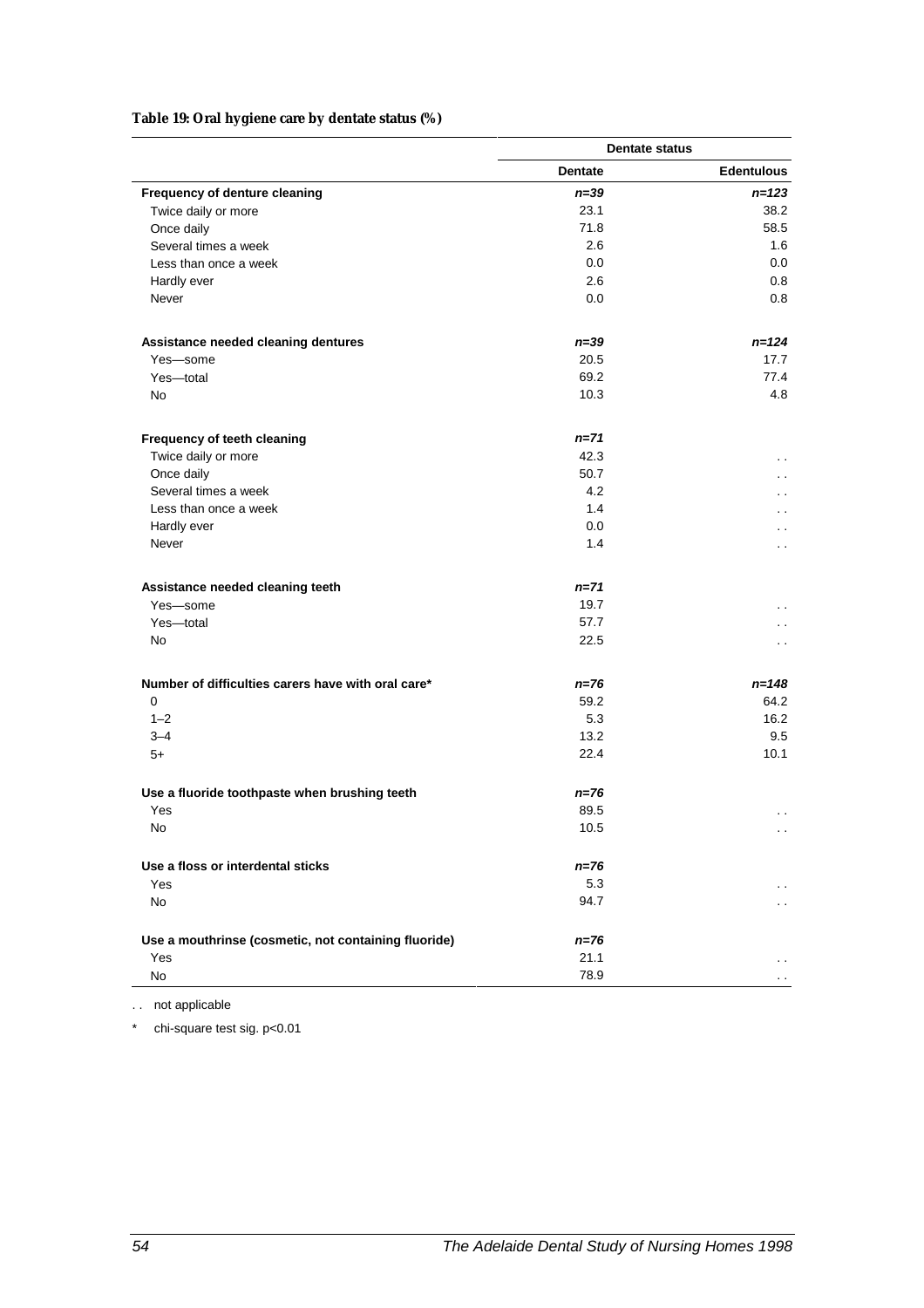## **Dental history and oral hygiene characteristics associated with more severe levels of cognitive impairment and higher functional dependency**

**Table 20: Reasons why MMSE not completed (n=23)**

| Reason                          | Percentage |
|---------------------------------|------------|
| Could not talk                  | 60.9       |
| Refused                         | 30.5       |
| No English                      | 4.3        |
| Could not see well enough/blind | 4.3        |

Table 20 presents the reasons why the MMSE was not completed for 23 of the participants. The main reasons were related to communication problems and residents' difficulties with talking (60.9%), or refusal to do the MMSE (30.5%).

Tables 21–23 present various resident characteristics by MMSE score. In Table 21, dental history is presented by MMSE. Note that residents with lower MMSE scores had more severe cognitive impairment. There were no consistent trends by MMSE score for responses concerning the resident's dental pain or discomfort or need for dental treatment. However, more don't know responses were reported for the severely cognitively impaired group for both of these questions. The severely cognitively impaired residents often could not verbally communicate if they had any dental pain or discomfort or if they wanted dental treatment. If nursing home carers were unsure they gave a don't know response. This pattern was also evident for all other dental history questions. More don't know responses were recorded for the severely cognitively impaired group, especially for questions concerning the timing, reason and location of the resident's last dental visit. The most severely cognitively impaired residents received increased numbers of check-ups at their last dental visit, but fewer cleaning, restorative and prosthodontic services.

Table 22 presents residents' oral hygiene care by MMSE score. There were no significant differences for the frequency of denture cleaning between MMSE score groups. As residents' MMSE scores decreased with more severe cognitive impairment, there was an increase in the reported frequency of cleaning of natural teeth. However, the frequency of oral hygiene care was very difficult to accurately ascertain at an individual resident level. A clear pattern was evident between MMSE groups for the questions concerning the need for assistance with cleaning of dentures and natural teeth. All of the severely cognitively impaired group required assistance. As MMSE decreased with more severe cognitive impairment, higher numbers required total assistance. This was especially evident for natural teeth cleaning. None of the normal cognitive range group (MMSE score 26–30) required total assistance with cleaning teeth, but 83.3% of severely cognitively impaired participants required total assistance.

Table 23 presents difficulties nursing home staff encountered with residents' oral hygiene care by residents' MMSE score. Nursing home carers were asked if they encountered any of 12 difficulties with residents' oral hygiene care. When the number of difficulties for each resident was totalled, the majority of carers encountered one or more difficulties for the severely cognitively impaired residents. Carers had 5 or more difficulties with 23.7%, 3–4 difficulties with 17.8% and 1–2 difficulties with 13.6% of the severely cognitively impaired residents. Only 5% of carers for the mildly cognitively impaired and normal groups of residents had any difficulties with oral hygiene care.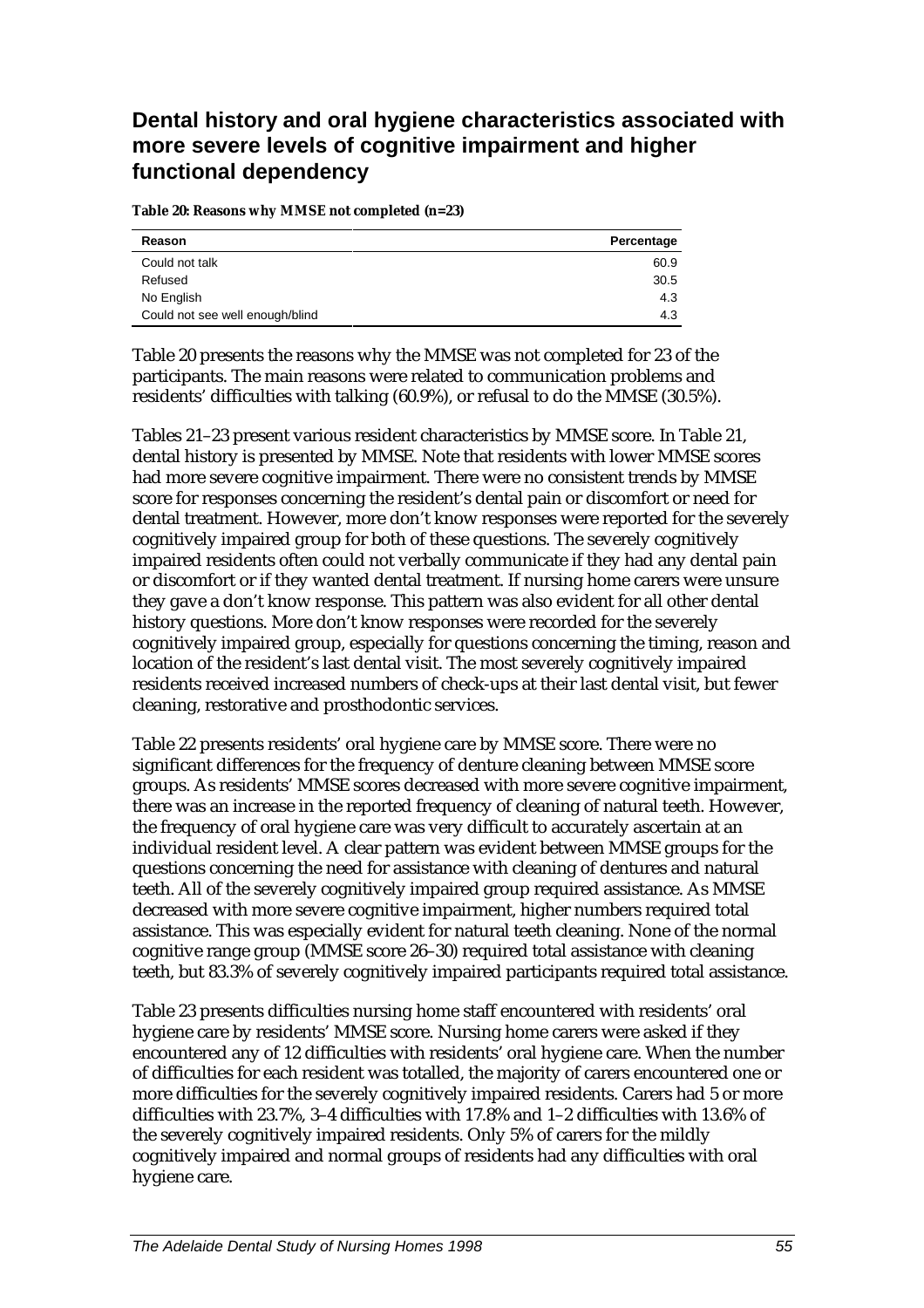A pattern emerged across the MMSE groups for all 12 difficulties with oral hygiene care, with the highest percentages of difficulties occurring in the severely cognitively impaired group of residents. The most frequently reported difficulties were:

- residents not opening their mouth;
- residents not understanding staff's directions about oral care;
- residents refusing oral hygiene care;
- residents kicking/hitting out during oral care;
- residents not being able to rinse/spit; and
- residents' heads facing down toward their chest so that staff could not access the mouth.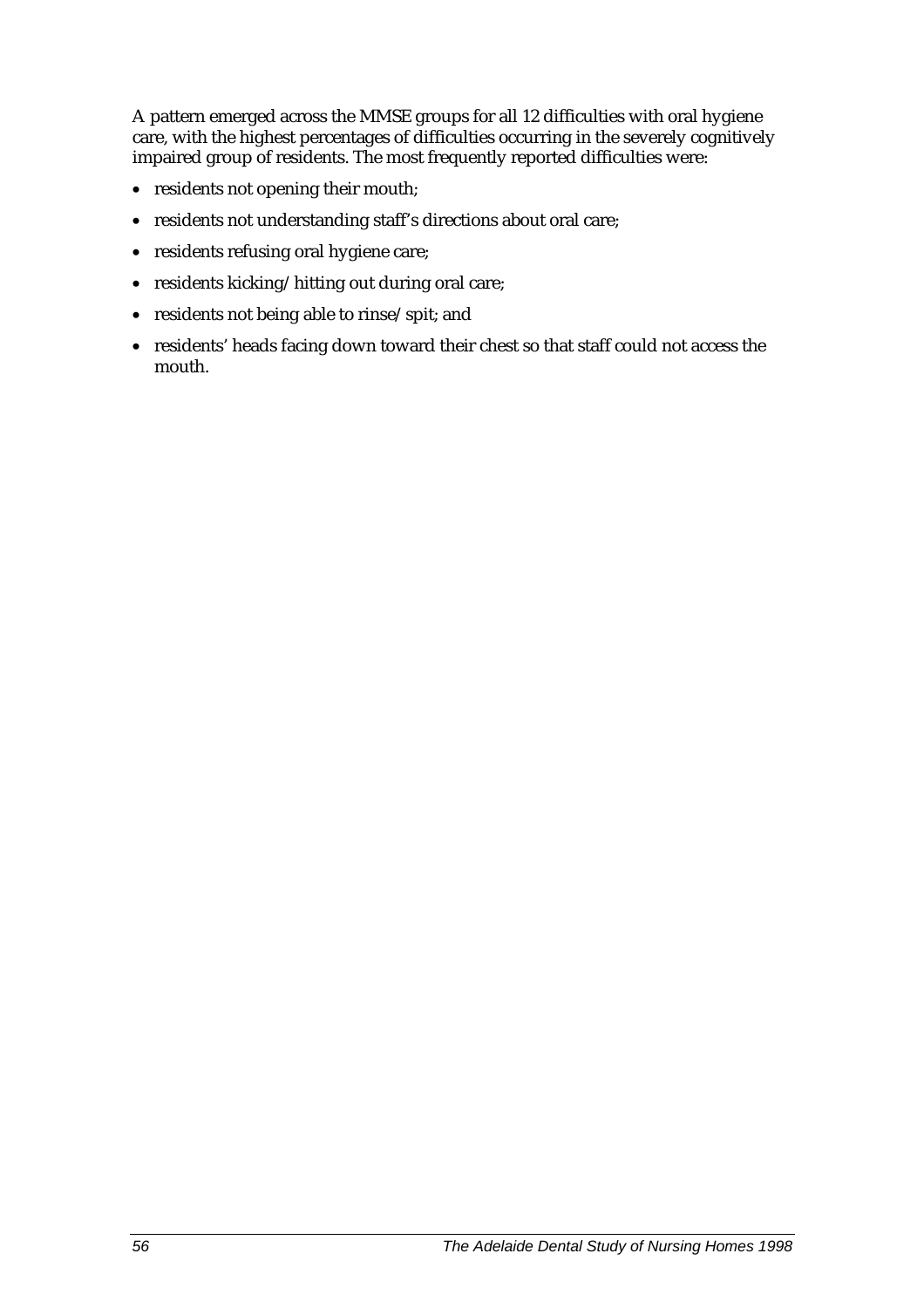### **Table 21: Dental history by MMSE score (%) (n=201)**

|                                                     | $\leq 10$ | $11 - 20$ | $21 - 25$ | $26 - 30$ |
|-----------------------------------------------------|-----------|-----------|-----------|-----------|
| Any dental pain or discomfort currently*            |           |           |           |           |
| Yes                                                 | 11.9      | 22.2      | 15.8      | 42.1      |
| <b>No</b>                                           | 76.3      | 77.8      | 84.2      | 52.6      |
| Don't know                                          | 11.9      | 0.0       | 0.0       | 5.3       |
| Need dental treatment at present*                   |           |           |           |           |
| Yes                                                 | 16.1      | 31.1      | 10.5      | 42.1      |
| <b>No</b>                                           | 67.8      | 68.9      | 89.5      | 52.6      |
| Don't know                                          | 16.1      | 0.0       | 0.0       | 5.3       |
| <b>Attend dentist</b>                               |           |           |           |           |
| For check-ups                                       | 16.9      | 6.7       | 21.1      | 15.8      |
| For a dental problem                                | 77.1      | 88.9      | 78.9      | 78.9      |
| Don't know                                          | 5.9       | 4.4       | 0.0       | 5.3       |
| Avoided or delayed visiting dentist because of cost |           |           |           |           |
| Yes                                                 | 7.6       | 13.3      | 0.0       | 10.5      |
| No                                                  | 77.1      | 80.0      | 84.2      | 84.2      |
| Don't know                                          | 15.3      | 6.7       | 15.8      | 5.3       |
| Last dental visit*                                  |           |           |           |           |
| $\leq$ 12 months                                    | 25.4      | 13.7      | 42.1      | 31.6      |
| 13-24 months                                        | 12.7      | 13.3      | 5.3       | 10.5      |
| 25-36 months                                        | 2.5       | 4.4       | 10.5      | 0.0       |
| 37-48 months                                        | 0.8       | 2.2       | 0.0       | $0.0\,$   |
| 49-60 months                                        | 5.1       | 2.2       | 5.3       | 5.3       |
| 61-120 months                                       | 10.2      | 17.8      | 15.8      | 21.1      |
| $121 +$ months                                      | 0.0       | 13.3      | 10.5      | 26.3      |
| Don't know                                          | 43.2      | 31.1      | 10.5      | 5.3       |
| Reason for last visit*                              |           |           |           |           |
| Check-up                                            | 10.2      | 6.7       | 5.3       | 5.3       |
| Cleaning                                            | 1.7       | 2.2       | 5.3       | 5.3       |
| Filling/s                                           | 0.0       | 4.4       | 5.3       | 0.0       |
| Extraction                                          | 5.9       | 2.2       | 5.3       | 10.5      |
| Denture adjustment                                  | 8.5       | 11.1      | 21.1      | 21.0      |
| New dentures                                        | 8.5       | 35.6      | 26.3      | 47.4      |
| Don't know                                          | 65.3      | 37.8      | 31.6      | 10.5      |
| Location of last dental visit*                      |           |           |           |           |
| Dental surgery/clinic                               | 18.6      | 35.6      | 47.4      | 68.4      |
| Nursing home                                        | 24.6      | 28.9      | 21.1      | 21.1      |
| Don't know                                          | 56.7      | 35.5      | 31.6      | 10.6      |
|                                                     |           |           |           |           |

\* chi-square test sig. p<0.01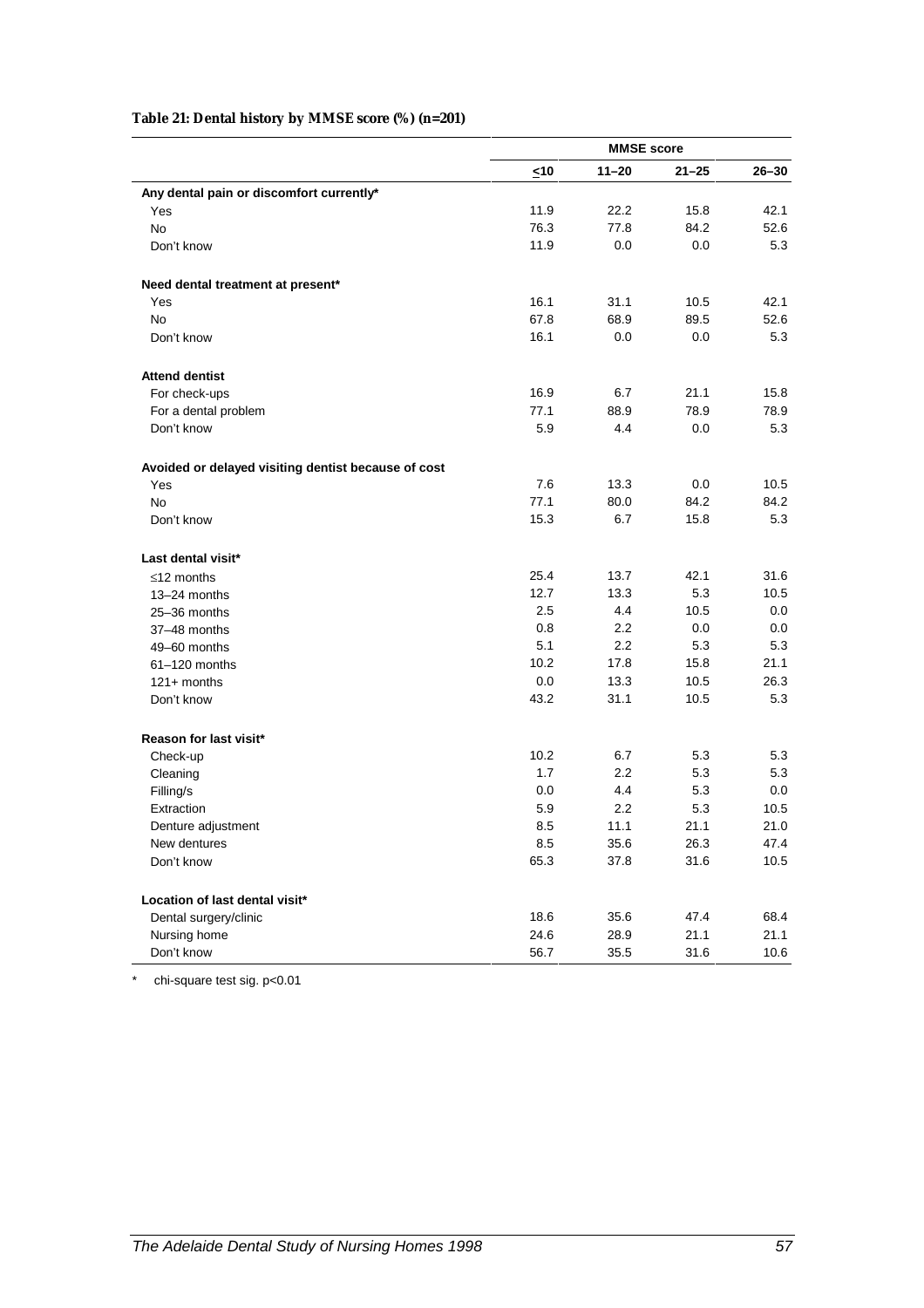#### **Table 22: Oral hygiene care by MMSE score (%) (n=201)**

|                                              | <b>MMSE</b> score |           |           |           |  |
|----------------------------------------------|-------------------|-----------|-----------|-----------|--|
|                                              | <10               | $11 - 20$ | $21 - 25$ | $26 - 30$ |  |
| Frequency of denture cleaning (n=144)        |                   |           |           |           |  |
| Twice daily or more                          | 39.5              | 25.0      | 41.2      | 26.7      |  |
| Once daily                                   | 59.2              | 72.2      | 58.8      | 60.0      |  |
| Several times a week                         | 0.0               | 0.0       | 0.0       | 13.3      |  |
| Less than once a week                        | 0.0               | 0.0       | 0.0       | 0.0       |  |
| Hardly ever                                  | 0.0               | 2.8       | 0.0       | 0.0       |  |
| Never                                        | 1.3               | 0.0       | 0.0       | 0.0       |  |
| Assistance needed cleaning dentures* (n=146) |                   |           |           |           |  |
| Yes-some                                     | 10.4              | 27.0      | 5.9       | 46.7      |  |
| Yes-total                                    | 89.6              | 70.3      | 82.4      | 26.7      |  |
| <b>No</b>                                    | 0.0               | 2.7       | 11.8      | 26.7      |  |
| Frequency of teeth cleaning $(n=65)$         |                   |           |           |           |  |
| Twice daily or more                          | 52.8              | 35.7      | 33.3      | 22.2      |  |
| Once daily                                   | 47.2              | 50.0      | 66.7      | 44.4      |  |
| Several times a week                         | 0.0               | 14.3      | 0.0       | 11.1      |  |
| Less than once a week                        | 0.0               | 0.0       | 0.0       | 11.1      |  |
| Hardly ever                                  | 0.0               | 0.0       | 0.0       | 0.0       |  |
| Never                                        | 0.0               | 0.0       | 0.0       | 11.1      |  |
| Assistance needed cleaning teeth* (n=65)     |                   |           |           |           |  |
| Yes-some                                     | 16.7              | 14.3      | 33.3      | 11.1      |  |
| Yes-total                                    | 83.3              | 42.9      | 33.3      | 0.0       |  |
| No                                           | 0.0               | 42.9      | 33.3      | 88.9      |  |

\* chi-square test sig. p<0.01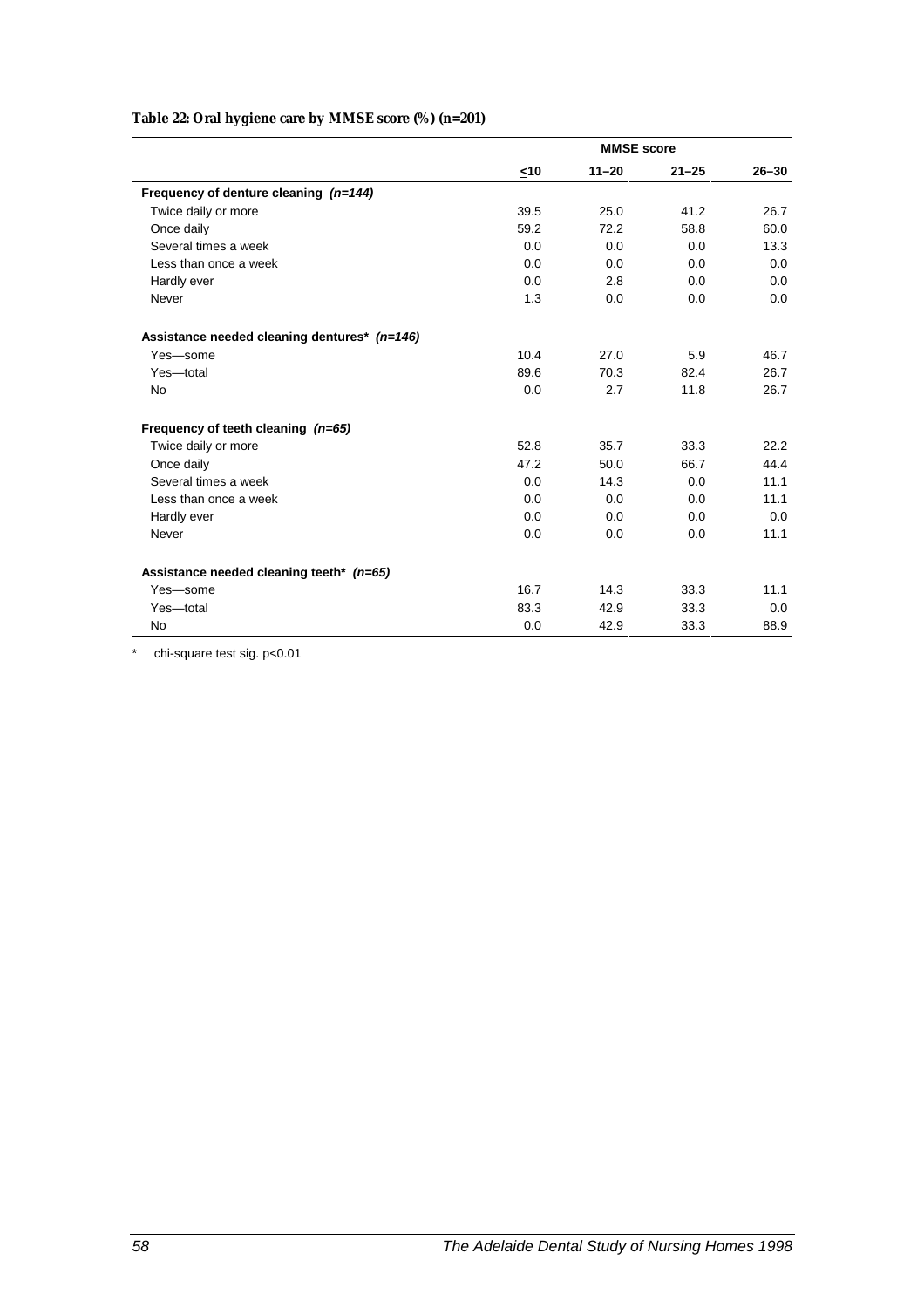|  | Table 23: Difficulties staff encountered with oral hygiene care by MMSE score (%) (n=201) |  |  |  |
|--|-------------------------------------------------------------------------------------------|--|--|--|
|  |                                                                                           |  |  |  |

|                                                                                          | <b>MMSE</b> score |           |           |           |  |
|------------------------------------------------------------------------------------------|-------------------|-----------|-----------|-----------|--|
|                                                                                          | <10               | $11 - 20$ | $21 - 25$ | $26 - 30$ |  |
| Total number of difficulties*                                                            |                   |           |           |           |  |
| $\mathbf 0$                                                                              | 44.9              | 80.0      | 94.7      | 94.7      |  |
| $1 - 2$                                                                                  | 13.6              | 13.3      | 0.0       | 5.3       |  |
| $3 - 4$                                                                                  | 17.8              | 0.0       | 5.3       | 0.0       |  |
| $5+$                                                                                     | 23.7              | 6.7       | 0.0       | 0.0       |  |
| Resident refuses oral hygiene care*                                                      | 31.4              | 8.9       | 5.3       | 5.3       |  |
| Resident does not open their mouth*                                                      | 39.8              | 6.7       | 5.3       | 0.0       |  |
| Resident bites toothbrush/swab/nursing staff                                             | 12.7              | 6.7       | 5.3       | 0.0       |  |
| Resident kicks or hits out during oral care*                                             | 25.4              | 6.7       | 0.0       | 0.0       |  |
| Resident does not understand nursing staff's directions                                  |                   |           |           |           |  |
| about oral care*                                                                         | 34.7              | 4.4       | 0.0       | 5.3       |  |
| Resident does not rinse*                                                                 | 22.0              | 6.7       | 0.0       | 0.0       |  |
| Resident spits when trying to clean teeth                                                | 5.1               | 0.0       | 0.0       | 0.0       |  |
| Resident uses offensive language                                                         | 12.7              | 8.9       | 0.0       | 0.0       |  |
| Resident's dentures can't be taken out of the mouth or<br>can't be put back into mouth** | 13.6              | 0.0       | 0.0       | 0.0       |  |
| Resident moves their head or body around (excessively)*                                  | 11.9              | 2.2       | 0.0       | 0.0       |  |
| Resident's head faces down toward their chest so staff<br>can't get to their mouth*      | 15.3              | 0.0       | 0.0       | 0.0       |  |
| Resident is tired/sleepy                                                                 | 7.6               | 2.2       | 0.0       | 0.0       |  |

\* chi-square test sig. p<0.01

\*\* chi-square test sig. p<0.05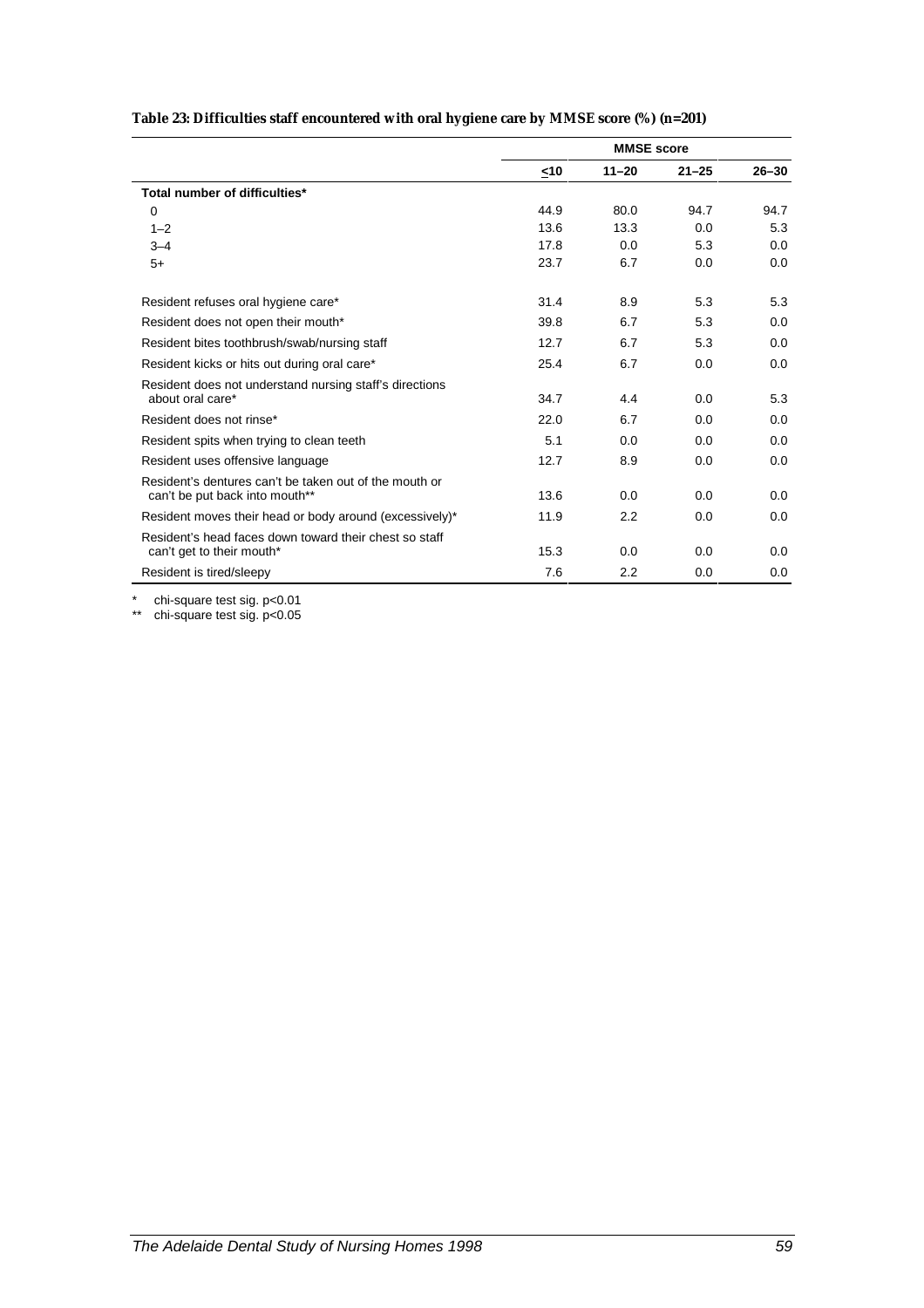Tables 24–26 present various resident characteristics by ADL score. Note that residents with higher ADL scores were more functionally dependent. Table 24 presents residents' dental histories by ADL score. There were no consistent trends by ADL scores for questions concerning residents' dental pain or discomfort, need for dental treatment, regularity of dental visits, or delay in visiting the dentist because of the cost. However, for the questions about timing, reason and location of last dental visit, the pattern found was similar to that for cognitive status. There was an increasing percentage of don't know responses for increasingly dependent residents. For example, timing of last dental visit was not known for 10% of participants with ADL score=0–2. However, the percentage not known increased to 44.1% for residents with ADL score=6. As residents became more functionally dependent the percentage seen at dentists' surgeries/clinics fell. The more dependent residents had received fewer extractions, and less prosthodontic treatment at their last dental visit.

Table 25 presents residents' oral hygiene care by ADL score. There were no significant differences for frequency of denture and natural teeth cleaning among ADL groups. A pattern was evident for the need for assistance with cleaning of dentures and natural teeth among the ADL groups. All of the most functionally dependent participants required assistance in cleaning their dentures and all but 8% required assistance in cleaning their natural teeth. As ADL score increased, a higher percentage required total assistance. None of the less dependent ADL group (score=0–2) needed total assistance with cleaning their teeth. However, 79% of the most dependent ADL group (score=6) required total assistance.

Table 26 presents difficulties staff encountered with residents' oral hygiene care by ADL score. Nursing home carers were asked if they encountered any of 12 difficulties with residents' oral hygiene care. When the number of difficulties for each resident was totalled, 43% of the carers for the most dependent residents (ADL score=6) had one or more difficulties. Carers had 5+ difficulties with 21.6%, 3–4 difficulties with 15.3% and 1–2 difficulties with 0.3% of the most dependent residents.

A pattern emerged across the ADL score groups for all 12 difficulties with oral hygiene care, with the highest percentages of difficulties occurring in the most dependent group of residents. The most frequently reported difficulties were:

- residents not opening their mouth;
- residents not understanding staff's directions about oral care;
- residents refusing oral hygiene care;
- residents kicking/hitting out during oral care;
- residents not being able to rinse/spit; and
- residents' dentures can't be taken out of the mouth or can't be put back into the mouth.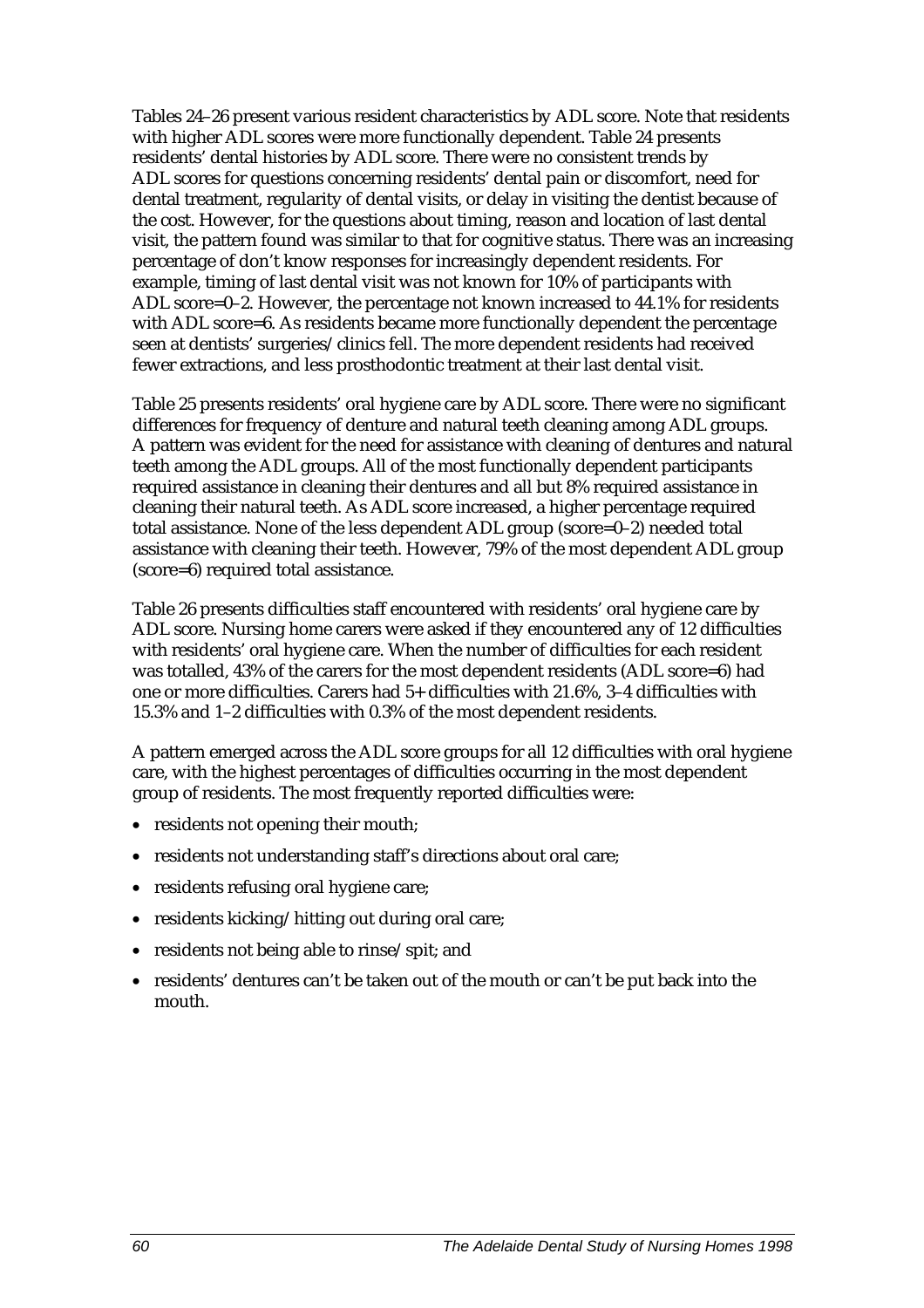### **Table 24: Dental history by ADL score (%) (n=224)**

|                                                     | ADL score (number of dependent activities) |              |      |      |         |
|-----------------------------------------------------|--------------------------------------------|--------------|------|------|---------|
|                                                     | $0 - 2$                                    | $\mathbf{3}$ | 4    | 5    | 6       |
| Dental pain or discomfort currently                 |                                            |              |      |      |         |
| Yes                                                 | 10.0                                       | 21.1         | 11.8 | 22.4 | 22.4    |
| <b>No</b>                                           | 70.0                                       | 73.7         | 88.2 | 74.6 | 77.1    |
| Don't know                                          | 20.0                                       | 5.3          | 0.0  | 3.0  | 9.0     |
| Need dental treatment at present*                   |                                            |              |      |      |         |
| Yes                                                 | 30.0                                       | 26.3         | 5.9  | 32.8 | 13.5    |
| No                                                  | 50.0                                       | 63.2         | 94.1 | 61.2 | 74.8    |
| Don't know                                          | 20.0                                       | 10.5         | 0.0  | 6.0  | 11.7    |
| <b>Attend dentist</b>                               |                                            |              |      |      |         |
| For check-ups                                       | 0.0                                        | 26.3         | 11.8 | 22.4 | 10.8    |
| For a dental problem                                | 100.0                                      | 68.4         | 82.4 | 73.1 | 84.7    |
| Don't know                                          | 0.0                                        | 5.3          | 5.9  | 4.5  | 4.5     |
| Avoided or delayed visiting dentist because of cost |                                            |              |      |      |         |
| Yes                                                 | 20.0                                       | 10.5         | 17.6 | 7.5  | 6.3     |
| <b>No</b>                                           | 60.0                                       | 78.9         | 76.5 | 74.6 | 84.7    |
| Don't know                                          | 20.0                                       | 10.5         | 5.9  | 17.9 | 9.0     |
| Last dental visit                                   |                                            |              |      |      |         |
| $\leq$ 12 months                                    | 10.0                                       | 36.8         | 17.6 | 37.3 | 18.0    |
| 13-24 months                                        | 20.0                                       | 0.0          | 5.9  | 13.4 | 11.7    |
| 25-36 months                                        | 0.0                                        | 5.3          | 5.9  | 4.5  | 2.7     |
| 37-48 months                                        | 0.0                                        | 5.3          | 0.0  | 0.0  | 0.9     |
| 49-60 months                                        | 20.0                                       | 5.3          | 5.9  | 3.0  | 2.7     |
| 61-120 months                                       | 20.0                                       | 10.5         | 17.6 | 7.5  | 13.5    |
| $121+$ months                                       | 20.0                                       | 21.1         | 11.8 | 4.5  | 6.3     |
| Don't know                                          | 10.0                                       | 15.8         | 35.3 | 29.9 | 44.1    |
| <b>Reason for last visit</b>                        |                                            |              |      |      |         |
| Check-up                                            | 0.0                                        | 5.3          | 17.6 | 9.0  | 8.1     |
| Cleaning                                            | 0.0                                        | 0.0          | 0.0  | 3.0  | 0.9     |
| Filling/s                                           | 0.0                                        | 0.0          | 0.0  | 3.0  | 0.9     |
| Extraction                                          | 10.0                                       | 21.1         | 0.0  | 3.0  | 3.6     |
| Denture adjustment                                  | 10.0                                       | 15.8         | 5.9  | 19.4 | 4.8     |
| New dentures                                        | 60.0                                       | 31.6         | 29.4 | 22.4 | 12.6    |
| Don't know                                          | 20.0                                       | 26.3         | 47.1 | 38.8 | 66.7    |
| Location of last dental visit*                      |                                            |              |      |      |         |
| Dental surgery/clinic                               | 80.0                                       | 47.4         | 35.3 | 37.3 | 19.8    |
| Nursing home                                        | 10.0                                       | 21.1         | 17.6 | 34.3 | 20.7    |
| Other                                               | 0.0                                        | $0.0\,$      | 5.9  | 1.5  | $0.9\,$ |
| Don't know                                          | 10.0                                       | 31.6         | 41.2 | 26.9 | 58.6    |

\* chi-square test sig. p<0.01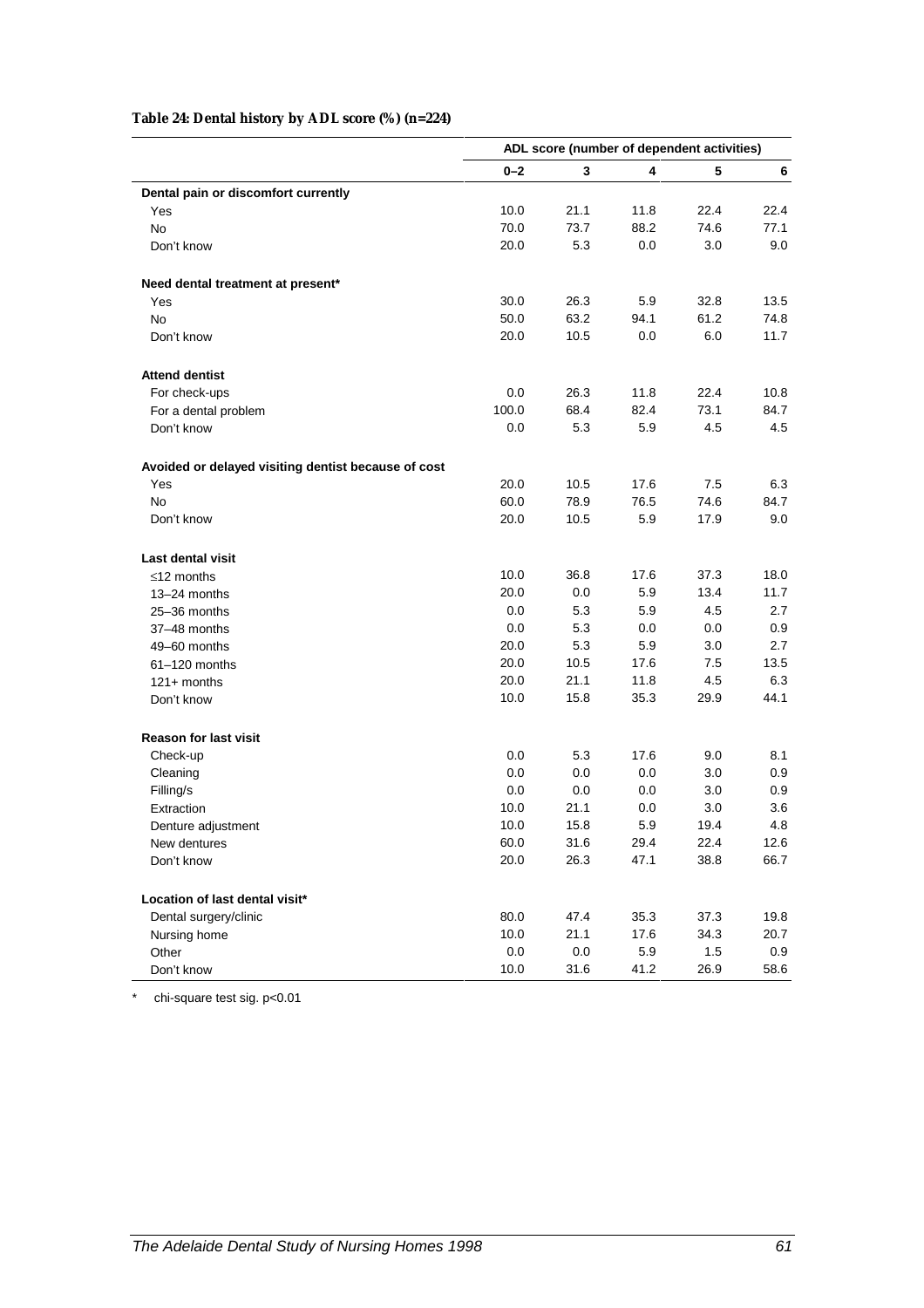### **Table 25: Oral hygiene care by ADL score (%) (n=224)**

|                                              | ADL score (number of dependent activities) |      |      |      |      |
|----------------------------------------------|--------------------------------------------|------|------|------|------|
|                                              | $0 - 2$                                    | 3    | 4    | 5    | 6    |
| Frequency of denture cleaning $(n=162)$      |                                            |      |      |      |      |
| Twice daily or more                          | 0.0                                        | 26.7 | 38.5 | 42.9 | 33.8 |
| Once daily                                   | 70.0                                       | 73.3 | 53.8 | 53.6 | 66.2 |
| Several times a week                         | 10.0                                       | 0.0  | 7.7  | 1.8  | 0.0  |
| Less than once a week                        | 0.0                                        | 0.0  | 0.0  | 0.0  | 0.0  |
| Hardly ever                                  | 10.0                                       | 0.0  | 0.0  | 0.0  | 0.0  |
| Never                                        | 10.0                                       | 0.0  | 0.0  | 0.0  | 0.0  |
| Don't know                                   | 0.0                                        | 0.0  | 0.0  | 1.8  | 0.0  |
| Assistance needed cleaning dentures* (n=163) |                                            |      |      |      |      |
| Yes-some                                     | 30.0                                       | 33.3 | 30.8 | 14.3 | 14.5 |
| Yes-total                                    | 40.0                                       | 46.7 | 53.8 | 82.1 | 85.5 |
| <b>No</b>                                    | 30.0                                       | 20.0 | 15.4 | 15.4 | 0.0  |
| Frequency of teeth cleaning $(n=72)$         |                                            |      |      |      |      |
| Twice daily or more                          | 0.0                                        | 50.0 | 60.0 | 23.5 | 52.6 |
| Once daily                                   | 50.0                                       | 50.0 | 40.0 | 58.8 | 47.4 |
| Several times a week                         | 25.0                                       | 0.0  | 0.0  | 11.8 | 0.0  |
| Less than once a week                        | 0.0                                        | 0.0  | 0.0  | 5.9  | 0.0  |
| Hardly ever                                  | 0.0                                        | 0.0  | 0.0  | 0.0  | 0.0  |
| Never                                        | 25.0                                       | 0.0  | 0.0  | 0.0  | 0.0  |
| Assistance needed cleaning teeth* (n=72)     |                                            |      |      |      |      |
| Yes-some                                     | 0.0                                        | 25.0 | 40.0 | 29.4 | 13.2 |
| Yes-total                                    | 0.0                                        | 37.5 | 40.0 | 41.2 | 78.9 |
| No                                           | 100.0                                      | 37.5 | 20.0 | 29.4 | 7.9  |

\* chi-square test sig. p<0.01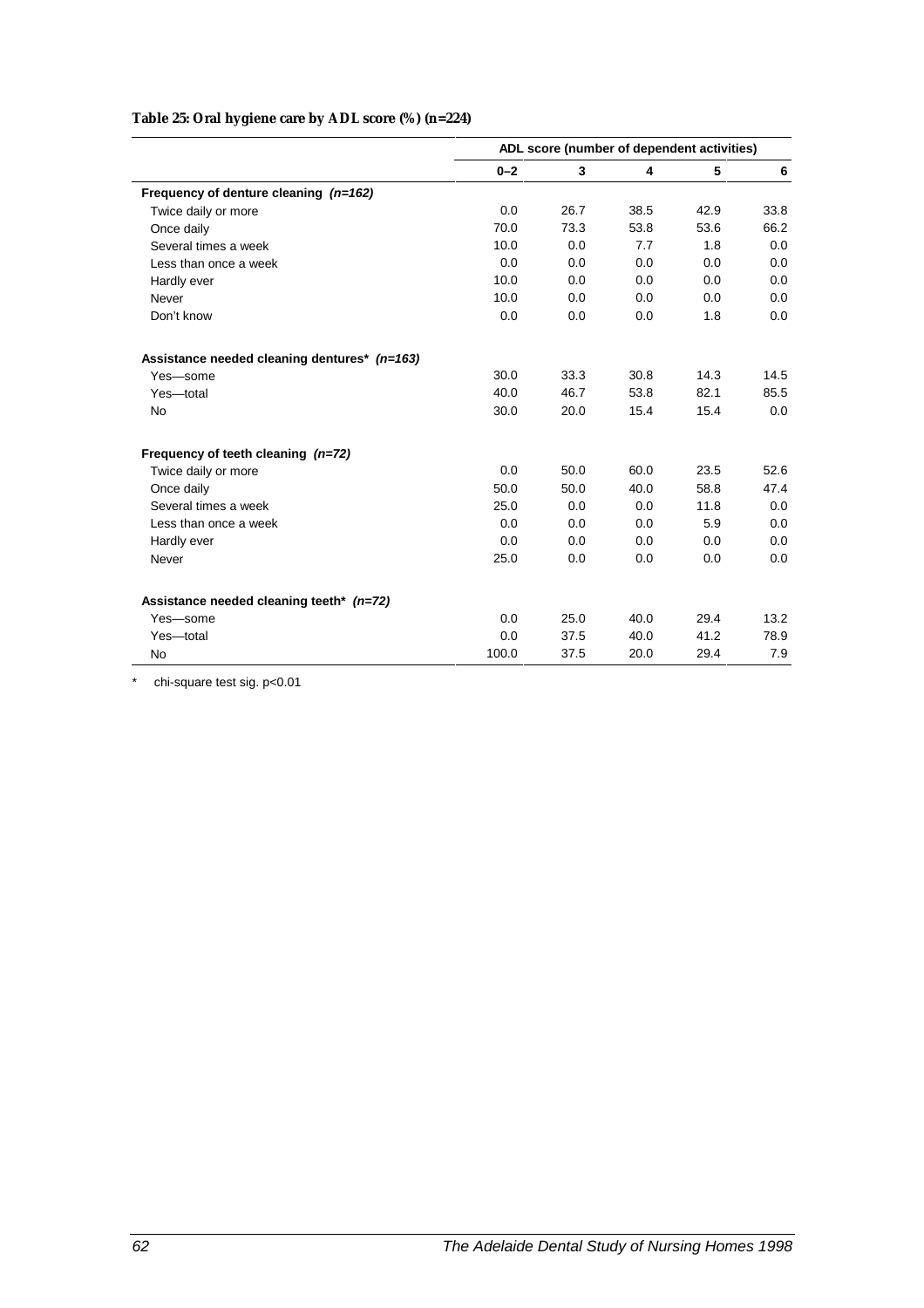| Table 26: Difficulties staff encountered with oral hygiene care by ADL score (%) (n=224) |  |  |
|------------------------------------------------------------------------------------------|--|--|
|                                                                                          |  |  |

|                                                                                         |         | <b>ADL</b> score |      |      |      |  |
|-----------------------------------------------------------------------------------------|---------|------------------|------|------|------|--|
|                                                                                         | $0 - 2$ | 3                | 4    | 5    | 6    |  |
| Total number of difficulties*                                                           |         |                  |      |      |      |  |
| 0                                                                                       | 100.0   | 78.9             | 76.5 | 58.2 | 56.8 |  |
| $1 - 2$                                                                                 | 0.0     | 10.5             | 11.8 | 25.4 | 6.3  |  |
| $3 - 4$                                                                                 | 0.0     | 0.0              | 5.9  | 9.0  | 15.3 |  |
| $5+$                                                                                    | 0.0     | 10.5             | 5.9  | 7.5  | 21.6 |  |
| Resident refuses oral hygiene care                                                      | 0.0     | 10.5             | 23.5 | 17.9 | 26.1 |  |
| Resident does not open their mouth*                                                     | 0.0     | 10.5             | 5.9  | 17.9 | 35.1 |  |
| Resident bites toothbrush/swab/nursing staff                                            | 0.0     | 5.3              | 5.9  | 9.1  | 10.8 |  |
| Resident kicks or hits out during oral care                                             | 0.0     | 15.8             | 5.9  | 10.4 | 22.5 |  |
| Resident does not understand nursing staff's directions about<br>oral care**            | 0.0     | 10.5             | 5.9  | 16.4 | 27.0 |  |
| Resident does not rinse                                                                 | 0.0     | 10.5             | 0.0  | 10.4 | 18.0 |  |
| Resident spits when trying to clean teeth                                               | 0.0     | 0.0              | 0.0  | 1.5  | 4.5  |  |
| Resident uses offensive language                                                        | 0.0     | 10.5             | 11.8 | 7.5  | 10.8 |  |
| Resident's dentures can't be taken out of the mouth or can't be<br>put back into mouth* | 0.0     | 5.3              | 0.0  | 3.0  | 13.5 |  |
| Resident moves their head or body around (excessively)                                  | 0.0     | 5.3              | 0.0  | 3.0  | 10.8 |  |
| Resident's head faces down toward their chest so staff can't get<br>to their mouth      | 0.0     | 5.3              | 0.0  | 1.5  | 15.3 |  |
| Resident is tired/sleepy                                                                | 0.0     | 5.3              | 5.9  | 3.0  | 5.4  |  |

\* chi-square test sig. p<0.01

\*\* chi-square test sig. p<0.05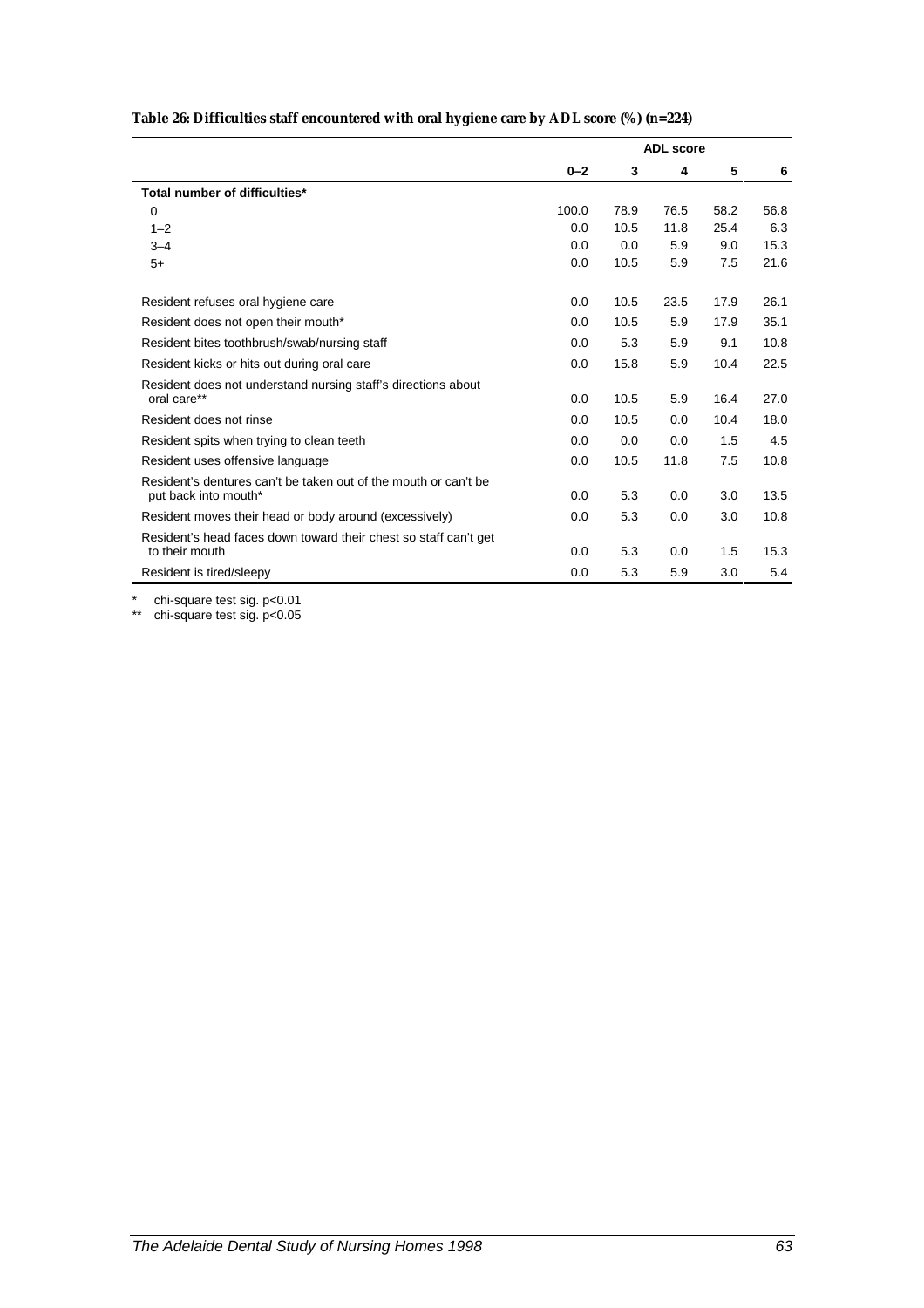#### **Dentures**

**Table 27: Dentate status by denture status—maxilla (n=224)**

|                       | Denture status (%)  |                        |                               |            |  |  |  |  |
|-----------------------|---------------------|------------------------|-------------------------------|------------|--|--|--|--|
|                       | <b>Full denture</b> | <b>Partial denture</b> | Denture owned<br>but not worn | No denture |  |  |  |  |
| <b>Dentate status</b> |                     |                        |                               |            |  |  |  |  |
| Dentate $(n=49)$      | $\sim$              | 28.5                   | 16.3                          | 55.1       |  |  |  |  |
| Edentulous $(n=175)$  | 81.7                | $\cdot$ $\cdot$        | 13.7                          | 4.6        |  |  |  |  |

. . not applicable

#### **Table 28: Dentate status by denture status—mandible (n=224)**

|                       | Denture status (%)  |                        |                               |            |  |  |  |  |
|-----------------------|---------------------|------------------------|-------------------------------|------------|--|--|--|--|
|                       | <b>Full denture</b> | <b>Partial denture</b> | Denture owned<br>but not worn | No denture |  |  |  |  |
| <b>Dentate status</b> |                     |                        |                               |            |  |  |  |  |
| Dentate $(n=74)$      | $\sim$              | 18.9                   | 20.3                          | 60.8       |  |  |  |  |
| Edentulous $(n=150)$  | 74.0                | $\cdot$ $\cdot$        | 20.7                          | 5.3        |  |  |  |  |

. . not applicable

Dentate status by denture status is presented in Tables 27 and 28 for the maxilla and mandible respectively. Of participants who were edentulous in the maxilla, 13.7% owned a full denture but did not wear it and 4.6% did not have a denture to replace the missing upper teeth. In the mandible, there were higher percentages of participants who owned but did not wear their full lower denture (20.7%) and who did not have a denture to replace the missing lower teeth (5.3%). Of the participants who were dentate in the maxilla, 28.5% wore a partial denture and another 16.3% owned a partial denture but did not wear it. The percentage of participants who were dentate in the mandible and wore a partial denture (18.9%) was lower than for the maxilla. However, a higher percentage (20.3%) owned a mandibular partial denture but did not wear it.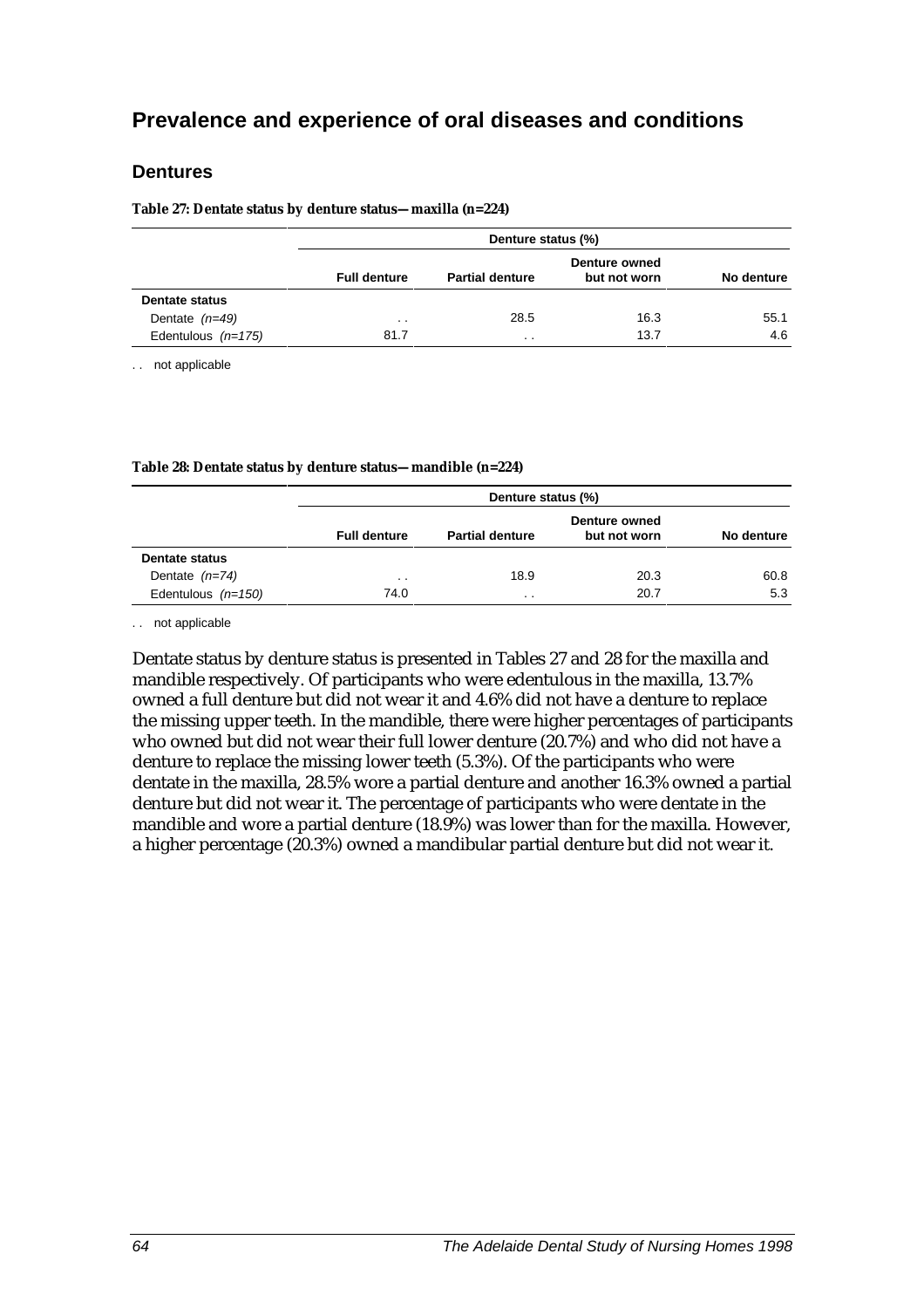|                      | Denture type  |                            |
|----------------------|---------------|----------------------------|
| <b>Upper denture</b> | Lower denture | Percentage of participants |
| Full                 | Full          | 49.1                       |
| Full                 | Not worn      | 6.7                        |
| Full                 | No denture    | 5.4                        |
| Full                 | Partial       | 3.1                        |
| Partial              | Full          | 0.4                        |
| Partial              | Partial       | 2.7                        |
| No denture           | Partial       | 0.4                        |
| Partial              | No denture    | 1.3                        |
| Partial              | Not worn      | 1.3                        |
| Not worn             | Not worn      | 12.5                       |
| Not worn             | No denture    | 1.8                        |
| No denture           | No denture    | 15.2                       |
|                      |               |                            |

**Table 29: Types of dentures worn by participants (%) (n=224)**

Tables 27 and 28 presented participants' dentate status by denture status for individual arches. Table 29 presents the combinations of upper and lower dentures worn by participants. Eighty-five per cent of residents owned a denture for one or both arches. Nearly half of residents (49.1%) wore full upper and lower dentures. Another 6.7% wore their full upper denture only and did not wear their full lower denture, and 5.4% wore a full upper denture and no lower denture. Approximately 6% of residents wore a partial denture in one or both arches. One-eighth of residents owned both upper and lower dentures but did not wear them, and only 15.2% wore no dentures.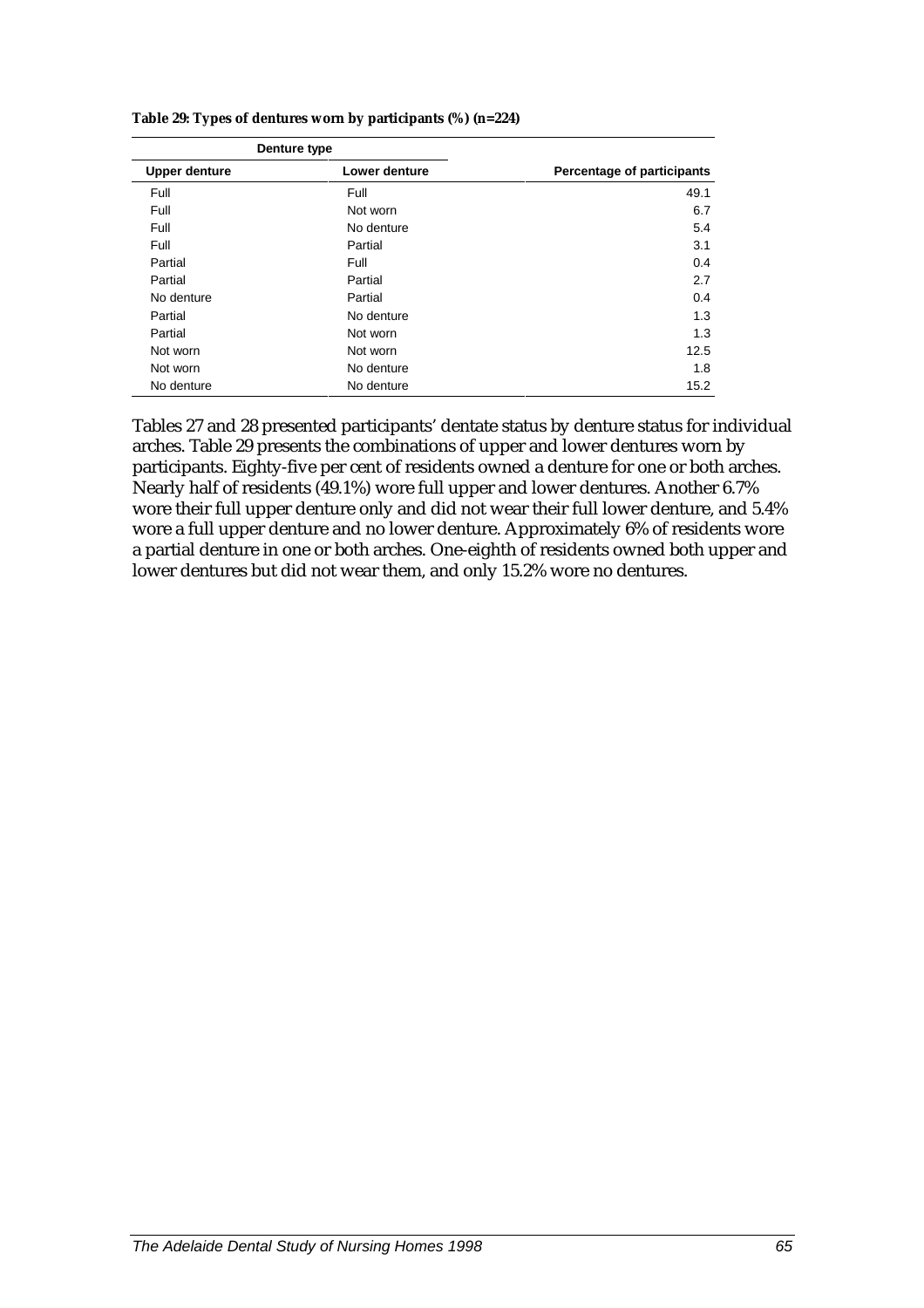|                                 | Dentate status (%) |                   |  |  |
|---------------------------------|--------------------|-------------------|--|--|
|                                 | <b>Dentate</b>     | <b>Edentulous</b> |  |  |
| <b>Upper denture</b>            | $n = 37$           | $n = 120$         |  |  |
| <b>Retention unsatisfactory</b> | 34.2               | 23.3              |  |  |
| <b>Stability unsatisfactory</b> | 31.6               | 21.8              |  |  |
| <b>Occlusion unsatisfactory</b> | 13.2               | 27.5              |  |  |
| <b>Material inadequacies</b>    |                    |                   |  |  |
| Lining                          | 0.0                | 6.7               |  |  |
| Porosity                        | 0.0                | 0.8               |  |  |
| Staining                        | 29.7               | 26.7              |  |  |
| <b>Defects</b>                  |                    |                   |  |  |
| Small                           | 0.0                | 1.7               |  |  |
| Large                           | 5.4                | 0.0               |  |  |
| Multiple                        | 16.2               | 6.7               |  |  |
| Lower denture                   | $n=15$             | $n = 110$         |  |  |
| <b>Retention unsatisfactory</b> | 13.3               | 40.0              |  |  |
| <b>Stability unsatisfactory</b> | 12.5               | 28.2              |  |  |
| <b>Occlusion unsatisfactory</b> | 6.7                | 26.4              |  |  |
| <b>Material inadequacies</b>    |                    |                   |  |  |
| Lining                          | 6.7                | 0.9               |  |  |
| Porosity                        | 0.0                | 0.0               |  |  |
| Staining                        | 26.7               | 21.8              |  |  |
| <b>Defects</b>                  |                    |                   |  |  |
| Small                           | 0.0                | 0.0               |  |  |
| Large                           | 0.0                | 0.0               |  |  |
| Multiple                        | 6.7                | 4.5               |  |  |

#### **Table 30: Denture wearers—denture problems by dentate status (%)**

Table 30 presents the denture problems by dentate status of denture wearers. Among denture wearers, the highest percentages of denture problems occurred in relation to dentate participants' upper dentures and edentulous participants' lower dentures. Inadequate retention (34.2%) and stability (31.6%) were the main problems with dentate participants' upper dentures. Inadequate retention (40.0%), stability (28.2%) and occlusion (26.4%) were the main problems with edentulous participants' lower dentures. Staining on the denture surface was the most frequent material inadequacy in upper and lower dentures, being found in over one-quarter of both dentate and edentulous residents. Dentate participants' upper dentures had the highest number of defects, such as broken or missing teeth or fractured denture material.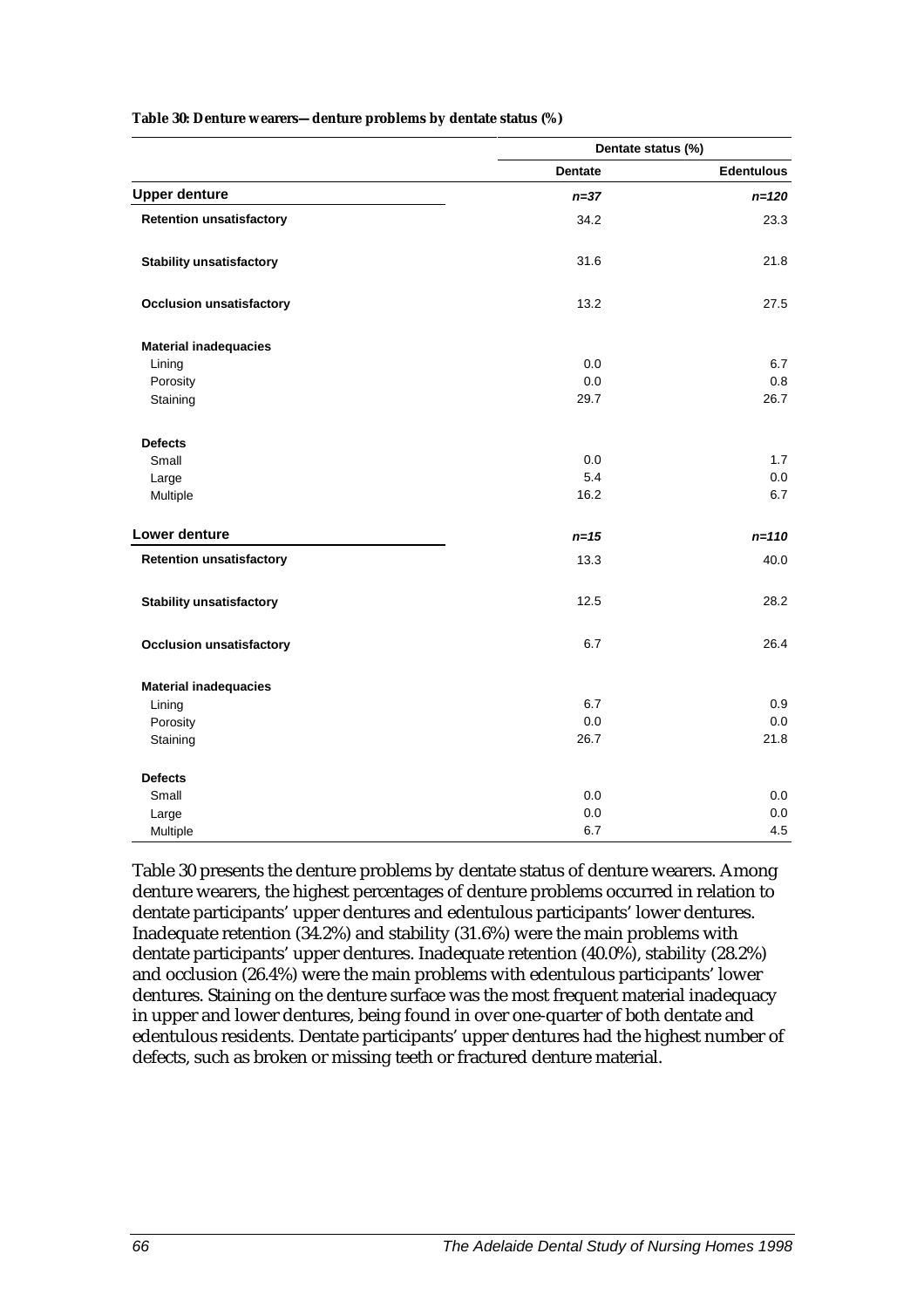#### **Oral mucosal lesions and conditions**

Table 31 presents the prevalence of oral mucosal lesions/conditions among participants. Denture-related lesions/conditions were prevalent in denture wearers: nearly one-fifth of residents had angular cheilitis and 16% denture stomatitis in the maxilla. The prevalence of other oral mucosal lesions/conditions was low. Actinic keratosis was observed in 5% of participants and non-specific ulcers in 2.2%.

|                                    | Oral mucosal lesion/condition |
|------------------------------------|-------------------------------|
| Denture-related lesions/conditions | $n=157$ denture wearers       |
| Angular cheilitis                  | 18.5                          |
| Denture stomatitis-maxilla         | 15.9                          |
| Hyperplasia                        | 5.7                           |
| Ulceration-mandible                | 3.8                           |
| Ulceration-maxilla                 | 2.6                           |
| Denture stomatitis-mandible        | 1.9                           |
| <b>Other lesions/conditions</b>    | $n = 224$                     |
| Actinic keratosis                  | 4.9                           |
| Ulcer, non-specific                | 2.2                           |
| Candidiasis-Pseudomembranous       | 1.8                           |
| Candidiasis-Erythematous           | 0.9                           |
| Cheek/lip biting                   | 0.9                           |
| Amalgam tattoo                     | 0.5                           |
| Gingival hyperplasia               | 0.5                           |
| Herpes labialis                    | 0.5                           |
| Leukoplakia                        | 0.5                           |
| Mucocele                           | 0.5                           |
| Geographic tongue                  | 0.5                           |
| Hairy tongue                       | 0.5                           |

#### **Table 31: Prevalence of oral mucosal lesions/conditions (%)**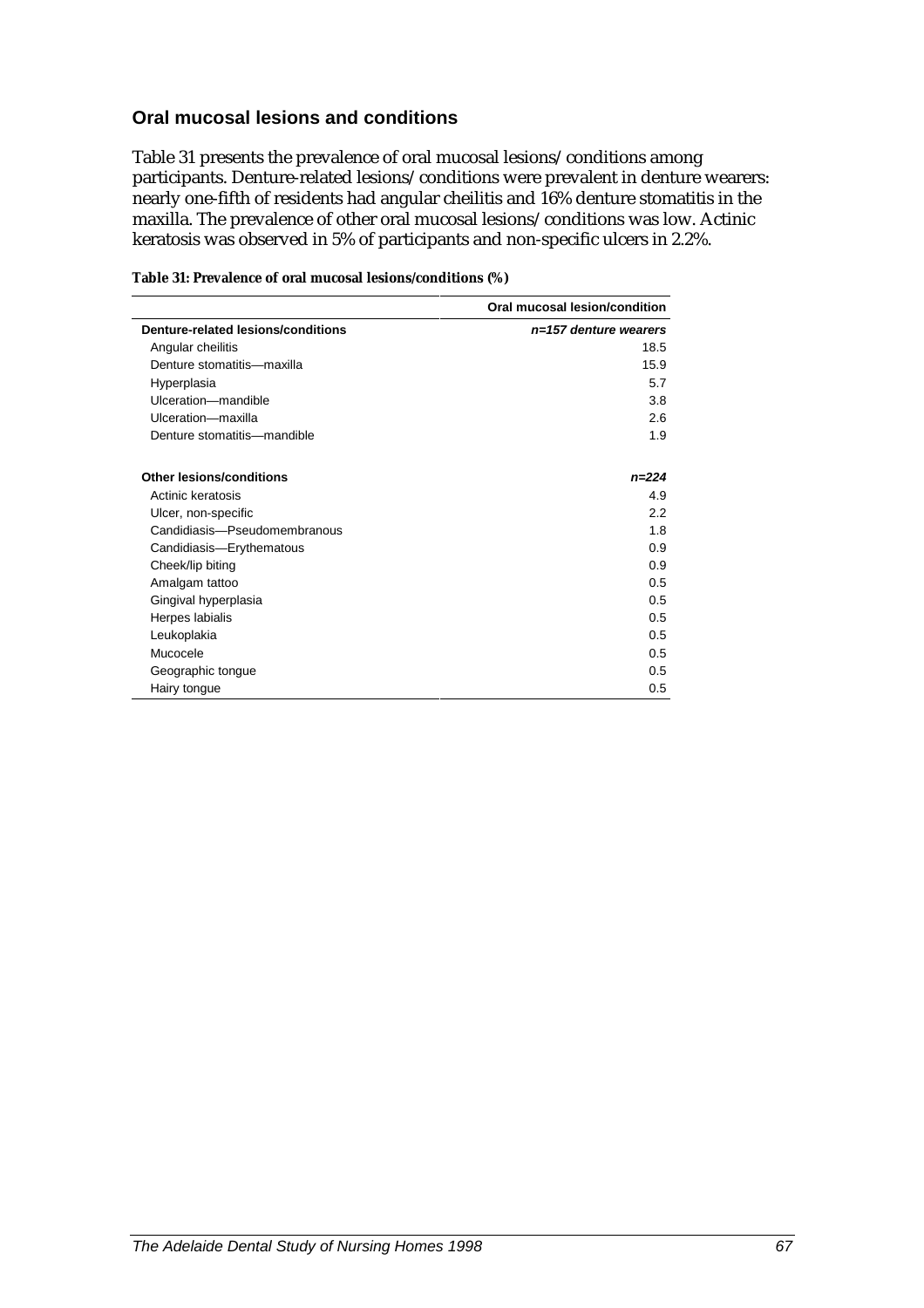#### **Tooth status (weighted)**

**Table 32: Tooth status (n=76)**

|                 | Number of<br>decayed<br>crowns |       | Number of<br>missing teeth |           | Number of<br>filled/crowned<br>crowns |           | <b>DMFT</b> |       | Number of<br>retained<br>roots |       | Plaque <sup>#</sup> |           |
|-----------------|--------------------------------|-------|----------------------------|-----------|---------------------------------------|-----------|-------------|-------|--------------------------------|-------|---------------------|-----------|
|                 | Mean                           | SD    | Mean                       | <b>SD</b> | Mean                                  | <b>SD</b> | Mean        | SD    | Mean                           | SD.   | Mean                | <b>SD</b> |
| Sex             |                                |       |                            |           |                                       |           |             |       |                                |       |                     |           |
| Male            | $*2.0$                         | (1.9) | 16.7                       | (7.3)     | 4.8                                   | (5.5)     | 23.5        | (5.2) | $*2.1$                         | (3.4) | 0.7                 | (2.8)     |
| Female          | 0.6                            | (1.2) | 20.0                       | (7.1)     | 3.2                                   | (3.9)     | 23.8        | (4.9) | 0.5                            | (0.9) | 0.2                 | (0.5)     |
| Age             |                                |       |                            |           |                                       |           |             |       |                                |       |                     |           |
| $\leq$ 74 years | 1.4                            | (1.8) | *14.2                      | (6.1)     | 4.2                                   | (4.8)     | $*19.8$     | (5.3) | 2.1                            | (3.7) | 0.5                 | (2.5)     |
| 75-84 years     | 1.1                            | (1.5) | 19.2                       | (7.0)     | 4.9                                   | (5.6)     | 25.1        | (3.0) | 0.7                            | (1.4) | 0.2                 | (0.7)     |
| 85-89 years     | 0.4                            | (1.1) | 21.3                       | (6.3)     | 3.0                                   | (3.5)     | 24.7        | (3.7) | 0.5                            | (1.0) | 0.6                 | (2.1)     |
| $90+$ years     | 1.5                            | (2.1) | 22.6                       | (7.8)     | 2.0                                   | (2.3)     | 26.1        | (5.8) | 0.9                            | (1.2) | 0.1                 | (0.4)     |
| Total           | 1.1                            | (1.6) | 18.9                       | (7.3)     | 3.8                                   | (4.5)     | 23.7        | (5.0) | 1.1                            | (2.2) | 0.3                 | (1.7)     |

sig. p<0.05 weighted least squares regression (first category different from remaining categories—Tukey HSD test)

# Teeth were present but could not be scored because they were covered in plaque, calculus or other debris.

Table 32 presents dentate residents' tooth status—mean number of teeth (and standard deviation) that were decayed, missing, filled (DMFT), or retained roots. Teeth that were present but could not be scored because they were covered in plaque, calculus or other debris were scored as 'plaque'. Residents had a mean number of 18.9 missing teeth, 1.1 retained roots and 0.3 teeth that could not be scored because of 'plaque'. Older residents had a higher number of missing teeth  $(p<0.05)$ . Males had more retained roots  $(p<0.05)$ .

Residents had a mean number of 1.1 decayed teeth and 3.8 filled teeth. Males had many more decayed teeth ( $p$ <0.05). There were no significant differences in numbers of filled teeth among sex or age groups. Overall the mean DMFT was 23.7. Residents aged ≤74 years had a much lower DMFT, mainly attributable to the smaller number of missing teeth.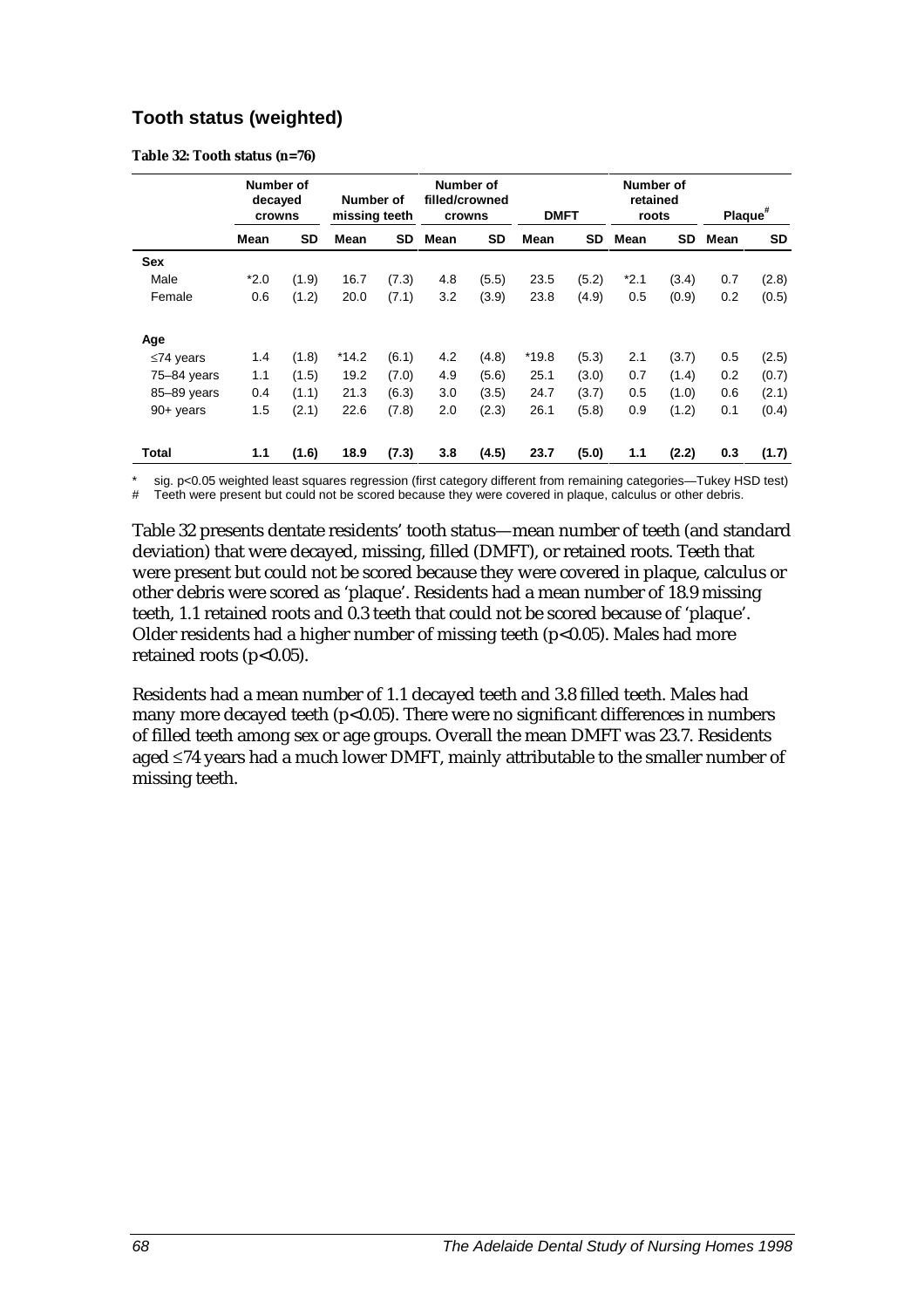#### **Coronal caries (weighted)**

Table 33 presents the mean number of coronal surfaces with caries experience. The mean number of decayed coronal surfaces (1.7) was higher than the number of decayed teeth (1.1), indicating that multiple surfaces were affected on some individual teeth. Males had much greater numbers of decayed coronal surfaces (p<0.05). Mean number of filled surfaces for residents was 8.7. Males had more filled coronal surfaces (not significant) and a much higher coronal DFS ( $p<0.05$ ) and coronal caries attack rate (p<0.05). Mean coronal DFS was 10.4 and coronal caries attack rate was 17.1%. There were no significant differences in numbers of decayed, filled or 'plaque'-covered surfaces among the age categories. Mean number of 'plaque'-covered coronal surfaces was 1.3, and was higher for males, ≤74-year-olds and 85–89-year-olds (not significant).

|                 | Decayed<br>surfaces |           |      | <b>Filled surfaces</b> | <b>Coronal DFS</b> |           | Plaque<br>surfaces <sup>#</sup> |           |         | Attack rate (%) |
|-----------------|---------------------|-----------|------|------------------------|--------------------|-----------|---------------------------------|-----------|---------|-----------------|
|                 | Mean                | <b>SD</b> | Mean | <b>SD</b>              | Mean               | <b>SD</b> | Mean                            | <b>SD</b> | Mean    | <b>SD</b>       |
| <b>Sex</b>      |                     |           |      |                        |                    |           |                                 |           |         |                 |
| Male            | $*3.3$              | (3.4)     | 11.1 | (13.5)                 | $*14.5$            | (13.5)    | 2.7                             | (12.1)    | $*24.4$ | (11.8)          |
| Female          | 0.9                 | (1.9)     | 7.5  | (11.2)                 | 8.3                | (11.8)    | 0.6                             | (2.0)     | 13.7    | (13.5)          |
| Age             |                     |           |      |                        |                    |           |                                 |           |         |                 |
| $\leq$ 74 years | 2.4                 | (3.3)     | 9.6  | (13.2)                 | 11.9               | (13.2)    | 2.1                             | (10.7)    | 16.3    | (13.4)          |
| 75-84 years     | 2.0                 | (2.8)     | 11.6 | (15.6)                 | 13.6               | (16.4)    | 0.5                             | (2.3)     | 19.7    | (15.4)          |
| 85-89 years     | 0.5                 | (1.4)     | 6.3  | (7.4)                  | 6.8                | (7.6)     | 2.3                             | (9.3)     | 13.1    | (11.4)          |
| $90+$ years     | 1.9                 | (2.8)     | 5.0  | (5.0)                  | 6.9                | (6.6)     | 0.1                             | (0.4)     | 18.8    | (14.5)          |
| Total           | 1.7                 | (2.7)     | 8.7  | (12.1)                 | 10.4               | (12.6)    | 1.3                             | (7.3)     | 17.1    | (13.8)          |

**Table 33: Coronal caries (n=76)**

sig. p<0.05 weighted least squares regression (first category different from remaining categories—Tukey HSD test)

Teeth were present but could not be scored because they were covered in plaque, calculus or other debris.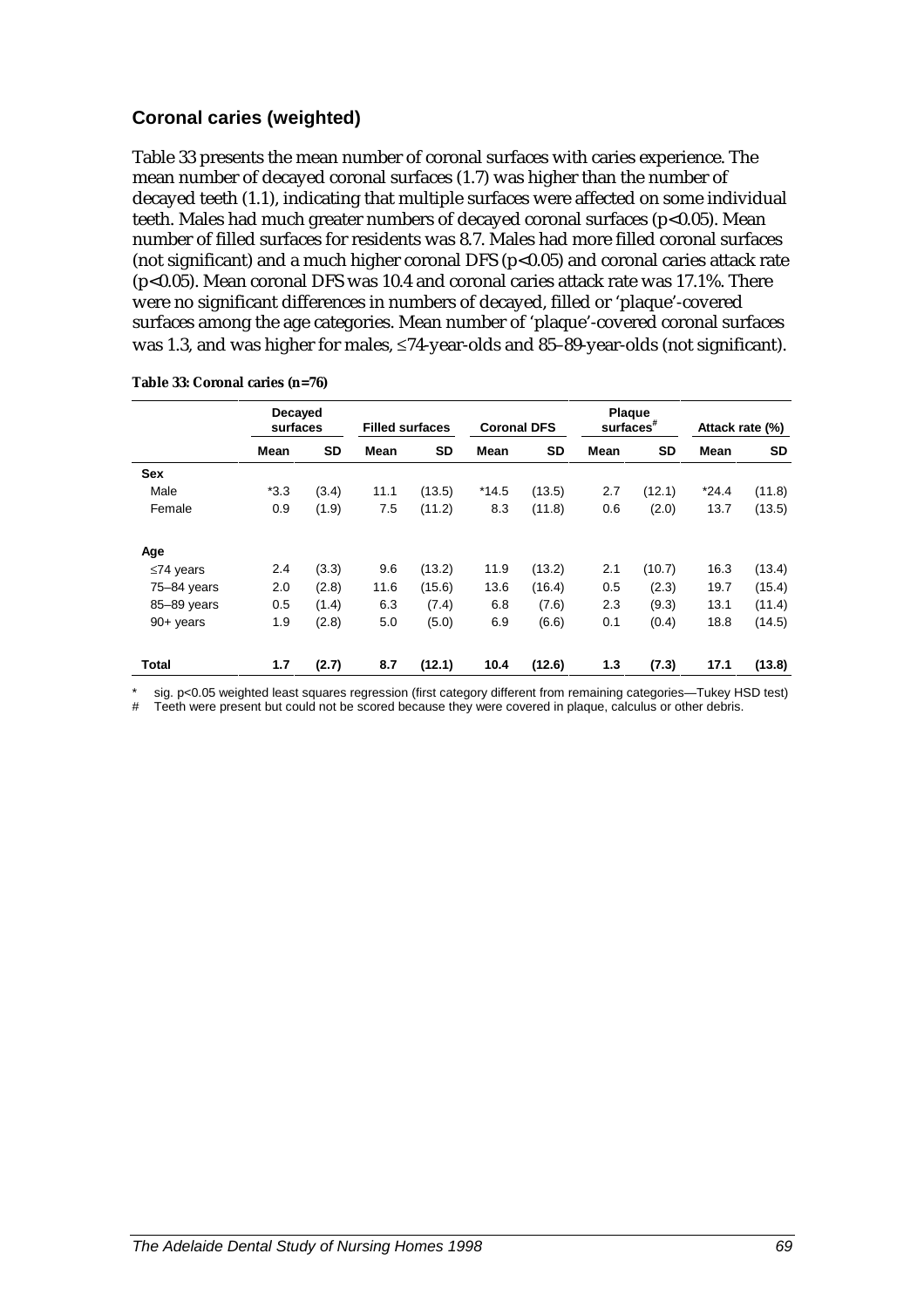#### **Root caries (weighted)**

Table 34 presents the mean number of root surfaces with caries experience. The mean of 1.5 decayed root surfaces for all dentate residents was similar to the mean of 1.7 decayed coronal surfaces. However, an additional 8.6 root surfaces per resident were scored as being covered in 'plaque'. Decayed root surfaces were more frequent in males (p<0.05) and older age groups (not significant). Residents' mean number of filled root surfaces was 1.1, and was higher for males  $(p<0.05)$  and older age groups (not significant). The root DFS index was 2.6 for all residents, and was much greater for males ( $p$ <0.05). The mean root caries attack rate (=RCI, Root Caries Index) was 19.6%. RCI was higher for males (24.1%) (not significant) and much lower for  $\leq$ 74-year-olds (7.4%) (p<0.05). Although root DFS was lower than coronal DFS, the attack rate for root caries was higher (19.6%) than that of coronal caries (17.1%).

|                 | Decayed<br>surfaces |       |        | <b>Root DFS</b><br><b>Filled surfaces</b> |        | Plaque<br>$surfaces$ # |      | <b>RCI (%)</b> |        |           |
|-----------------|---------------------|-------|--------|-------------------------------------------|--------|------------------------|------|----------------|--------|-----------|
|                 | Mean                | SD    | Mean   | <b>SD</b>                                 | Mean   | <b>SD</b>              | Mean | <b>SD</b>      | Mean   | <b>SD</b> |
| <b>Sex</b>      |                     |       |        |                                           |        |                        |      |                |        |           |
| Male            | $*2.6$              | (3.3) | $*1.9$ | (2.6)                                     | $*4.5$ | (4.4)                  | 7.6  | (14.1)         | 24.1   | (21.0)    |
| Female          | 0.9                 | (1.7) | 0.7    | (1.3)                                     | 1.6    | (2.1)                  | 9.1  | (14.7)         | 17.5   | (21.0)    |
| Age             |                     |       |        |                                           |        |                        |      |                |        |           |
| $\leq$ 74 years | 1.3                 | (2.4) | 0.4    | (1.4)                                     | 1.7    | (3.2)                  | 7.6  | (15.0)         | $*7.4$ | (13.1)    |
| 75-84 years     | 1.3                 | (2.4) | 1.2    | (1.8)                                     | 2.5    | (3.2)                  | 12.6 | (18.2)         | 21.7   | (17.7)    |
| 85-89 years     | 1.7                 | (2.0) | 1.6    | (2.2)                                     | 3.2    | (3.0)                  | 4.5  | (9.2)          | 25.2   | (23.5)    |
| $90+$ years     | 1.9                 | (3.5) | 1.5    | (2.5)                                     | 3.4    | (4.1)                  | 8.1  | (10.2)         | 29.6   | (27.4)    |
| <b>Total</b>    | 1.5                 | (2.5) | 1.1    | (1.9)                                     | 2.6    | (3.3)                  | 8.6  | (14.5)         | 19.6   | (21.1)    |

**Table 34: Root caries (n=76)**

sig. p<0.05 weighted least squares regression (first category different from remaining categories—Tukey HSD test)

Teeth were present but could not be scored because they were covered in plaque, calculus or other debris.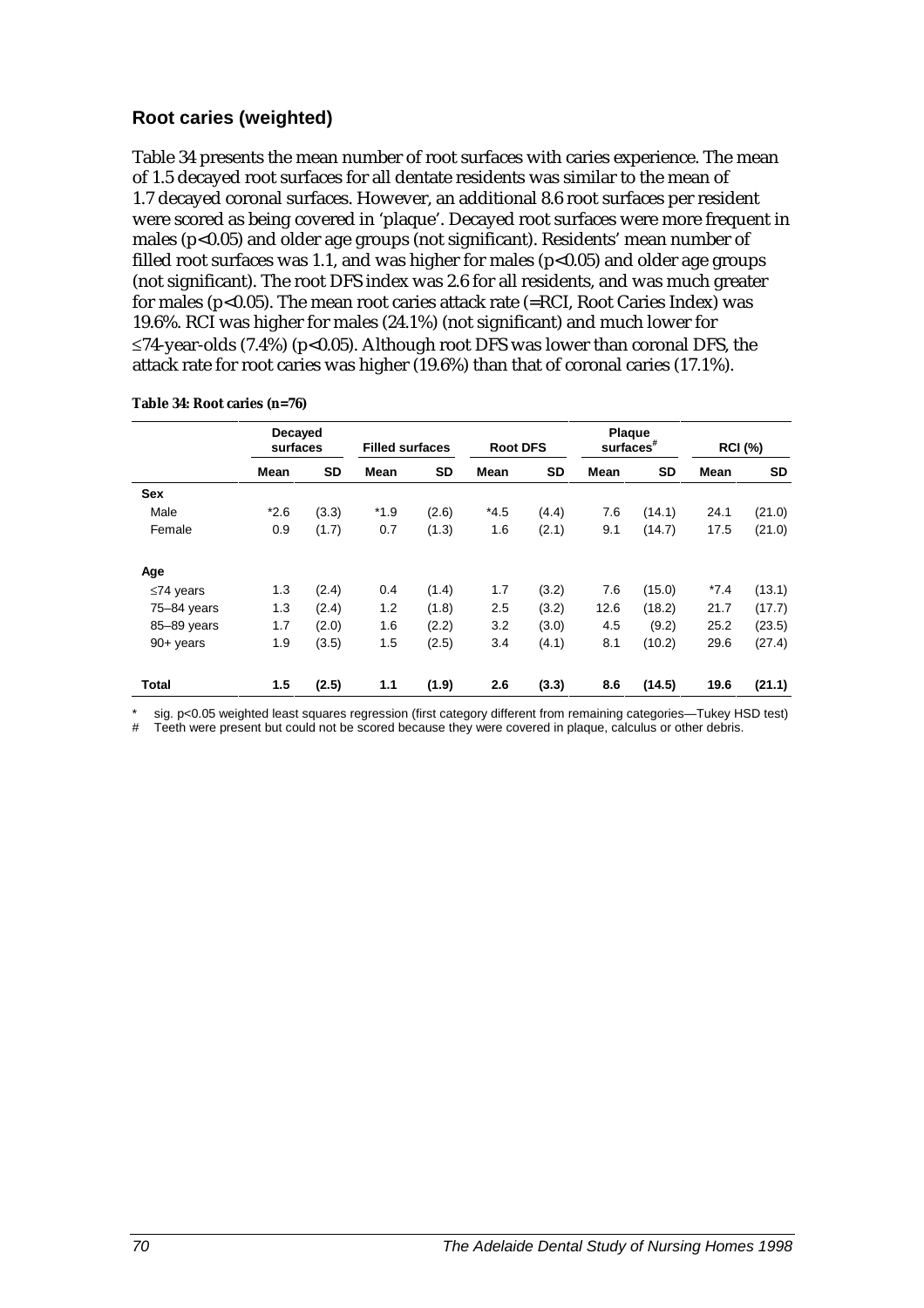#### **Nursing home size (unweighted)**

Data concerning dentate residents' oral diseases (tooth status, coronal caries, root caries and retained roots) and demographic/medical/cognitive characteristics was analysed by size of nursing home (small–medium versus large) (Tables 35(a) and  $35(b)$ ). Larger nursing homes had more males and shorter-stay residents (p<0.05). In both larger and smaller nursing homes just over 50% of the residents had severe cognitive impairment. However, smaller nursing homes had nearly four times more residents with moderate cognitive impairment (p<0.05). Larger nursing homes had three times more residents with mild or no cognitive impairment  $(p<0.05)$ . There were no significant differences in nursing home size among age groups or residents' number of medical conditions. Larger nursing homes had a much greater experience of oral diseases—higher numbers of decayed teeth, decayed crowns, decayed roots, 'plaque' covered teeth and surfaces, higher coronal and root DFS, and much higher attack rates for coronal and root caries.

|                                     | <b>Nursing home size</b> |       |  |
|-------------------------------------|--------------------------|-------|--|
|                                     | Small-Medium             | Large |  |
| Age                                 |                          |       |  |
| $≤74$ years                         | 30.3                     | 18.6  |  |
| $75 - 84$ years                     | 33.3                     | 30.2  |  |
| 85-89 years                         | 24.2                     | 23.3  |  |
| 90+ years                           | 12.1                     | 27.9  |  |
| <b>Number of medical conditions</b> |                          |       |  |
| $1 - 3$                             | 27.3                     | 25.6  |  |
| $4 - 5$                             | 45.5                     | 44.2  |  |
| $6+$                                | 27.3                     | 30.2  |  |
| Sex*                                |                          |       |  |
| Male                                | 27.3                     | 55.8  |  |
| Female                              | 72.7                     | 44.2  |  |
| <b>MMSE*</b>                        |                          |       |  |
| < 10                                | 51.7                     | 57.5  |  |
| $10 - 20$                           | 37.9                     | 10.0  |  |
| $21 - 25$                           | 3.4                      | 12.5  |  |
| $26 - 30$                           | 6.9                      | 20.0  |  |
| <b>Time since admitted</b>          |                          |       |  |
| <12 months                          | 21.2                     | 34.9  |  |
| $1 - < 3$ years                     | 12.1                     | 41.9  |  |
| $3 - 5$ years                       | 36.4                     | 11.6  |  |
| 5+ years                            | 30.3                     | 11.6  |  |

**Table 35(a): Nursing home size by residents' characteristics (%) (n=76)**

chi-square test sig. p<0.05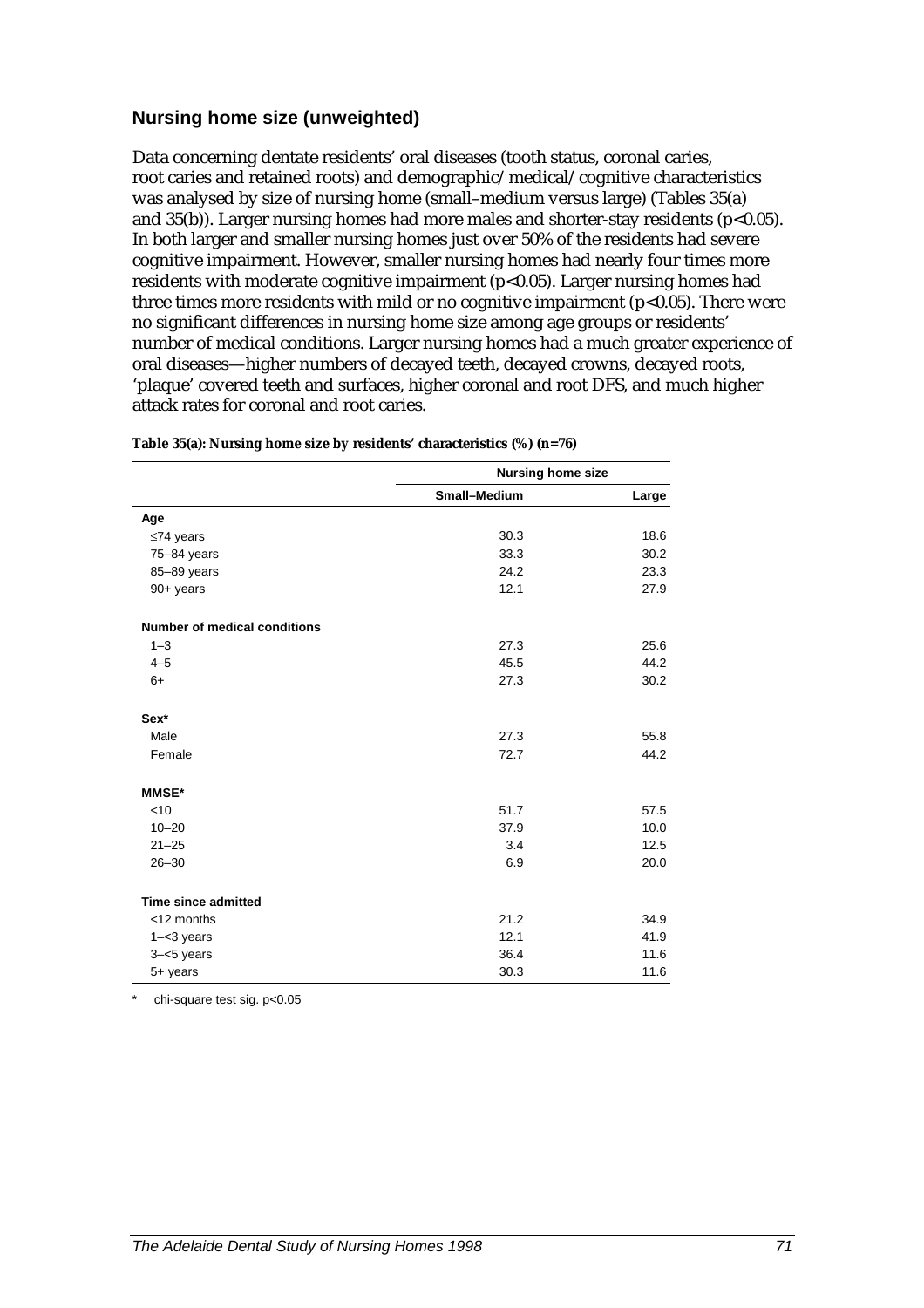#### **Table 35(b): Nursing home size by oral diseases (%) (n=76)**

|                                 | <b>Nursing home size</b> |           |       |           |  |
|---------------------------------|--------------------------|-----------|-------|-----------|--|
|                                 | Small-Medium             |           | Large |           |  |
|                                 | Mean                     | <b>SD</b> | Mean  | <b>SD</b> |  |
| <b>Tooth status</b>             |                          |           |       |           |  |
| Number of decayed crowns        | 0.7                      | (1.3)     | 2.1   | (2.1)     |  |
| Number of missing teeth         | 18.8                     | (7.4)     | 19.1  | (7.0)     |  |
| Number of filled/crowned crowns | 3.8                      | (4.6)     | 3.8   | (4.6)     |  |
| <b>DMFT</b>                     | 23.3                     | (5.2)     | 25.0  | (4.2)     |  |
| Number of retained roots        | 1.1                      | (2.4)     | 1.0   | (1.7)     |  |
| Plaque or worse                 | 0.1                      | (0.3)     | 1.1   | (3.3)     |  |
| <b>Coronal caries</b>           |                          |           |       |           |  |
| Decayed                         | 1.3                      | (2.5)     | 2.9   | (3.1)     |  |
| Filled                          | 8.3                      | (11.3)    | 10.0  | (14.4)    |  |
| <b>Coronal DFS</b>              | 9.6                      | (11.7)    | 12.9  | (15.3)    |  |
| Plaque                          | 0.3                      | (1.0)     | 4.3   | (14.4)    |  |
| Attack rate (%)                 | 15.1                     | (12.4)    | 23.8  | (16.3)    |  |
| <b>Root caries</b>              |                          |           |       |           |  |
| Decayed                         | 1.0                      | (1.6)     | 3.1   | (3.8)     |  |
| Filled                          | 0.8                      | (1.6)     | 1.9   | (2.7)     |  |
| Root DFS                        | 1.8                      | (2.2)     | 5.0   | (4.9)     |  |
| Plaque                          | 7.2                      | (13.6)    | 13.0  | (16.6)    |  |
| <b>RCI</b> (%)                  | 15.6                     | (17.1)    | 33.4  | (27.5)    |  |
| <b>Retained roots</b>           |                          |           |       |           |  |
| Retained root decayed           | 0.8                      | (2.1)     | 0.8   | (1.6)     |  |
| Retained root sound             | 0.3                      | (0.6)     | 0.1   | (0.5)     |  |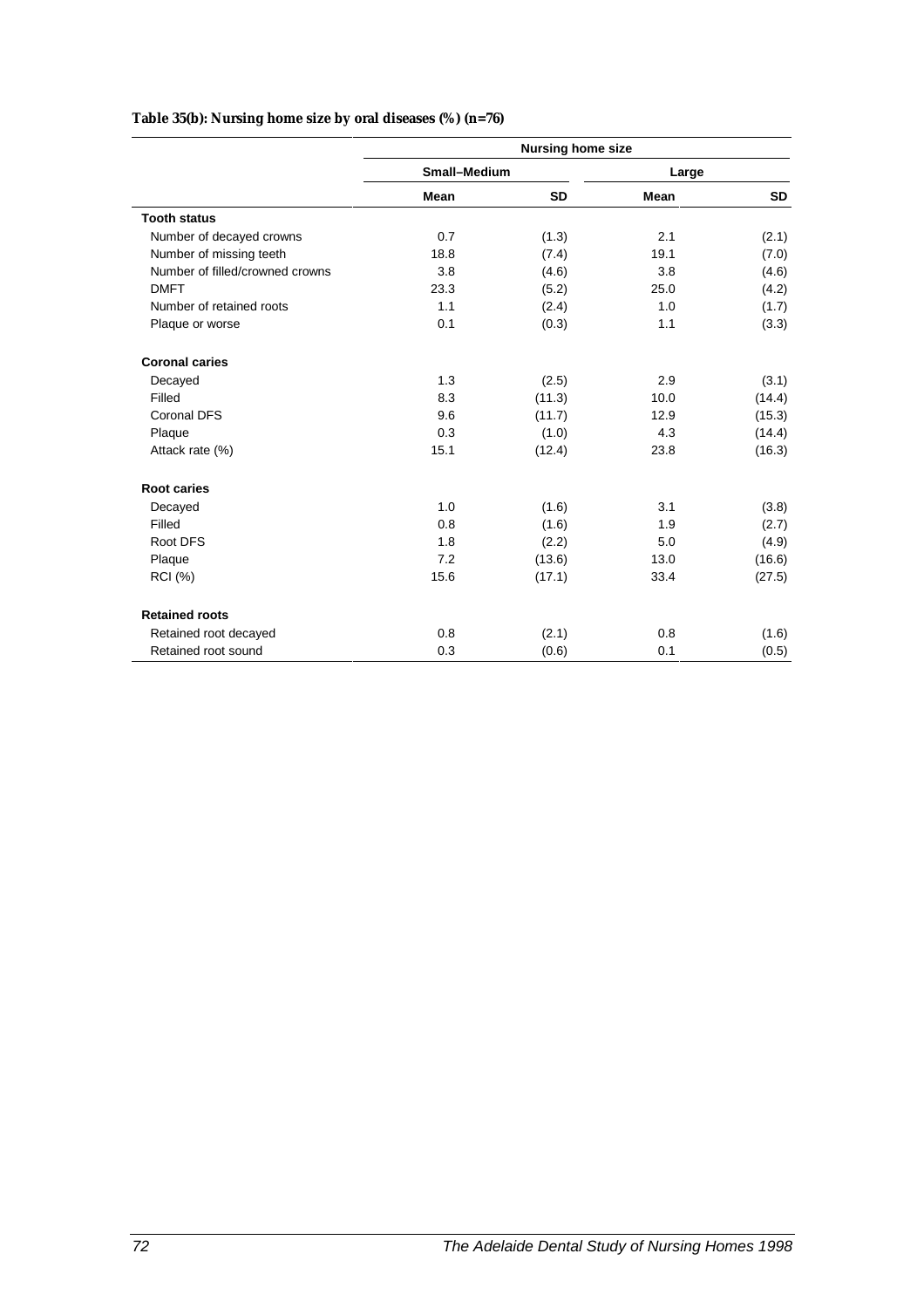#### **Retained roots (weighted)**

Table 36 presents types of retained roots (decayed or sound) by residents' demographic and other characteristics. Of the mean 1.1 retained root per resident, there was a mean of 0.8 decayed versus 0.3 sound retained roots. Males had more decayed and sound retained roots (p<0.05). Severely cognitively impaired residents had fewer sound retained roots (p<0.05). Residents taking eight or more medications had higher numbers of decayed retained roots (not significant) and lower numbers of sound retained roots  $(p<0.05)$  compared with those taking 1–4 medications. Residents with more decayed retained roots had been in the nursing home longer, had not seen a dentist in the previous 12 months, were more functionally dependent, and could eat fewer foods (not significant).

|                 | <b>Retained root decayed</b> |           | <b>Retained root sound</b> |       |  |
|-----------------|------------------------------|-----------|----------------------------|-------|--|
|                 | Mean                         | <b>SD</b> | Mean                       | SD    |  |
| Sex             |                              |           |                            |       |  |
| Male            | $*1.7$                       | (3.0)     | $*0.5$                     | (0.7) |  |
| Female          | 0.3                          | (0.8)     | 0.2                        | (0.5) |  |
| Age             |                              |           |                            |       |  |
| $\leq$ 74 years | 1.7                          | (3.2)     | 0.3                        | (0.6) |  |
| 75-84 years     | 0.4                          | (1.3)     | 0.2                        | (0.5) |  |
| 85-89 years     | 0.2                          | (0.8)     | 0.4                        | (0.7) |  |
| $90+$ years     | 0.7                          | (1.2)     | 0.1                        | (0.5) |  |
| <b>Total</b>    | 0.8                          | (2.0)     | 0.3                        | (0.6) |  |

**Table 36: Retained roots (n=76)**

sig. p<0.05 weighted least squares regression (first category different from remaining categories—Tukey HSD test)

*(continued)*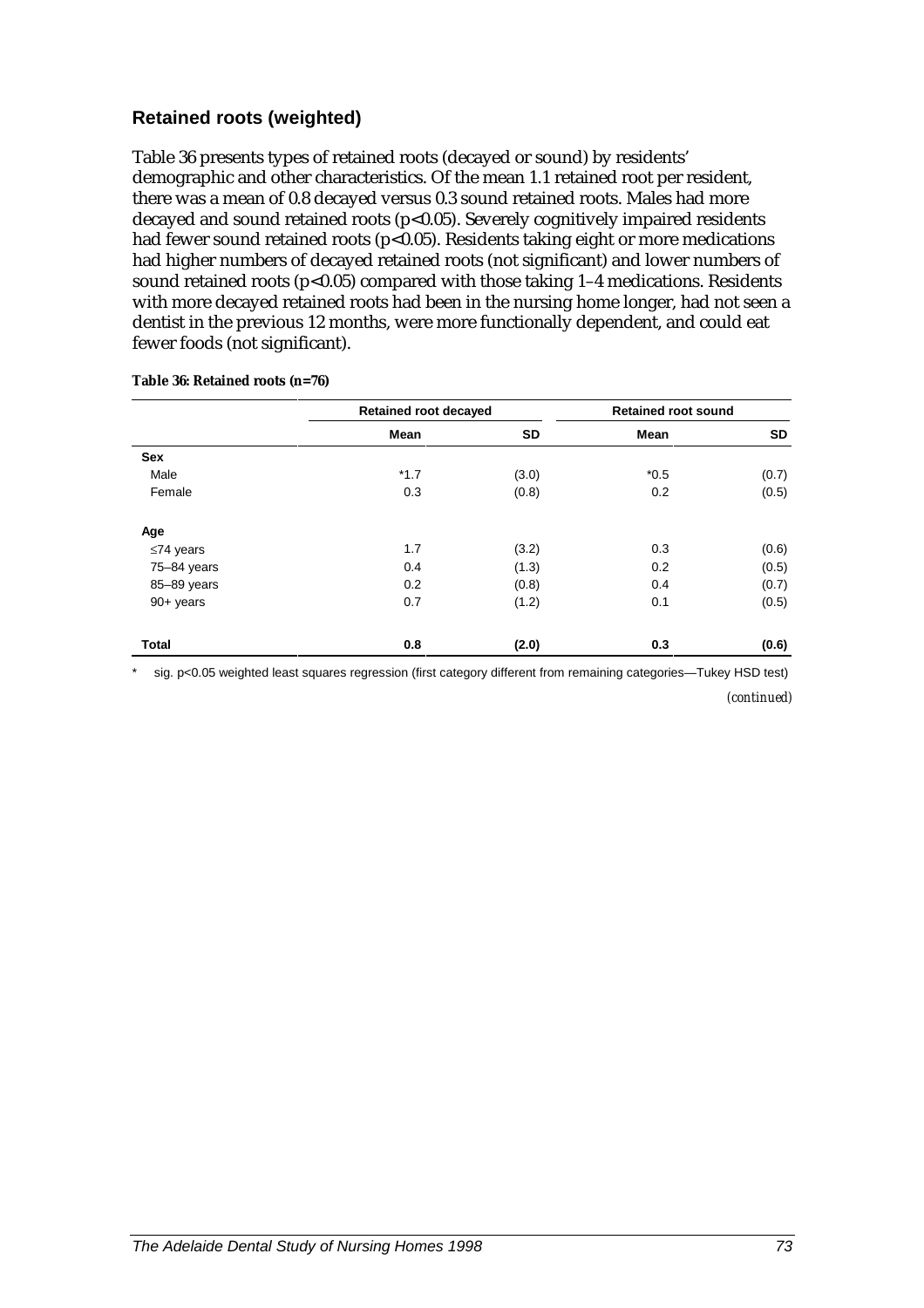**Table 36 (continued): Retained roots (n=76)**

|                                         | <b>Retained root decayed</b> |       | <b>Retained root sound</b> |       |  |
|-----------------------------------------|------------------------------|-------|----------------------------|-------|--|
|                                         | Mean                         | SD    | Mean                       | SD    |  |
| <b>Number of medical conditions</b>     |                              |       |                            |       |  |
| $1 - 3$                                 | 0.3                          | (0.8) | 0.4                        | (0.7) |  |
| $4 - 5$                                 | 1.2                          | (2.7) | 0.3                        | (0.5) |  |
| $6+$                                    | 0.5                          | (1.0) | 0.2                        | (0.5) |  |
| <b>Number of medications</b>            |                              |       |                            |       |  |
| $1 - 4$                                 | 0.2                          | (0.7) | $\dagger$ 0.6              | (0.8) |  |
| $5 - 7$                                 | 0.6                          | (1.2) | 0.1                        | (0.4) |  |
| $8+$                                    | 1.2                          | (3.0) | 0.4                        | (0.6) |  |
|                                         |                              |       |                            |       |  |
| Time since admitted                     |                              |       |                            |       |  |
| <3 years                                | 0.2                          | (0.6) | 0.2                        | (0.4) |  |
| 3+ years                                | 1.2                          | (2.5) | 0.4                        | (0.6) |  |
| Time since last visit                   |                              |       |                            |       |  |
| <12 months                              | 0.2                          | (0.6) | $0.2\,$                    | (0.6) |  |
| Not <12 months                          | 1.1                          | (2.4) | 0.3                        | (0.6) |  |
|                                         |                              |       |                            |       |  |
| Government card                         |                              |       |                            |       |  |
| Yes                                     | 0.7                          | (2.1) | 0.3                        | (0.6) |  |
| Don't know/No                           | 1.1                          | (1.4) | 0.4                        | (0.5) |  |
| ADL score (no. of dependent activities) |                              |       |                            |       |  |
| $0 - 4$                                 | 1.3                          | (3.3) | 0.3                        | (0.6) |  |
| 5                                       | 0.7                          | (1.6) | 0.3                        | (0.5) |  |
| 6                                       | 0.6                          | (1.2) | 0.3                        | (0.6) |  |
|                                         |                              |       |                            |       |  |
| <b>MMSE</b> score                       | 0.7                          |       | $*0.1$                     |       |  |
| $≤10$                                   |                              | (1.5) |                            | (0.3) |  |
| $11 - 30$                               | 1.1                          | (2.6) | 0.4                        | (0.6) |  |
| Diagnosed dementia                      |                              |       |                            |       |  |
| Yes                                     | 0.6                          | (1.4) | 0.3                        | (0.5) |  |
| No                                      | 1.1                          | (2.7) | 0.3                        | (0.6) |  |
| % body weight change per month          |                              |       |                            |       |  |
| Negative                                | 0.6                          | (1.4) | 0.3                        | (0.5) |  |
| Positive                                | 0.9                          | (2.5) | 0.4                        | (0.6) |  |
|                                         |                              |       |                            |       |  |
| Number of foods can eat                 |                              |       |                            |       |  |
| $0 - 1$                                 | $1.3$                        | (1.7) | 0.0                        | (0.2) |  |
| $2 - 3$                                 | 0.9                          | (2.3) | 0.3                        | (0.6) |  |
| $4 - 5$                                 | 0.3                          | (0.6) | 0.3                        | (0.6) |  |
| <b>Total</b>                            | 0.8                          | (2.0) | 0.3                        | (0.6) |  |

\* sig. p<0.05 weighted least squares regression (first category different from remaining categories—Tukey HSD test)

† sig. p<0.05 weighted least squares regression (middle category different from remaining categories—Tukey HSD test)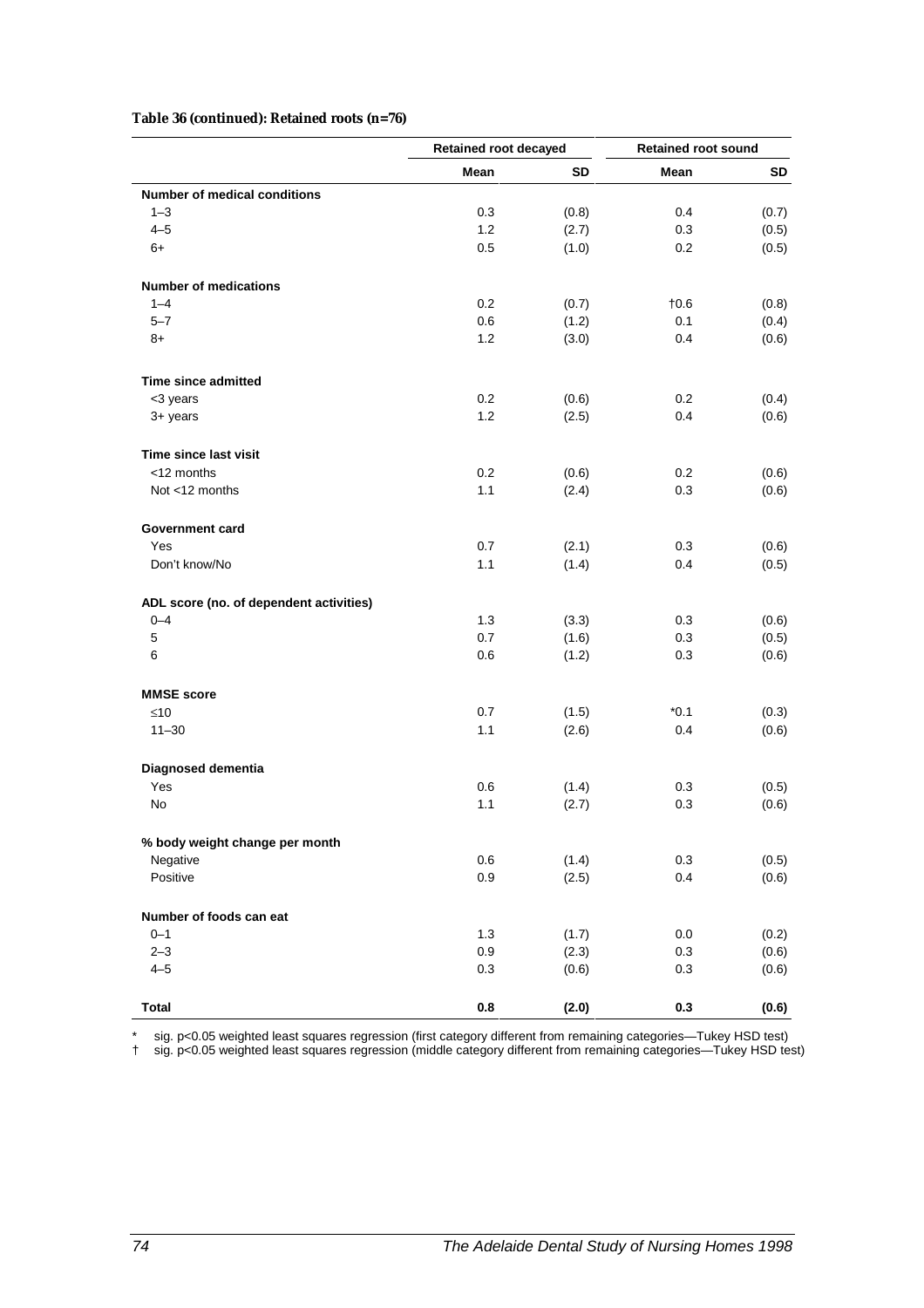#### **Attrition**

Dentate residents had a mean number of 11.9 teeth present. Table 37 presents the attrition status for residents. The majority of residents' teeth showed signs of attrition. Dentate residents had a mean of 4.7 teeth with enamel attrition, 3.5 teeth (29%) with dentine attrition and 0.1 teeth (1%) with severe attrition, leaving 3.6 teeth (30%) with no evidence of attrition.

| <b>Attrition status</b> | Mean number of teeth per resident | <b>SD</b> |
|-------------------------|-----------------------------------|-----------|
| No attrition            | 3.6                               | 4.7       |
| Enamel <sup>(a)</sup>   | 4.7                               | 4.5       |
| Dentine <sup>(b)</sup>  | 3.5                               | 4.1       |
| Severe <sup>(c)</sup>   | 0.1                               | 0.3       |
|                         |                                   |           |
| <b>Total</b>            | 11.9                              | 6.9       |

| Table 37: Dentate residents—attrition (n=76) |
|----------------------------------------------|
|----------------------------------------------|

(a) Enamel = occlusal/incisal enamel was worn so that dentine was exposed.

(b) Dentine = entire occlusal/incisal enamel was obliterated, leaving an enamel ring.

(c) Severe = tooth has worn to the gingival margin  $(\leq 1/3$  crown is present).

*Note:* Excludes crowned teeth and retained roots.

#### **Periodontal conditions**

**Table 38: Residents' conditions precluding periodontal inspection (%)**

|                                               | <b>Dentate</b><br>$(n=76)$ |
|-----------------------------------------------|----------------------------|
| <b>Type of condition</b>                      |                            |
| Rheumatic fever                               | 0.0                        |
| Artificial joints, heart valves or prostheses | 19.7                       |
| A bleeding problem                            | 5.3                        |
| Medications                                   | 7.9                        |
| <b>Number of conditions</b>                   |                            |
| No conditions                                 | 69.7                       |
| One condition                                 | 27.6                       |
| Two conditions                                | 2.6                        |

Table 38 presents residents' conditions (type and number) that precluded a periodontal inspection. Twenty per cent of residents had artificial joints, heart valves or prostheses, 5% had a bleeding problem and 8% would have required further consultation with medical practitioners and possible modification of their medications. Approximately 30% of dentate residents were precluded from the periodontal inspection because they had one or two of these conditions. Another approximately 30% of residents did not have a periodontal inspection completed mainly because of access difficulties, and also in many instances, because the teeth and gingival tissues were grossly covered in plaque and calculus.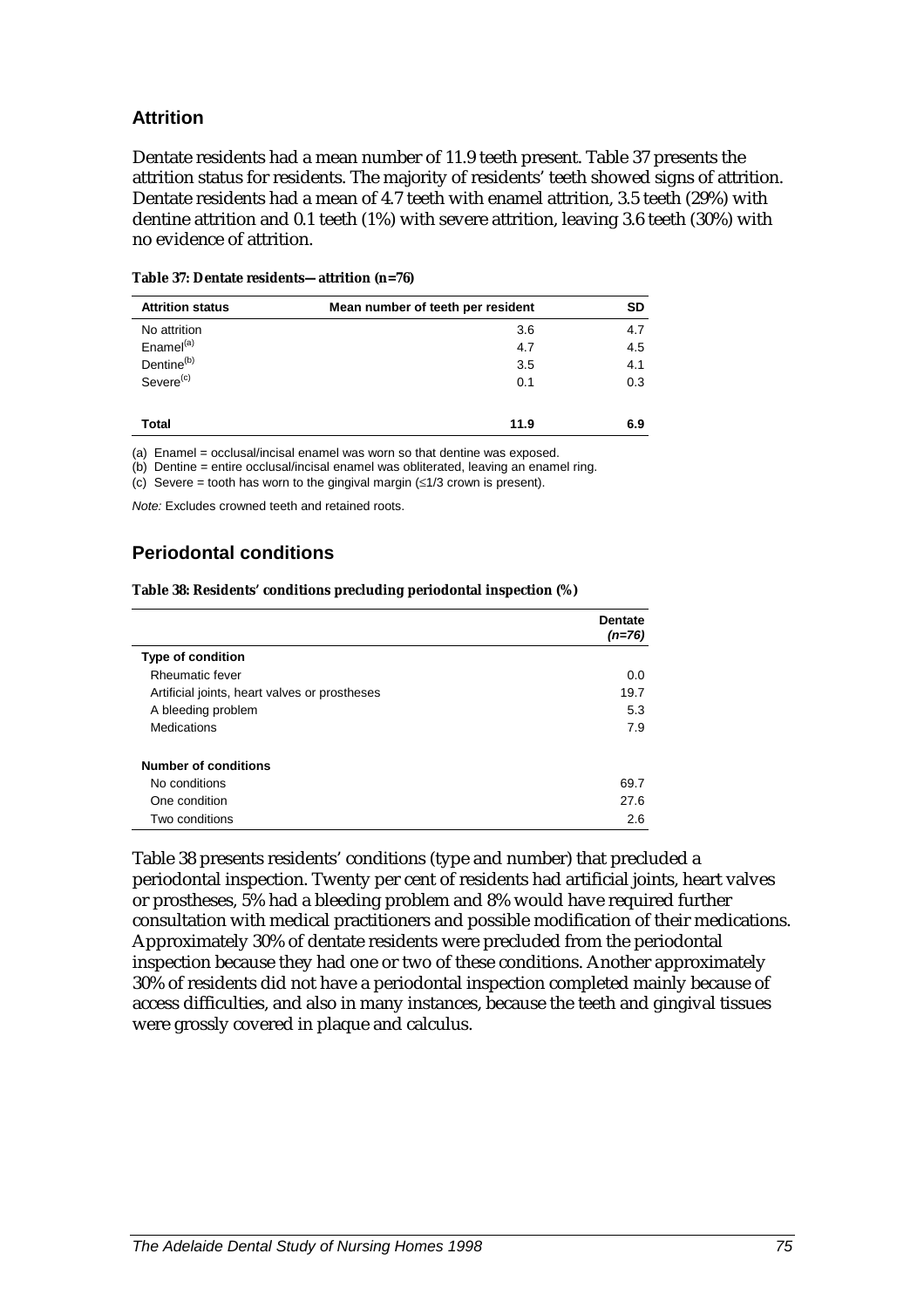#### **Plaque and calculus accumulation**

Table 39 presents mean Plaque Index (PI) Scores (weighted) (possible range 0–3) for all 76 dentate residents. Mean PI score for all dentate residents was moderately high (1.75). There were significant differences in mean PI scores for number of medications, time since admitted to nursing home and number of foods resident could eat (weighted least squares regression, p<0.05). Residents on 1-4 medications had very high plaque scores; there may have been an effect by specific type of medication, however this was not investigated. Residents who had been admitted for more than 12 months to the nursing home had very high PI scores, as did residents who could not eat many foods and had soft diets. Other non-significant differences in PI scores were present: PI scores were higher for males, ≤74-year-olds, pension card holders, the more functionally dependent and those who had gained weight. Residents with a diagnosed dementia had higher mean PI scores, as did severely cognitively impaired residents (MMSE scores ≤10).

Calculus accumulation was high, with 63.1% of the sites assessed for loss of periodontal attachment having calculus present on probing.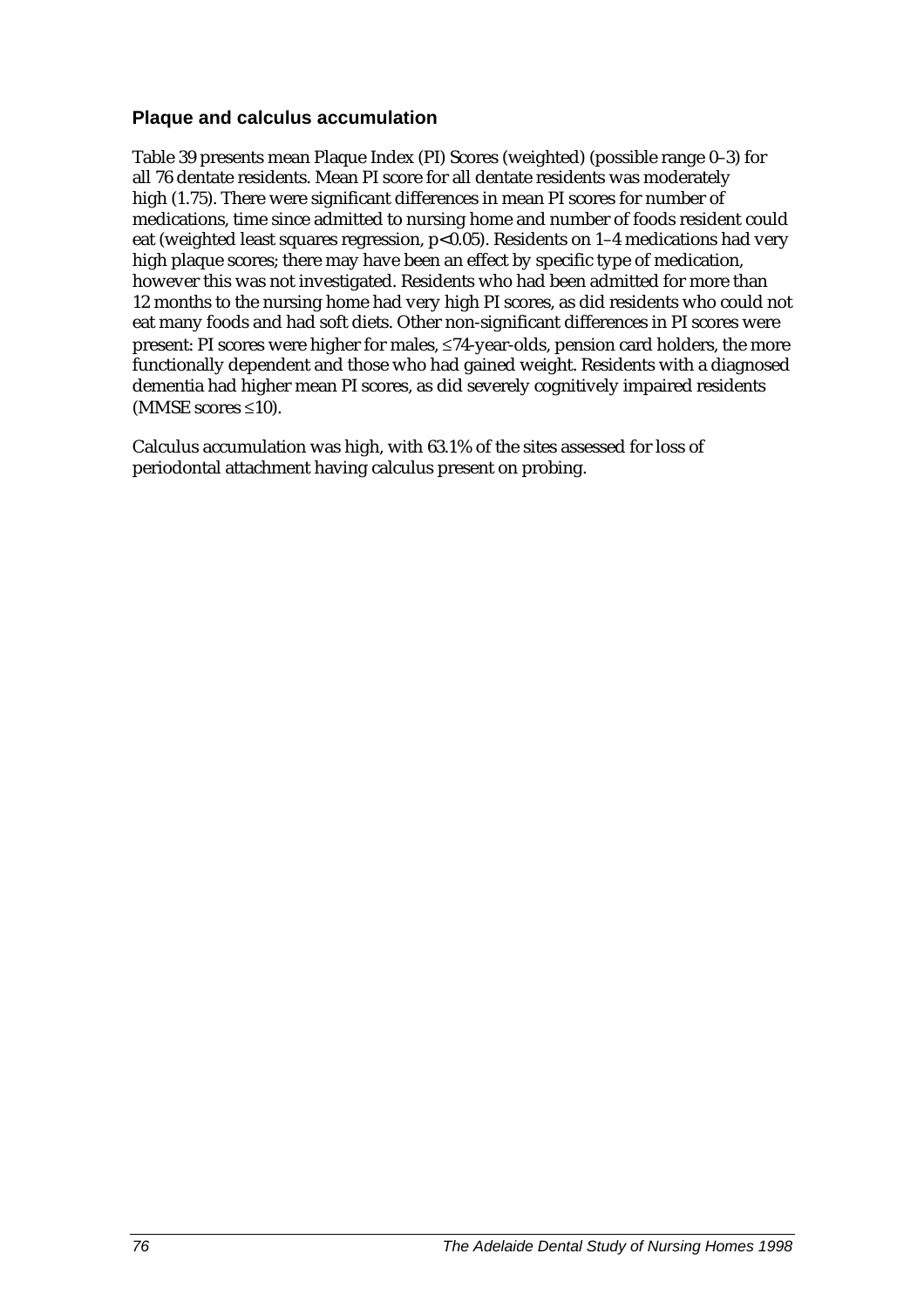| Table 39: Dentate residents—Mean Plaque Index Scores (weighted) (n=76) |
|------------------------------------------------------------------------|
|------------------------------------------------------------------------|

|                                         | <b>Mean PI Score</b> |
|-----------------------------------------|----------------------|
| Sex                                     |                      |
| Male                                    | 1.81                 |
| Female                                  | 1.72                 |
|                                         |                      |
| Age group                               | 1.99                 |
| $≤74$ years                             | 1.68                 |
| 75-84 years                             | 1.64                 |
| 85-89 years<br>90+ years                | 1.46                 |
|                                         |                      |
| Number of chronic medical conditions    |                      |
| $1 - 3$                                 | 2.05                 |
| $4 - 5$                                 | 1.53                 |
| $8+$                                    | 1.64                 |
| Number of medications*                  |                      |
| $1 - 4$                                 | 2.59                 |
| $5 - 7$                                 | 1.63                 |
| 8+                                      | 1.64                 |
| Time since admitted*                    |                      |
| <12 months                              | 1.24                 |
| $1-3$ years                             | 1.96                 |
| 3-5 years                               | 2.00                 |
| $5+$ years                              | 1.74                 |
|                                         |                      |
| <b>Government cards</b>                 |                      |
| Pensioner                               | 1.80                 |
| <b>DVA</b>                              | 1.54                 |
| None                                    | 1.53                 |
| ADL score (no. of dependent activities) |                      |
| $0 - 4$                                 | 1.45                 |
| 5                                       | 1.71                 |
| 6                                       | 1.88                 |
| <b>MMSE</b> score                       |                      |
| $≤10$                                   | 1.92                 |
| $11 - 20$                               | 1.59                 |
| $21 - 25$                               | 1.02                 |
| $26 - 30$                               | 1.76                 |
|                                         |                      |
| Diagnosed dementia                      |                      |
| Yes                                     | 1.85                 |
| No                                      | 1.62                 |
| Body weight change                      |                      |
| Positive                                | 1.92                 |
| Negative                                | 1.63                 |
| Number of foods can eat*                |                      |
| $0 - 1$                                 | 2.29                 |
| $2 - 3$                                 | 1.67                 |
| $4 - 5$                                 | 1.58                 |
|                                         |                      |
| All residents                           | 1.75                 |

\* sig. p<0.05 weighted least squares regression (first category different from remaining categories—Tukey HSD test)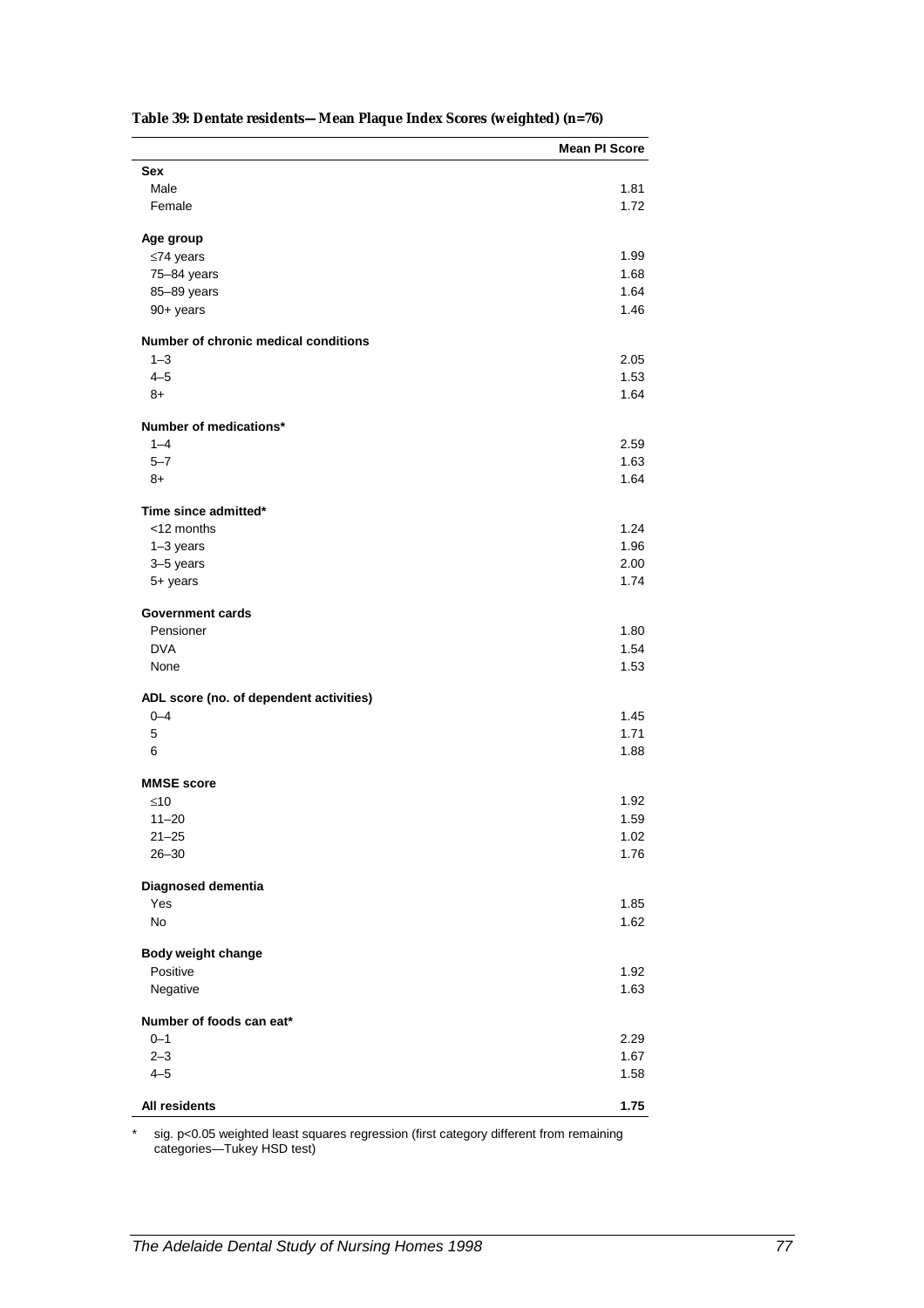#### **Periodontal disease**

Table 40 presents periodontal disease experience among the 18 dentate residents that a complete periodontal assessment could be completed for. Mild–moderate loss of periodontal attachment (LOA) was common but more severe disease was only evident in a small percentage (4.4%) of residents. Mean number of sites assessed per person was 37 (SD=20.8). Mean recession per site was 1.6 mm (SD=1.2). Mean probing depth per site was 1.9 mm (SD=0.5) and overall loss of periodontal attachment per site was 3.5 mm (SD=1.3). Disease severity as measured by mean loss of attachment (LOA) for sites 2+ mm per resident was 3.7 mm (SD=1.2). Extent of disease, as measured by the percentage of sites per resident with LOA, was 87.6% for 2+ mm LOA, 46.1% for 4+ mm LOA and 4.4% for 7+ mm LOA. Worst LOA scores indicated that 45% of residents had one or more sites with a 7+ mm LOA and 95% of residents had one or more sites with a 4+ mm LOA.

#### **Table 40: Periodontal disease experience (n=18)**

|                                  | Mean value (mms) | SD  |
|----------------------------------|------------------|-----|
| Recession                        | 1.6              |     |
| Probing depth                    | 1.9              | 0.5 |
| Loss of attachment (sites 2+ mm) | 3.7              | ィっ  |

### **Characteristics of medical status, functional status and cognitive status associated with oral diseases and conditions (weighted)**

#### **Tooth status (weighted)**

Table 41 presents tooth status by residents' characteristics. Residents with a government pension and those taking 5–7 medications had more missing teeth (p<0.05). Residents who did not have a government pension, those taking 8 or more medications, and those who could eat nearly all foods, had more filled teeth  $(p<0.05)$ . Residents who had been living at the nursing home for more than three years had a lower DMFT and four times as many retained roots (p<0.05). Residents who could not eat many foods had many more teeth covered with plaque that could not be scored. Residents with severe cognitive impairment had more decayed teeth, more missing teeth, fewer filled teeth and many more plaque-covered tooth surfaces (not significant).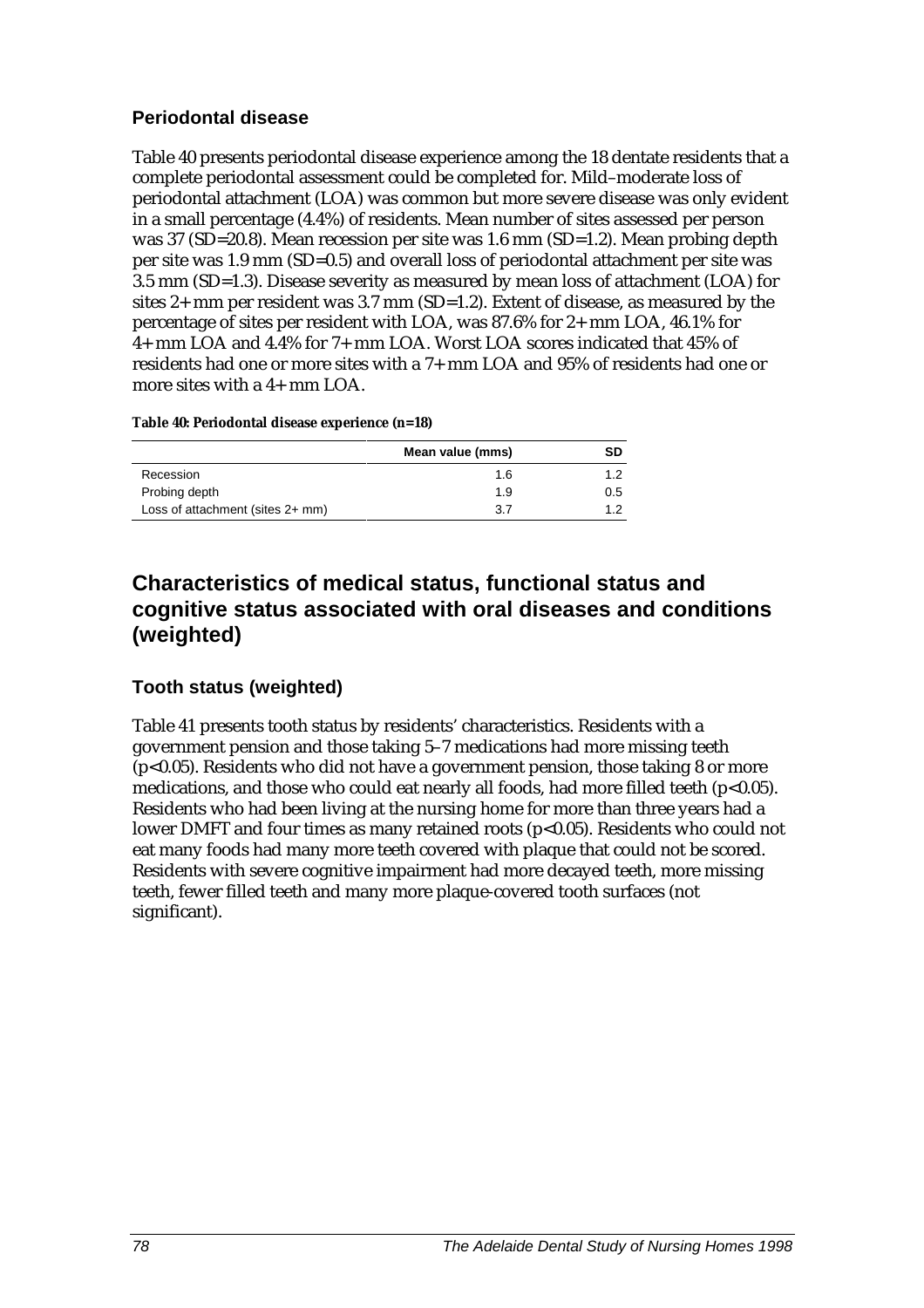|                                         | Number of<br>decayed<br>crowns |           | Number of<br>missing<br>teeth |       | Number of<br>filled/crowned<br>crowns |           | <b>DMFT</b> |           | Number of<br>retained<br>roots |           | Plaque <sup>#</sup> |       |
|-----------------------------------------|--------------------------------|-----------|-------------------------------|-------|---------------------------------------|-----------|-------------|-----------|--------------------------------|-----------|---------------------|-------|
|                                         | Mean                           | <b>SD</b> | Mean                          | SD    | Mean                                  | <b>SD</b> | Mean        | <b>SD</b> | Mean                           | <b>SD</b> | Mean                | SD    |
| <b>Number of medical conditions</b>     |                                |           |                               |       |                                       |           |             |           |                                |           |                     |       |
| $1 - 3$                                 | 0.7                            | (1.4)     | 17.1                          | (7.2) | 4.7                                   | (4.4)     | 22.6        | (5.2)     | 0.7                            | (1.0)     | 1.0                 | (3.1) |
| $4 - 5$                                 | 1.1                            | (1.6)     | 19.2                          | (7.3) | 3.7                                   | (4.6)     | 24.1        | (4.5)     | 1.4                            | (3.1)     | 0.1                 | (0.4) |
| 6+                                      | 1.3                            | (1.8)     | 19.9                          | (7.4) | 3.0                                   | (4.7)     | 24.2        | (5.4)     | 0.8                            | (1.0)     | 0.1                 | (0.6) |
| <b>Number of medications</b>            |                                |           |                               |       |                                       |           |             |           |                                |           |                     |       |
| $1 - 4$                                 | 0.8                            | (1.3)     | †18.3                         | (9.3) | *2.9                                  | (3.7)     | 21.9        | (6.6)     | 0.8                            | (0.9)     | 0.4                 | (0.6) |
| $5 - 7$                                 | 0.9                            | (1.6)     | 20.9                          | (6.3) | 2.7                                   | (3.6)     | 24.5        | (4.3)     | 0.8                            | (1.2)     | 0.3                 | (1.9) |
| $8+$                                    | 1.4                            | (1.8)     | 16.3                          | (7.0) | 5.7                                   | (5.5)     | 23.4        | (4.9)     | 1.6                            | (3.4)     | 0.4                 | (1.7) |
| Time since admitted                     |                                |           |                               |       |                                       |           |             |           |                                |           |                     |       |
| <3 years                                | 1.1                            | (1.8)     | 20.5                          | (6.7) | 4.1                                   | (5.4)     | $*25.7$     | (3.4)     | $*0.4$                         | (0.7)     | 0.6                 | (2.5) |
| $3+$ years                              | 1.0                            | (1.5)     | 17.6                          | (7.5) | 3.6                                   | (3.9)     | 22.1        | (5.4)     | 1.6                            | (2.8)     | 0.2                 | (0.4) |
| <b>Time since last visit</b>            |                                |           |                               |       |                                       |           |             |           |                                |           |                     |       |
| $\leq$ 12 months                        | 1.0                            | (1.7)     | 20.0                          | (7.4) | 4.7                                   | (5.7)     | $*25.7$     | (3.4)     | 0.5                            | (0.8)     | 0.2                 | (0.7) |
| Not $\leq 12$ months                    | 1.1                            | (1.6)     | 18.3                          | (7.3) | 3.3                                   | (3.8)     | 22.6        | (5.3)     | 1.4                            | (2.7)     | 0.4                 | (2.0) |
| <b>Government card</b>                  |                                |           |                               |       |                                       |           |             |           |                                |           |                     |       |
| Yes                                     | 1.0                            | (1.6)     | $*19.7$                       | (7.0) | *3.2                                  | (4.0)     | 23.9        | (4.8)     | 1.0                            | (2.4)     | 0.4                 | (1.8) |
| Don't know/No                           | 1.3                            | (1.9)     | 14.5                          | (7.6) | 6.8                                   | (6.0)     | 22.6        | (5.9)     | 1.6                            | (1.5)     | 0.1                 | (0.4) |
| ADL score (no. of dependent activities) |                                |           |                               |       |                                       |           |             |           |                                |           |                     |       |
| $0 - 4$                                 | 1.0                            | (1.8)     | 19.5                          | (8.1) | 3.8                                   | (5.2)     | 24.4        | (5.6)     | 1.6                            | (3.9)     | 0.1                 | (0.4) |
| 5                                       | 1.1                            | (1.8)     | 20.0                          | (7.8) | 4.1                                   | (5.3)     | 25.3        | (4.3)     | 1.0                            | (1.8)     | 0.1                 | (0.4) |
| 6                                       | 1.0                            | (1.5)     | 18.0                          | (6.8) | 3.6                                   | (3.9)     | 22.7        | (4.9)     | 0.8                            | (1.2)     | 0.5                 | (2.3) |
| <b>MMSE</b> score                       |                                |           |                               |       |                                       |           |             |           |                                |           |                     |       |
| $≤10$                                   | 1.2                            | (1.6)     | 19.3                          | (8.0) | 3.3                                   | (3.7)     | 23.8        | (5.3)     | 0.8                            | (1.5)     | 0.7                 | (2.4) |
| $11 - 30$                               | 1.0                            | (1.8)     | 18.0                          | (7.1) | 4.8                                   | (5.6)     | 23.8        | (5.2)     | 1.5                            | (3.0)     | 0.1                 | (0.3) |
| Diagnosed dementia                      |                                |           |                               |       |                                       |           |             |           |                                |           |                     |       |
| Yes                                     | 1.1                            | (1.6)     | 19.0                          | (8.0) | 4.2                                   | (4.9)     | 24.4        | (4.8)     | 0.8                            | (1.4)     | 0.2                 | (0.5) |
| No                                      | 0.9                            | (1.7)     | 18.6                          | (6.0) | 3.0                                   | (3.9)     | 22.5        | (5.1)     | 1.4                            | (3.2)     | 0.6                 | (2.7) |
| Body weight change per month            |                                |           |                               |       |                                       |           |             |           |                                |           |                     |       |
| Negative                                | 0.9                            | (1.5)     | 18.7                          | (6.9) | 3.8                                   | (4.1)     | 23.5        | (4.5)     | 0.9                            | (1.5)     | 0.3                 | (1.5) |
| Positive                                | 1.1                            | (1.7)     | 19.5                          | (7.4) | 3.4                                   | (4.5)     | 24.1        | (5.3)     | 1.3                            | (3.0)     | 0.4                 | (2.1) |
| Number of foods can eat                 |                                |           |                               |       |                                       |           |             |           |                                |           |                     |       |
| $0 - 1$                                 | 1.2                            | (1.9)     | 17.9                          | (5.7) | $*2.6$                                | (3.1)     | 21.7        | (4.7)     | 1.3                            | (1.7)     | $*1.6$              | (4.3) |
| $2 - 3$                                 | 1.0                            | (1.5)     | 19.8                          | (7.7) | 2.7                                   | (3.4)     | 23.5        | (5.6)     | 1.2                            | (2.7)     | 0.1                 | (0.5) |
| $4 - 5$                                 | 1.0                            | (1.8)     | 17.1                          | (7.0) | 7.1                                   | (6.1)     | 25.3        | (2.8)     | 0.5                            | (0.9)     | 0.1                 | (0.4) |
| <b>Total</b>                            | 1.1                            | (1.6)     | 18.9                          | (7.3) | 3.8                                   | (4.5)     | 23.7        | (5.0)     | 1.1                            | (2.2)     | 0.3                 | (1.7) |

**Table 41: Tooth status by residents' characteristics (n=76)**

\* sig. p<0.05 weighted least squares regression (first category different from remaining categories—Tukey HSD test)

\*\* sig. p<0.05 weighted least squares regression (last category different from remaining categories—Tukey HSD test)

† sig. p<0.05 weighted least squares regression (middle category different from remaining categories—Tukey HSD test)

# Teeth were present but could not be scored because they were covered in plaque, calculus or other debris.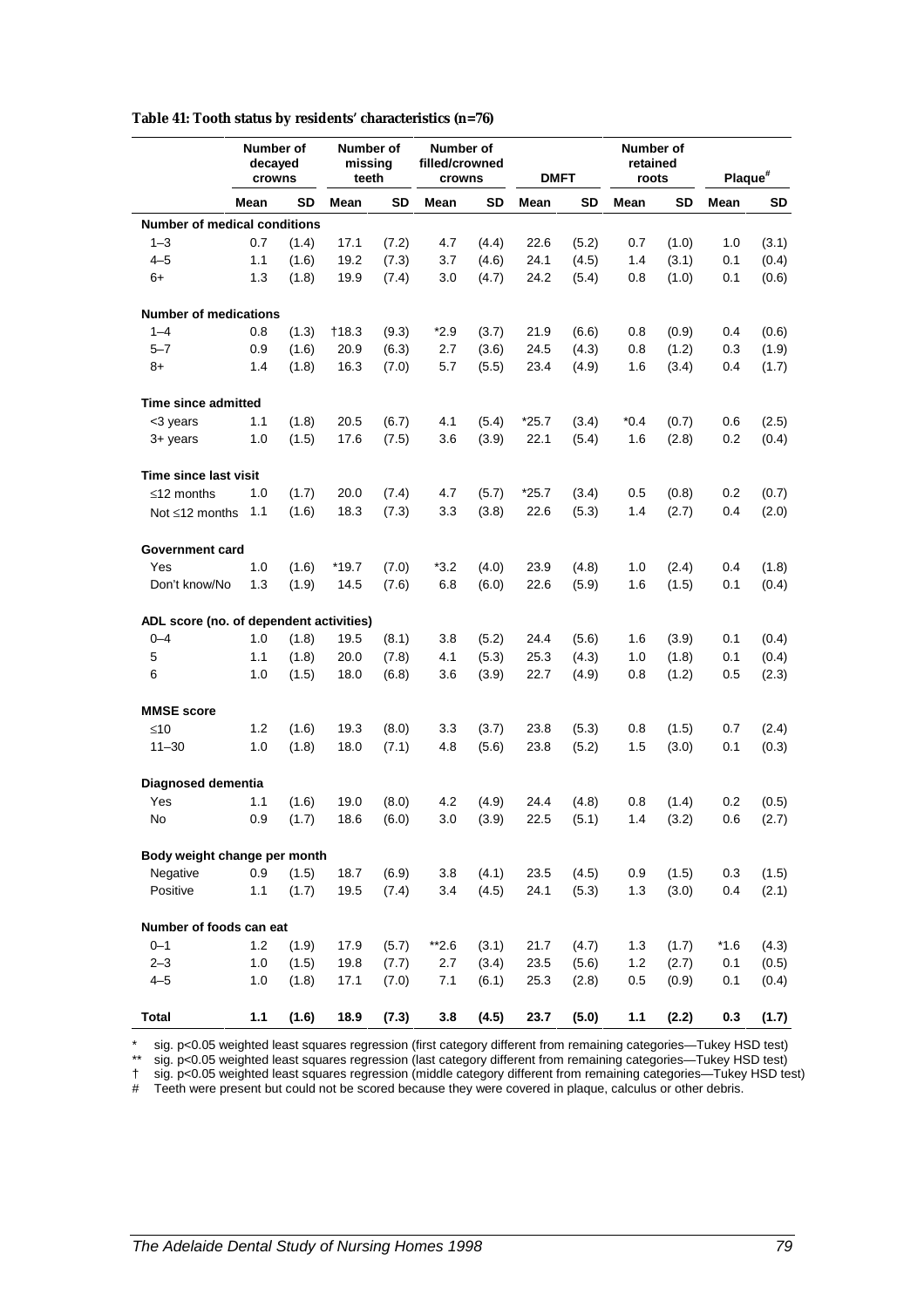#### **Coronal caries (weighted)**

Table 42 presents coronal caries experience by residents' characteristics. Residents taking 8+ medications had over twice as many filled surfaces, and higher DFS and coronal caries attack rates ( $p$ <0.05). Residents with a government pension had nearly 50% less filled surfaces, coronal DFS and coronal caries attack rate (p<0.05). Residents who could not eat many foods had less than half as many filled surfaces, and lower coronal DFS, and coronal caries attack rates, and many more surfaces covered with plaque (p<0.05). More severely cognitively impaired residents had more decayed surfaces, fewer filled surfaces, and higher coronal DFS and coronal caries attack rates (not significant).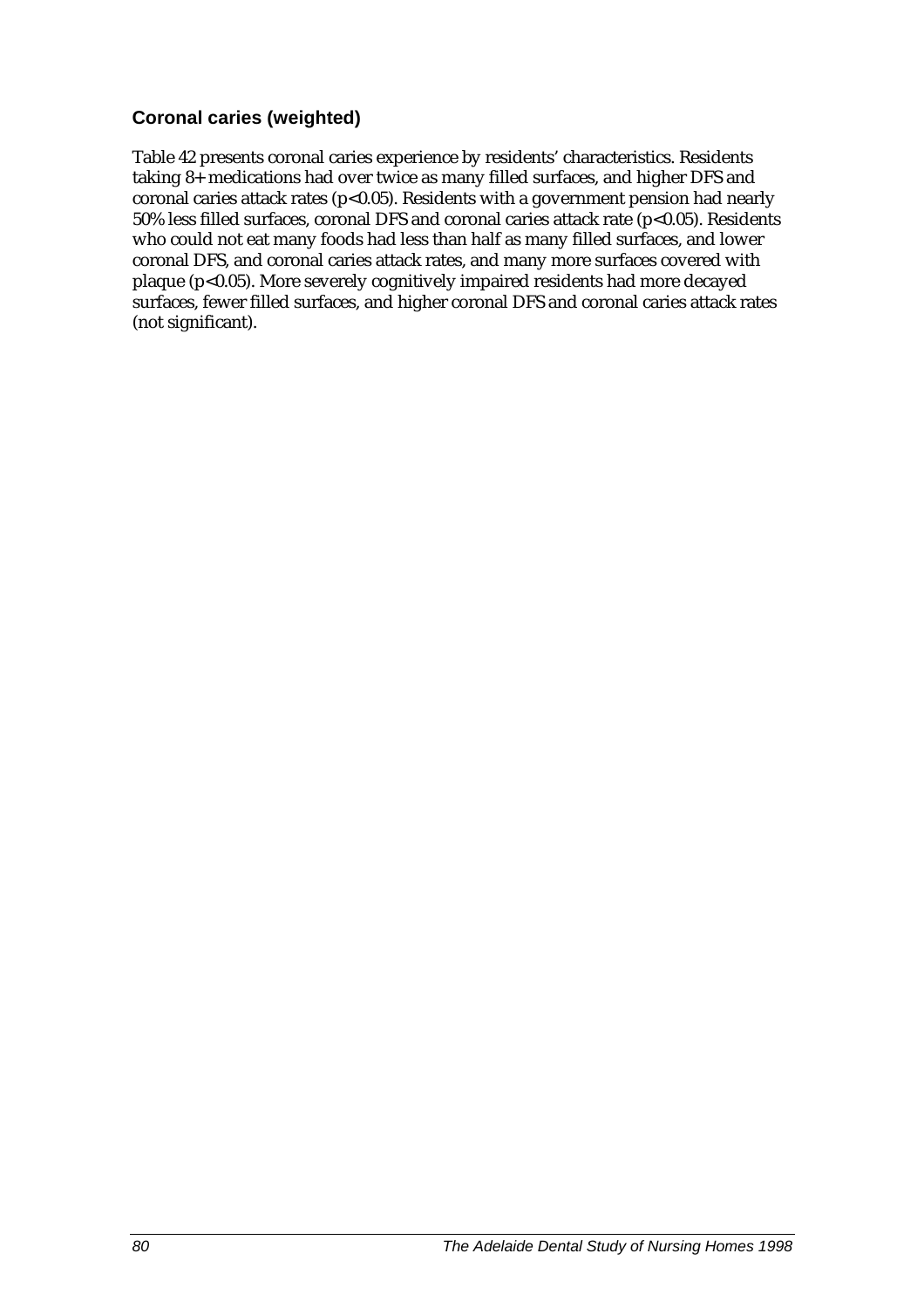|                                         | Decayed<br>surfaces<br><b>Filled surfaces</b> |       |         | <b>Plaque</b><br>$surfaces$ #<br><b>Coronal DFS</b> |        |        |        | Attack rate (%) |          |        |
|-----------------------------------------|-----------------------------------------------|-------|---------|-----------------------------------------------------|--------|--------|--------|-----------------|----------|--------|
|                                         | Mean                                          | SD    | Mean    | SD                                                  | Mean   | SD     | Mean   | SD              | Mean     | SD     |
| <b>Number of medical conditions</b>     |                                               |       |         |                                                     |        |        |        |                 |          |        |
| $1 - 3$                                 | 1.0                                           | (2.1) | 10.2    | (9.9)                                               | 11.2   | (9.7)  | 4.0    | (13.6)          | 17.5     | (10.5) |
| $4 - 5$                                 | 2.0                                           | (2.9) | 8.5     | (13.1)                                              | 10.5   | (14.1) | 0.3    | (1.1)           | 16.1     | (14.4) |
| 6+                                      | 2.0                                           | (2.9) | 7.6     | (12.7)                                              | 9.6    | (13.1) | 0.4    | (2.3)           | 18.6     | (16.2) |
| <b>Number of medications</b>            |                                               |       |         |                                                     |        |        |        |                 |          |        |
| $1 - 4$                                 | 1.3                                           | (2.4) | **5.4   | (7.7)                                               | **6.7  | (7.8)  | 1.6    | (2.2)           | $**10.7$ | (11.5) |
| $5 - 7$                                 | 1.6                                           | (3.0) | 5.8     | (8.5)                                               | 7.4    | (9.3)  | 1.2    | (8.1)           | 14.9     | (11.7) |
| 8+                                      | 2.1                                           | (2.6) | 14.4    | (15.8)                                              | 16.5   | (16.2) | 1.3    | (7.6)           | 22.8     | (15.7) |
| Time since admitted                     |                                               |       |         |                                                     |        |        |        |                 |          |        |
| <3 years                                | 1.6                                           | (2.6) | 9.9     | (14.9)                                              | 11.5   | (15.3) | 2.2    | (10.8)          | 18.4     | (16.7) |
| $3+$ years                              | 1.8                                           | (2.8) | 7.8     | (9.4)                                               | 9.6    | (10.2) | 0.6    | (1.5)           | 16.1     | (11.2) |
| Time since last visit                   |                                               |       |         |                                                     |        |        |        |                 |          |        |
| <12 months                              | 1.7                                           | (2.7) | 11.6    | (16.6)                                              | 13.2   | (17.6) | 0.6    | (2.3)           | 19.9     | (17.8) |
| Not <12 months                          | 1.7                                           | (2.8) | 7.3     | (8.7)                                               | 9.0    | (9.0)  | 1.7    | (8.8)           | 15.6     | (11.0) |
| <b>Government card</b>                  |                                               |       |         |                                                     |        |        |        |                 |          |        |
| Yes                                     | 1.6                                           | (2.7) | $*7.1$  | (11.0)                                              | $*8.8$ | (11.5) | 1.5    | (7.9)           | *15.1    | (13.3) |
| Don't know/No                           | 2.1                                           | (2.9) | 17.2    | (14.3)                                              | 19.3   | (15.2) | 0.1    | (0.6)           | 27.0     | (12.4) |
| ADL score (no. of dependent activities) |                                               |       |         |                                                     |        |        |        |                 |          |        |
| $0 - 4$                                 | 1.2                                           | (2.3) | 9.2     | (13.5)                                              | 10.5   | (13.3) | 0.3    | (0.7)           | 17.6     | (15.3) |
| 5                                       | 1.6                                           | (2.6) | 10.6    | (16.2)                                              | 12.3   | (17.6) | 0.2    | (0.7)           | 17.9     | (15.5) |
| 6                                       | 2.0                                           | (3.0) | 7.6     | (9.0)                                               | 9.6    | (9.5)  | 2.3    | (10.0)          | 16.6     | (12.7) |
| <b>MMSE score</b>                       |                                               |       |         |                                                     |        |        |        |                 |          |        |
| ≤10                                     | 2.1                                           | (3.1) | 7.5     | (10.8)                                              | 9.5    | (11.7) | 2.5    | (10.5)          | 16.6     | (12.2) |
| $11 - 30$                               | 1.4                                           | (2.4) | 11.6    | (14.2)                                              | 13.0   | (14.5) | 0.2    | (0.6)           | 20.6     | (15.7) |
| Diagnosed dementia                      |                                               |       |         |                                                     |        |        |        |                 |          |        |
| Yes                                     | 1.9                                           | (2.9) | 10.0    | (13.6)                                              | 11.9   | (14.4) | 0.6    | (1.5)           | 18.6     | (14.9) |
| No                                      | 1.3                                           | (2.4) | 6.6     | (8.7)                                               | 7.9    | (8.6)  | 2.5    | (11.8)          | 14.6     | (11.5) |
| Body weight change per month            |                                               |       |         |                                                     |        |        |        |                 |          |        |
| Negative                                | 1.8                                           | (3.2) | 8.0     | (10.5)                                              | 9.8    | (11.6) | 1.3    | (6.5)           | 16.1     | (12.5) |
| Positive                                | 1.6                                           | (2.2) | 8.2     | (12.0)                                              | 9.8    | (12.3) | 1.5    | (8.7)           | 17.2     | (14.3) |
| Number of foods can eat                 |                                               |       |         |                                                     |        |        |        |                 |          |        |
| $0 - 1$                                 | 2.6                                           | (4.5) | $*$ 5.0 | (6.6)                                               | $*7.7$ | (7.5)  | $*7.0$ | (18.8)          | †15.6    | (12.0) |
| $2 - 3$                                 | 1.6                                           | (2.3) | 6.1     | (9.7)                                               | 7.7    | (10.5) | 0.4    | (1.2)           | 14.0     | (13.2) |
| $4 - 5$                                 | 1.5                                           | (2.5) | 17.3    | (15.8)                                              | 18.8   | (16.2) | 0.3    | (0.8)           | 25.4     | (13.4) |
| <b>Total</b>                            | 1.7                                           | (2.7) | 8.7     | (12.1)                                              | 10.4   | (12.6) | $1.3$  | (7.3)           | 17.1     | (13.8) |

**Table 42: Coronal caries by residents' characteristics (n=76)**

\* sig. p<0.05 weighted least squares regression (first category different from remaining categories—Tukey HSD test)

\*\* sig. p<0.05 weighted least squares regression (last category different from remaining categories—Tukey HSD test)

† sig. p<0.05 weighted least squares regression (middle category different from remaining categories—Tukey HSD test)

# Teeth were present but could not be scored because they were covered in plaque, calculus or other debris.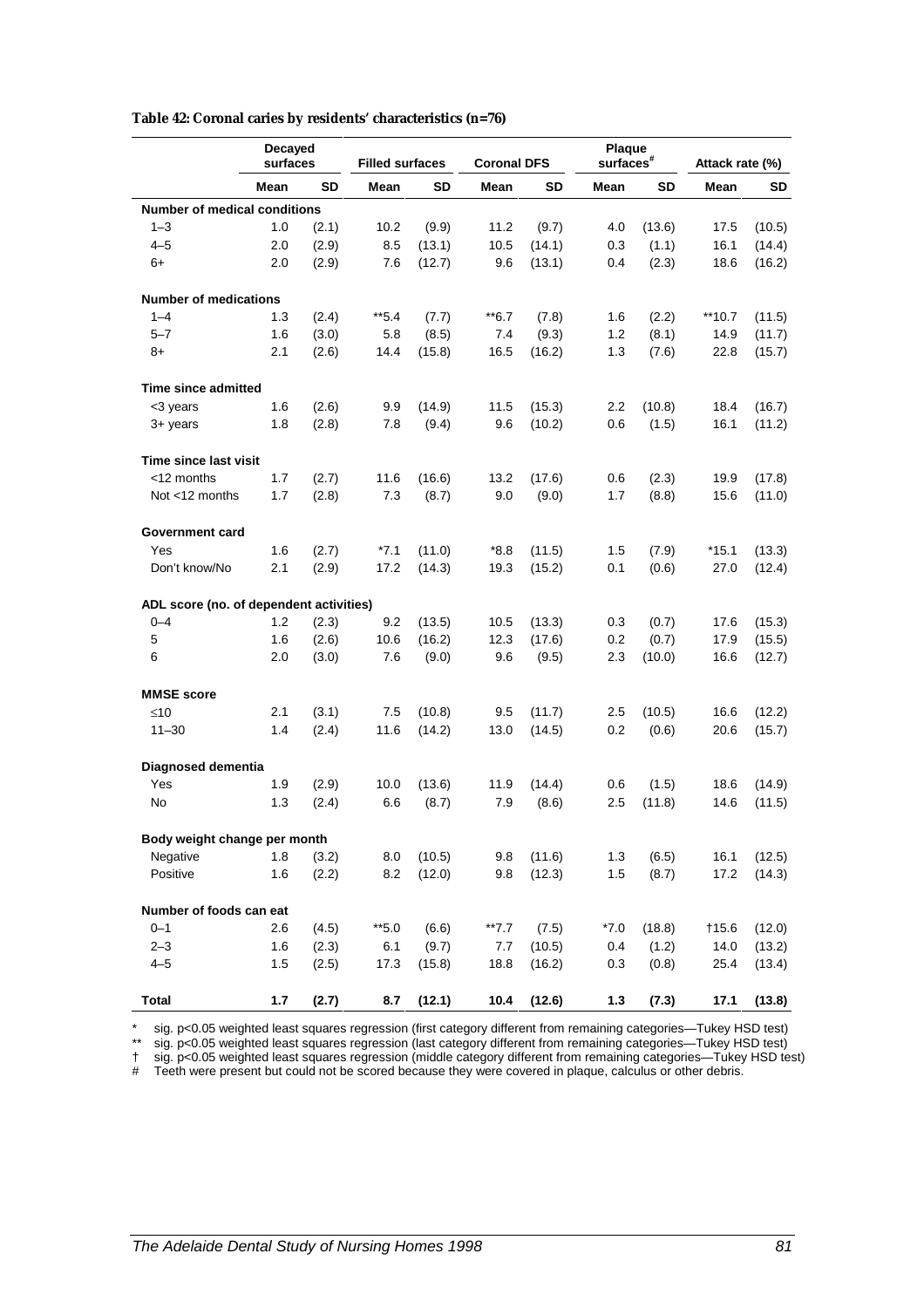#### **Root caries (weighted)**

Table 43 presents root caries by residents' characteristics. Root DFS were higher for residents taking 8+ medications and those who had lived at the nursing home for less than three years (p<0.05). Number of plaque-covered root surfaces were much higher for those who had visited a dentist in the previous 12 months, those who had lost weight, those who could not eat many foods and residents with severe cognitive impairment (p<0.05). Severely cognitively impaired residents also had fewer filled root surfaces (not significant). Residents taking 8+ medications had two times more decayed root surfaces, as did those who had been resident for less than three years, and those who had gained weight (not significant).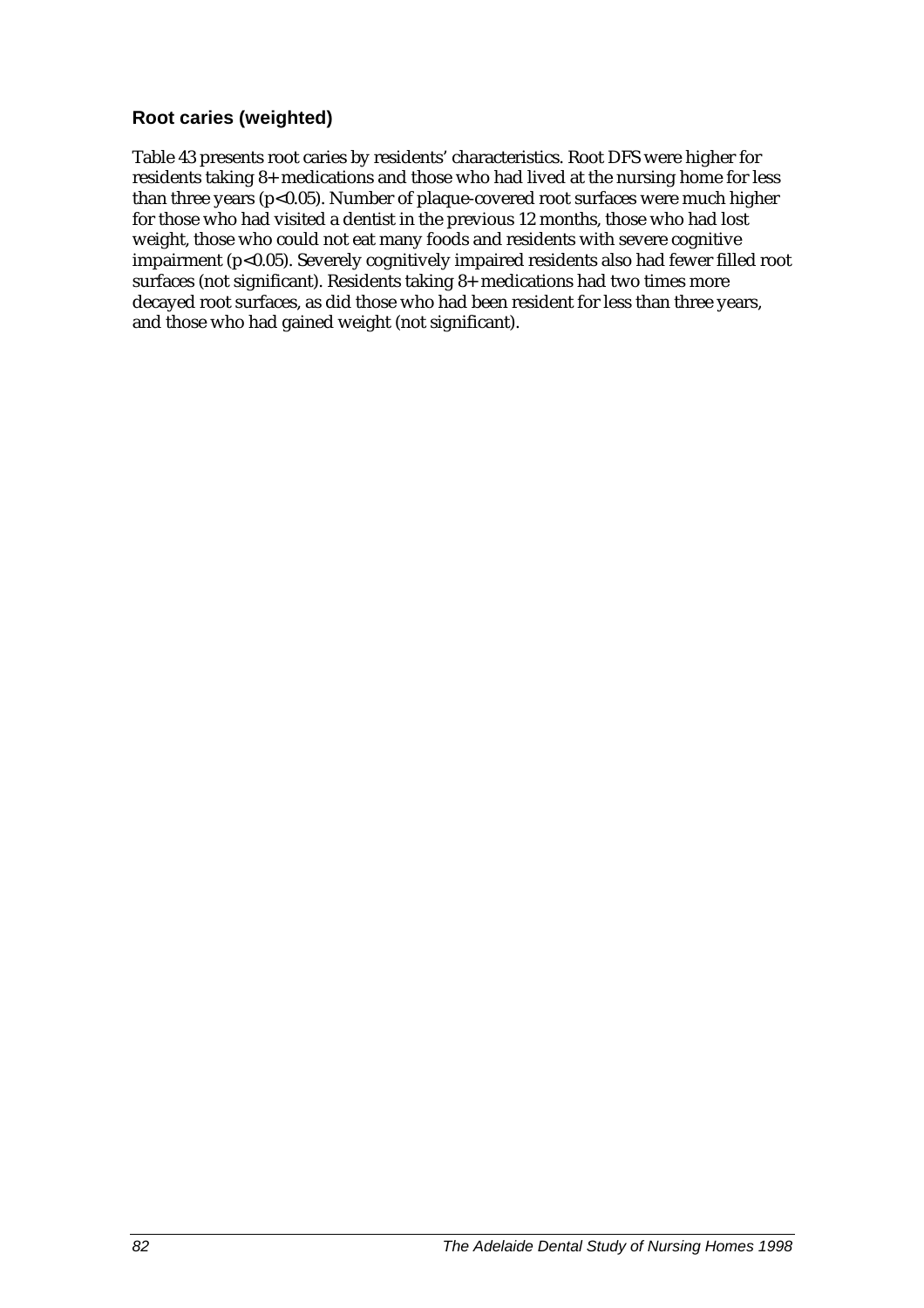|                                         | Decayed<br>surfaces<br><b>Filled surfaces</b> |       |      | Plaque<br>surfaces <sup>#</sup><br><b>Root DFS</b> |        |       |         | <b>RCI (%)</b> |      |        |
|-----------------------------------------|-----------------------------------------------|-------|------|----------------------------------------------------|--------|-------|---------|----------------|------|--------|
|                                         | Mean                                          | SD    | Mean | <b>SD</b>                                          | Mean   | SD    | Mean    | SD             | Mean | SD     |
| <b>Number of medical conditions</b>     |                                               |       |      |                                                    |        |       |         |                |      |        |
| $1 - 3$                                 | 1.1                                           | (2.1) | 1.3  | (1.7)                                              | 2.4    | (2.8) | 9.9     | (15.0)         | 21.3 | (20.3) |
| $4 - 5$                                 | 1.8                                           | (2.5) | 1.3  | (2.1)                                              | 3.1    | (3.4) | 5.2     | (10.0)         | 19.5 | (18.3) |
| 6+                                      | 1.4                                           | (2.8) | 0.6  | (1.9)                                              | 2.0    | (3.6) | 12.7    | (18.8)         | 18.1 | (26.6) |
| <b>Number of medications</b>            |                                               |       |      |                                                    |        |       |         |                |      |        |
| $1 - 4$                                 | 1.1                                           | (2.2) | 0.5  | (1.1)                                              | $*1.6$ | (2.3) | 7.4     | (11.6)         | 15.7 | (21.2) |
| $5 - 7$                                 | 1.1                                           | (2.2) | 0.8  | (1.5)                                              | 1.9    | (3.0) | 10.7    | (17.2)         | 16.4 | (21.3) |
| 8+                                      | 2.2                                           | (2.9) | 1.8  | (2.6)                                              | 4.0    | (3.8) | 6.1     | (10.9)         | 25.4 | (20.2) |
| Time since admitted                     |                                               |       |      |                                                    |        |       |         |                |      |        |
| <3 years                                | 2.0                                           | (3.2) | 1.6  | (2.5)                                              | $*3.6$ | (4.4) | 7.9     | (13.7)         | 24.2 | (24.9) |
| 3+ years                                | 1.1                                           | (1.7) | 0.7  | (1.2)                                              | 1.8    | (1.9) | 9.1     | (15.2)         | 16.3 | (17.4) |
| Time since last visit                   |                                               |       |      |                                                    |        |       |         |                |      |        |
| <12 months                              | 1.1                                           | (2.3) | 1.1  | (2.1)                                              | 2.2    | (3.1) | $*13.8$ | (18.0)         | 15.7 | (22.2) |
| Not <12 months                          | 1.7                                           | (2.6) | 1.1  | (1.9)                                              | 2.8    | (3.5) | 5.8     | (11.5)         | 21.6 | (20.4) |
| <b>Government card</b>                  |                                               |       |      |                                                    |        |       |         |                |      |        |
| Yes                                     | 1.4                                           | (2.4) | 1.1  | (2.0)                                              | 2.5    | (3.5) | 8.6     | (15.2)         | 19.0 | (21.8) |
| Don't know/No                           | 1.9                                           | (3.0) | 1.3  | (1.5)                                              | 3.2    | (2.6) | 8.4     | (10.1)         | 22.5 | (17.1) |
| ADL score (no. of dependent activities) |                                               |       |      |                                                    |        |       |         |                |      |        |
| $0 - 4$                                 | 2.0                                           | (3.2) | 1.5  | (2.3)                                              | 3.5    | (4.0) | 3.9     | (5.6)          | 20.9 | (24.6) |
| 5                                       | 2.0                                           | (2.8) | 1.2  | (1.6)                                              | 3.2    | (3.4) | 5.5     | (9.0)          | 24.0 | (15.6) |
| 6                                       | 1.0                                           | (1.9) | 0.9  | (1.9)                                              | 1.9    | (2.9) | 12.2    | (18.1)         | 16.7 | (21.9) |
| <b>MMSE score</b>                       |                                               |       |      |                                                    |        |       |         |                |      |        |
| $≤10$                                   | 1.2                                           | (2.1) | 0.9  | (1.7)                                              | 2.1    | (3.1) | $*12.6$ | (17.8)         | 20.9 | (22.6) |
| $11 - 30$                               | 1.8                                           | (3.0) | 1.5  | (2.3)                                              | 3.4    | (3.8) | 5.3     | (8.7)          | 20.7 | (21.3) |
| Diagnosed dementia                      |                                               |       |      |                                                    |        |       |         |                |      |        |
| Yes                                     | 1.5                                           | (2.4) | 1.2  | (2.0)                                              | 2.7    | (3.5) | 9.5     | (14.9)         | 22.6 | (22.8) |
| No                                      | 1.5                                           | (2.6) | 1.0  | (1.9)                                              | 2.5    | (3.2) | 7.1     | (13.7)         | 14.7 | (17.0) |
| Body weight change per month            |                                               |       |      |                                                    |        |       |         |                |      |        |
| Negative                                | 1.1                                           | (1.8) | 1.2  | (1.9)                                              | 2.2    | (2.9) | $*12.1$ | (17.2)         | 18.9 | (19.9) |
| Positive                                | 1.9                                           | (3.2) | 1.2  | (2.1)                                              | 3.1    | (3.9) | 5.0     | (10.5)         | 18.7 | (22.0) |
| Number of foods can eat                 |                                               |       |      |                                                    |        |       |         |                |      |        |
| $0 - 1$                                 | 0.6                                           | (1.8) | 0.7  | (1.3)                                              | 1.3    | (2.6) | $*20.9$ | (19.8)         | 26.3 | (35.8) |
| $2 - 3$                                 | 1.9                                           | (2.5) | 1.0  | (2.0)                                              | 2.9    | (3.5) | 7.3     | (13.8)         | 20.5 | (19.2) |
| $4 - 5$                                 | 1.2                                           | (2.7) | 1.5  | (2.2)                                              | 2.7    | (3.4) | 4.6     | (8.2)          | 15.1 | (18.7) |
| <b>Total</b>                            | 1.5                                           | (2.5) | 1.1  | (1.9)                                              | 2.6    | (3.3) | 8.6     | (14.5)         | 19.6 | (21.1) |

**Table 43: Root caries by residents' characteristics (n=76)**

\* sig. p<0.05 weighted least squares regression (first category different from remaining categories—Tukey HSD test)

\*\* sig. p<0.05 weighted least squares regression (last category different from remaining categories—Tukey HSD test)

# Teeth were present but could not be scored because they were covered in plaque, calculus or other debris.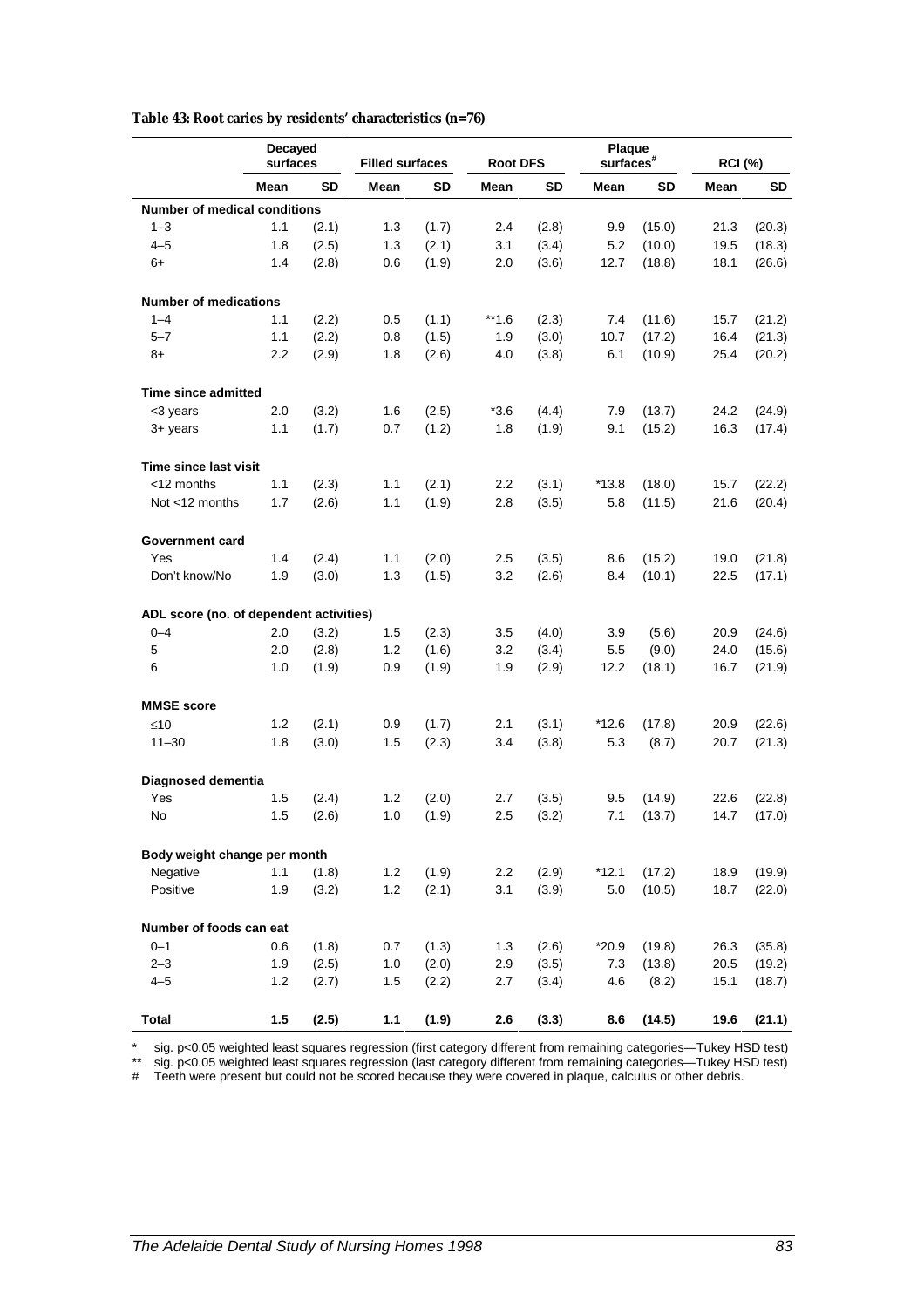### **Normative, rational and perceived needs for dental care**

|                           | Denture treatment wanted (%) |                  |
|---------------------------|------------------------------|------------------|
|                           | Agreed                       | <b>Disagreed</b> |
| Denture treatment needed* |                              |                  |
| Adjustment $(n=1)$        | 100.0                        | 0.0              |
| Reline $(n=15)$           | 46.7                         | 53.3             |
| Repair $(n=19)$           | 42.1                         | 57.9             |
| Full denture $(n=32)$     | 31.3                         | 68.8             |
| Partial denture $(n=5)$   | 40.0                         | 60.0             |

**Table 44: Denture treatment needed and wanted—upper denture**

Rational treatment need determined by dentist considered all of a participant's modifying factors, such as functional status, cognitive status, medical history, medications, social history, financial history, dental history, ethical issues, etc.

|                           | Denture treatment wanted (%) |                  |
|---------------------------|------------------------------|------------------|
|                           | Agreed                       | <b>Disagreed</b> |
| Denture treatment needed* |                              |                  |
| Adjustment $(n=3)$        | 66.7                         | 33.3             |
| Reline $(n=11)$           | 54.5                         | 45.5             |
| Repair $(n=7)$            | 42.9                         | 57.1             |
| Full denture $(n=31)$     | 32.3                         | 67.7             |
| Partial denture $(n=4)$   | 25.0                         | 75.0             |

Rational treatment need determined by dentist considered all of a participant's modifying factors, such as functional status, cognitive status, medical history, medications, social history, financial history, dental history, ethical issues, etc.

Tables 44 and 45 present denture treatment needed and wanted for the upper and lower dentures. The rational treatment need assessed by dentists in this section of the dental inspection considered all of a participant's modifying factors, such as functional status, cognitive status, medical history, medications, social history, financial history, dental history, ethical issues and the like. In many cases, a normative dental need (assessed purely on dental criteria) was evident (Table 30), but after the complete rational treatment evaluation, treatment was not advocated. Thus, the rational treatment need often under-reported normative dental needs. Rational dental treatment needs were low for both upper and lower dentures in this study; 31% of participants required a new full upper denture and 32% a new full lower denture. Participants' perceived denture treatment needs were even lower again than the rational treatment need. For example, 68% of residents who were assessed to require a new full denture in either the upper or lower arch did not want the new denture. Approximately 50% of residents assessed to require a reline for their upper or lower denture did not want the reline.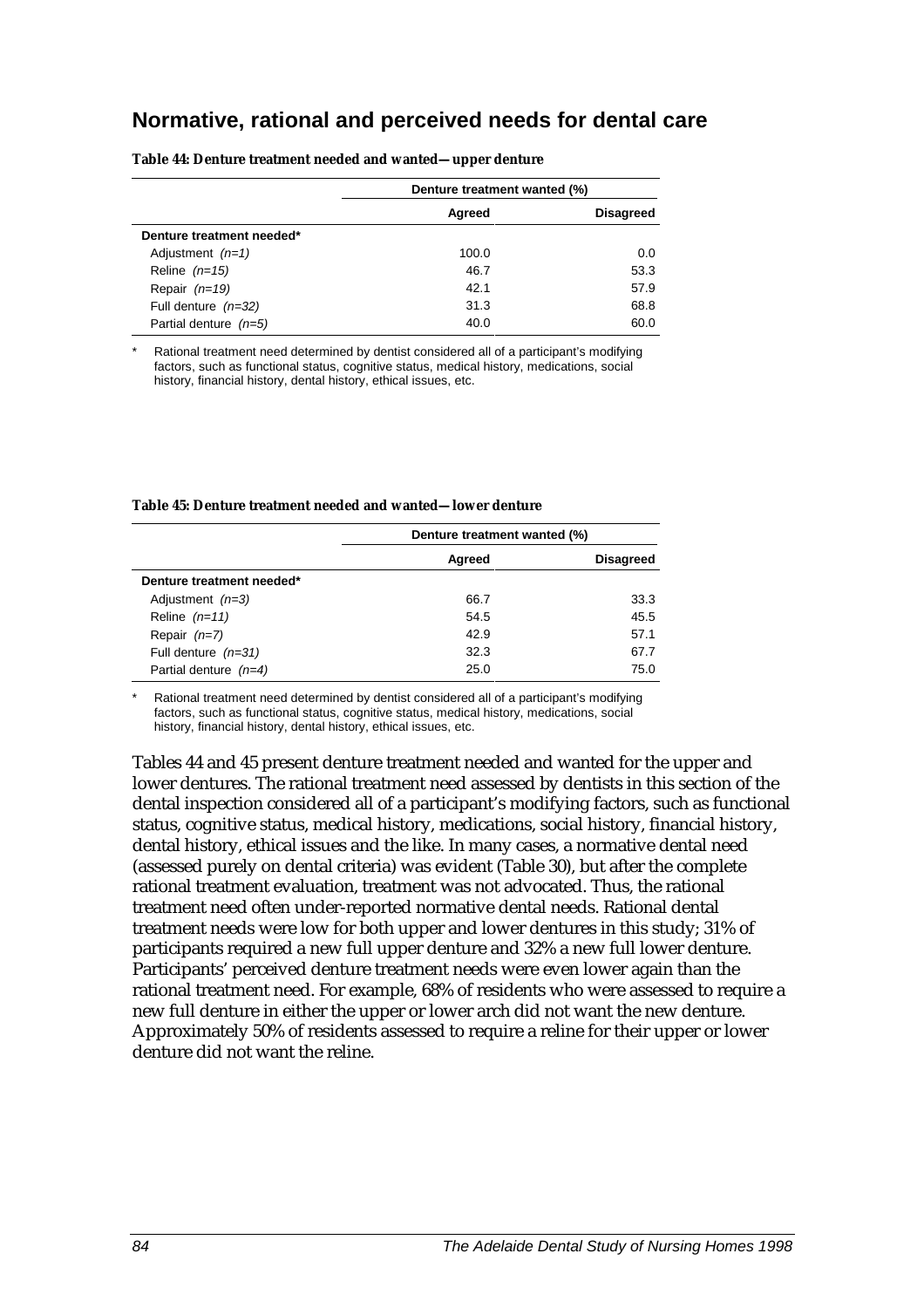|                       |      | Participants' perceived need for dental treatment |            |
|-----------------------|------|---------------------------------------------------|------------|
|                       | Yes  | No                                                | Don't know |
| <b>Dentate status</b> |      |                                                   |            |
| Dentate               | 26.3 | 63.2                                              | 10.5       |
| Edentulous            | 17.6 | 73.6                                              | 8.8        |

**Table 46: Participants' perceived dental need by dentate status from interview (%) (n=224)**

Table 46 presents participants' perceived dental need by dentate status from interview. Perceived need for dental treatment was low. Edentulous residents had a lower perceived need than did dentate residents. The low perceived needs of dentate residents are in contrast to the high normative treatment needs presented in Table 47.

Table 47 presents dentate residents' normative treatment needs for restorations, extractions and preventive care. Dentate residents required restorations for a mean of 2.86 surfaces. When categorised by type of restoration (for 1–4 surfaces), residents required a 1-surface restoration for a mean of 0.97 teeth; a 2-surface restoration for 0.41 teeth, a 3-surface restoration for 0.30 teeth and a 4-surface restoration for 0.04 teeth. Normative need for extractions was high—nearly 1 tooth per resident (0.87 teeth). Preventive care was determined at tooth level, and was 0.33 teeth per resident.

| Table 47: Dentate residents-normative treatment needs (n=76) |  |
|--------------------------------------------------------------|--|
|--------------------------------------------------------------|--|

| <b>Type of treatment</b> | Mean number of teeth requiring treatment |
|--------------------------|------------------------------------------|
| <b>Restorations</b>      |                                          |
| For 1 surface            | 0.97                                     |
| For 2 surfaces           | 0.41                                     |
| For 3 surfaces           | 0.30                                     |
| For 4 surfaces           | 0.04                                     |
| <b>Extractions</b>       | 0.87                                     |
| <b>Preventive</b>        | 0.33                                     |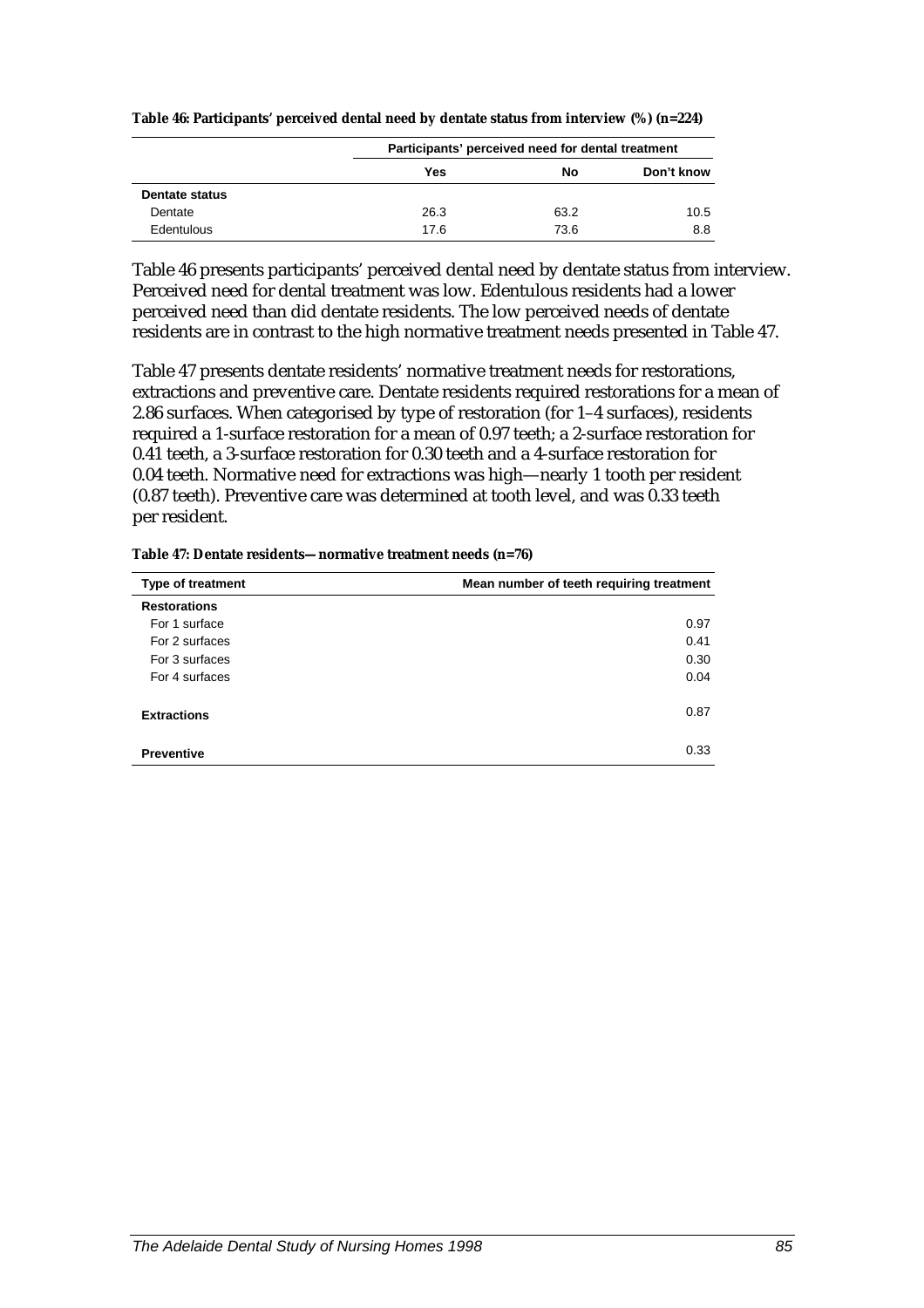# **3.4 Specialised epidemiological dental inspection procedures for nursing home residents**

In many Australian and overseas dental studies investigating the oral health of nursing home residents, there have been exclusion criteria in place restricting participation for specific 'categories' of residents. For example, in one study information was 'discarded' from 'patients with the gross disabilities of age which rendered them unsuitable for dental treatment, for example, advanced dementia, facial paralysis, severe parkinsonism' (Walker 1984). In another Melbourne study, '23.5% of nursing home patients were not assessed because of advanced senility' (Crack et al. 1980). The consequence of these restrictions was highlighted in a review of US geriatric dental research by Dolan & Atchison (1993). When discussing information available concerning institutionalised older adults, the authors commented that:

the majority of [US] studies are of single nursing facilities, involve atypical or convenience samples and exclude residents who are uncooperative or unable to give informed consent. Therefore, the cognitively impaired and those with behavioural problems or communication disorders are under-represented in the research findings'

A goal of the dental examiners in the Adelaide Dental Study of Nursing Homes was to examine a representative sample of Adelaide nursing home residents. This involved the completion of a dental inspection for all participating residents, including those with physical, behavioural, and cognitive difficulties. In this study, examiners did not need to administer sedative/anaesthetic medications to residents, change their current behaviour-modifying medications or use restraint to facilitate the completion of the dental inspections. The experience of the dentists involved in the study led them to believe that the great majority of nursing home residents, including those with dementia, could have a dental inspection completed for them. The dentists used a specialised protocol for the dental inspections which included strategies they had developed from their clinical and educational experiences and from publications by Chalmers et al. (1997) and Kayser-Jones (1996). These strategies included:

- examiners familiarising themselves with the resident's medical and dental histories, functional status, dentate status, any current dental problems as perceived by carers, and their individual behavioural and communication problems *before* meeting the resident and commencing the dental inspection;
- developing rapport with residents and carers before conducting the dental inspection;
- explaining to residents and carers why we were there to visit with them;
- providing a quiet and familiar environment (resident's room or more private section of communal areas);
- reducing the number of people in the room;
- enlisting the help of a familiar carer;
- using task breakdown methods (pacing, demonstrating, repeating instructions and breaking them down into short steps);
- encouraging the active participation of residents and carers in the dental inspection to ensure that the interaction was resident-focused and not dentist-focused;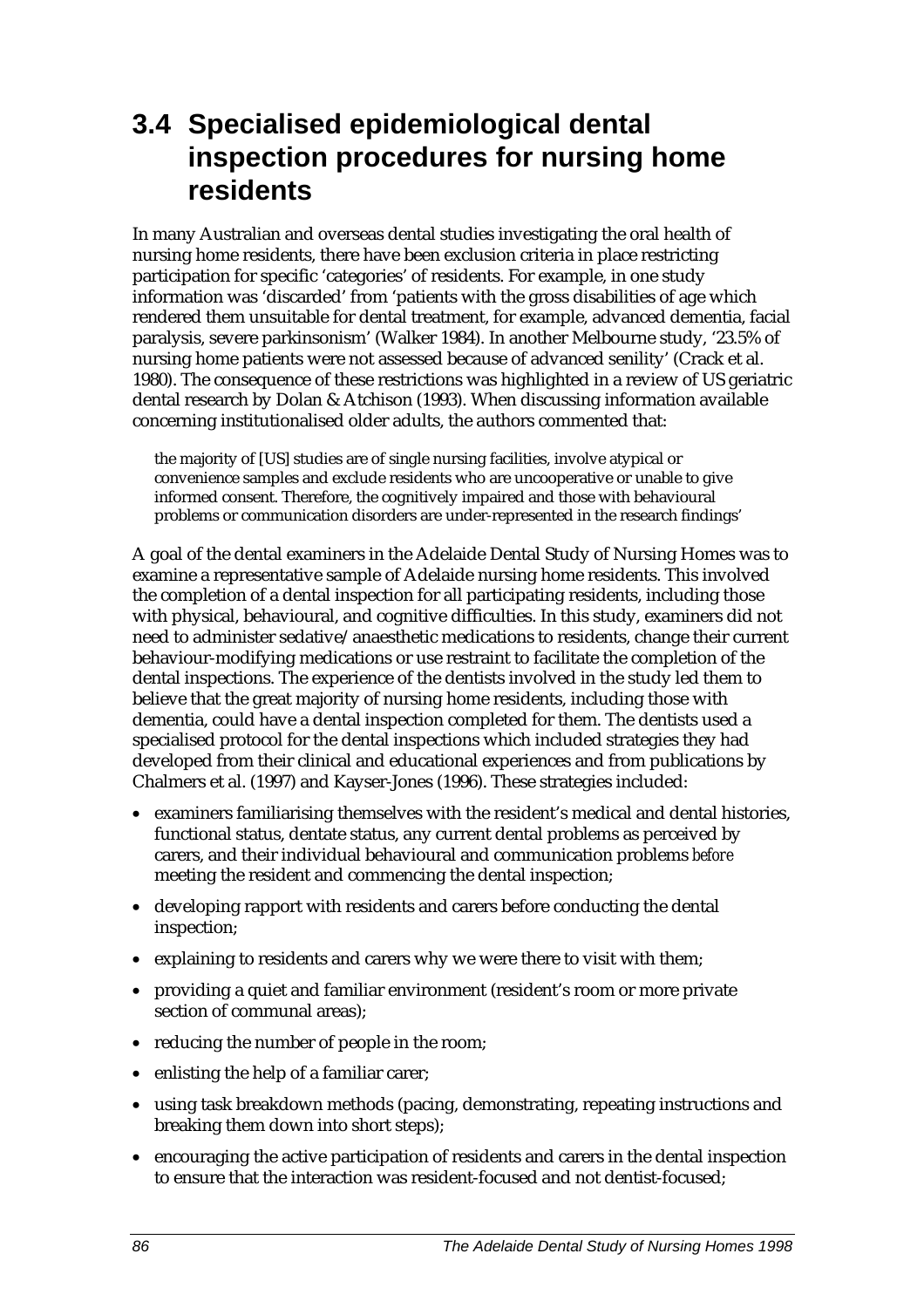- using multiple communication forms and non-verbal cues (visual, written and touch initiated);
- using communication strategies such as distraction, chaining, hand-over-hand, bridging and rescuing. These involved approaching residents from the front and conducting most of the dental inspection from that position, always staying in the resident's visual field, relating to the resident at their physical level (e.g. sitting, standing), speaking slowly and clearly, speaking in a low voice, focusing all attention on the resident and not other people in the room, always addressing conversation to the resident and not other people in the room, never assuming that the resident did not understand what was happening, using appropriate terms (titles, first names as suited the resident) when addressing and speaking with the resident, and maintaining continual sensory (visual/verbal/touch) contact with the resident from the initial greeting to farewell;
- following speech patterns and conversation topics of the residents to facilitate cooperation with directions and intra-oral inspection procedures (this was sometimes to the point of 'play-acting' the dental inspection as a totally different event—see examples below);
- allowing several rest periods during the dental inspection;
- completing the dental inspection over several sessions and at a time of the day (generally mornings and early afternoons) that would suit the resident and carers;
- using distracting tactile aids to 'occupy' resident's hands (e.g. some residents used specially developed boards that had tactile, familiar objects such as zips, buttons, frills, switches and latches attached to them);
- completing the dental inspection in a more flexible manner than is generally the case in epidemiological dental inspections of other groups of adults (discussed later in this section);
- using specialised 'tools' developed by Chalmers et al. (1997) (e.g. backward-bent toothbrushes, and multiple toothbrushes and mouth mirrors) to gently break oral muscle spasms and improve physical and visual access to the oral cavity;
- completing the dental inspection in association with resident's general daily toothbrushing and denture oral hygiene care procedures;
- always attempting the dental inspection and never 'giving-up' because of comments made by other dentists, carers or family members; and
- providing a positive environment with lots and lots of care, love, humour and smiles!

Two scenarios illustrate the importance of some of the more interesting of these strategies.

*(1) Using a bridging technique. Following speech patterns and conversation topics of the residents to facilitate cooperation with directions and intra-oral inspection procedures. Always attempting the dental inspection and never 'giving-up' because of comments made by other dentists, carers or family members.*

Mrs B was a dentate resident with late stage Alzheimer's disease. The research team arrived at the nursing home to examine Mrs B and went to the nurses' station in Mrs B's unit to greet the staff and locate Mrs B. The registered nurse in charge of the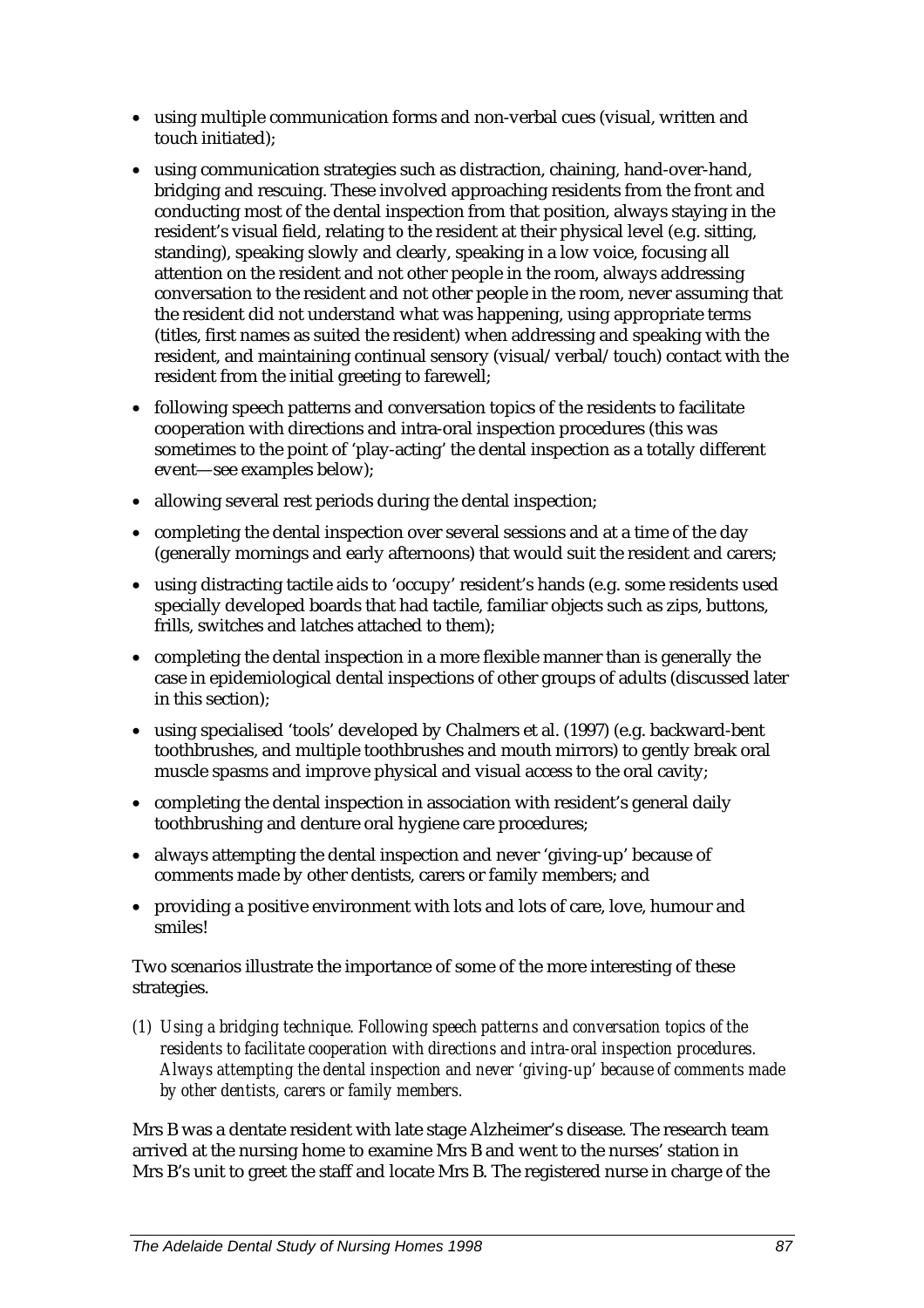unit had a general chat and 'chuckled' to the research staff that she did not think they would be able to examine Mrs B, but to 'have a go anyway'. Recently, the domiciliary dentist and staff of the Dental Hospital had tried to examine Mrs B, as her family felt that she may have had a broken tooth. The nurse informed the research team that Mrs B was a 'very behaviourally difficult resident' and she had 'such bad tantrums' that no-one had been able to complete a dental examination for her. The examining dentist was pregnant at the time, and after greeting Mrs B, the disjointed and sporadic conversation initiated by Mrs B focused on pregnancy and babies. After a few minutes of following Mrs B's speech patterns and conversation topic, the dentist realised that Mrs B had 'bonded' with her; Mrs B thought that she also was pregnant and was hospitalised for the delivery of her baby. Mrs B's way of coping with her institutional surroundings was to revisit an earlier time in her life when she was in similar surroundings. By maintaining the conversation on the topic of pregnancy and babies, and the importance of maintaining dental health during pregnancy, the dentist completed a full dental inspection for Mrs B and advised the nursing home staff and dental staff of her findings.

*(2) Using specialised 'tools' to break oral muscle spasms and improve physical and visual access to the oral cavity, using task breakdown methods, providing a quiet and familiar environment, and following speech patterns and conversation topics of the residents to facilitate cooperation with directions and intra-oral inspection procedures.*

Mrs D was an edentulous resident with moderate/severe dementia. She liked to wander around the nursing home unit and had a happy, fit and healthy appearance. Mrs D was located wandering in the unit corridor, and after using task breakdown to simplify instructions, the research team accompanied her to her room. Mrs D initially would not open her mouth, but sat happily in her chair smiling at the dentist. The dentist attempted to initiate conversation with her, but Mrs D would not talk or open her mouth. After explaining that he wanted to check her dentures and clean them for her, the dentist used a toothbrush and mouth mirror to gently break the muscle spasm and gain access to Mrs D's oral cavity. This caused no distress to Mrs D, and she maintained her happy demeanour throughout the dental inspection. The dentist removed Mrs D's lower and then upper denture, and then inspected the oral soft tissues. To his amazement, stuck to the roof of Mrs D's mouth was a gold wedding ring band; it appeared that this was a 'regular hiding place' for Mrs D's wedding ring, as an imprint of the ring was evident in the oral mucosa. The dentist was then able to initiate a dialogue with Mrs D concerning marriage and wedding rings to confirm that the ring did belong to Mrs D. The nursing home staff also confirmed that it was Mrs D's wedding ring. The dentist and nursing home staff were then able to recommend to Mrs D and her family that her wedding ring be cared for by her daughter.

All but three of the residents that consented to participate in the study had a dental inspection completed by a dentist. As previously discussed in Section 3.2 'response rates', these three individuals all had moderate levels of cognitive impairment in addition to complex behavioural and depressive problems. It appeared that the depressive component of their disorders was governing their general behaviour and staff commented that all three residents were generally behaving with an extremely negative attitude toward all aspects of their lives. Other residents whose guardians had declined their participation in the study indicated that the residents had severe combative, aggressive and resistive behaviours. Many of the residents that did participate resided in the same dementia-specific units and also had complex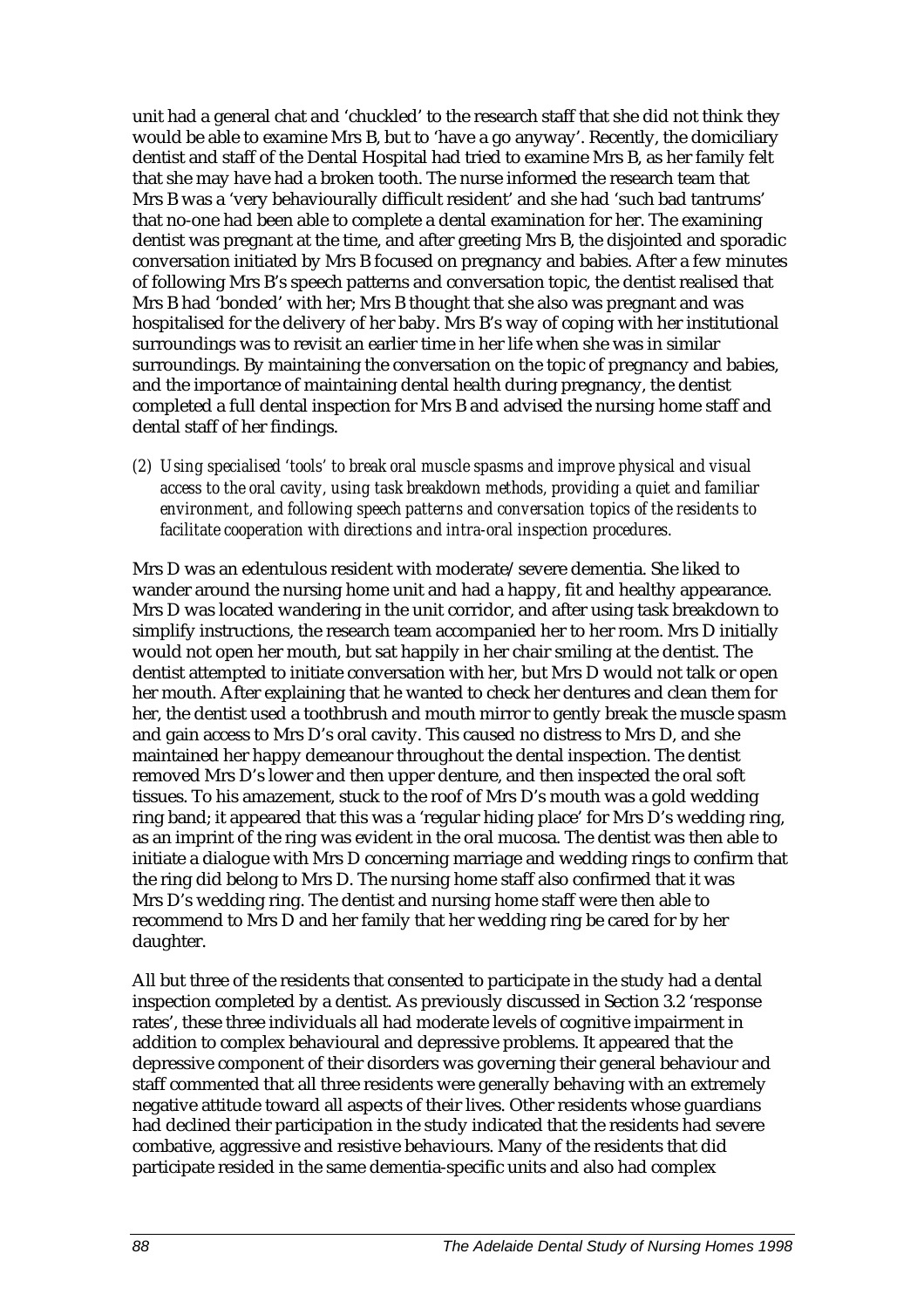aggressive and resistive behaviours similar to those of the non-participants. Thus, the dentists were confident that they examined a full and diverse range of cognitively impaired and behaviourally difficult residents.

A manual epidemiological charting system was ultimately used in this study. Initially, it was planned that a portable direct data entry system would be used. However, the physical difficulties involved with accessing power sources for the laptop computer and portable light source made the use of the computer impractical. Another difficulty was with the different sections of the dental inspection. It was not possible with the majority of the cognitively impaired residents to use a standard approach to dental epidemiological charting. In the standard procedure, charting commences systematically in the upper right quadrant, and proceeds through the upper left and then lower left and lower right quadrants. With the nursing home residents in this study, dentists needed a much more flexible approach to dental charting, which was more time-consuming than the standard approach. For example, the upper and lower anterior teeth were often charted first and then access was gained to the posterior teeth. In a few cases, the dental charting was completed over 1–3 sessions for some of the more physically/behaviourally difficult residents. However, the great majority (over 95%) of the dental inspections were completed in one session.

Complete tooth status epidemiological data was obtained for all participants. Complete surface level epidemiological coronal and root caries data was obtained for nearly all participants. Surface level charting was incomplete for one resident only. In this resident, muscle contractures had resulted in her head being buried into her chest, making physical access almost impossible. The collection of periodontal data was more difficult because of the need to place the periodontal probe in a specific orientation and position on the tooth surfaces; this became a difficulty with more physically disabled and behaviourally difficult residents. Access was also difficult with the portable light source used; an improved light source would have greatly assisted completion of the periodontal inspections. Also, a large number of dentate residents were precluded from the periodontal inspection because of medical conditions (Tables 38 and 39).

The successful completion of a high percentage of the dental inspections was attributable to several factors:

- the development of a specialised dental inspection protocol, as described above and in the methods section of this report;
- development of rapport and trust among and between the research team members and the nursing home staff;
- communication and feedback from residents' guardians/family members and nursing home carers;
- the assistance of nursing home carers during the dental inspections;
- the communication, behavioural management skills and clinical experience of the dentists conducting the dental inspections;
- the preparation, experience and motivation of the study team members in caring for special care patients, especially those with dementia;
- the nursing home dentistry experience of the dentists; and
- completion of the cognitive testing procedure only when rapport and trust had been developed with residents after the completion of the dental inspection.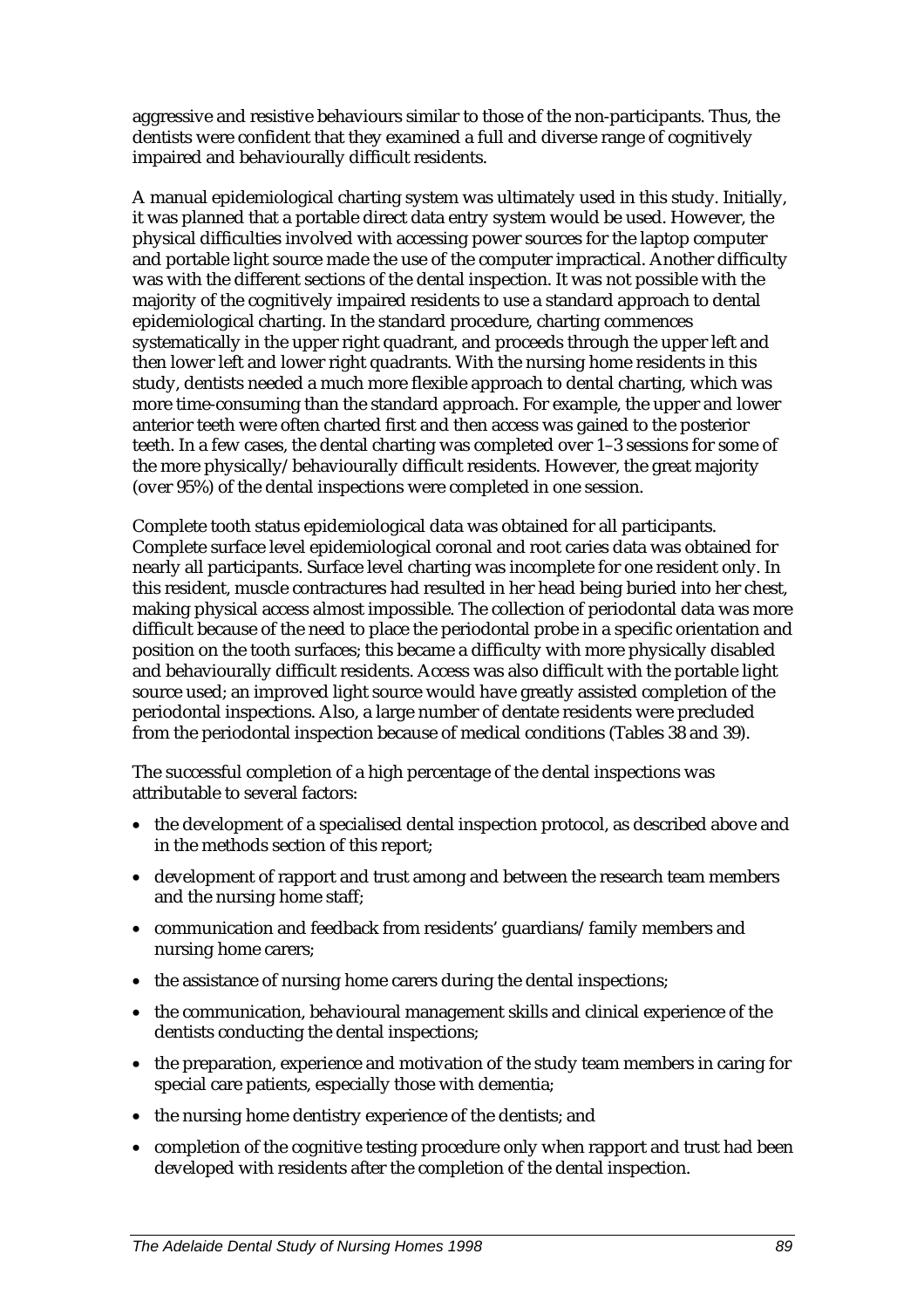# **3.5 Discussion**

# **Clinical dental inspections**

Residents' characteristics in this Adelaide sample were similar to those reported by the AIHW (1998) for all South Australian nursing home residents. Residents' age, sex, government card status, time since admitted, and dependency levels were all comparable.

The unit chosen for sampling in this study was the nursing home; sampling at the resident level was not possible as the information required to do so was not available. Information such as residents' dentate status would be needed to ensure that representative samples of dentate and edentulous residents were obtained. Currently, national/State-level nursing home resident data collections do not record any dental characteristics. Incorporation of simple dental characteristics such as dentate status and presence of dentures would greatly improve the investigation of nursing home residents' oral health status and would enable better comparison of participants and non-participants.

Precise quantification of the prevalence and experience of oral diseases and conditions in Adelaide nursing home residents therefore cannot be provided by this study. However, nursing homes were randomly chosen for participation, all approached enthusiastically agreed to participate and the clinical dental inspection data was weighted to provide estimates of oral diseases and conditions for all Adelaide nursing homes.

With the sampling, methodological and ethical constraints operating in this study, it was very difficult to profile the non-participants in the study. Researchers could not access any information about the non-participants except their sex and consent status (self-consent or guardian consent) which yielded similar percentages for participants and non-participants. Given that the characteristics of residents in this study seem to be comparable with those investigated for State-level data, the main possible differences between the participants and non-participants are likely to be their dentate status and the severity of their cognitive impairment. Guardians may have been less likely to agree to the participation of edentulous and more severely cognitively impaired residents; thus the percentages of edentulous and severely cognitively impaired residents may have been under-reported in these study results.

Response rates for the clinical dental inspections were comparable, and in some instances much higher, than in similar Australian and overseas studies. More precise response rates were calculated in this study than have been presented in many of the previous studies; often numbers of residents participating have been presented but not actual response rates.

It is important that precise response rates are presented in these types of studies to assist other researchers investigating nursing home populations. Estimates of the time required to complete the various sections of the study were also presented. They will assist with the planning of other similar investigations, as research in this population is time-consuming and costly. The most difficult areas, methodologically, in this study, were the obtaining of written consent from guardians and the follow-up of non-respondents (this took 4–6 weeks for each nursing home), and the collection of questionnaire information from nursing home records (up to 30 minutes per resident).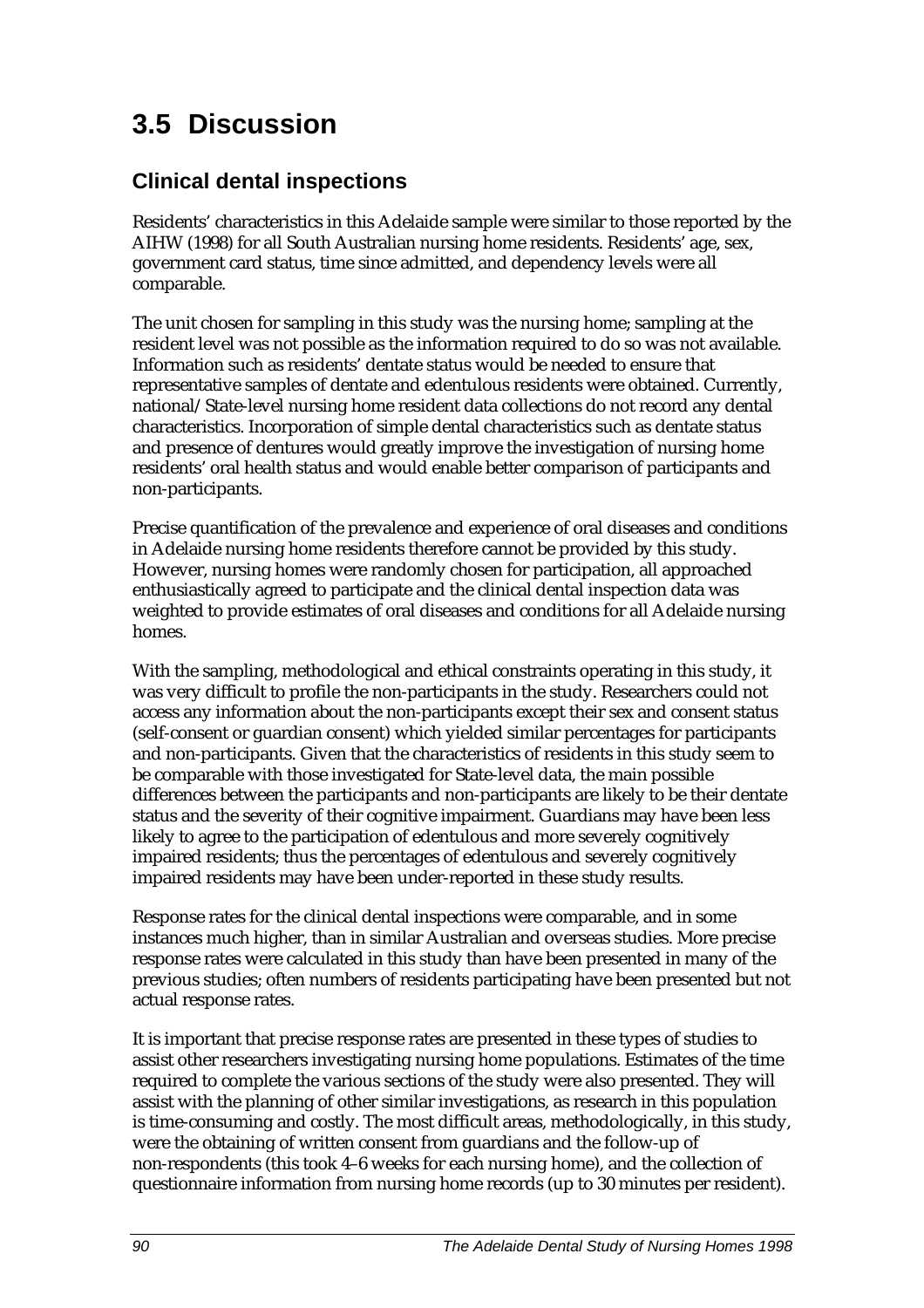Completion of the dental inspections (which included administration of cognitive tests) required approximately 15 minutes for each edentulous resident and 30–45 minutes for each dentate resident (depending upon number of teeth present).

With the good response rate for consent to participate of over 50%, and the almost universal completion rate for the dental inspections (only 3 of the 227 residents refused the dental inspection), the data obtained in this study was comprehensive and as representative as possible.

From recent national data it is estimated that 57% of older Australians aged 85+ years are edentulous (Carter, personal communication). This percentage is 9% lower than the 66% of residents who were edentulous in the Adelaide Dental Study of Nursing Homes. The percentage of edentulous participants in this study (66%) was lower than that reported in previous Australian studies of nursing home residents:

- 83% edentulous in South Australia (Vowles et al. 1979);
- 90% edentulous in South Australia (Walker 1984);
- 74% edentulous in Western Australia (Stockwell 1987); and
- 71% edentulous in Queensland (Homan et al. 1988).

These decreasing rates of edentulism in clinical studies parallel the current and projected estimates from national data (Carter, personal communication).

Some of the consequences of these declining rates of edentulism and of the changing composition and increasing dependence of nursing home residents were evident in a comparison of the results from the clinical dental inspections in this and the above-mentioned studies. Although numbers of residents wearing full dentures had decreased, numbers wearing partial dentures had increased from the previous studies. Edentulous residents wearing full upper and lower dentures still had significant denture problems and treatment needs.

As was previously reported, edentulous residents again had more difficulty eating foods, were less likely to think they needed treatment and more likely to have visited only for a dental problem. A large increase in the prevalence of denture-related oral mucosal lesions (denture stomatitis increased from 8% to 16%; angular cheilitis increased from 8% to 18.5%) and debris/plaque covered dentures was evident.

The prevalence and experience of oral diseases and conditions among dentate residents was much higher and the pattern more complex in the Adelaide Dental Study of Nursing Homes compared with the previous studies. Dentate Adelaide nursing home residents in this study had an increased mean number of teeth (11.9 teeth) compared with dentate participants (8.0 teeth) in the South Australian study by Walker (1984). They also required twice the number of coronal and root restorations reported by Stockwell (1987) and Walker (1984). Accumulation of plaque also appeared to be a greater problem in the Adelaide Dental Study of Nursing Homes. Number of extractions required by dentate residents was similar across all studies.

The very high levels of oral diseases and conditions in the dentate residents was highlighted when compared with recent data from community-living older adults participating in the South Australian Dental Longitudinal Study (SADLS) (Slade & Spencer 1997). Although the two studies were not designed to directly compare participants' oral health status, both used randomly chosen participants, the protocols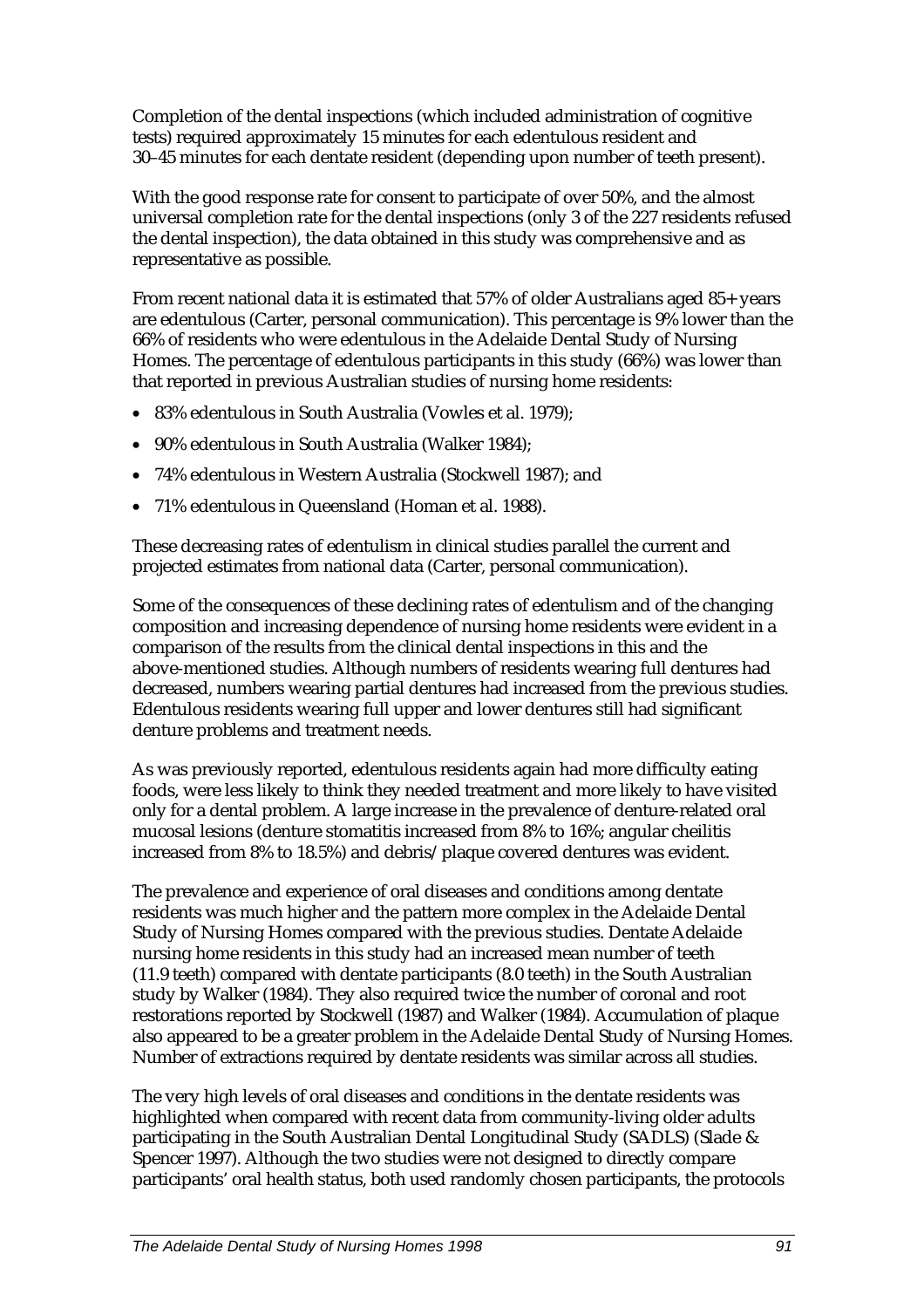used to collect the data were the same and data were weighted to provide population estimates. Coding systems for tooth status and restorations can vary between oral epidemiological protocols. In both of these studies, however, retained roots were coded separately as decayed root restorations or sound root restorations. Also, a '50–50' rule was applied to restorations and decayed surfaces—the coronal or root surface was scored depending on where the majority of the restoration/decay was present. Thus, comparisons between the two studies can provide an indication of the types and magnitude of differences in the experience of oral diseases and conditions.

DMFT scores were similar:

- 23.2 for Adelaide and 24.3 for participants aged 80+ in SADLS; and
- 23.7 for Adelaide nursing home residents.

However, the components of the DMFT index varied greatly, with 3.5 times more decayed teeth, 1/3 more missing teeth and less than half as many filled teeth in nursing home residents. Nursing home residents also had 5.5 times more retained roots than SADLS participants. When surface level coronal and root caries data was compared, numbers of decayed and filled surfaces (DFS) were higher in SADLS participants (coronal DFS=22.3; root DFS=3.1) than in nursing home residents (coronal DFS=10.4; root DFS=2.6) only because of the increased number of filled surfaces. The coronal caries attack rate for SADLS participants was higher (26.7%) than for nursing home residents (17.1%). However, the root caries attack rate (Root Caries Index) was much higher in nursing home residents (19.6%) than in SADLS participants (11.9%). In addition, it is likely that these caries estimates are under-reporting the disease experience in nursing home residents, as an additional mean of 1.3 coronal and 8.6 root surfaces were so covered with plaque/calculus/debris that they could not be scored accurately.

Although severe periodontal disease was not prevalent, the large amount of accumulation of plaque, calculus and debris was of concern. Nearly two-thirds of teeth assessed for periodontal loss of attachment had calculus present on probing. Together with the moderately high mean Plaque Index Score of 1.75, this data indicated that adequate oral hygiene was not being maintained in these dentate residents. Factors complicating oral hygiene care for residents are discussed in the following text.

The Adelaide nursing home residents participating in this study were very functionally dependent, medically compromised, cognitively impaired and behaviourally difficult older adults. They presented many complex challenges to carers who provided their oral hygiene care and to dental professionals who provided their dental treatment.

Perhaps the most significant finding in the study was that three-quarters of the residents had MMSE scores indicative of dementia, 55% of severe dementia. These functionally dependent, severely cognitively impaired residents were the most difficult for carers. All required carers' assistance with oral hygiene care of their dentures and natural teeth. With these residents, carers reported many more:

- difficulties accessing the mouth and keeping residents' heads still enough to complete oral hygiene procedures;
- problems with their non-comprehension of oral hygiene procedures;
- verbal, physical, combative and resistive behaviours with oral hygiene procedures;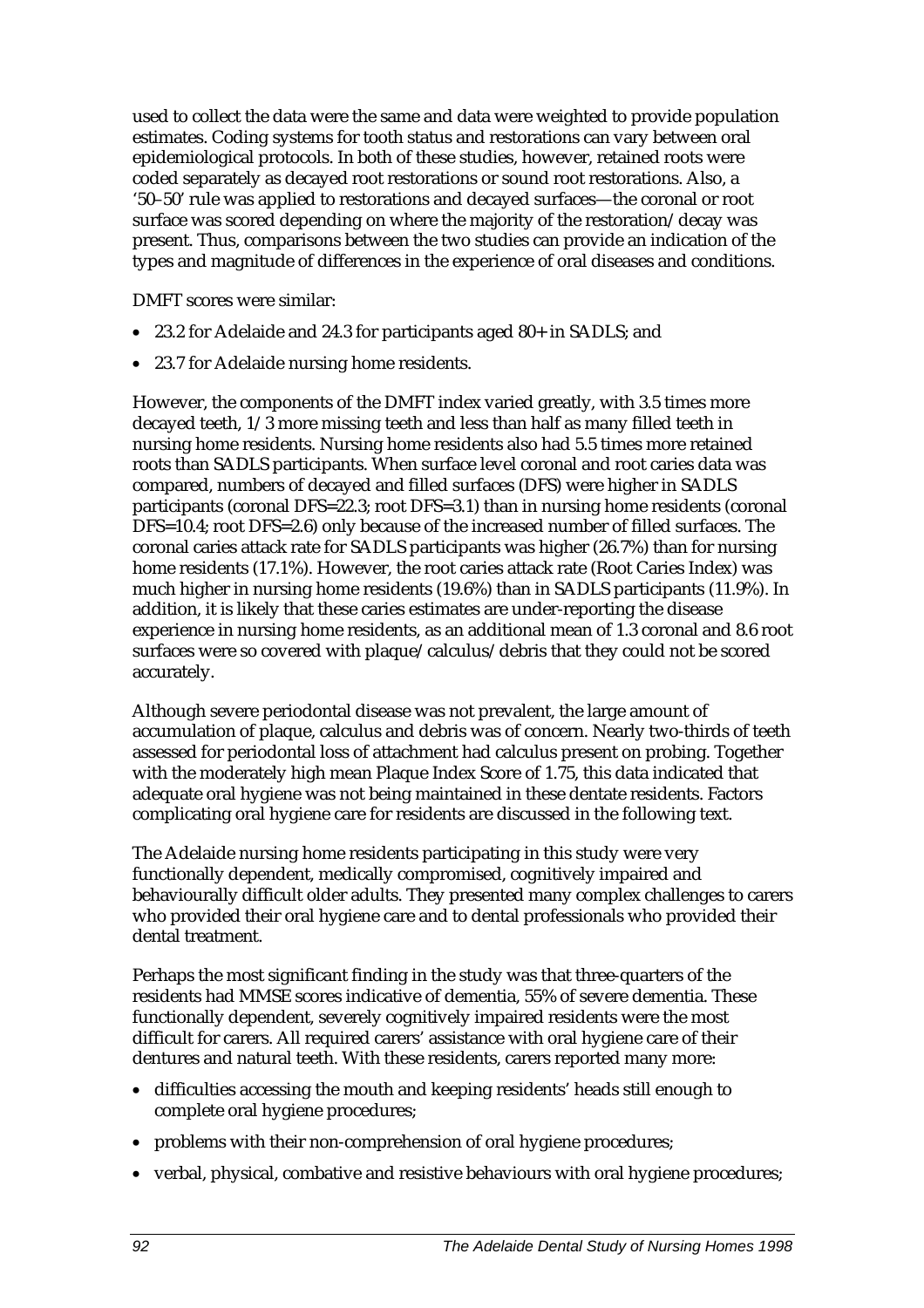- difficulties removing and replacing dentures; and
- problems because of their inabilities to rinse, spit and swallow effectively.

These behavioural and communication problems would also make dental treatment a challenging event for most dental professionals. Other issues complicating dental treatment for these severely demented residents would include:

- the difficulty obtaining accurate dental histories and assessing any current dental pain/problems;
- residents' high levels of coronal and root caries and treatment needs;
- residents' high levels of plaque accumulation on natural teeth and dentures; and
- the physical limitations related to transporting these residents off-site from the nursing home to dental practices or hospitals (for general anaesthetic/sedation procedures).

However, even with all of these challenges, in the familiar environment of their nursing home, comprehensive dental inspections were completed in the Adelaide Dental Study of Nursing Homes for all of these severely cognitively impaired residents. This success was attributable to many of the strategies that were incorporated into the specialised study protocol, in addition to the skills of the dentists. These can be used by all dental professionals and included:

- dentists' comprehensive and practical clinical experience in caring for older adults with dementia;
- dentists' development of their communication, behaviour management and task-breakdown skills with demented older adults;
- the use of good portable light sources and examination equipment;
- the collection of residents' information from doctors and nursing home records onto standardised recording forms before attempting the dental inspection;
- the communication with and assistance from carers;
- the development of good rapport and trust with residents and their carers;
- the provision of a quiet, familiar, safe, reassuring and positive environment within the nursing home for the dental inspections; and
- dentists always attempting the dental inspection, on several occasions if needed, and never pre-judging possible outcomes.

There are several of the study's findings related to the severely cognitively impaired residents that are of great concern:

- they had multiple dental treatment needs—the prevalence and experience of coronal and root caries, retained roots, denture problems and plaque accumulation on natural teeth and dentures were very high;
- fewer of the demented residents were treated off-site at dental practices where more complex dental treatment could be provided;
- demented residents had more check-ups at their last dental visit, but few had received any dental treatment;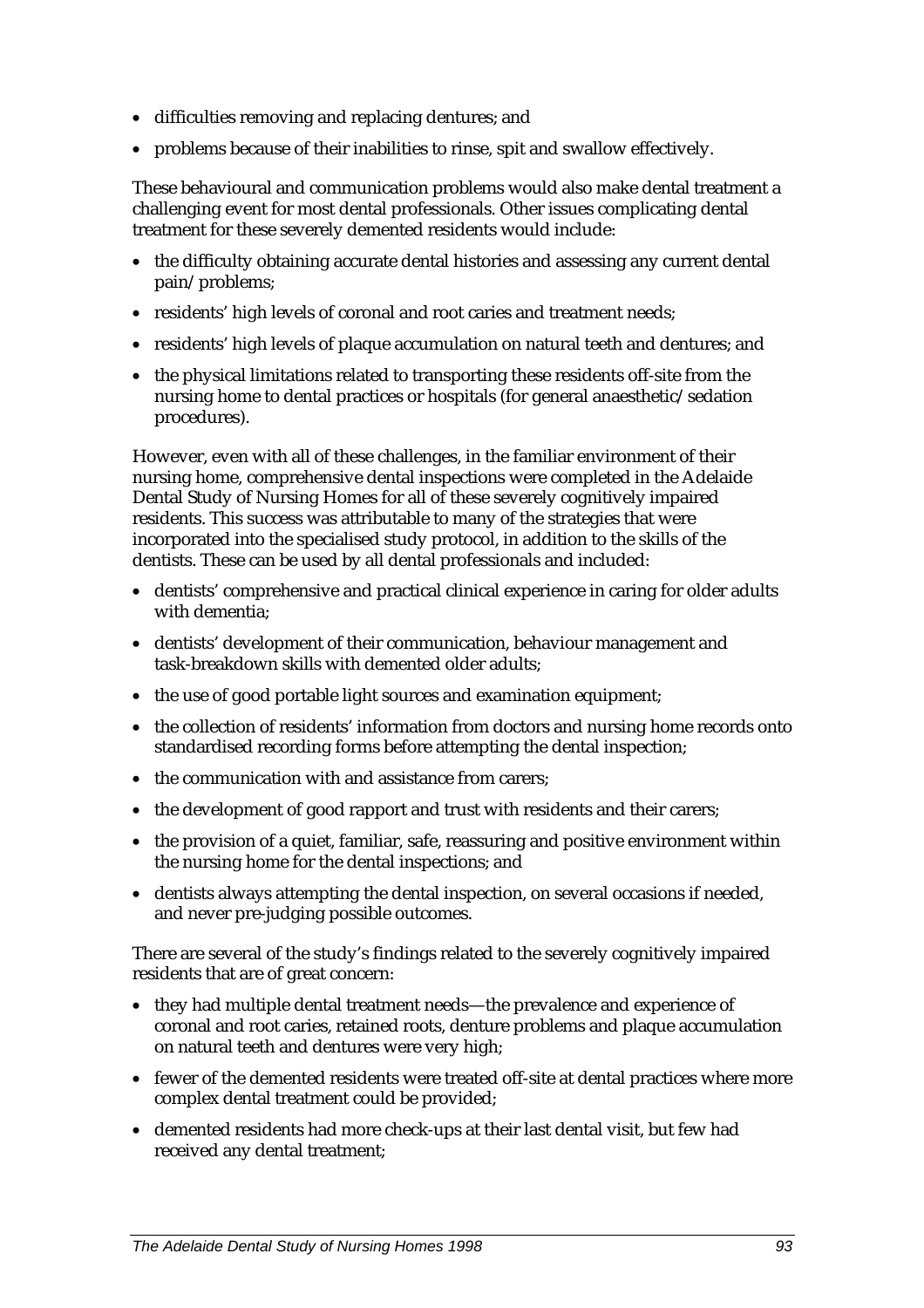- the frequency of oral hygiene care provision was low and difficult to accurately ascertain;
- their dependence upon carers for assistance with oral hygiene care was very high;
- the use of preventive oral care agents such as chlorhexidine or fluorides (with the exception of toothpaste) was almost non-existent in the nursing homes;
- education of nursing home staff by dental professionals in oral hygiene care provision for these difficult residents was almost non-existent; and
- the perceived need for dental treatment by these residents and their carers was very low.

Discussions with carers highlighted a major complicating issue with oral care provision for severely cognitively impaired residents—the issue of restraint. What should carers do when a resident verbally and/or physically refuses oral hygiene care? When a cognitively impaired resident is excessively resistive, aggressive, abusive or threatening to carers, oral hygiene care cannot be consistently provided at an adequate level. Realistically, it may not be possible to provide oral hygiene care on a regular, daily basis. It may only be possible to provide oral care infrequently and in an unpredictable manner. Even if carers have the knowledge and skills to provide adequate oral hygiene care for nursing home residents, there are some residents for whom, on some occasions, a form of physical or sedative restraint would be required to provide oral care. Dental professionals, nursing home administrators and government officials must become more aware and understanding of these immense behavioural challenges that carers encounter with severely demented residents. Improved preventive dental therapeutic products containing fluorides and chlorhexidine need to be developed to assist carers with reducing plaque accumulation and oral diseases. It is with these severely cognitively impaired residents that carers require continual advice and support from dentists and dental hygienists.

The findings from the clinical dental inspections, together with the findings from the questionnaires to dentists and Directors of Nursing, highlight the need for dental professionals and nursing home staff to continue to communicate, support and work with each other concerning the dental health of residents. Neither group alone can overcome the complex difficulties and challenges that these residents present with their dental problems. Each group has many specialised skills that need to be shared with the other—dental professionals can assist nursing home staff with practically oriented training about dental diseases and their prevention and management. In turn, nursing home staff can assist dental professionals to improve their knowledge, communication and behaviour management skills in relation to issues such as dementia, swallowing in impaired residents, and palliative care. Nursing home staff can also help dental professionals to better understand and integrate into the nursing home environment.

The information provided by this study indicated that Adelaide nursing home residents do have many complex dental diseases, dental problems, treatment needs and preventive oral hygiene care needs. With the changing dental profile of the increasing older adult population, there will be many more residents retaining their natural teeth. The challenges that these dentate residents will provide for dental professionals and nursing home staff will only become more difficult in future years. Further longitudinal investigation is needed concerning the initiation and development of dental diseases and problems in nursing home residents, including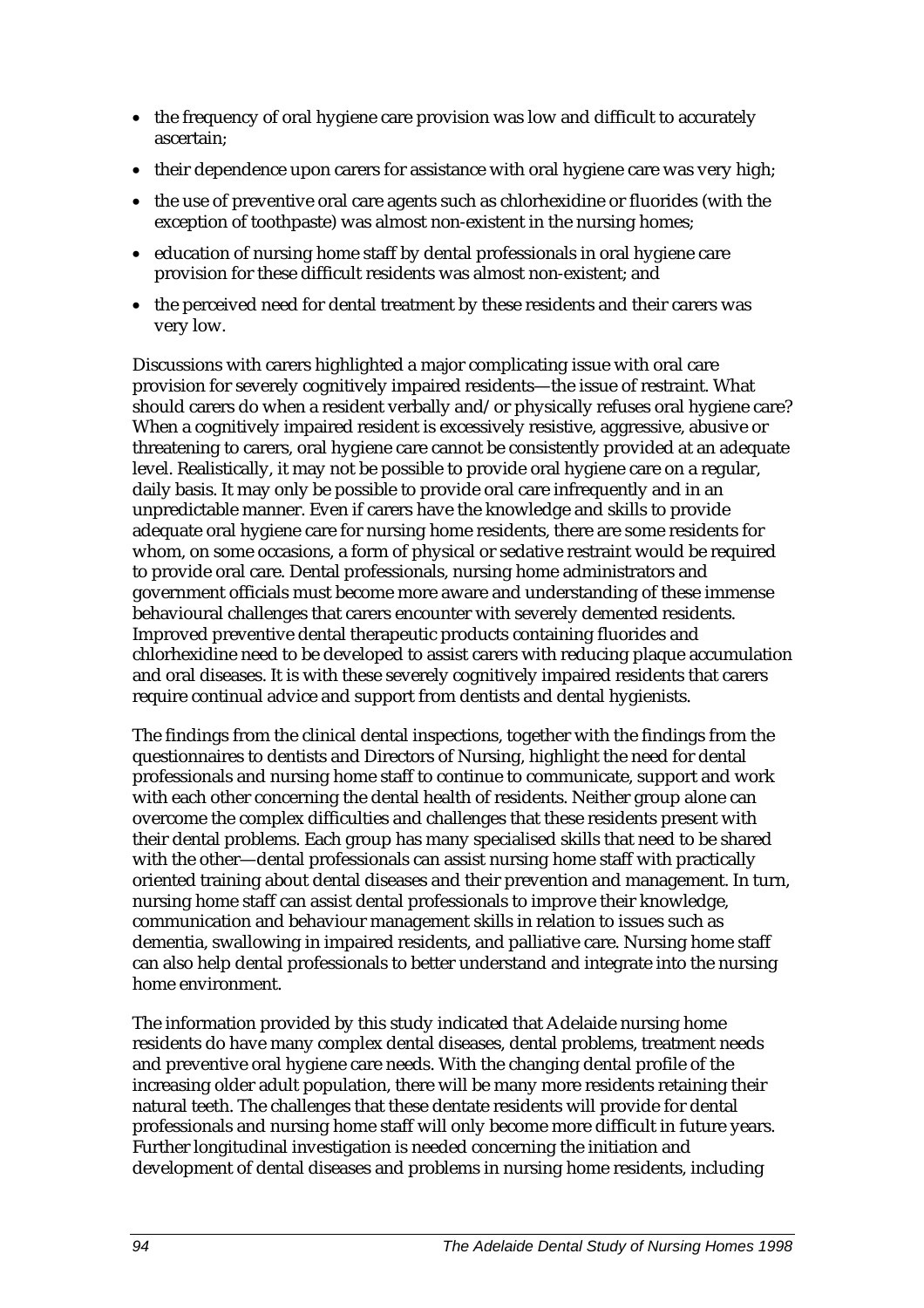evaluation of oral health status of older adults before or immediately after they are admitted to nursing homes. Currently, dental professionals and nursing home staff are not educated, practically trained, or supported to meet these challenges.

Achievable and practically oriented standards for residents' dental health need to be developed with input from dental professionals and nursing home carers. These standards need to have an improved focus on the evolving population of dentate nursing home residents and be well supported, with improved training for carers and dental professionals. Initiatives such as the ADA (SA Branch) Nursing Home Scheme and the changes to the South Australian dental hygiene regulations need to be encouraged, supported and further developed.

Many special thanks must be given to all the nursing homes who participated in this study. All were extremely enthusiastic toward the study and nursing home staff gave the research team a very supportive environment in which to work. It is sincerely hoped that the findings and proposed considerations from this study will assist these and all other Adelaide nursing homes with the difficult challenge of providing preventively oriented oral care for their residents.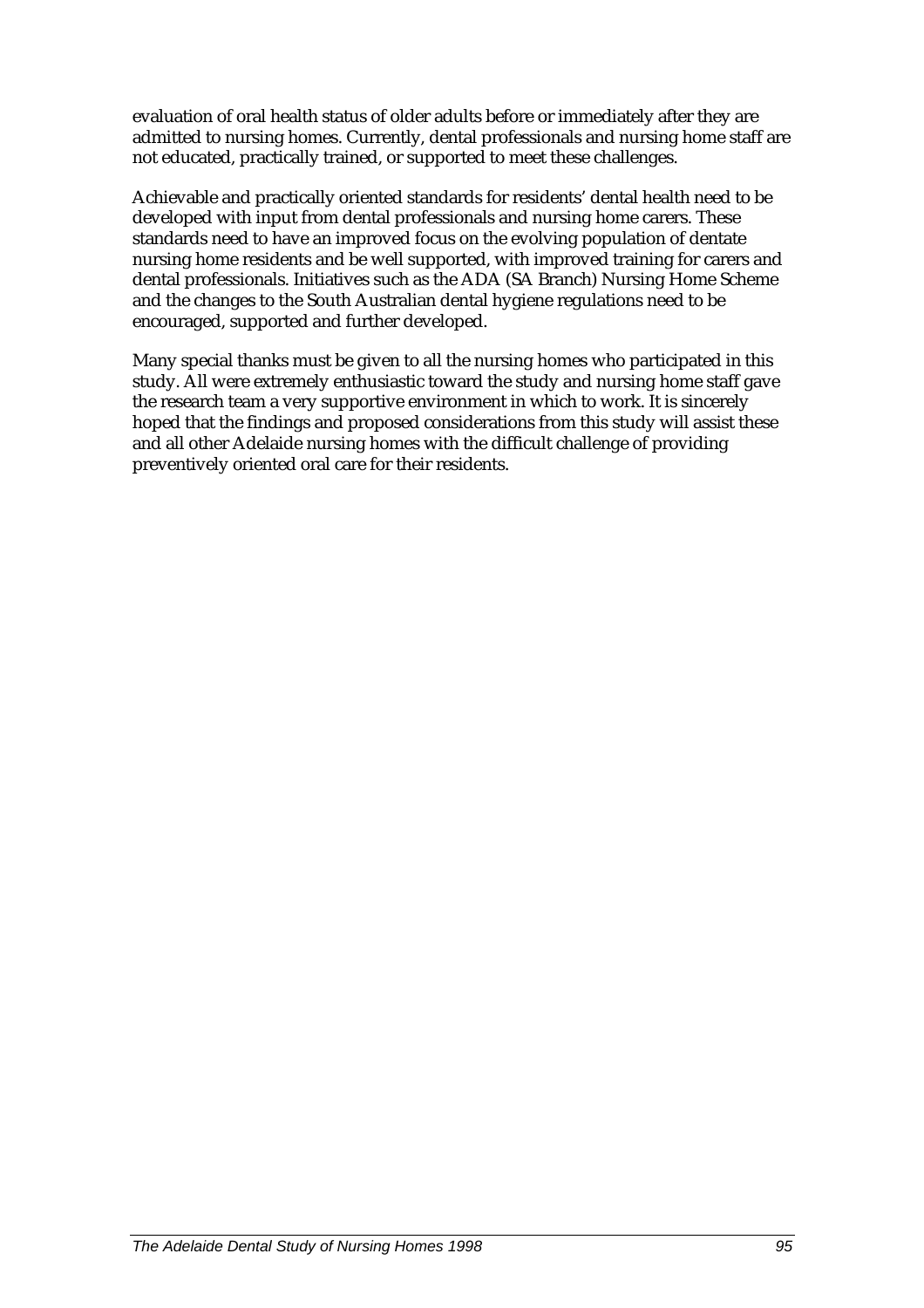# **4 Conclusions**

# **4.1 Questionnaires to all practising Adelaide dentists and all Adelaide Directors of Nursing**

# **Dental care provision**

Dental care provision for residents of Adelaide nursing homes was reported, by both dentists and Directors of Nursing, to be very low. There was a distinct pattern of service provision reported in which dentists preferred to treat residents at their dental practices and not on-site at nursing homes. The reported use of dental hygienists in nursing homes was minimal.

# **Attitudes toward nursing home dentistry**

The majority of Adelaide dentists indicated that they had inadequate training in nursing home dentistry and low levels of interest in nursing home dentistry. There was very little assistance given to nursing homes by dental professionals in relation to the education of staff in oral care for residents. Both dentists and Directors of Nursing were generally unaware of the ADA Nursing Home Scheme and the regulation permitting hygienists to work unsupervised to a dentist's prescribed treatment plan in a nursing home. The majority of dentists and Directors of Nursing indicated that dental exams conducted by a dentist should be required for residents upon admission to the nursing home and at regular intervals. Many dentists commented that a centrally coordinated and financed approach was need for nursing home dentistry, involving government support.

# **Problems encountered with the organisation and provision of dental care for nursing home residents**

Between dentists and Directors of Nursing there were several perceptions in common and many differing perceptions of the problems they encountered with the organisation and provision of dental care for nursing home residents. Four problems identified by both dentists and Directors of Nursing illustrate the main difficulty involved in nursing home dentistry—the inability of Adelaide dentists to provide dental care at nursing home premises. A lack of portable dental equipment and of suitable areas for dental treatment in nursing homes resulted in the preference of dentists to provide treatment at their practices/clinics and the need to transport residents to these dental practices/clinics for dental care. Dentists further identified nursing home/dental practice–related problems such as increased time needed for nursing home dentistry, low financial reimbursement, nursing home staff's dislike of providing regular oral hygiene care for residents, and low priority of dentistry in nursing homes. Directors of Nursing further identified resident-related problems such as residents' cognitive status, behavioural problems, financial status and difficulty in obtaining consent for dental care.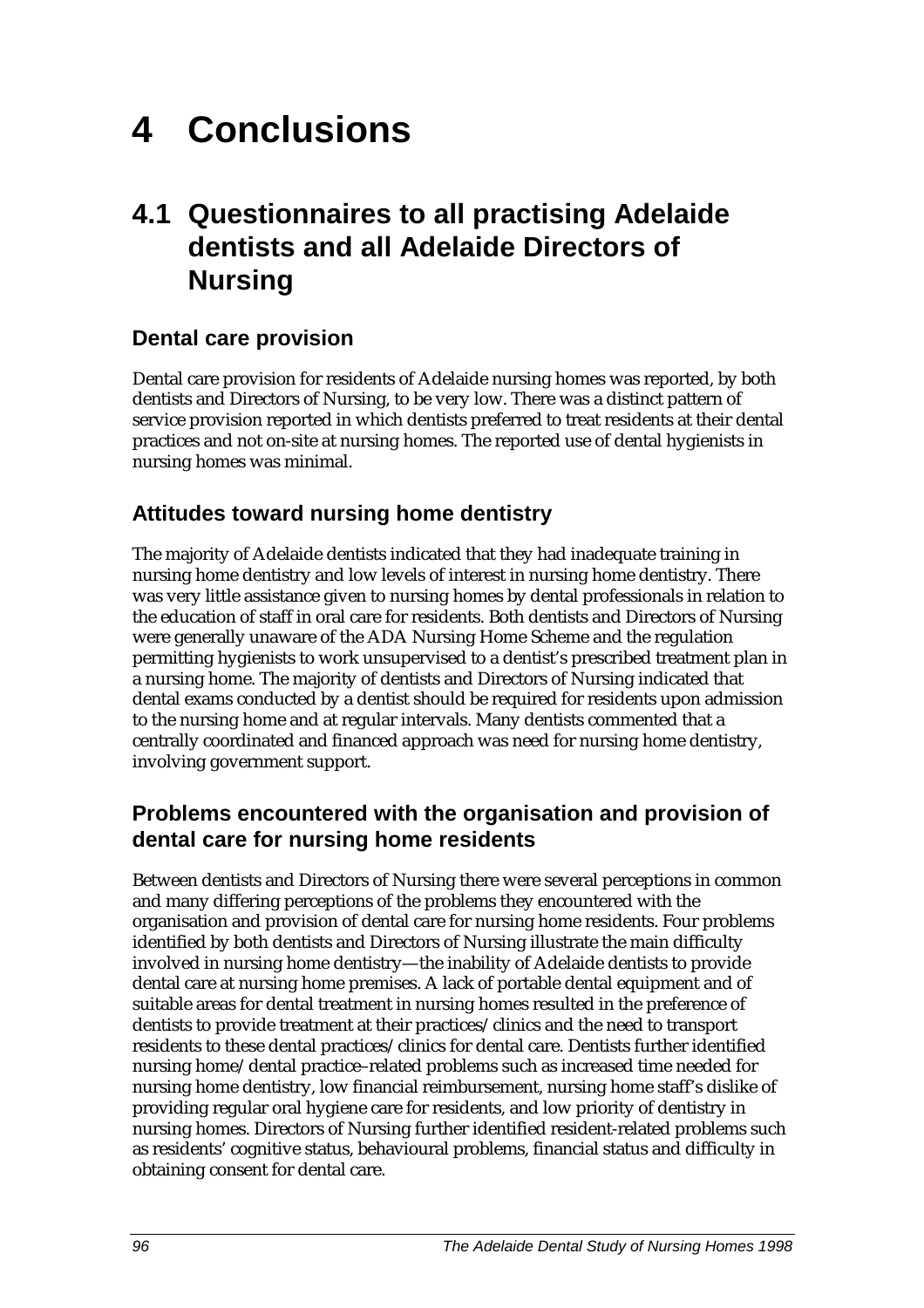# **4.2 Clinical dental inspections of residents from randomly selected Adelaide nursing homes**

Most Adelaide nursing home residents participating in this study were very functionally dependent, medically compromised, cognitively impaired and behaviourally difficult older adults who presented many complex challenges to carers and to dental professionals.

# **Dentate status and denture-related problems**

Two-thirds (66%) of residents in this study were edentulous. Edentulous residents had significant dental problems and treatment needs. They had lost more percentage body weight, could eat fewer foods, were more likely to have visited for a dental problem, and were less likely to think they needed treatment. Up to 22.2% of residents owned dentures that were not worn. Denture-related oral mucosal conditions such as denture stomatitis and angular cheilitis were prevalent. Dentate residents had a mean number of 11.9 teeth present. Approximately one-quarter of residents wore partial dentures. Carers had more difficulties with oral hygiene care for dentate residents.

### **Oral health status of more cognitively impaired and functionally dependent residents**

Severely cognitively impaired residents, dependent for nearly all Activities of Daily Living:

- had less information available concerning their dental history, current dental problems, and need for dental treatment;
- required the most assistance with oral hygiene care;
- gave carers more difficulties with oral hygiene care;
- had a higher experience of coronal and root caries; and
- had greater accumulation of plaque on natural teeth and dentures.

### **Prevalence and experience of oral diseases and conditions (dentate residents) and associated characteristics**

The prevalence and experience of coronal and root caries and plaque accumulation was very high in the dentate residents in this study, especially in males, those who had been admitted more than three years previously, those who could not eat many food types and those who were severely cognitively impaired. Root caries attack rates (root caries index) were high. When compared with community-dwelling older adults residing in Adelaide, these Adelaide nursing home residents had many more retained roots, decayed teeth and missing teeth, and fewer filled teeth. Severe periodontal disease was not prevalent in these residents, however, rates of presence of plaque and calculus were high. Nearly two-thirds of teeth assessed for periodontal loss of attachment had calculus present on probing and the mean Plaque Index Score was 1.75 (out of 3).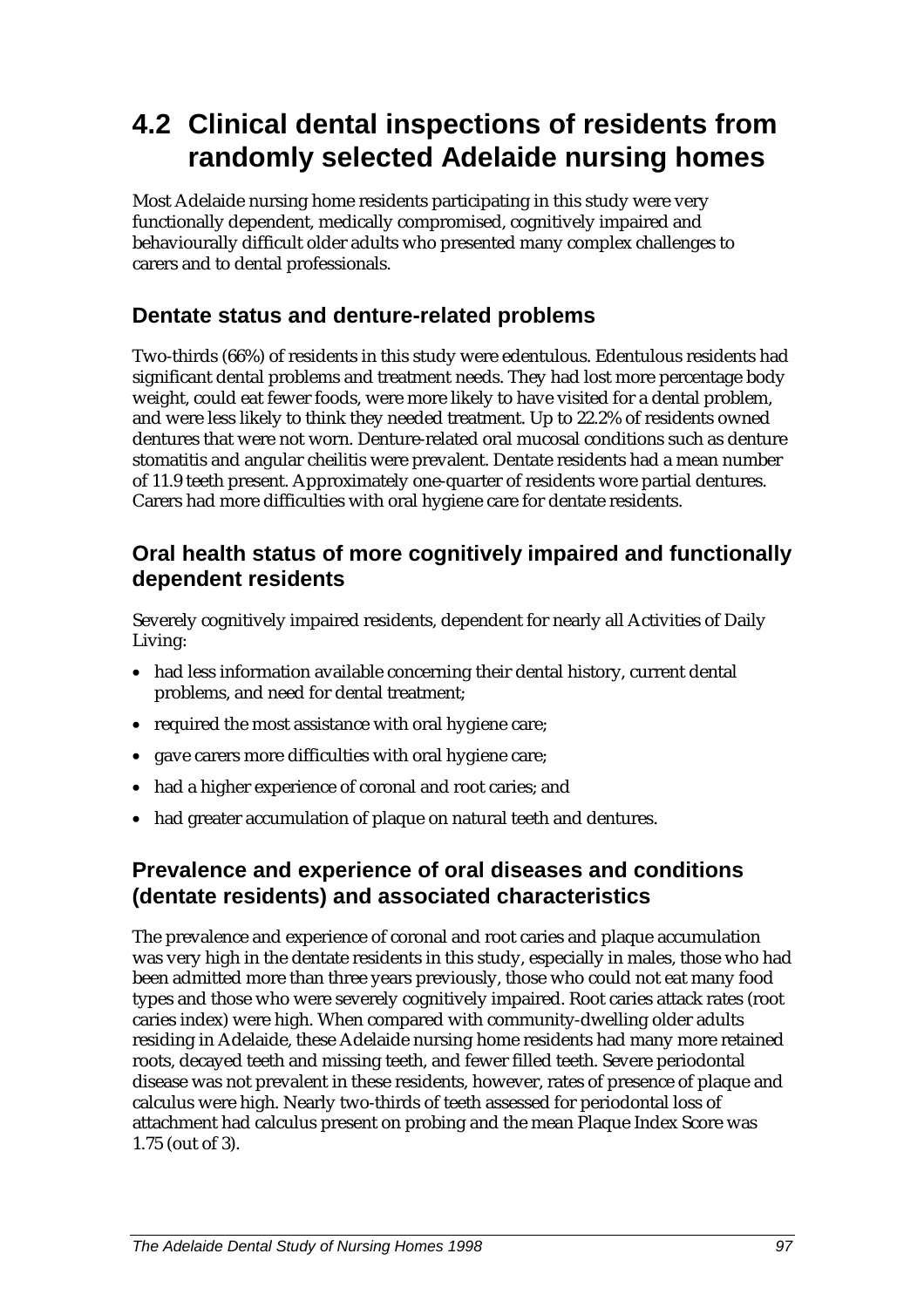# **Residents' normative versus perceived dental treatment needs**

Residents had high levels of normatively assessed prosthodontic, preventive, extraction and restorative treatment needs. However, residents' perceived dental needs were low, especially for edentulous residents.

### **Specialised epidemiological dental inspection procedures for nursing home residents**

The development and use of a specialised epidemiological dental inspection protocol in this study greatly facilitated the successful completion of the clinical dental inspections, especially for the high percentages of severely cognitively impaired residents. This protocol would be of assistance to other researchers and to dental professionals providing dental care for nursing home residents.

# **4.3 Considerations**

- Improvement of dentistry's profile in nursing homes and Adelaide dental professionals' provision of dental care for nursing home residents.
- Support and encouragement of Adelaide dental hygienists to provide dental care and educational training in nursing homes.
- Improvement of undergraduate and postgraduate educational initiatives for dental professionals; including practically oriented training in nursing home dentistry, as well as imparting greater knowledge concerning cognitive impairment communication and behaviour management strategies, and nursing home residents' medical and medication issues.
- Increased availability of portable dental equipment for both private and public dental professionals. A centrally coordinated private sector scheme, supported by the ADA, could be an effective way to achieve improved access to portable equipment for private practitioners. An annual fee could be paid to the ADA by participating dental professionals and the ADA would be responsible for regular maintenance of the equipment. Identification of various funding sources for such equipment.
- Updating, increased publicity and additional administrative support of the ADA (SA Branch) Nursing Home Scheme, which plays an important role in facilitating private dental care for Adelaide nursing home residents; a centrally placed administrative coordinator to facilitate communication, advertising of the scheme, and presentations to the nursing groups would increase awareness of the scheme. A smaller more interested group of dentists who are responsible for a greater number of nursing homes may be more effective than the current organisational structure.
- Increased funding to improve the Public Dental Domiciliary Service for Adelaide nursing homes; purchasing of portable dental equipment would increase the range of services available to residents, and improve utilisation of the service by increasing the range of dental treatment that can be provided at nursing home premises. Increasing of FTE staffing levels of dentists and hygienists would decrease waiting times for dental care and improve preventive dental educational initiatives for nursing home staff.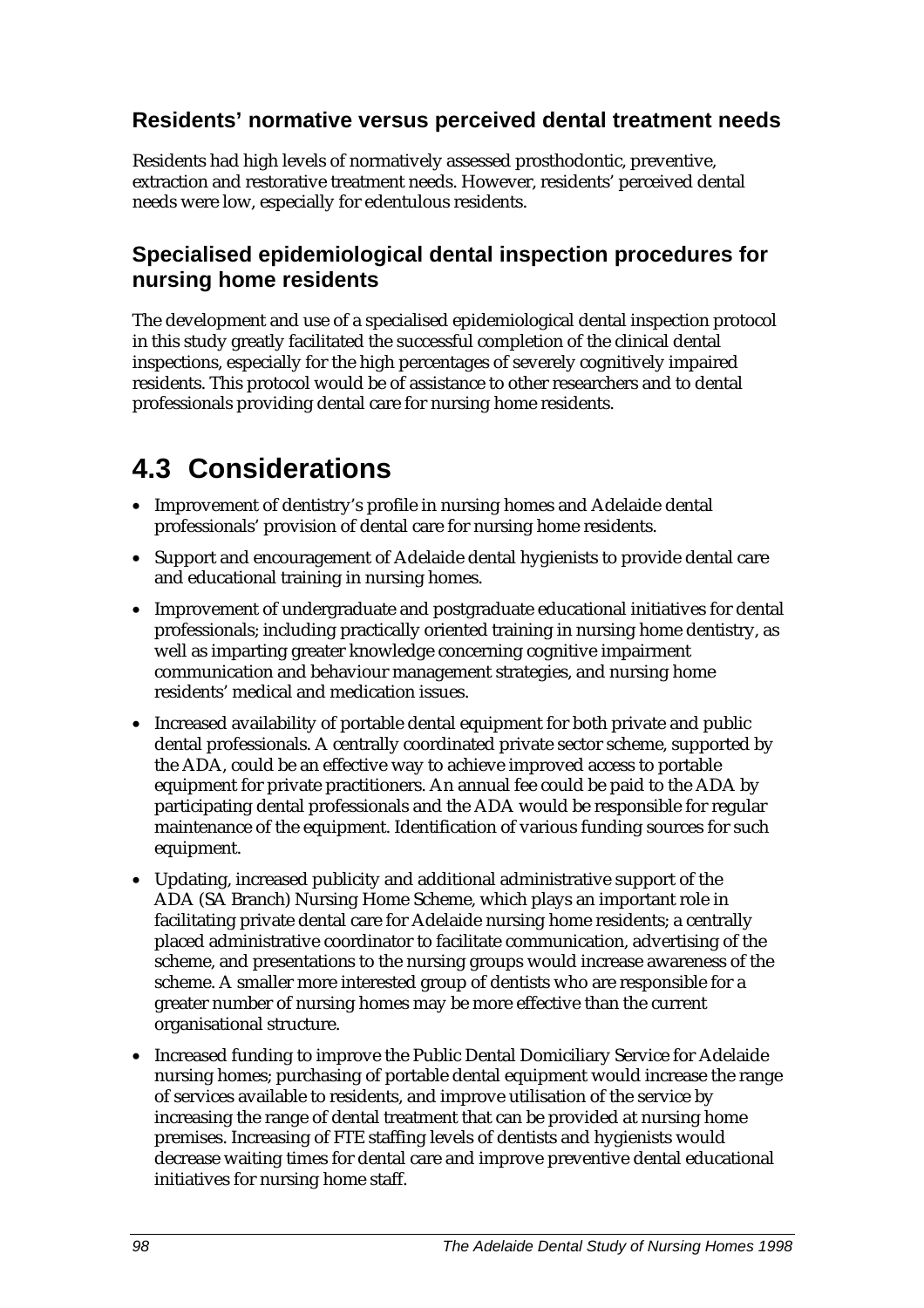- A centrally coordinated and financed approach to nursing home dentistry, with government assistance, to support public and private dental sectors.
- Continue dialogue among private and public sector dental professionals, together with nursing home staff, public sector administrative staff and government representatives, concerning the Commonwealth Dental Standard for nursing homes.
- Regular distribution of written material to dental professionals and nursing homes concerning nursing home dental issues.
- Improved preventive oral care provision by carers and dental professionals for Adelaide nursing home residents to address their high oral disease levels.
- Improved educational assistance for nursing homes by dental professionals, incorporating practical 'hands-on' training in preventive oral care provision for residents.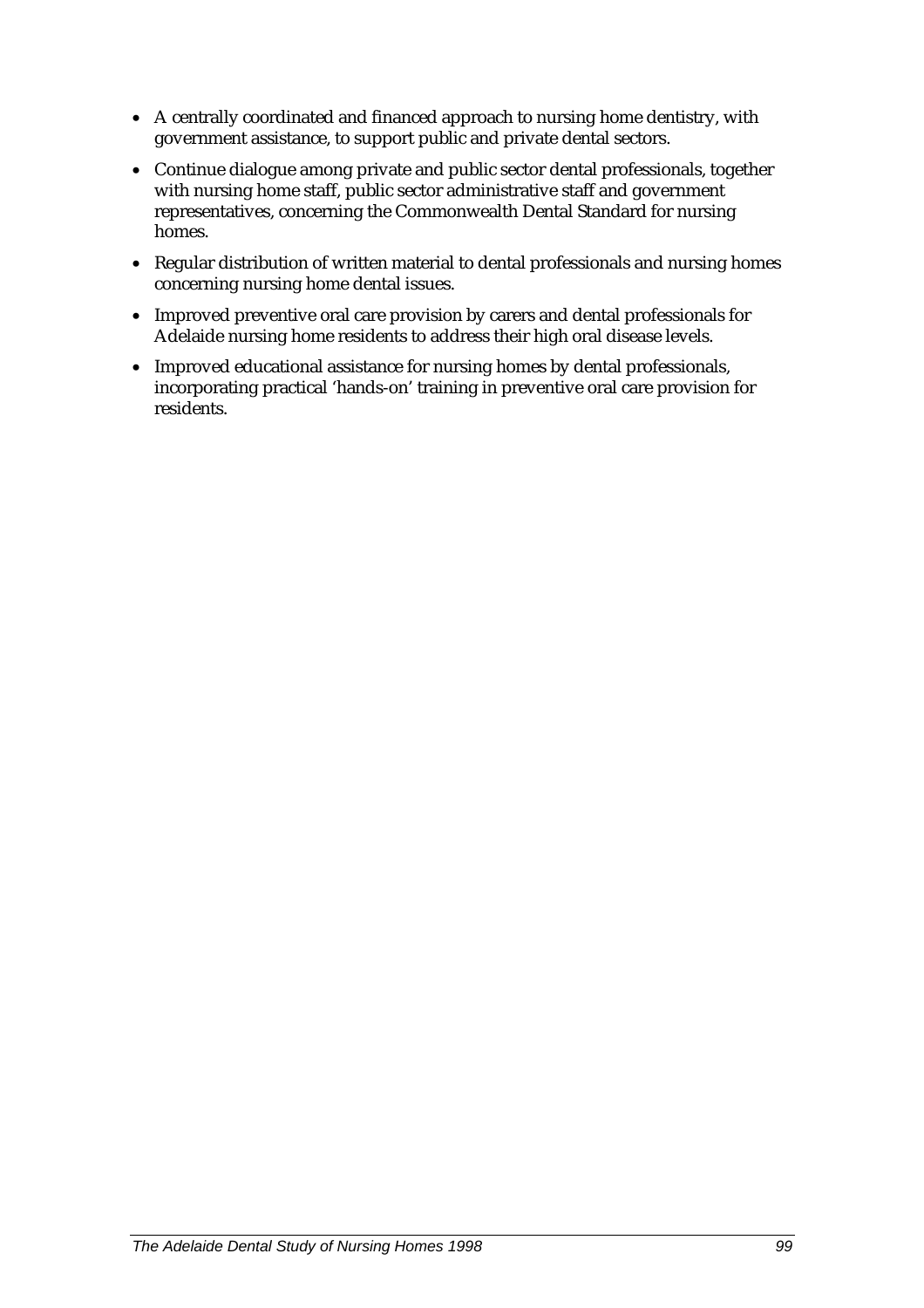### **5 References**

- Australian Institute of Health and Welfare (AIHW) 1995*.* Australia's welfare 1995: services and assistance. Canberra: Australian Government Publishing Service, 174–237.
- Australian Institute of Health and Welfare (AIHW) 1998. Nursing homes in Australia 1996–97: a statistical overview. AIHW Cat. No. AGE 9. Canberra: AIHW and DHFS (Aged Care Statistics Series no. 3).
- Australian Dental Association 1991. The greying of Australia: impact on dental services. ADA Inc, Sydney.
- Berkey DB, Call RL, Gordon SR & Berkey KG 1988. Barriers influencing dental care in long-term care facilities. *Gerodontics* 4(6):315–19.
- Berkey DB, Ettinger RL & Meskin LH 1990. Oral health care variables affecting the institutionalised and homebound individual: a review and analysis of the literature 1970–1989. Monograph Series No. 3. Iowa Geriatric Education Center.
- Bergman JD, Wright FAC & Hammond RH 1991. The oral health of the elderly in Melbourne. *Aust Dent J* 36(4):280–5.
- Carter KD 1997. AIHW Dental Statistics and Research Unit. 1996 National Dental Telephone Interview Survey.
- Chalmers JM, Levy SM, Buckwalter KC, Ettinger RL & Kambhu PP 1996. Factors influencing nurses' aides' provision of oral care for nursing facility residents. *Spec Care Dent* 16(2):71–9.
- Chalmers JM, Gryst M & Jolly M 1997. Dental Resource Handbook. Adelaide: The Alzheimer's Association of South Australia.
- Chalmers JM 1998a. Dentistry for older Australians—a review. AIHW Dental Statistics and Research Unit.
- Chalmers JM & Kingsford Smith D 1998b. A dental program for community-living adults with chronic mental illness. *Spec Care Dent* 18(5):194.
- Chalmers JM, Fuss J & Gryst M. 1998c. Special care dentistry—curriculum review. Adelaide: Department of Dentistry, The University of Adelaide.
- Chalmers JM. 1998d. Dental hygiene—geriatric dentistry module. Adelaide: School of Dental Hygiene, Gilles Pains TAFE.
- Chapman PJ 1991. Normative dental treatment needs of Alzheimer patients. *Aust Dent J* 36(2):141–4.
- Commonwealth Department of Health and Family Services 1998. Standards for aged care facilities. Standard 2: Health and personal care. Standard 2.15: Oral and dental care. http://www.health.gov.au/acc/standard/facility/std2.htm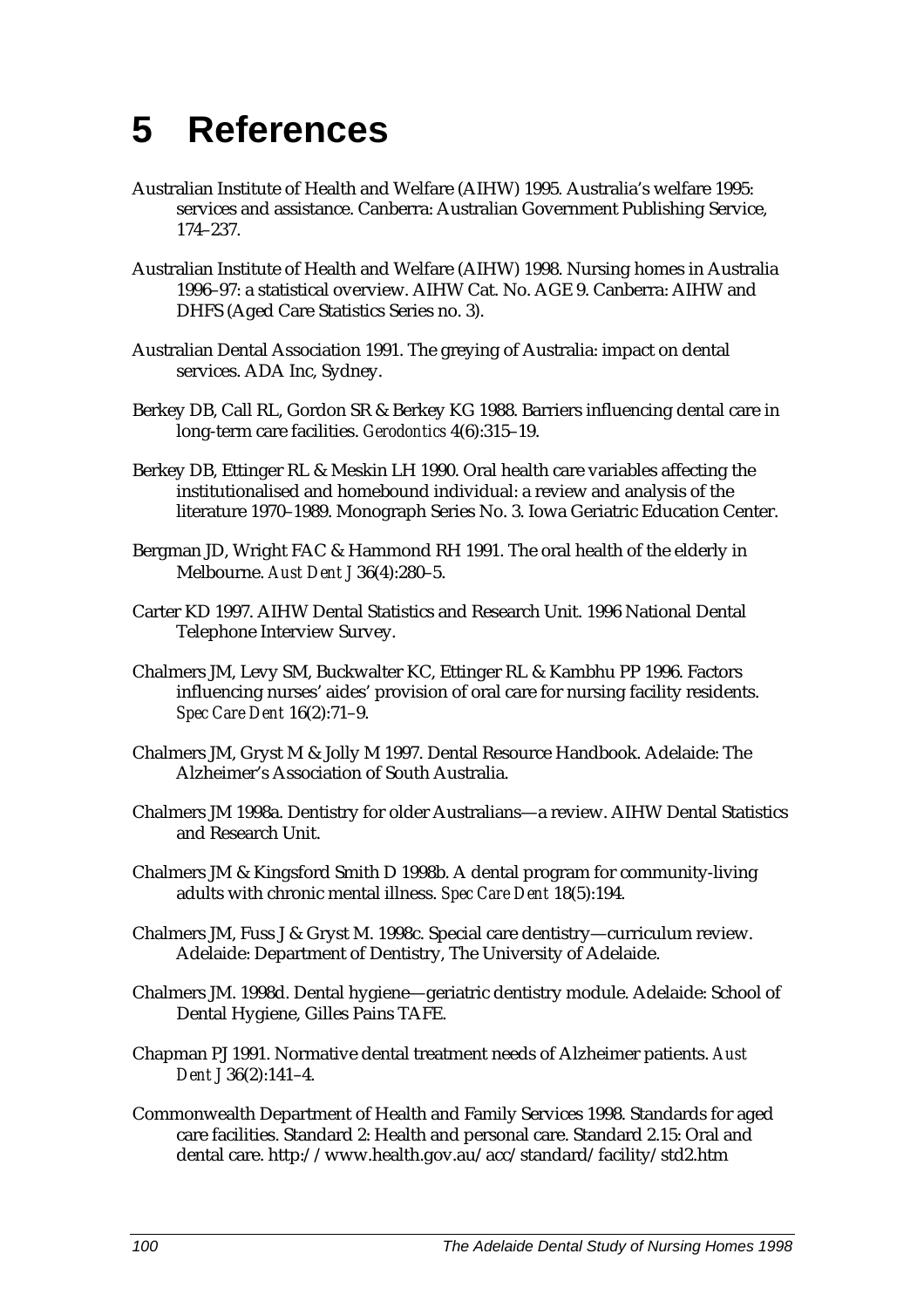- Crack DJ, McDougall WA & Spencer AJ 1980. Dental needs of the handicapped and homebound. Melbourne: The Royal Dental Hospital of Melbourne.
- Dolan TA & Atchison KA 1993. Implications of access, utilisation and need for oral care by the non-institutionalised and institutionalised elderly in the dental delivery system. *J Dent Educ* 57(12):876–87.
- Ettinger RL & Beck JD 1984. Geriatric dental curriculum and the needs of the elderly. *Spec Care Dent* 4(5):207–13.
- Ettinger RL 1997. The status of geriatric dental education in the USA. In: Geriatric and special care dentistry workshop—proceedings. Adelaide: AIHW Dental Statistics and Research Unit, The University of Adelaide.
- Folstein MF, Folstein SE & McHugh PR 1975. Mini-mental state: a practical method for grading the cognitive state of patients for the clinician. *J Psychiatr Res* 12:189–98.
- Gibson DM, Broom DH & Duncan-Jones P 1984. Access to dental care amongst the aged. *Community Health Stud* 8:62–74.
- Homan BT, Lam B & Larsen RG 1988. The oral needs and demands of a geriatric population at Mt Olivet, Brisbane, 1986. *Aust Dent J* 33(5):424–32.
- Katz S, Ford AB, Moskowitz RW, Jackson BA & Jaffe MW 1963. Studies of illness in the aged. The index of the ADL: a standardized measure of biological and psychosocial functioning. *JAMA* 185:914–19.
- Kayser Jones J, Bird WR, Redford M, Scoll ES & Einhorn JH 1996. Strategies for conducting dental examinations among cognitively impaired nursing home residents. *Spec Care Dent* 16(2):46–52.
- King PL 1992. A dental health education program for caregivers of elderly people in nursing homes. Thesis. University of Sydney, Australia.
- Kirk B 1988a. Oral health care for the elderly. Resource paper. Canberra: Department of Community Services & Health.
- Kirk B 1988b. Supplement to discussion paper on oral Health care for the elderly. Canberra: Department of Community Services & Health.
- Lau V & Barnard PD 1994. Attitudes of the elderly toward their own oral health and dentistry. *Aust Dent J* 39(4):258–9.
- Lawton MP & Brody EM 1969. Assessment of older people: self-maintaining and instrumental activities of daily living. *Gerontologist* 179–86.
- MacEntee MI, Hill PM, Wong G, Mojon P, Berkowitz J & Glick N 1991. Predicting concerns for the mouth among institutionalised elders. *J Public Health Dent* 51(2):82–90.
- MacEntee MI, Weiss RT, Waxler-Morrison NE & Morrison BJ 1992. Opinions of dentists on the treatment of elderly patients in long-term care facilities. *J Public Health Dent* 52(4):239–44.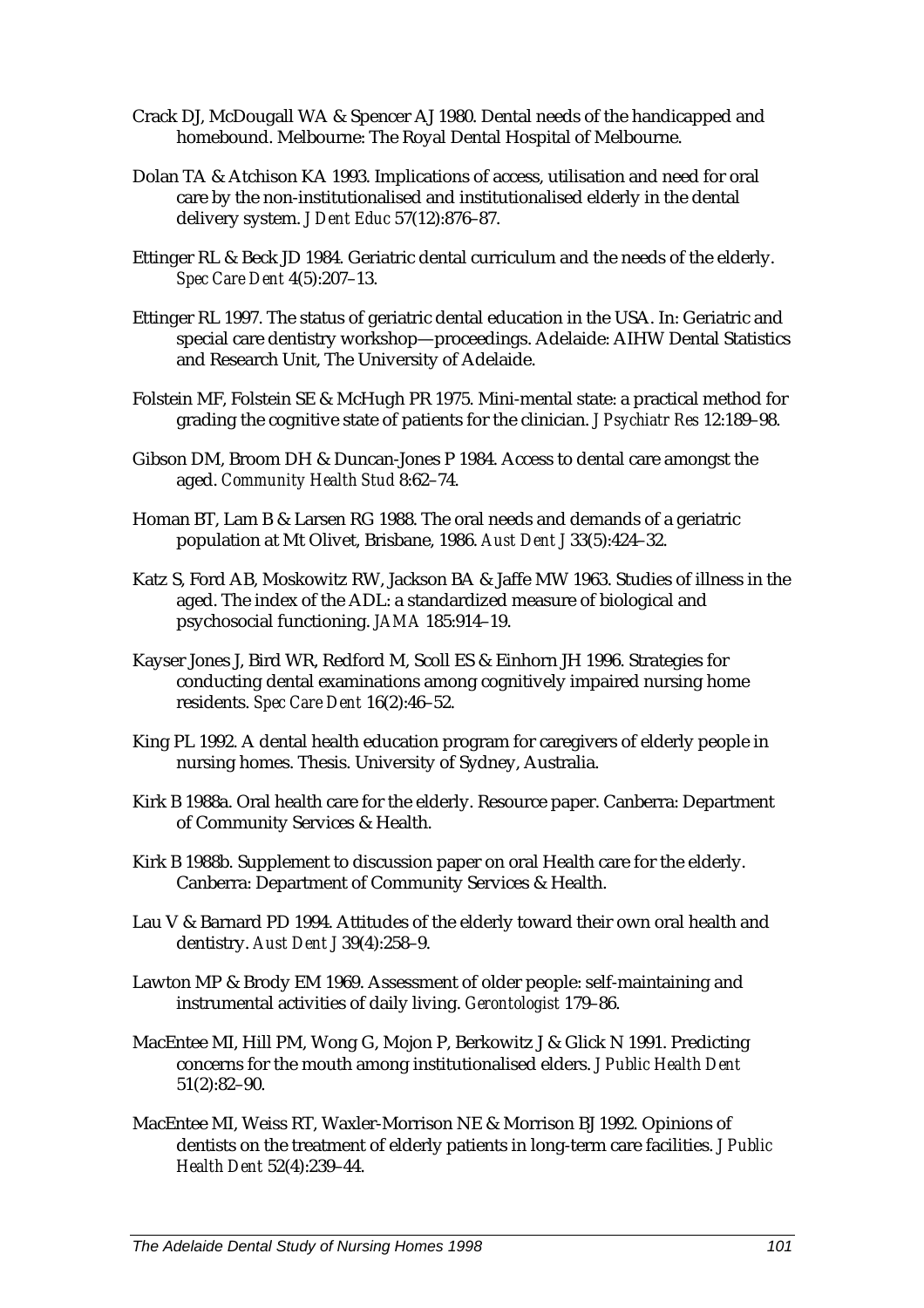Mungas D 1991. In-office mental status testing: a practical guide. *Geriatrics* 46:54–66.

- National Health & Medical Research Council 1994. *Oral health care for older adults*. Canberra: Commonwealth of Australia, AGPS.
- NIDR 1987. Oral health of United States adults: national findings. US Department of Health and Human Services. NIH Publication No. 87-2868.
- Rise JS 1979. An approach to the epidemiologic assessment of complete dentures. *Acta Odontol Scand* 37:57–63.
- Reeves JD 1990. Domiciliary dental service in the western region: a Parks community health initiative. Report to South Australian Dental Service.
- SA Dental Board 1997. Restrictions and conditions on the provision of dental treatment by dental hygienists. Amended Regulation 12 under SA Dentists Act – Gazetted 1/97.
- Silness and Loe 1964. Periodontal disease in pregnancy (II). Correlation between oral hygiene and periodontal condition. *Acta Odontol Scand* 22:121–35.
- Slade GD, Spencer AJ, Gorkic E & Andrews G 1993. Oral health status and treatment needs of non-institutionalised persons aged 60+ in Adelaide, South Australia. *Aust Dent J* 38(5):373–80.
- Slade GD & Spencer AJ 1994. Social impact of oral conditions among older adults. *Aust Dent J* 39(6):358–64.
- Slade GD & Spencer AJ 1995. Periodontal attachment loss among adults aged 60+ in South Australia. *Community Dent Oral Epidemiol* 23:237–42.
- Slade GD, Spencer AJ & Roberts-Thomson K 1996. Tooth loss and chewing capacity among older adults in Adelaide. *Aust NZ J Public Health* 20(1):76–82.
- Slade GD & Spencer AJ 1997. Distribution of coronal and root caries experience among persons aged 60+ in South Australia. *Aust Dent J* 42(3):178–84.
- *Special Care in Dentistry* 1996 16(4). Issue dedicated to proceedings, white papers and recommendations from the consensus conference on developing practice guidelines for institutionalised older dental patients.
- Stockwell AJ 1987. Survey of the oral health needs of institutionalised elderly patients in Western Australia. *Community Dent Oral Epidemiol* 15:273–6.
- Szuster FSP & Spencer AJ 1997. Dental practitioner statistics Australia, 1994. Dental Statistics and Research Series No. 11. Adelaide: AIHW Dental Statistics and Research Unit, The University of Adelaide.
- Thomson WM, Harvey Brown R & Williams SM 1992a. Dental status and treatment needs of a New Zealand institutionalised elderly population. *NZ Dent J* 87: 119–23.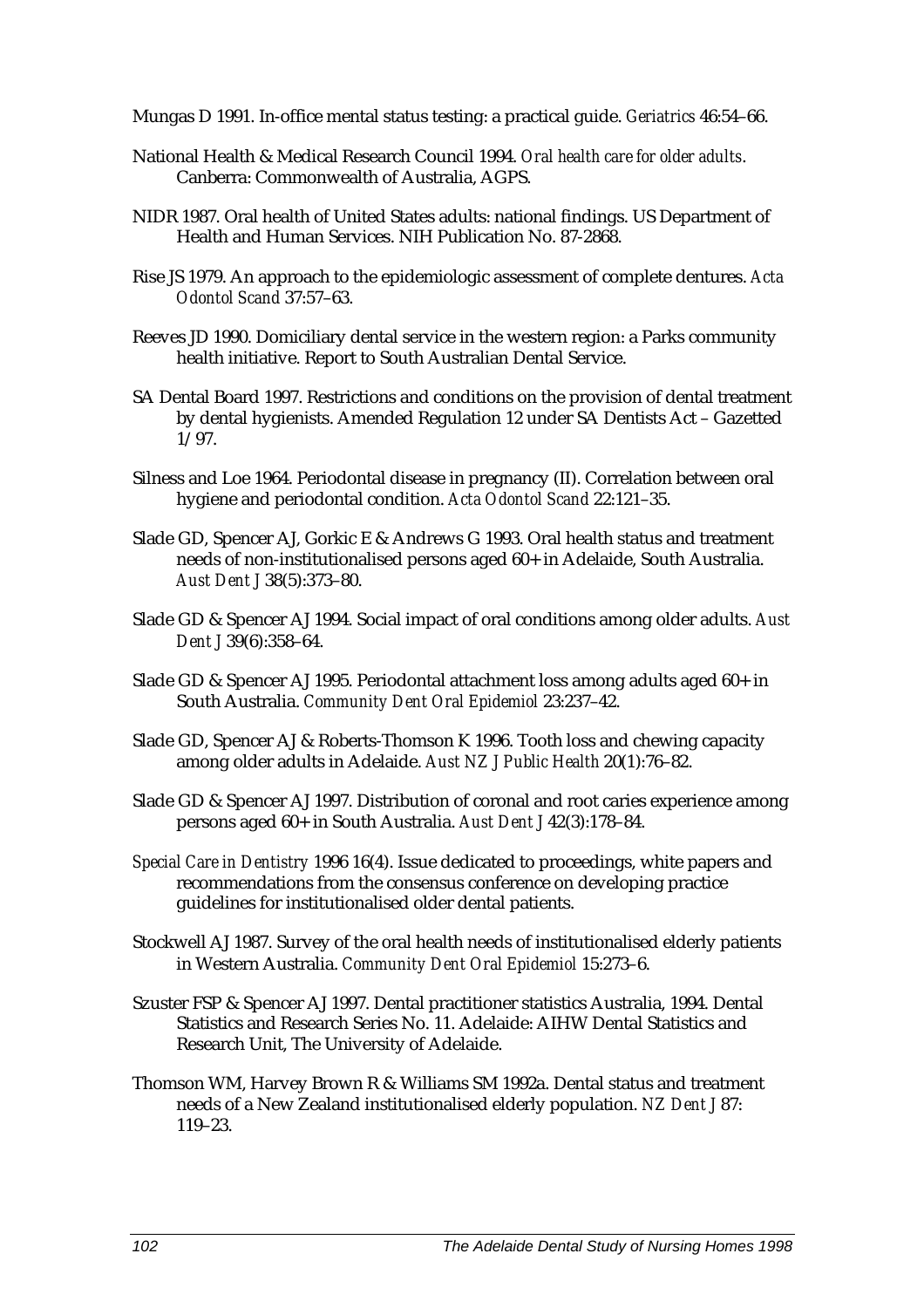- Thomson WM, Harvey Brown R & Williams SM 1992b. Dentures, prosthetic treatment needs and mucosal health in an institutionalised elderly population. *NZ Dent J*  $88:51-5.$
- Thomson WM, Slade GD & Spencer AJ 1995. Dental caries experience and use of medications among people aged 60+ in South Australia. *Gerodontology* 12(2): 104–10.
- US Congress 1987. Public Law 100–203 Omnibus Reconciliation (101STAT.1330). In: *US Congress News,* bound volume 5.
- Vinczer E & Spencer AJ 1991. Dental services provision for the changing elderly population. Adelaide: Department of Social and Preventive Dentistry, The University of Adelaide.
- Vowles NJ, Watson BI & Dahl BJ 1979. The needs of the homebound and institutionalised in South Australia, 1977*. Aust Dent J* 24(2):114–20.
- Walker BN 1984. Dental survey of nursing home residents in South Australia. *Aust Dent J* 29(5):305–7.
- Warren JJ, Chalmers JM, Levy SM, Blanco VL & Ettinger RL 1997. Oral health of persons with and without dementia attending a geriatric clinic. *Spec Care Dent* 17(2):47–53.
- Weiss RT, Morrison BJ, MacEntee MI & Waxler-Morrison NE 1993. The influence of social, economic, and professional considerations on services offered by dentists to long-term care residents. *J Public Health Dent* 53(2):70–5.
- Weyant RJ, Jones JA, Hobbins M, Niessen LC, Adelson R & Rhyne RR 1993. Oral health status of a long-term care, veteran population. *Community Dent Oral Epidemiol* 21:227–33.
- WHO 1987. Oral health surveys: basic methods. 3rd edition. Geneva: World Health Organization.
- Widdop F 1986. Dental care for the aged. ADA federal report adopted by Federal Council. Sydney: Australian Dental Association Inc.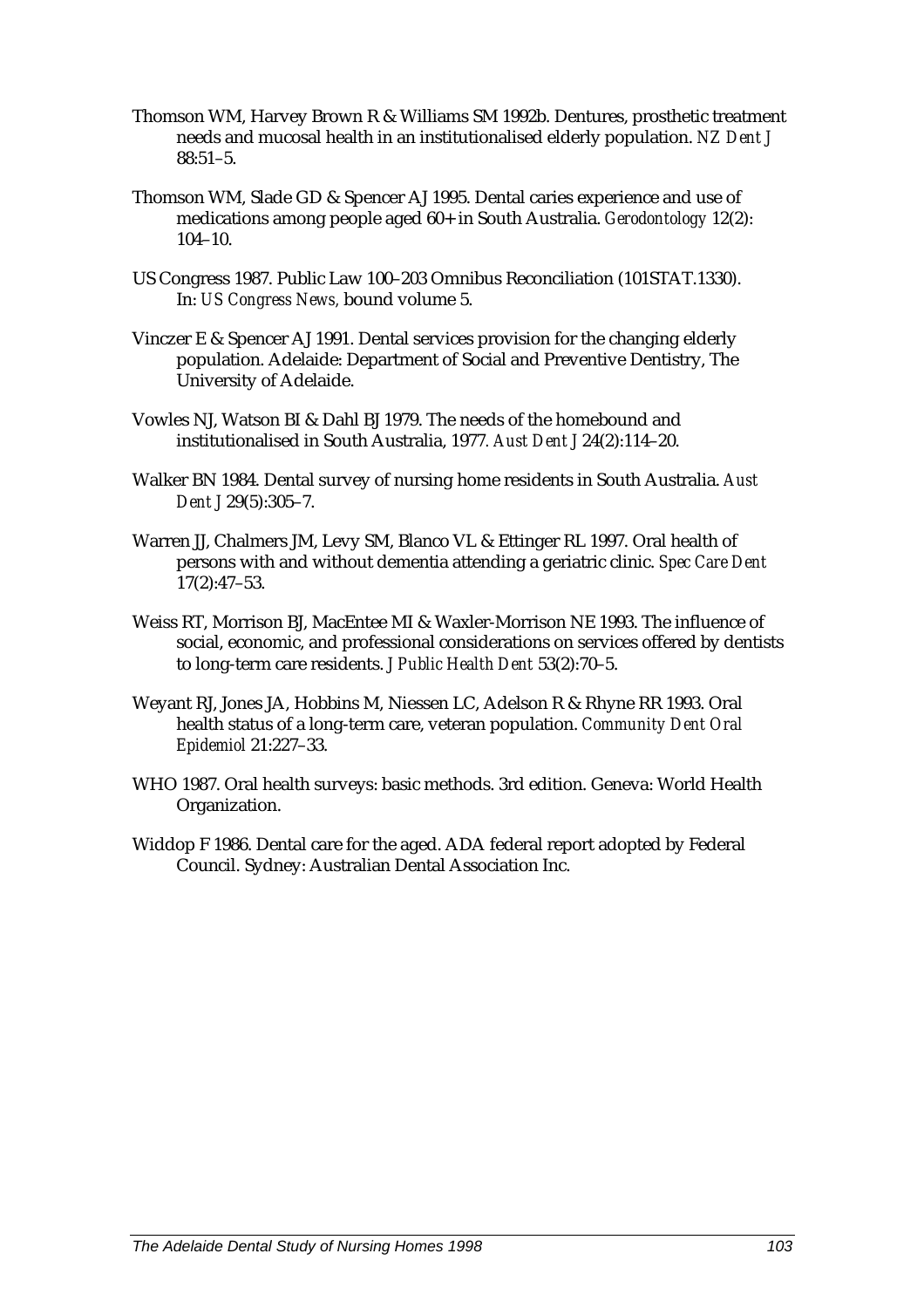# **Appendix 1**

### **Commonwealth Department of Health and Family Services Standards for Aged Care Facilities – Standard 2: Health and Personal Care –** *Standard 2.15: Oral and Dental Care*

| <b>Expected Outcome</b> | Residents' oral and dental health is maintained                                                                 |
|-------------------------|-----------------------------------------------------------------------------------------------------------------|
| <i>Criteria</i>         | Policies and practices provide:                                                                                 |
|                         | 1. that residents' oral hygiene is assessed, documented,<br>regularly reviewed and acted upon;                  |
|                         | 2. that residents have timely access to treatment for oral and<br>dental conditions; and                        |
|                         | 3. appropriate procedures for oral and dental care in<br>accordance with each resident's needs and preferences. |
|                         |                                                                                                                 |

*Guidelines 2.15: Oral and Dental Care*

#### **Expected Outcome**

Residents' oral and dental health is maintained.

#### **Preamble**

This Expected Outcome provides for maintaining residents' oral and dental health and access to professional services to achieve optimum oral and dental care. A dental problem may be the cause of distress or challenging behaviour especially in residents unable to articulate their symptoms.

Staff should understand that oral health has a major influence on residents' quality of life and that continuing dental management assists them as far as possible to eat and talk comfortably, feel happy about their appearance and to stay free of pain from dental causes.

The management of oral conditions and dental diseases is essential to minimise oral sources of pathogens and to alleviate oral side effects of medications, such as dry mouth syndrome.

#### **Considerations**

- Procedures for assessing, documenting, treating and regularly reviewing each resident's oral and dental health needs
- Consultation with each resident or their representative in relation to their oral and dental care
- Resident care plan identifies the treatment required to maintain the resident's oral and dental hygiene, including daily oral hygiene and any necessary assistance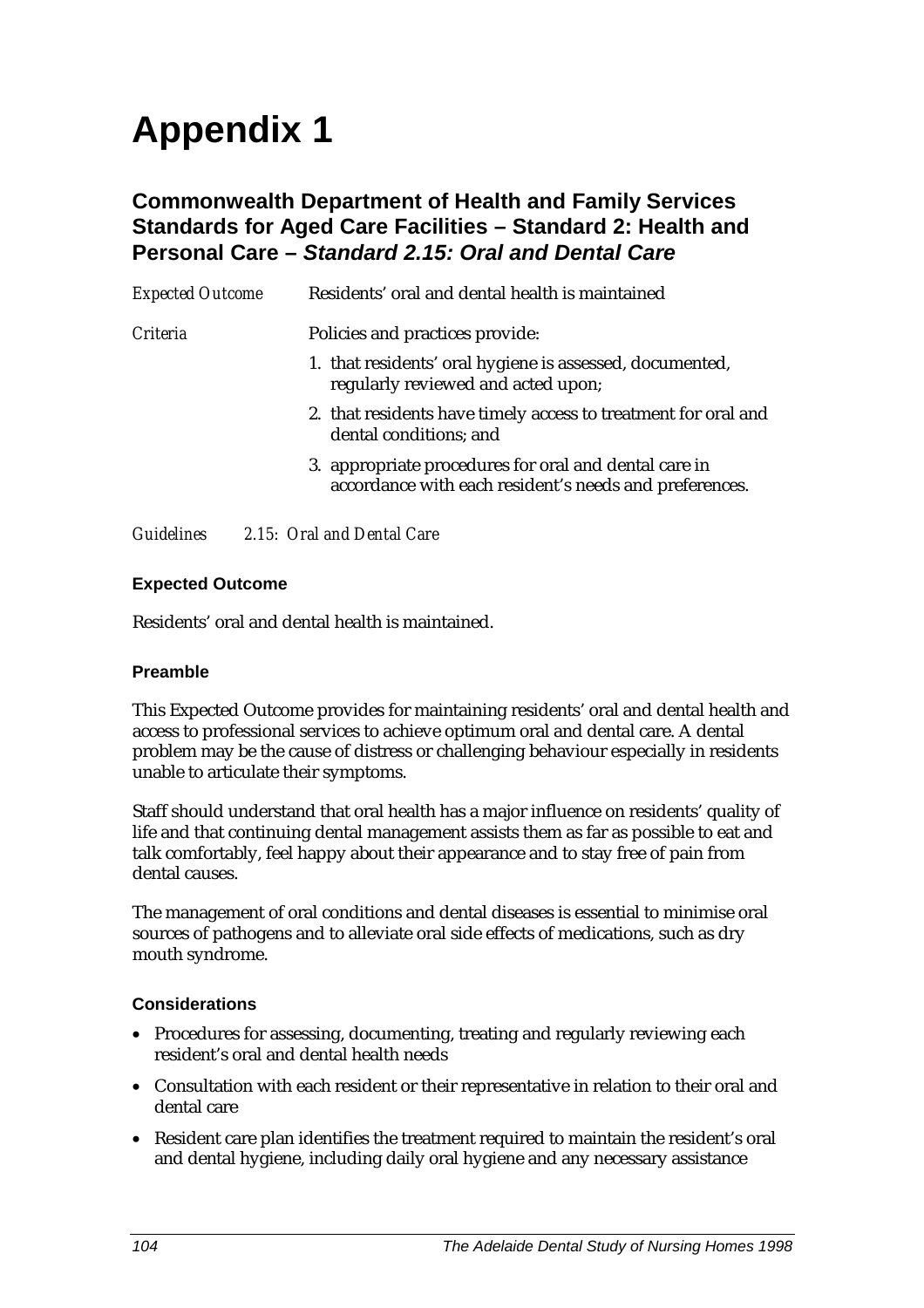- Identification of oral and dental services available to residents
- Resident information on the services available and associated costs
- Documentation of referrals to oral and dental services
- Procedures to encourage and assist residents to maintain their oral and dental health
- Assistance for residents in the care and storage of their dentures
- Residents' dentures discreetly marked
- A system to ensure prompt repair or replacement of dentures
- Staff education addresses oral and dental care, including strategies for residents with dementia and challenging behaviours.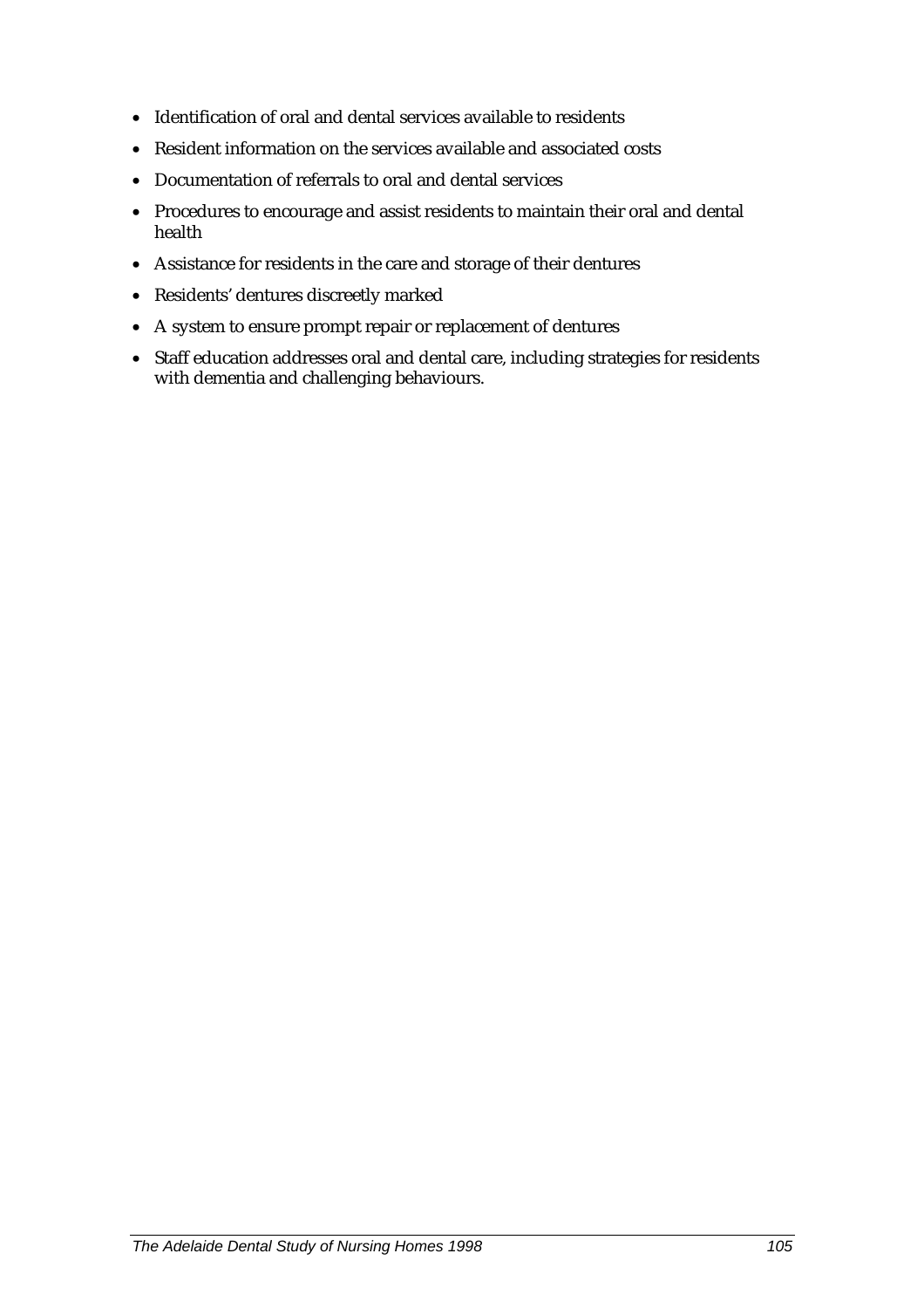# **Appendix 2**

#### **AMENDED REGULATION 12 UNDER S.A. DENTISTS ACT – Gazetted 1/97** *Restrictions and conditions on the provision of dental treatment by dental hygienists*

- 12.(1) The provision of dental treatment by a dental hygienist is subject to the following restrictions and conditions –
	- (a) the dental treatment must fall within the following categories:
		- (i) chairside assisting duties;
		- (ii) dental health education (including dietary counselling for dental purposes);
		- (iii) the recording of periodontal disease or instruction in, and the supervision and recording of, plaque control routines;
		- (iv) prophylaxis (including polishing of restorations if required);
		- (v) fluoride therapy and associated procedures or the application of remineralising solutions or desensitising agents;
		- (vi) debridement to remove deposits from teeth (other than debridement involving definitive subgingival scaling, or root planing or both);
		- (vii) the application and removal of rubber dam;
		- (viii) the application of fissure sealants;
		- (ix) the removal of supragingival deposits of calculus from teeth;
		- (x) root planing;
		- (xi) the application and removal of periodontal packs and the removal of sutures and irrigation of the mouth (including pre-operative and post-operative instructions);
		- (xii) the taking of alginate impressions;
		- (xiii) dental radiography (but only if the dental hygienist has qualifications in dental radiography recognised by the Board);
		- (xiv) orthodontic bands and attachment, selection and removal of arch wires, bands and attachments; and
	- (b) the dental treatment must be supervised by a dentist who is on the premises at the time of treatment unless –
		- (i) the treatment falls within one of the categories referred to in paragraph (a)(i) to (viii); and
		- (ii) the treatment is provided on the premises of the Julia Farr Centre or at a supported residential facility as defined in section 3 of the *Supported Residential Facilities Act 1992*; and
		- (iii) a medical practitioner or a registered nurse is at close call during the time of treatment; and
	- (c) the dental treatment must be provided in accordance with a treatment plan prepared by a dentist who has personally examined the patient; and
	- (d) a dentist must examine a patient as soon as practicable on completion by a dental hygienist of the treatment plan referred to in paragraph (c).